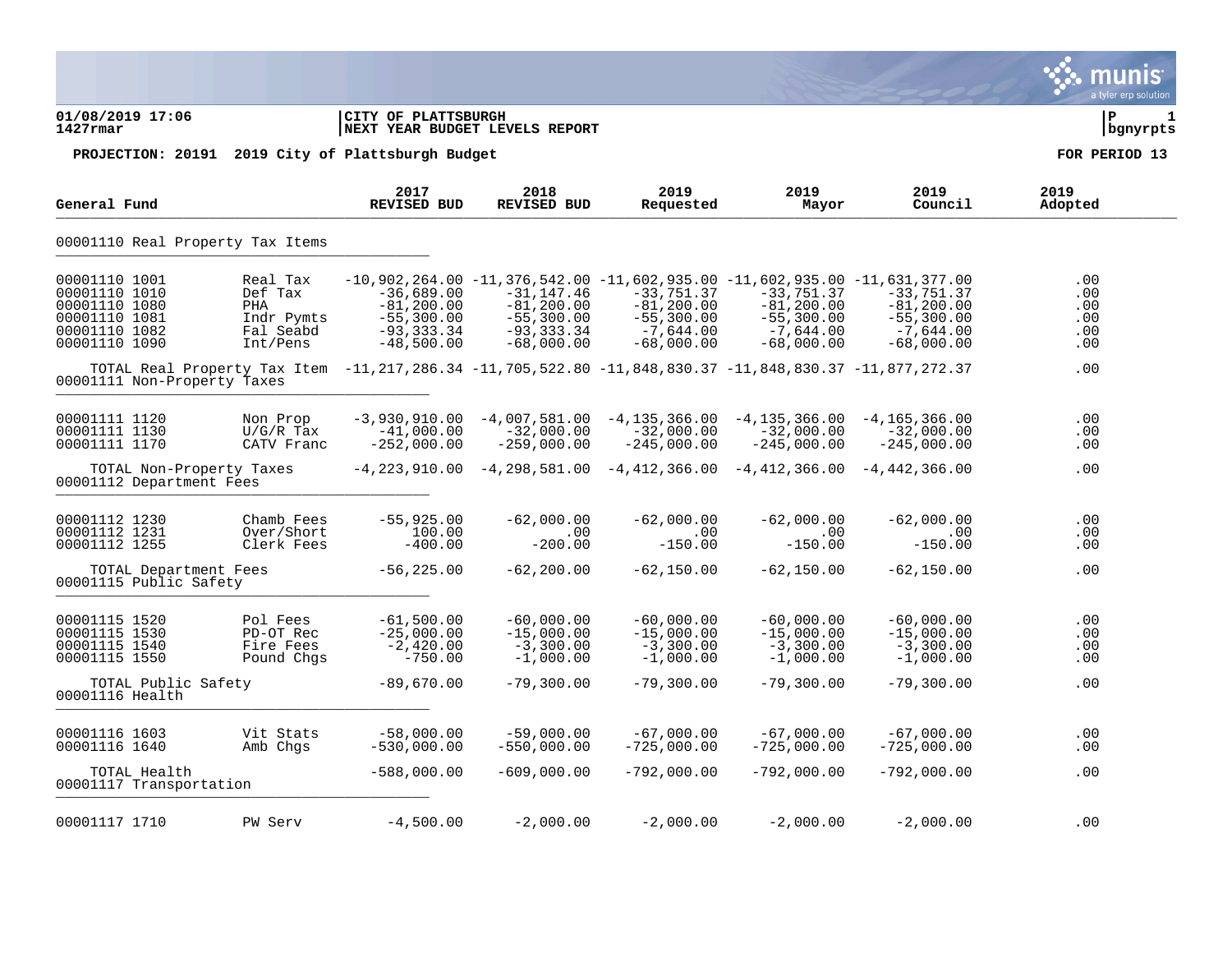munis a tyler erp solution

### **01/08/2019 17:06 |CITY OF PLATTSBURGH |P 2 1427rmar |NEXT YEAR BUDGET LEVELS REPORT |bgnyrpts**

| General Fund                                                                                                                                                                                                                                                                                                                                                                                                                       | 2017<br>REVISED BUD                                                                                                                                                                                     | 2018<br>REVISED BUD                                                                                                                                                                            | 2019<br>Requested                                                                                                                                                                                    | 2019<br>Mayor                                                                                                                                                                                        | 2019<br>Council                                                                                                                                                                                      | 2019<br>Adopted                                                                                |
|------------------------------------------------------------------------------------------------------------------------------------------------------------------------------------------------------------------------------------------------------------------------------------------------------------------------------------------------------------------------------------------------------------------------------------|---------------------------------------------------------------------------------------------------------------------------------------------------------------------------------------------------------|------------------------------------------------------------------------------------------------------------------------------------------------------------------------------------------------|------------------------------------------------------------------------------------------------------------------------------------------------------------------------------------------------------|------------------------------------------------------------------------------------------------------------------------------------------------------------------------------------------------------|------------------------------------------------------------------------------------------------------------------------------------------------------------------------------------------------------|------------------------------------------------------------------------------------------------|
| TOTAL Transportation<br>00001121 Home & Community Service                                                                                                                                                                                                                                                                                                                                                                          | $-4,500.00$                                                                                                                                                                                             | $-2,000.00$                                                                                                                                                                                    | $-2,000.00$                                                                                                                                                                                          | $-2,000.00$                                                                                                                                                                                          | $-2,000.00$                                                                                                                                                                                          | .00                                                                                            |
| 00001121 2110<br>Zone Fees<br>00001121 2130<br>Refuse<br>Backflow<br>00001121 2189                                                                                                                                                                                                                                                                                                                                                 | $-3,100.00$<br>$-706,000.00$<br>$-11,000.00$                                                                                                                                                            | $-3,500.00$<br>$-700,000.00$<br>$-12,000.00$                                                                                                                                                   | $-3,500.00$<br>$-700,000.00$<br>$-12,000.00$                                                                                                                                                         | $-3,500,00$<br>$-700,000.00$<br>$-12,000.00$                                                                                                                                                         | $-3,500.00$<br>$-700,000.00$<br>$-12,000.00$                                                                                                                                                         | .00<br>.00<br>.00                                                                              |
| TOTAL Home & Community Servi<br>00001124 Use of Money/Property                                                                                                                                                                                                                                                                                                                                                                     | $-720, 100.00$                                                                                                                                                                                          | $-715,500.00$                                                                                                                                                                                  | $-715,500.00$                                                                                                                                                                                        | $-715,500.00$                                                                                                                                                                                        | $-715,500.00$                                                                                                                                                                                        | .00                                                                                            |
| 00001124 2401<br>Int Temp<br>Int Fort<br>00001124 2403<br>00001124 2404<br>Sp Rs Int<br>00001124 2410<br>Rent Prop<br>00001124 2411<br>Rent Farm                                                                                                                                                                                                                                                                                   | $-4,200.00$<br>$-350.00$<br>$-100.00$<br>$-6,028.00$<br>$-375.00$                                                                                                                                       | $-3,300.00$<br>$-300.00$<br>$-100.00$<br>$-8,830.00$<br>$-375.00$                                                                                                                              | $-3,300.00$<br>$-300.00$<br>$-100.00$<br>$-8,830.00$<br>$-375.00$                                                                                                                                    | $-3,300,00$<br>$-300.00$<br>$-100.00$<br>$-8,830.00$<br>$-375.00$                                                                                                                                    | $-3,300.00$<br>$-300.00$<br>$-100.00$<br>$-8,830.00$<br>$-375.00$                                                                                                                                    | .00<br>.00<br>.00<br>.00<br>.00                                                                |
| TOTAL Use of Money/Property<br>00001125 Licenses & Permits                                                                                                                                                                                                                                                                                                                                                                         | $-11,053.00$                                                                                                                                                                                            | $-12,905.00$                                                                                                                                                                                   | $-12,905.00$                                                                                                                                                                                         | $-12,905.00$                                                                                                                                                                                         | $-12,905.00$                                                                                                                                                                                         | .00                                                                                            |
| 00001125 2502<br>Amuse Dev<br>00001125 2503<br>Vend Lic<br>00001125 2504<br>Taxi Lic<br>00001125 2505<br>Ref Col Li<br>00001125 2507<br>Taxi O Per<br>00001125 2508<br>Tree Remy<br>00001125 2540<br>Bingo Lic<br>00001125 2541<br>Gam Chance<br>00001125 2542<br>Dog Lic<br>00001125 2545<br>Marriage L<br>00001125 2555<br>Bldg Prmts<br>00001125 2556<br>Bldg Insp<br>00001125 2557<br>Contr Reg<br>00001125 2590<br>Sign Perms | $-120.00$<br>$-3, 275.00$<br>$-2,300.00$<br>$-3,900.00$<br>$-3,200.00$<br>$-1,300.00$<br>$-4,200.00$<br>$-60.00$<br>$-3,100.00$<br>$-5,700.00$<br>$-70,000.00$<br>$-500.00$<br>$-2,500.00$<br>$-500.00$ | .00<br>$-3,500.00$<br>$-2,450.00$<br>$-4,120.00$<br>$-3,500.00$<br>$-780.00$<br>$-5,800.00$<br>$-60.00$<br>$-3,350.00$<br>$-4,600.00$<br>$-70,000.00$<br>$-500.00$<br>$-2,500.00$<br>$-500.00$ | .00<br>$-3,000.00$<br>$-3,000.00$<br>$-3,420.00$<br>$-5, 200.00$<br>$-1,300.00$<br>$-4, 200.00$<br>$-50.00$<br>$-3,350.00$<br>$-4,300.00$<br>$-80,500.00$<br>$-5,000.00$<br>$-2,500.00$<br>$-500.00$ | .00<br>$-3,000,00$<br>$-3,000.00$<br>$-3,420.00$<br>$-5, 200.00$<br>$-1,300.00$<br>$-4, 200.00$<br>$-50.00$<br>$-3,350.00$<br>$-4,300.00$<br>$-80,500.00$<br>$-5,000.00$<br>$-2,500.00$<br>$-500.00$ | .00<br>$-3,000,00$<br>$-3,000.00$<br>$-3,420.00$<br>$-5, 200.00$<br>$-1,300.00$<br>$-4, 200.00$<br>$-50.00$<br>$-3,350.00$<br>$-4,300.00$<br>$-80,500.00$<br>$-5,000.00$<br>$-2,500.00$<br>$-500.00$ | .00<br>.00<br>.00<br>.00<br>.00<br>.00<br>.00<br>.00<br>.00<br>.00<br>.00<br>.00<br>.00<br>.00 |
| TOTAL Licenses & Permits<br>00001126 Fines & Forfeited Bail                                                                                                                                                                                                                                                                                                                                                                        | $-100,655.00$                                                                                                                                                                                           | $-101,660.00$                                                                                                                                                                                  | $-116,320.00$                                                                                                                                                                                        | $-116,320.00$                                                                                                                                                                                        | $-116,320.00$                                                                                                                                                                                        | .00                                                                                            |
| 00001126 2610<br>Fines/Forf<br>00001126 2612<br>Park Viol                                                                                                                                                                                                                                                                                                                                                                          | $-150,000.00$<br>$-50,000.00$                                                                                                                                                                           | $-150,000.00$<br>$-30,000.00$                                                                                                                                                                  | $-150,000.00$<br>$-120.000.00$                                                                                                                                                                       | $-150,000.00$<br>$-120.000.00$                                                                                                                                                                       | $-150,000.00$<br>$-120,000.00$                                                                                                                                                                       | .00<br>.00                                                                                     |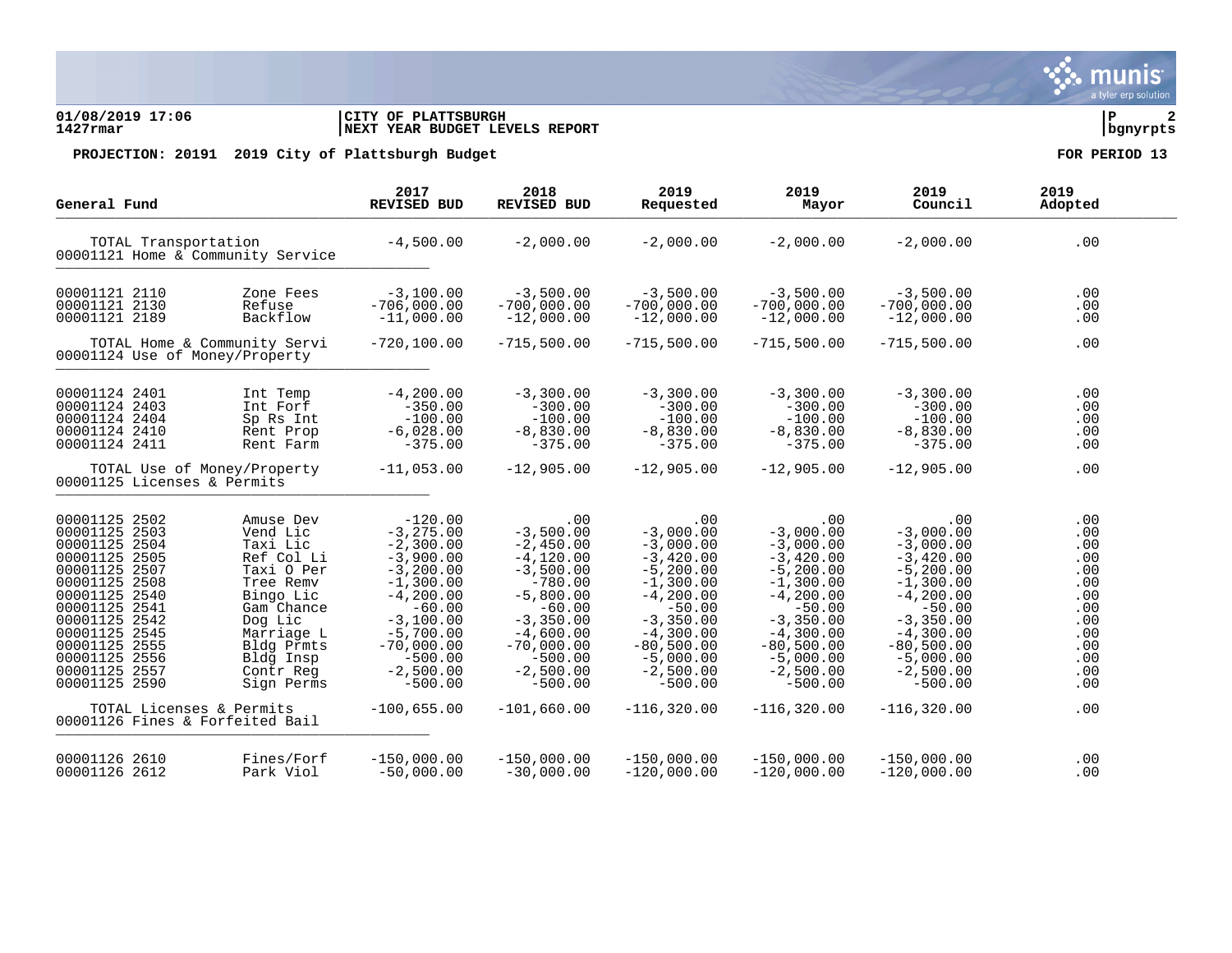### **01/08/2019 17:06 |CITY OF PLATTSBURGH |P 3 1427rmar |NEXT YEAR BUDGET LEVELS REPORT |bgnyrpts**

| General Fund                                                                                                                                                                                                              |                                                                                                                                                                               | 2017<br><b>REVISED BUD</b>                                                                                                                                                              | 2018<br>REVISED BUD                                                                                                                                                                              | 2019<br>Requested                                                                                                                                                                                           | 2019<br>Mayor                                                                                                                                                          | 2019<br>Council                                                                                                                                                         | 2019<br>Adopted                                                                         |
|---------------------------------------------------------------------------------------------------------------------------------------------------------------------------------------------------------------------------|-------------------------------------------------------------------------------------------------------------------------------------------------------------------------------|-----------------------------------------------------------------------------------------------------------------------------------------------------------------------------------------|--------------------------------------------------------------------------------------------------------------------------------------------------------------------------------------------------|-------------------------------------------------------------------------------------------------------------------------------------------------------------------------------------------------------------|------------------------------------------------------------------------------------------------------------------------------------------------------------------------|-------------------------------------------------------------------------------------------------------------------------------------------------------------------------|-----------------------------------------------------------------------------------------|
| 00001126 2615<br>00001126 2626<br>00001126 2627                                                                                                                                                                           | Stop DWI<br>Forf Cr DE<br>Forf Cr Tr                                                                                                                                          | $-6,000.00$<br>$-40,000.00$<br>$-15,000.00$                                                                                                                                             | $-4,000.00$<br>.00<br>.00                                                                                                                                                                        | $-4,000.00$<br>.00<br>.00                                                                                                                                                                                   | $-4,000.00$<br>$.00 \,$<br>.00                                                                                                                                         | $-4,000.00$<br>.00<br>.00                                                                                                                                               | .00<br>.00<br>.00                                                                       |
| 00001126 2628                                                                                                                                                                                                             | ForfCrOth                                                                                                                                                                     | $-42,000.00$                                                                                                                                                                            | $-109,000.00$                                                                                                                                                                                    | $-109,000.00$                                                                                                                                                                                               | $-109,000.00$                                                                                                                                                          | $-109,000.00$                                                                                                                                                           | .00                                                                                     |
| TOTAL Fines & Forfeited Bail<br>00001127 Sale of Prop/Comp/Miscellaneou                                                                                                                                                   |                                                                                                                                                                               | $-303,000.00$                                                                                                                                                                           | $-293,000.00$                                                                                                                                                                                    | $-383,000.00$                                                                                                                                                                                               | $-383,000.00$                                                                                                                                                          | $-383,000.00$                                                                                                                                                           | .00                                                                                     |
| 00001127 2650<br>00001127 2680<br>00001127 2681<br>00001127 2682<br>00001127 2700<br>00001127 2701<br>00001127 2704<br>00001127 2705<br>00001127 2706<br>00001127 2708<br>00001127 2709<br>00001127 2752<br>00001127 2753 | Sale Scrap<br>Ins Rec Pr<br>Wrk Comp<br>Dbl Recv<br>MedicDReim<br>Ref Pr Yr<br>G/D Bat Pl<br>G/Dontns<br>Gift/Don R<br>Mayors Cup<br>$G/D$ -Events<br>Auditorium<br>Riverwalk | $-5,000.00$<br>$-18,653.11$<br>$-25,000.00$<br>$-5,000.00$<br>$-25,000.00$<br>$-500.00$<br>$-65,000.00$<br>$-500.00$<br>$-21,500.00$<br>$-60,000.00$<br>.00<br>$-300.00$<br>$-3,000.00$ | $-5,000.00$<br>$-3,500.00$<br>$-30,000.00$<br>$-3,500.00$<br>$-25,000.00$<br>$-500.00$<br>$-30,000.00$<br>$-100.00$<br>$-21,500.00$<br>$-15,000.00$<br>$-20,000.00$<br>$-300.00$<br>$-1, 225.00$ | $-5,000.00$<br>$-3,500.00$<br>$-30,000.00$<br>$-3,500.00$<br>$-25,000.00$<br>$-500.00$<br>.00<br>$-100.00$<br>$-21,500.00$<br>.00<br>$-100,000.00$<br>$-700.00$<br>.00                                      | $-5,000.00$<br>$-3,500.00$<br>$-30,000.00$<br>$-3,500.00$<br>$-25,000.00$<br>$-500.00$<br>.00<br>$-100.00$<br>$-21,500.00$<br>.00<br>$-100,000.00$<br>$-700.00$<br>.00 | $-5,000.00$<br>$-3,500.00$<br>$-30,000.00$<br>$-3,500.00$<br>$-25,000.00$<br>$-500.00$<br>.00<br>$-100.00$<br>$-21,500.00$<br>.00<br>$-100,000.00$<br>$-700.00$<br>.00. | .00<br>.00<br>.00<br>.00<br>.00<br>.00<br>.00<br>.00<br>.00<br>.00<br>.00<br>.00<br>.00 |
| TOTAL Sale of Prop/Comp/Misc<br>00001228 Inter-Fund Revenues                                                                                                                                                              |                                                                                                                                                                               | $-229, 453.11$                                                                                                                                                                          | $-155,625.00$                                                                                                                                                                                    | $-189.800.00$                                                                                                                                                                                               | $-189,800.00$                                                                                                                                                          | $-189,800.00$                                                                                                                                                           | .00                                                                                     |
| 00001228 2801<br>00001228 2802<br>00001228 2806<br>00001228 2811<br>00001228 2814<br>00001228 2815<br>00001228 2816<br>00001228 2817<br>00001228 2882<br>TOTAL Inter-Fund Revenues                                        | CDP Rmbt<br>CD Rmbt<br>CD-Other<br>MLD-Pilot<br>MLD-CitSvc<br>CityLights<br>Water<br>Sewer<br>Reserve                                                                         | $-215.000.00$<br>.00<br>$-8,000.00$<br>$-360,000.00$<br>$-519,000.00$<br>$-240,000.00$<br>$-211, 337.00$<br>$-294,905.00$<br>$-43,000.00$                                               | $-245,000.00$<br>$-1,000.00$<br>$-10,000.00$<br>$-425,849.00$<br>$-560,000.00$<br>$-227,148.00$<br>$-232,020.00$<br>$-319,752.00$<br>.00                                                         | $-245.000.00$<br>$-1,000.00$<br>$-10,000.00$<br>$-425,849.00$<br>$-560,000.00$<br>$-227,148.00$<br>$-232,020.00$<br>$-319,752.00$<br>.00<br>$-1,891,242.00$ $-2,020,769.00$ $-2,020,769.00$ $-2,020,769.00$ | $-245,000.00$<br>$-1,000.00$<br>$-10,000.00$<br>$-425,849.00$<br>$-560,000.00$<br>$-227,148.00$<br>$-232,020.00$<br>$-319,752.00$<br>.00                               | $-245,000.00$<br>$-1,000.00$<br>$-10,000.00$<br>$-425,849.00$<br>$-560,000.00$<br>$-227,148.00$<br>$-232,020.00$<br>$-319,752.00$<br>.00<br>$-2.020.769.00$             | .00<br>.00<br>.00<br>.00<br>.00<br>.00<br>.00<br>.00<br>.00<br>.00                      |
| 00001330 State Aid                                                                                                                                                                                                        |                                                                                                                                                                               |                                                                                                                                                                                         |                                                                                                                                                                                                  |                                                                                                                                                                                                             |                                                                                                                                                                        |                                                                                                                                                                         |                                                                                         |
| 00001330 3001<br>00001330 3005<br>00001330 3388                                                                                                                                                                           | Per Capita<br>Mrtgage Tx<br>Crt Facl                                                                                                                                          | $-2,648,880.00$<br>$-270,000.00$<br>$-76,500.00$                                                                                                                                        | $-251,300.00$<br>$-65,000.00$                                                                                                                                                                    | $-2,648,880.00$ $-2,648,880.00$ $-2,648,880.00$<br>$-251,300.00$<br>$-79,000.00$                                                                                                                            | $-251, 300.00$<br>$-79,000.00$                                                                                                                                         | $-2,648,880.00$<br>$-251, 300.00$<br>$-79,000.00$                                                                                                                       | .00<br>.00<br>.00                                                                       |

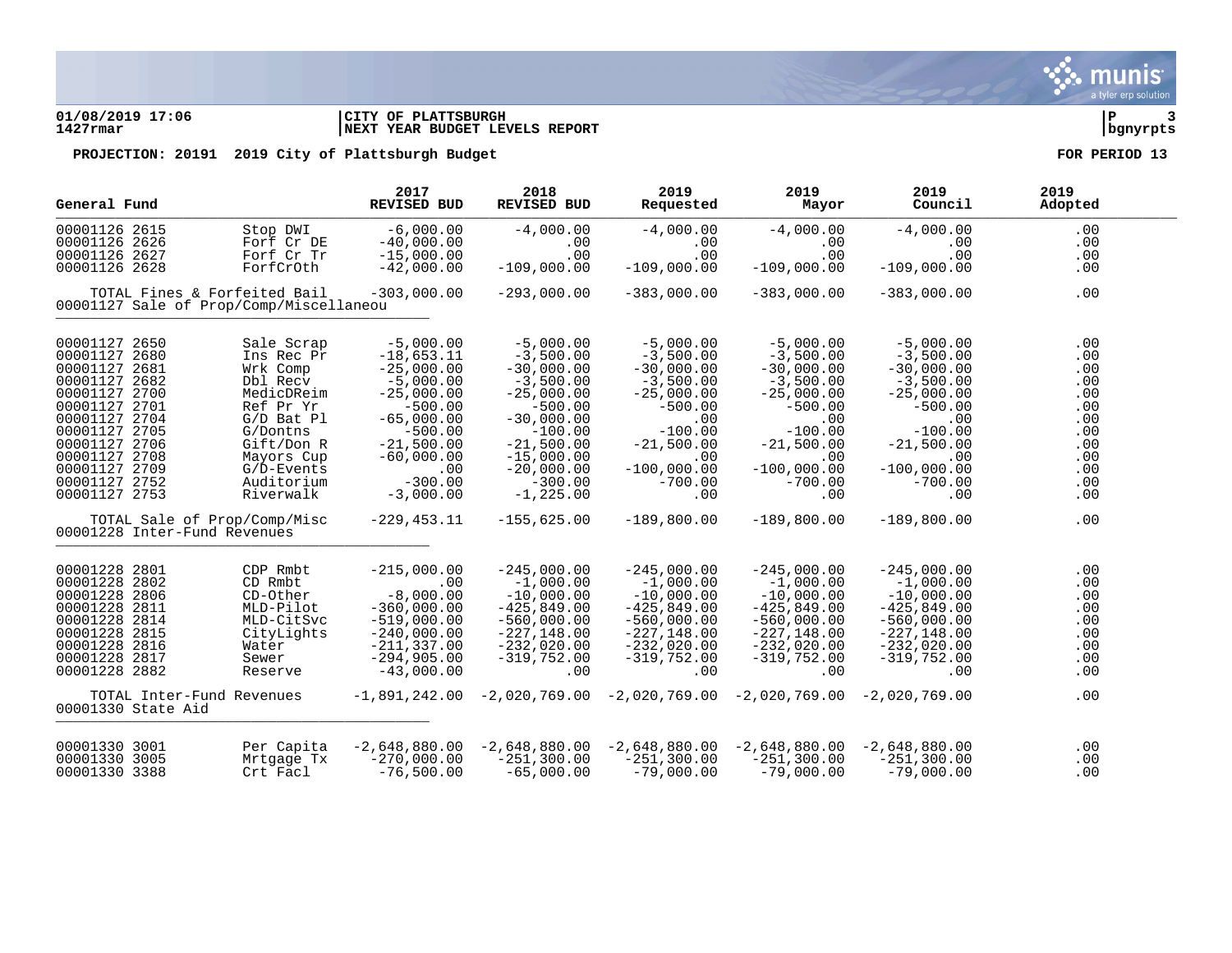### **01/08/2019 17:06 |CITY OF PLATTSBURGH |P 4 1427rmar |NEXT YEAR BUDGET LEVELS REPORT |bgnyrpts**

| General Fund                                                                                       |                                                             | 2017<br>REVISED BUD                                                                                 | 2018<br>REVISED BUD                                                                 | 2019<br>Requested                                          | 2019<br>Mayor                                              | 2019<br>Council                                            | 2019<br>Adopted                        |  |
|----------------------------------------------------------------------------------------------------|-------------------------------------------------------------|-----------------------------------------------------------------------------------------------------|-------------------------------------------------------------------------------------|------------------------------------------------------------|------------------------------------------------------------|------------------------------------------------------------|----------------------------------------|--|
| 00001330 3391<br>00001330 3489<br>00001330 3501                                                    | <b>CHIPS</b>                                                | PolYthProg<br>$-4,000.00$<br>MedicaidSu<br>$-100,000.00$                                            | .00<br>.00<br>$-2,500.00$<br>.00                                                    | .00<br>$-2,500.00$<br>.00                                  | .00<br>$-2,500.00$<br>.00                                  | .00<br>$-2,500.00$<br>.00                                  | .00<br>.00<br>.00                      |  |
|                                                                                                    | TOTAL State Aid<br>00001440 Federal Aid                     |                                                                                                     | $-3,099,380.00$ $-2,967,680.00$ $-2,981,680.00$ $-2,981,680.00$ $-2,981,680.00$     |                                                            |                                                            |                                                            | .00                                    |  |
| 00001440 4322                                                                                      |                                                             | $-12,000.00$<br>CBP Reimb                                                                           | $-5,000.00$                                                                         | $-5.000.00$                                                | $-5,000,00$                                                | $-5,000.00$                                                | .00                                    |  |
|                                                                                                    | TOTAL Federal Aid<br>11010000 Common Council                | $-12,000.00$                                                                                        | $-5,000.00$                                                                         | $-5,000.00$                                                | $-5,000.00$                                                | $-5,000.00$                                                | .00                                    |  |
| 11010000 1100<br>11010000 1200<br>11010000 4350<br>11010000 4430                                   | Reg Pay<br>$0/\overline{T}$ Pay                             | 60,500.00<br>Off Supls<br>3,192.90<br>Contr Serv                                                    | 60,500.00<br>400.00<br>400.00<br>107.10<br>47.50<br>712.50                          | 60,500.00<br>400.00<br>50.00<br>750.00                     | 60,500.00<br>400.00<br>50.00<br>750.00                     | 60,500.00<br>400.00<br>50.00<br>750.00                     | .00<br>.00<br>.00<br>.00               |  |
|                                                                                                    | TOTAL Common Council<br>11110000 Municipal Court            | 64,200.00                                                                                           | 61,660.00                                                                           | 61,700.00                                                  | 61,700.00                                                  | 61,700.00                                                  | .00                                    |  |
| 11110000 3000<br>11110000 4430                                                                     |                                                             | Cap Outlay<br>23,000.00<br>Contr Serv<br>60,000.00                                                  | 57,000.00<br>56,050.00                                                              | 20,000.00<br>70,000.00                                     | 20,000.00<br>70,000.00                                     | 20,000.00<br>70,000.00                                     | .00<br>.00                             |  |
|                                                                                                    | TOTAL Municipal Court<br>11130000 Traffic Violations Bureau | 83,000.00                                                                                           | 113,050.00                                                                          | 90,000.00                                                  | 90,000.00                                                  | 90,000.00                                                  | .00                                    |  |
| 11130000 1100<br>11130000 4350<br>11130000 4430                                                    | Reg Pay                                                     | Off Supls<br>Contr Serv<br>14,000.00                                                                | .00<br>.00<br>500.00<br>475.00<br>15,200.00                                         | 30,000.00<br>475.00<br>15,200.00                           | 30,000.00<br>475.00<br>15,200.00                           | 30,000.00<br>475.00<br>15,200.00                           | .00<br>.00<br>.00                      |  |
| 11210000 Mayor                                                                                     | TOTAL Traffic Violations Bur                                | 14,500.00                                                                                           | 15,675.00                                                                           | 45,675.00                                                  | 45,675.00                                                  | 45,675.00                                                  | .00                                    |  |
| 11210000 1100<br>11210000 1200<br>11210000 1300<br>11210000 1400<br>11210000 4350<br>11210000 4414 | Reg Pay<br>$0/T$ Pay                                        | 118,704.70<br>19,373.69<br>Temp Pay<br>2,500.00<br>NonPay Com<br>Off Supls<br>1,630.52<br>Telephone | 161, 335.28<br>$-56.30$<br>.00<br>.00<br>2,500.00<br>1,900.00<br>400.00<br>1,425.00 | 119,296.20<br>.00<br>.00<br>2,500.00<br>150.00<br>3,861.00 | 119,296.20<br>.00<br>.00<br>2,500.00<br>150.00<br>3,861.00 | 119,935.00<br>.00<br>.00<br>2,500.00<br>150.00<br>3,861.00 | .00<br>.00<br>.00<br>.00<br>.00<br>.00 |  |

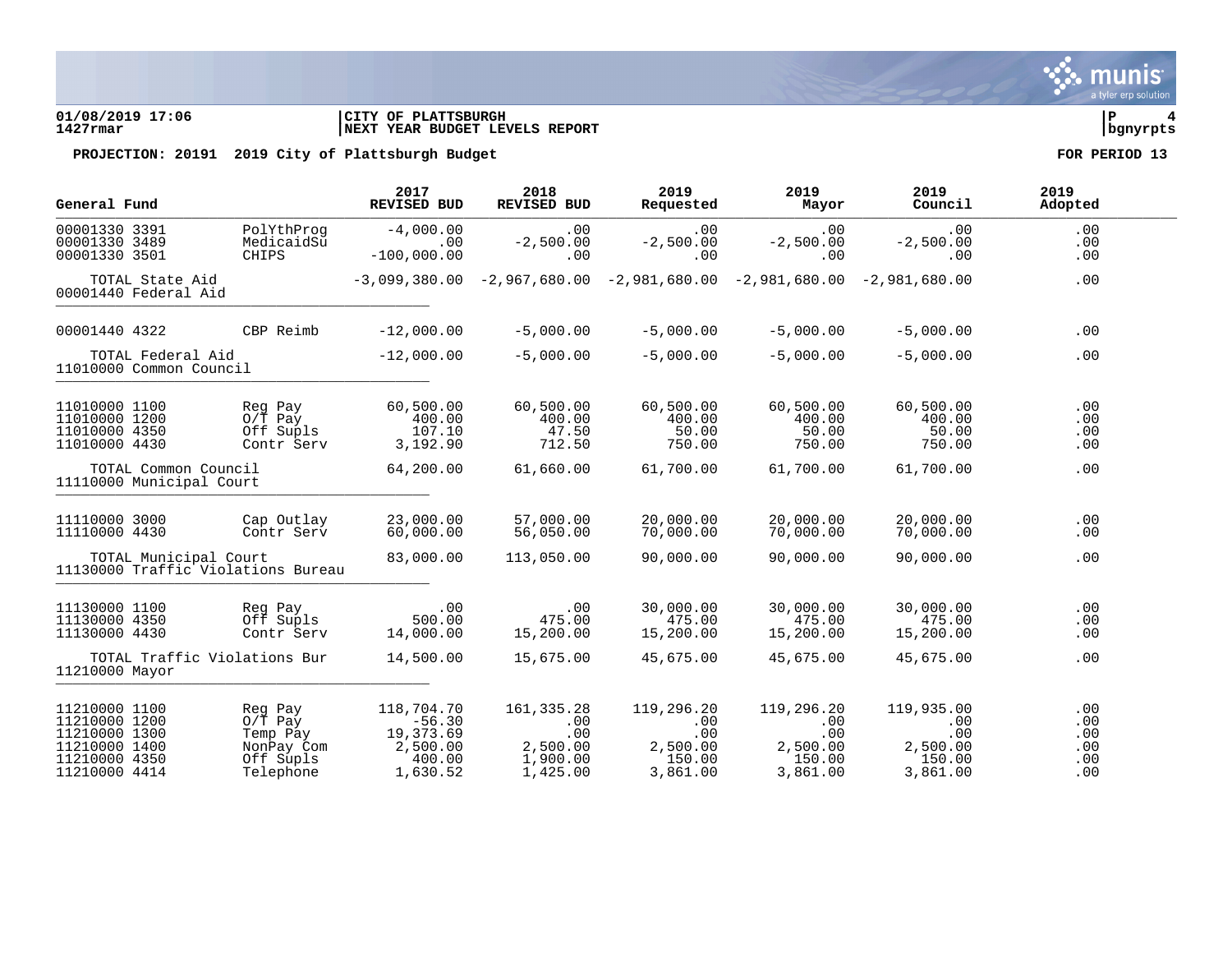### **01/08/2019 17:06 |CITY OF PLATTSBURGH |P 5 1427rmar |NEXT YEAR BUDGET LEVELS REPORT |bgnyrpts**

| General Fund                                                                                                                                                                             |                                                                                                                                                           | 2017<br><b>REVISED BUD</b>                                                                                                      | 2018<br>REVISED BUD                                                                                                        | 2019<br>Requested                                                                                                         | 2019<br>Mayor                                                                                                             | 2019<br>Council                                                                                                           | 2019<br>Adopted                                                                  |
|------------------------------------------------------------------------------------------------------------------------------------------------------------------------------------------|-----------------------------------------------------------------------------------------------------------------------------------------------------------|---------------------------------------------------------------------------------------------------------------------------------|----------------------------------------------------------------------------------------------------------------------------|---------------------------------------------------------------------------------------------------------------------------|---------------------------------------------------------------------------------------------------------------------------|---------------------------------------------------------------------------------------------------------------------------|----------------------------------------------------------------------------------|
| 11210000 4430<br>11210000 4431<br>11210000 4462<br>11210000 4470                                                                                                                         | Contr Serv<br>Prnt/Copy<br>Confrs<br>Postage                                                                                                              | 2,500.00<br>229.59<br>1,500.00<br>260.17                                                                                        | 2,375.00<br>209.00<br>2,375.00<br>190.00                                                                                   | 1,000.00<br>175.00<br>.00<br>50.00                                                                                        | 1,000.00<br>175.00<br>.00<br>50.00                                                                                        | 1,000.00<br>175.00<br>.00<br>50.00                                                                                        | .00<br>.00<br>.00<br>.00                                                         |
| TOTAL Mayor<br>11310000 Finance                                                                                                                                                          |                                                                                                                                                           | 147,042.37                                                                                                                      | 172,309.28                                                                                                                 | 127,032.20                                                                                                                | 127,032.20                                                                                                                | 127,671.00                                                                                                                | .00                                                                              |
| 11310000 1100<br>11310000 1200<br>11310000 1400<br>11310000 4350<br>11310000 4414<br>11310000 4430<br>11310000 4431<br>11310000 4440<br>11310000 4470<br>TOTAL Finance<br>11311000 Audit | Reg Pay<br>$0/T$ Pay<br>NonPay Com<br>Off Supls<br>Telephone<br>Contr Serv<br>Prnt/Copy<br>Fees Serv<br>Postage                                           | 318,769.00<br>4,241.71<br>4,882.29<br>3,300.00<br>4,001.73<br>24,109.96<br>4,200.00<br>5,900.00<br>5,000.00<br>374,404.69       | 323, 370. 18<br>3,500.00<br>3,765.00<br>3,000.00<br>3,657.50<br>5,890.00<br>4,341.50<br>5,415.00<br>4,797.50<br>357,736.68 | 297,440.00<br>2,974.00<br>4,373.00<br>3,200.00<br>9,874.00<br>10,200.00<br>4,570.00<br>5,700.00<br>5,050.00<br>343,381.00 | 297,440.00<br>2,974.00<br>4,373.00<br>3,200.00<br>9,874.00<br>10,200.00<br>4,570.00<br>5,700.00<br>5,050.00<br>343,381.00 | 301,933.00<br>3,019.00<br>4,373.00<br>3,200.00<br>9,874.00<br>10,200.00<br>4,570.00<br>5,700.00<br>5,050.00<br>347,919.00 | .00<br>.00<br>.00<br>.00<br>.00<br>.00<br>.00<br>.00<br>.00<br>.00               |
|                                                                                                                                                                                          |                                                                                                                                                           |                                                                                                                                 |                                                                                                                            |                                                                                                                           |                                                                                                                           |                                                                                                                           |                                                                                  |
| 11311000 4440<br>TOTAL Audit<br>11355000 Assessment                                                                                                                                      | Fees Serv                                                                                                                                                 | 13,135.00<br>13,135.00                                                                                                          | 14,079.95<br>14,079.95                                                                                                     | 14,362.00<br>14,362.00                                                                                                    | 14,362.00<br>14,362.00                                                                                                    | 14,362.00<br>14,362.00                                                                                                    | .00<br>.00                                                                       |
| 11355000 1100<br>11355000 1500<br>11355000 4320<br>11355000 4350<br>11355000 4414<br>11355000 4430<br>11355000 4431<br>11355000 4440<br>11355000 4460<br>11355000 4461<br>11355000 4470  | Reg Pay<br>Sepr Pay<br>Veh Supl<br>Off Supls<br>Telephone<br>Contr Serv<br>Prnt/Copy<br>Fees Serv<br>Mile Exp<br>Train/Edu<br>Postage<br>TOTAL Assessment | 91,226.28<br>690.24<br>500.00<br>600.00<br>1,778.49<br>29,819.62<br>900.00<br>.00<br>500.00<br>1,500.00<br>750.00<br>128,264.63 | .00<br>.00<br>.00<br>.00<br>.00<br>6,507.50<br>.00<br>126, 424.10<br>$.00 \,$<br>.00<br>$.00 \,$<br>132,931.60             | .00<br>.00<br>.00<br>.00<br>.00<br>13,700.00<br>.00<br>119, 415.25<br>.00<br>.00<br>.00.<br>133, 115. 25                  | .00<br>.00<br>.00<br>.00<br>.00<br>13,700.00<br>.00<br>119, 415. 25<br>.00<br>.00<br>.00<br>133, 115. 25                  | .00<br>.00<br>.00<br>.00<br>.00<br>33,700.00<br>.00<br>119, 415.25<br>.00.<br>.00<br>.00<br>153, 115.25                   | .00<br>.00<br>.00<br>.00<br>.00<br>.00<br>.00<br>.00<br>.00<br>.00<br>.00<br>.00 |
|                                                                                                                                                                                          | 11362000 Tax Advertising                                                                                                                                  |                                                                                                                                 |                                                                                                                            |                                                                                                                           |                                                                                                                           |                                                                                                                           |                                                                                  |
| 11362000 4430                                                                                                                                                                            | Contr Serv                                                                                                                                                | 2,354.31                                                                                                                        | 902.50                                                                                                                     | 950.00                                                                                                                    | 950.00                                                                                                                    | 950.00                                                                                                                    | .00                                                                              |

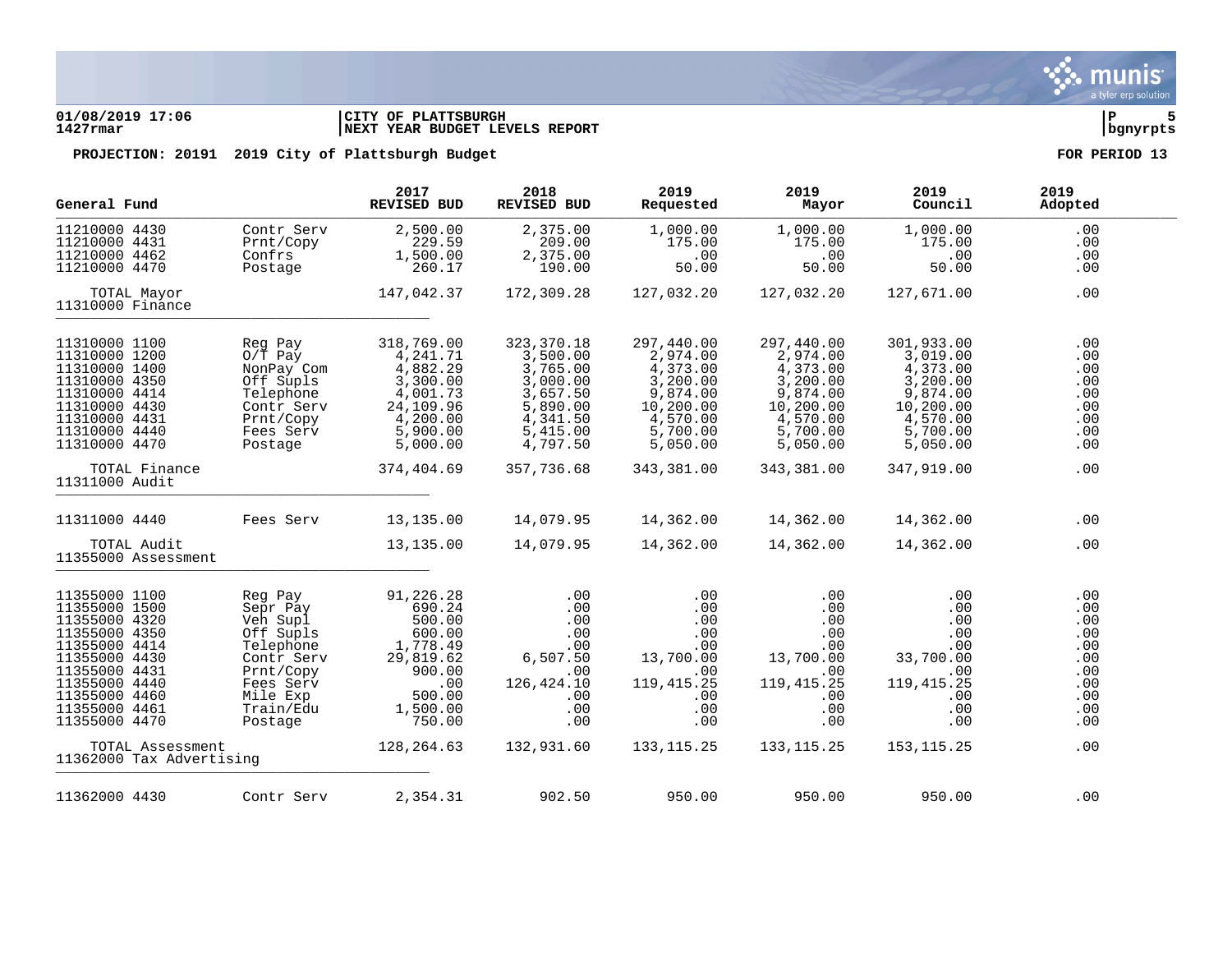### **01/08/2019 17:06 |CITY OF PLATTSBURGH |P 6 1427rmar |NEXT YEAR BUDGET LEVELS REPORT |bgnyrpts**

| General Fund                                                                                                                                          |                                                                                                                | 2017<br>REVISED BUD                                                                           | 2018<br>REVISED BUD                                                                            | 2019<br>Requested                                                                             | 2019<br>Mayor                                                                                 | 2019<br>Council                                                                               | 2019<br>Adopted                                             |
|-------------------------------------------------------------------------------------------------------------------------------------------------------|----------------------------------------------------------------------------------------------------------------|-----------------------------------------------------------------------------------------------|------------------------------------------------------------------------------------------------|-----------------------------------------------------------------------------------------------|-----------------------------------------------------------------------------------------------|-----------------------------------------------------------------------------------------------|-------------------------------------------------------------|
| TOTAL Tax Advertising<br>11410000 City Clerk                                                                                                          |                                                                                                                | 2,354.31                                                                                      | 902.50                                                                                         | 950.00                                                                                        | 950.00                                                                                        | 950.00                                                                                        | .00                                                         |
| 11410000 1100<br>11410000 1500<br>11410000 4350<br>11410000 4414<br>11410000 4430<br>11410000 4431<br>11410000 4440<br>11410000 4450<br>11410000 4470 | Reg Pay<br>Sepr Pay<br>Off Supls<br>Telephone<br>Contr Serv<br>Prnt/Copy<br>Fees Serv<br>Reps Equip<br>Postage | 140,740.00<br>.00<br>850.00<br>2,220.00<br>10,117.00<br>1,300.00<br>.00<br>500.00<br>2,300.00 | 141,797.40<br>.00<br>570.00<br>1,995.00<br>8,265.00<br>1,330.00<br>104.50<br>95.00<br>1,995.00 | 140,897.69<br>15,788.20<br>580.00<br>4,788.00<br>7,500.00<br>900.00<br>.00<br>95.00<br>810.00 | 140,897.69<br>15,788.20<br>580.00<br>4,788.00<br>7,500.00<br>900.00<br>.00<br>95.00<br>810.00 | 142,994.00<br>15,788.00<br>580.00<br>4,788.00<br>7,500.00<br>900.00<br>.00<br>95.00<br>810.00 | .00<br>.00<br>.00<br>.00<br>.00<br>.00<br>.00<br>.00<br>.00 |
| TOTAL City Clerk<br>11420000 Corporation Counsel                                                                                                      |                                                                                                                | 158,027.00                                                                                    | 156,151.90                                                                                     | 171,358.89                                                                                    | 171,358.89                                                                                    | 173,455.00                                                                                    | .00                                                         |
| 11420000 1100<br>11420000 4430<br>11420000 4440<br>11420000 4470                                                                                      | Reg Pay<br>Contr Serv<br>Fees Serv<br>Postage                                                                  | 58,500.00<br>60,000.00<br>128,325.00<br>100.00                                                | 58,500.00<br>114,000.00<br>121,909.21<br>95.00                                                 | 60,000.00<br>60,000.00<br>165,000.00<br>.00                                                   | 60,000.00<br>60,000.00<br>165,000.00<br>.00                                                   | 60,000.00<br>60,000.00<br>165,000.00<br>.00                                                   | .00<br>.00<br>.00<br>.00                                    |
| TOTAL Corporation Counsel<br>11430000 Human Resources                                                                                                 |                                                                                                                | 246,925.00                                                                                    | 294,504.21                                                                                     | 285,000.00                                                                                    | 285,000.00                                                                                    | 285,000.00                                                                                    | .00                                                         |
| 11430000 1100<br>11430000 2200<br>11430000 4350<br>11430000 4414<br>11430000 4430<br>11430000 4431<br>11430000 4470                                   | Reg Pay<br>Off Equip<br>Off Supls<br>Telephone<br>Contr Serv<br>Prnt/Copy<br>Postage                           | 50,341.03<br>310.00<br>500.00<br>850.00<br>9,146.33<br>400.00<br>50.00                        | .00<br>.00<br>.00<br>.00<br>.00<br>.00<br>.00                                                  | .00<br>.00<br>.00<br>.00<br>.00<br>.00<br>.00                                                 | .00<br>.00<br>.00<br>.00<br>.00<br>.00<br>.00                                                 | .00<br>.00<br>.00<br>.00<br>.00<br>.00<br>.00                                                 | .00<br>.00<br>.00<br>.00<br>.00<br>.00<br>.00               |
| TOTAL Human Resources<br>11440000 Engineer                                                                                                            |                                                                                                                | 61,597.36                                                                                     | .00                                                                                            | .00                                                                                           | .00                                                                                           | .00                                                                                           | .00                                                         |
| 11440000 1100<br>11440000 1200<br>11440000 1300<br>11440000 1500                                                                                      | Reg Pay<br>$0/T$ Pay<br>Temp Pay<br>Sepr Pay                                                                   | 46,133.00<br>200.00<br>8,802.50<br>9,537.16                                                   | .00<br>.00<br>.00<br>.00                                                                       | .00<br>.00<br>.00<br>.00                                                                      | .00<br>.00<br>.00<br>.00                                                                      | .00<br>.00<br>.00<br>.00                                                                      | .00<br>.00<br>.00<br>.00                                    |

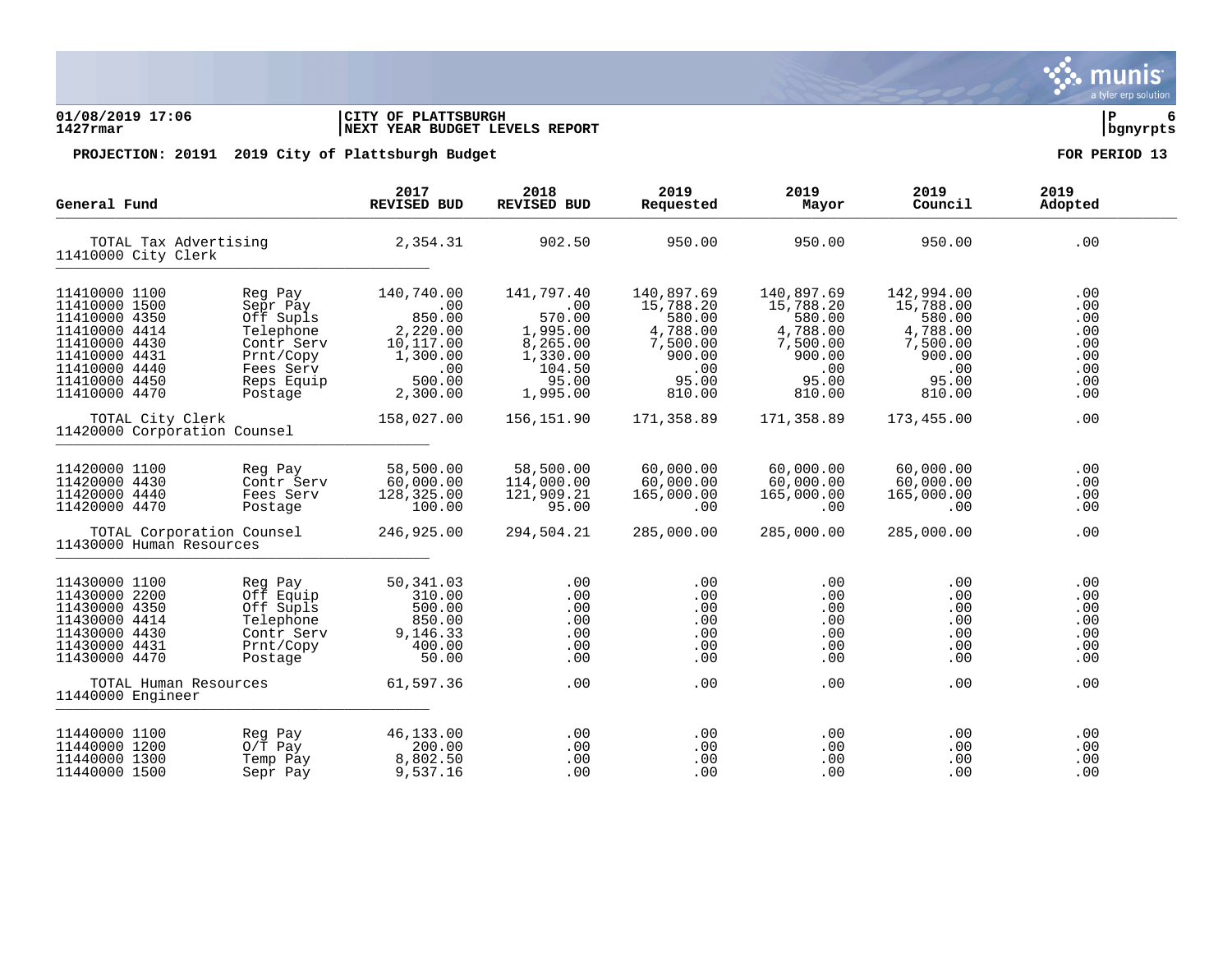### **01/08/2019 17:06 |CITY OF PLATTSBURGH |P 7 1427rmar |NEXT YEAR BUDGET LEVELS REPORT |bgnyrpts**

| General Fund                                                                                                                                                                                                                                |                                                                                                                                                                    | 2017<br><b>REVISED BUD</b>                                                                                                                                   | 2018<br>REVISED BUD                                                                                 | 2019<br>Requested                                                                                 | 2019<br>Mayor                                                                                     | 2019<br>Council                                                                                     | 2019<br>Adopted                                                                                |
|---------------------------------------------------------------------------------------------------------------------------------------------------------------------------------------------------------------------------------------------|--------------------------------------------------------------------------------------------------------------------------------------------------------------------|--------------------------------------------------------------------------------------------------------------------------------------------------------------|-----------------------------------------------------------------------------------------------------|---------------------------------------------------------------------------------------------------|---------------------------------------------------------------------------------------------------|-----------------------------------------------------------------------------------------------------|------------------------------------------------------------------------------------------------|
| 11440000 2200<br>11440000 4320<br>11440000 4321<br>11440000 4330<br>11440000 4350<br>11440000 4414<br>11440000 4430<br>11440000 4431<br>11440000 4450<br>11440000 4452<br>11440000 4460<br>11440000 4462<br>11440000 4470<br>TOTAL Engineer | Off Equip<br>Veh Supl<br>Veh Parts<br>Mat'l/Supp<br>Off Supls<br>Telephone<br>Contr Serv<br>Prnt/Copy<br>Reps Equip<br>Reps M Veh<br>Mile Exp<br>Confrs<br>Postage | $-14, 400.00$<br>1,100.00<br>400.00<br>3,000.00<br>800.00<br>5,350.82<br>8,880.00<br>1,800.00<br>200.00<br>350.00<br>300.00<br>504.00<br>700.00<br>73,657.48 | .00<br>.00<br>.00<br>.00<br>.00<br>.00<br>.00<br>.00<br>.00<br>.00<br>.00<br>.00<br>$.00 \,$<br>.00 | .00<br>.00<br>.00<br>.00<br>.00<br>.00<br>.00<br>.00<br>.00<br>.00<br>.00<br>.00<br>.00<br>.00    | .00<br>.00<br>.00<br>.00<br>.00<br>.00<br>.00<br>.00<br>.00<br>.00<br>.00<br>.00<br>.00<br>.00    | .00<br>.00<br>.00<br>.00<br>.00<br>.00<br>.00<br>.00<br>.00<br>.00<br>.00<br>$.00 \,$<br>.00<br>.00 | .00<br>.00<br>.00<br>.00<br>.00<br>.00<br>.00<br>.00<br>.00<br>.00<br>.00<br>.00<br>.00<br>.00 |
| 11450000 Elections                                                                                                                                                                                                                          |                                                                                                                                                                    |                                                                                                                                                              |                                                                                                     |                                                                                                   |                                                                                                   |                                                                                                     |                                                                                                |
| 11450000 4440                                                                                                                                                                                                                               | Fees Serv                                                                                                                                                          | 43,455.00                                                                                                                                                    | 41,282.25                                                                                           | 32,000.00                                                                                         | 32,000.00                                                                                         | 44,100.00                                                                                           | .00                                                                                            |
| TOTAL Elections<br>11620000 Municipal Bldgs                                                                                                                                                                                                 |                                                                                                                                                                    | 43,455.00                                                                                                                                                    | 41,282.25                                                                                           | 32,000.00                                                                                         | 32,000.00                                                                                         | 44,100.00                                                                                           | .00                                                                                            |
| 11620000 4330<br>11620000 4340<br>11620000 4411<br>11620000 4412<br>11620000 4413<br>11620000 4430<br>11620000 4451                                                                                                                         | Mat'l/Supp<br>Bl/Gr Supl<br>Electric<br>Water<br>Sewer<br>Contr Serv<br>Reps Bldgs                                                                                 | 1,300.00<br>3,300.00<br>24,000.00<br>1,400.00<br>1,600.00<br>113,672.30<br>23,904.15                                                                         | .00<br>3,800.00<br>27,075.00<br>1,235.00<br>1,425.00<br>87,400.00<br>4,750.00                       | .00<br>2,000.00<br>26,000.00<br>1,300.00<br>1,500.00<br>6,438.00<br>5,000.00                      | .00<br>2,000.00<br>26,000.00<br>1,300.00<br>1,500.00<br>6,438.00<br>5,000.00                      | .00<br>2,000.00<br>26,000.00<br>1,300.00<br>1,500.00<br>6,438.00<br>5,000.00                        | .00<br>.00<br>.00<br>.00<br>.00<br>.00<br>.00                                                  |
| TOTAL Municipal Bldgs<br>11680000 Central Data Processing                                                                                                                                                                                   |                                                                                                                                                                    | 169,176.45                                                                                                                                                   | 125,685.00                                                                                          | 42,238.00                                                                                         | 42,238.00                                                                                         | 42,238.00                                                                                           | .00                                                                                            |
| 11680000 1100<br>11680000 1200<br>11680000 1400<br>11680000 4350<br>11680000 4414<br>11680000 4430<br>11680000 4431<br>11680000 4440                                                                                                        | Reg Pay<br>$0/\bar{T}$ Pay<br>NonPay Com<br>Off Supls<br>Telephone<br>Contr Serv<br>Prnt/Copy<br>Fees Serv                                                         | 167,864.00<br>9,746.28<br>3,735.00<br>11,900.00<br>1,963.41<br>150,845.00<br>2,141.63<br>1,500.00                                                            | 180,322.72<br>8,800.00<br>3,735.00<br>10,925.00<br>1,748.00<br>126,202.75<br>2,327.50<br>1,425.00   | 221,564.00<br>2,216.00<br>5,627.00<br>10,925.00<br>4,789.00<br>135,895.00<br>2,450.00<br>1,500.00 | 221,564.00<br>2,216.00<br>5,627.00<br>10,925.00<br>4,789.00<br>135,895.00<br>2,450.00<br>1,500.00 | 224,646.00<br>2,249.00<br>5,627.00<br>10,925.00<br>4,789.00<br>135,895.00<br>2,450.00<br>1,500.00   | .00<br>.00<br>.00<br>.00<br>.00<br>.00<br>.00<br>.00                                           |

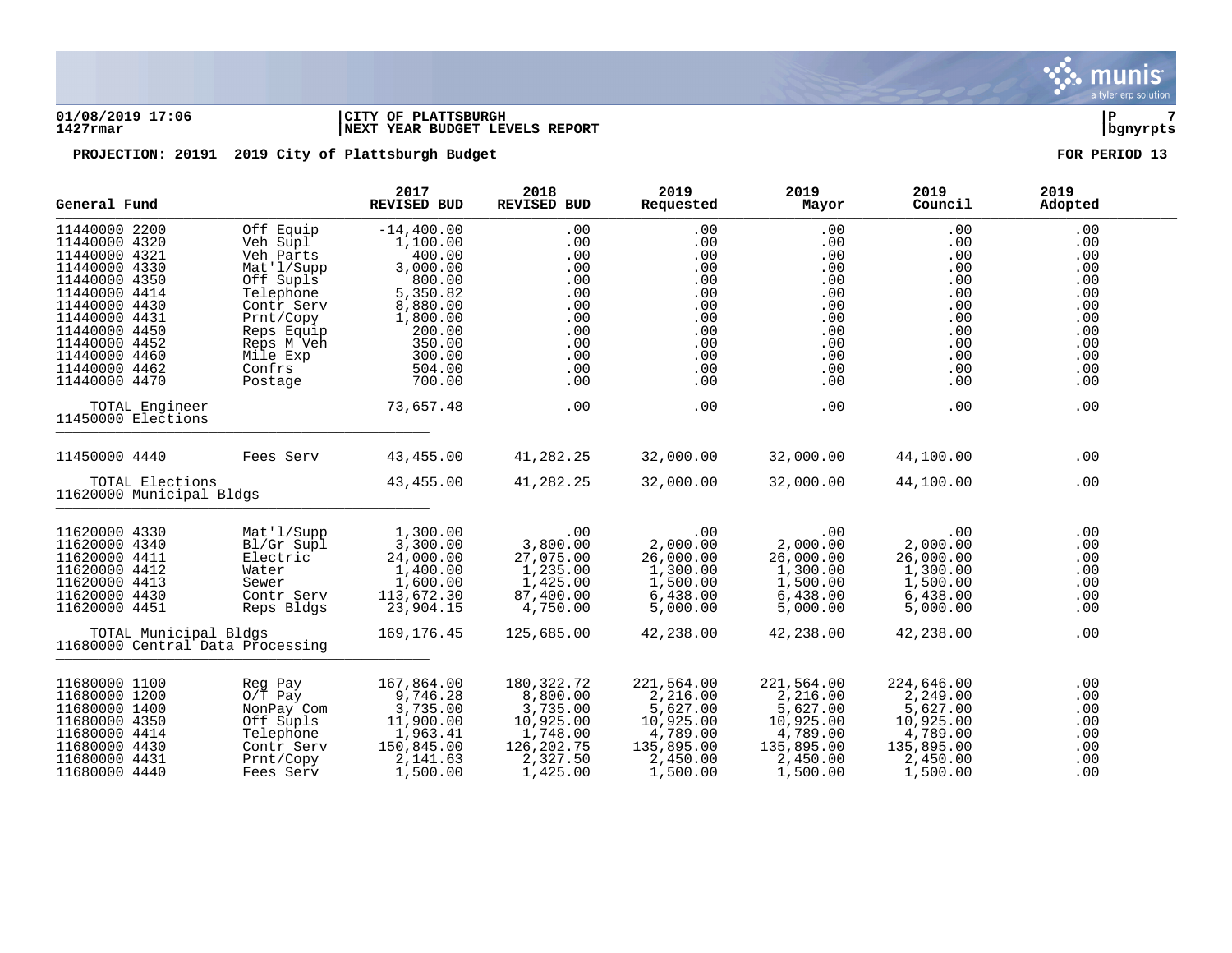### **01/08/2019 17:06 |CITY OF PLATTSBURGH |P 8 1427rmar |NEXT YEAR BUDGET LEVELS REPORT |bgnyrpts**

| Postage                                                                                |                                                                                                | REVISED BUD                                                                                 | Requested                                                                                     | Mayor                                                                                         | Council                                                                                    | Adopted                                       |     |
|----------------------------------------------------------------------------------------|------------------------------------------------------------------------------------------------|---------------------------------------------------------------------------------------------|-----------------------------------------------------------------------------------------------|-----------------------------------------------------------------------------------------------|--------------------------------------------------------------------------------------------|-----------------------------------------------|-----|
|                                                                                        | 57,000.00                                                                                      | 53,200.00                                                                                   | 56,000.00                                                                                     | 56,000.00                                                                                     | 56,000.00                                                                                  | .00                                           |     |
| TOTAL Central Data Processin<br>11910000 Unallocated Insurance                         | 406,695.32                                                                                     | 388,685.97                                                                                  | 440,966.00                                                                                    | 440,966.00                                                                                    | 444,081.00                                                                                 | .00                                           |     |
| Insurance                                                                              | 70,793.52                                                                                      | 66,881.90                                                                                   | 72,620.00                                                                                     | 72,620.00                                                                                     | 72,620.00                                                                                  | .00                                           |     |
| TOTAL Unallocated Insurance<br>11920000 Municipal Assoc. Dues                          | 70,793.52                                                                                      | 66,881.90                                                                                   | 72,620.00                                                                                     | 72,620.00                                                                                     | 72,620.00                                                                                  | .00                                           |     |
| Muni Dues                                                                              | 5,904.00                                                                                       | 5,608.80                                                                                    | .00                                                                                           | .00                                                                                           | .00                                                                                        | .00                                           |     |
| TOTAL Municipal Assoc. Dues<br>11930000 Judgment & Claims                              | 5,904.00                                                                                       | 5,608.80                                                                                    | .00                                                                                           | .00                                                                                           | .00                                                                                        | .00                                           |     |
| Judg&Claim                                                                             | 767, 762.88                                                                                    | .00                                                                                         | .00                                                                                           | .00                                                                                           | 35,000.00                                                                                  | .00                                           |     |
| TOTAL Judgment & Claims<br>11950000 Taxes on Municipal Land                            | 767,762.88                                                                                     | .00                                                                                         | .00                                                                                           | .00                                                                                           | 35,000.00                                                                                  | .00                                           |     |
| Taxes Cont                                                                             | 31,406.33                                                                                      | 32,547.00                                                                                   | 33,198.00                                                                                     | 33,198.00                                                                                     | 33,198.00                                                                                  | .00                                           |     |
| TOTAL Taxes on Municipal Lan<br>11990000 Contingency                                   | 31,406.33                                                                                      | 32,547.00                                                                                   | 33,198.00                                                                                     | 33,198.00                                                                                     | 33,198.00                                                                                  | .00                                           |     |
| Contingenc                                                                             | .00                                                                                            | .00                                                                                         | 600,000.00                                                                                    | 600,000.00                                                                                    | 271,000.00                                                                                 | .00                                           |     |
| TOTAL Contingency<br>13120000 Police                                                   | .00                                                                                            | .00                                                                                         | 600,000.00                                                                                    | 600,000.00                                                                                    | 271,000.00                                                                                 | .00                                           |     |
| Reg Pay<br>$O/T$ Pay<br>NonPay Com<br>Sepr Pay<br>Off Equip<br>Motor Veh<br>Tech Equip | 3, 277, 498.86<br>259,073.47<br>120,426.61<br>317,781.25<br>5,000.00<br>57,554.00<br>17,200.00 | 3,307,199.89<br>216,000.00<br>132,000.00<br>32,985.00<br>4,750.00<br>29,801.70<br>11,210.00 | 3, 233, 705. 76<br>216,000.00<br>132,000.00<br>26,847.60<br>4,227.50<br>29,801.70<br>9,976.90 | 3, 233, 705. 76<br>216,000.00<br>132,000.00<br>26,847.60<br>4,227.50<br>29,801.70<br>9,976.90 | 3,288,663.00<br>319,725.00<br>132,000.00<br>27,250.00<br>4,227.50<br>29,801.70<br>9,976.90 | .00<br>.00<br>.00<br>.00<br>.00<br>.00<br>.00 |     |
|                                                                                        | Other Ea                                                                                       | 24,660.50                                                                                   | 17,100.00                                                                                     | 15,219.00                                                                                     | 15,219.00                                                                                  | 15,219.00                                     | .00 |

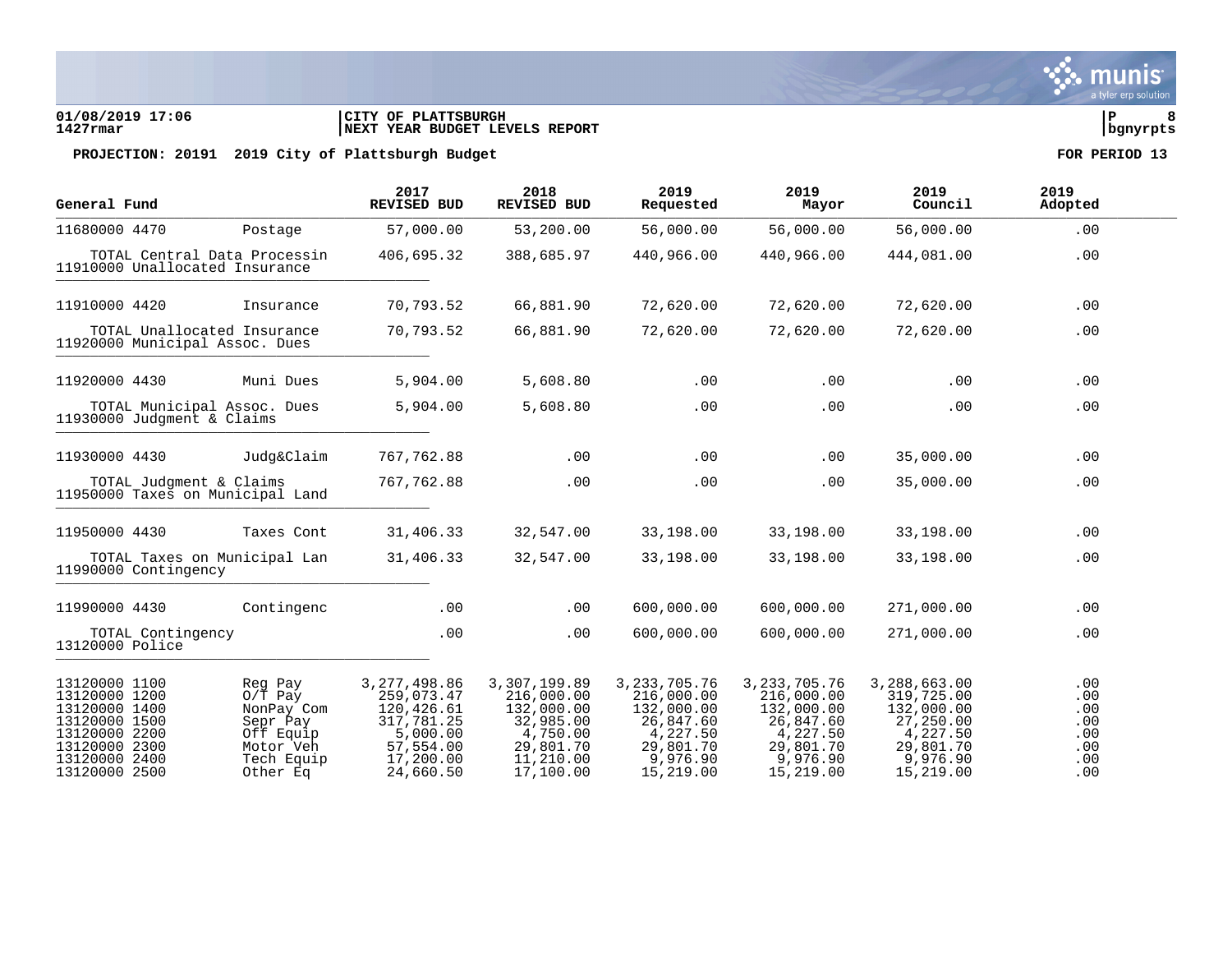

### **01/08/2019 17:06 |CITY OF PLATTSBURGH |P 9 1427rmar |NEXT YEAR BUDGET LEVELS REPORT |bgnyrpts**

| General Fund           |              |                                 | 2017<br><b>REVISED BUD</b> | 2018<br>REVISED BUD | 2019<br>Requested        | 2019<br>Mayor | 2019<br>Council | 2019<br>Adopted |  |
|------------------------|--------------|---------------------------------|----------------------------|---------------------|--------------------------|---------------|-----------------|-----------------|--|
| 13120000 4320          |              | Veh Supl                        | 55,000.00                  | 66,500.00           | 59,185.00                | 59,185.00     | 59,185.53       | .00             |  |
| 13120000 4321          |              | Veh Parts                       | 6,500.00                   | 6,175.00            | 5,495.75                 | 5,495.75      | 5,495.75        | .00             |  |
| 13120000 4330          |              | Mat'l/Supp                      | 25,000.00                  | 23,750.00           | 21, 137.50               | 21, 137.50    | 21, 137.50      | .00             |  |
| 13120000 4340          |              | Bl/Gr Supl                      | 6,000.00                   | 5,700.00            | $5,073.00$<br>$5,073.00$ | 5,073.00      | 5,073.00        | .00             |  |
| 13120000 4350          |              | Off Supls                       | 6,144.64                   | 5,700.00            |                          | 5,073.00      | 5,073.00        | .00             |  |
| 13120000 4360          |              | Pers Cl/Eq                      | 18,556.28                  | 14,250.00           | 12,682.50                | 12,682.50     | 12,682.50       | .00             |  |
| 13120000 4411          |              | Electric                        | 9,900.00                   | 9,405.00            | 9,405.00                 | 9,405.00      | 9,405.00        | .00             |  |
| 13120000 4412          |              | Water                           | 1,500.00                   | 1,425.00            | 1,425.00                 | 1,425.00      | 1,425.00        | .00             |  |
| 13120000 4413          |              | Sewer                           | 1,500.00                   | 1,425.00            | 1,425.00                 | 1,425.00      | 1,425.00        | .00             |  |
| 13120000 4414          |              | Telephone                       | 32,013.51<br>32,082.87     | 26,600.00           | 44,004.00                | 44,004.00     | 44,004.00       | .00             |  |
| 13120000 4430          |              | Contr Serv                      |                            | 23,750.00           | 45,850.00                | 45,850.00     | 45,850.00       | .00             |  |
| 13120000 4431          |              | Prnt/Copy                       | 2,236.99                   | 1,938.00            | 1,724.82                 | 1,724.82      | 1,724.82        | .00             |  |
| 13120000 4432          |              | IT Con Lbr                      | 44,000.00                  | 54,150.00           | 40,612.50                | 40,612.50     | 40,612.50       | .00             |  |
| 13120000 4433          |              | IT Hrd/SFT                      | 5,740.00                   | 21,682.80           | 19,297.69                | 19,297.69     | 19,297.69       | .00             |  |
| 13120000 4434          |              | IT Veh Exp                      | 25,000.00                  | 9,000.00            | 8,010.00                 | 8,010.00      | 8,010.00        | .00             |  |
| 13120000 4440          |              | Fees Serv                       | 10,212.78                  | 9,500.00            | 8,455.00                 | 8,455.00      | 8,455.00        | .00             |  |
| 13120000 4450          |              | Reps Equip                      | 2,000.00                   | 1,900.00            | 1,691.00                 | 1,691.00      | 1,691.00        | .00             |  |
| 13120000 4451          |              | Reps Bldgs                      | 3,000.00                   | 2,850.00            | 2,536.50                 | 2,536.50      | 2,536.50        | .00             |  |
| 13120000 4452          |              | Reps M Veh                      | 47, 412.98                 | 47,500.00           | 39,425.00                | 39,425.00     | 39,425.00       | .00             |  |
| 13120000 4461          |              | Train/Edu                       | 3,000.00                   | 2,850.00            | 2,536.50                 | 2,536.50      | 2,536.50        | .00             |  |
| 13120000 4462          |              | Confrs                          | 1,000.00                   | 950.00              | 845.50                   | 845.50        | 845.50          | .00             |  |
| 13120000 4470          |              | Postage                         | 950.00                     | 902.50              | 803.23                   | 803.23        | 803.23          | .00             |  |
| 13120000 4471          |              | $\mathrm{Shp}/\mathrm{Trans}$   | 155.36                     | 950.00              | 845.50                   | 845.50        | 845.50          | .00             |  |
| 13121000 Asset Seizure | TOTAL Police |                                 | 4,418,100.10               | 4,089,899.89        | 4,005,317.45             | 4,005,317.45  | 4,164,402.62    | .00             |  |
|                        |              |                                 |                            |                     |                          |               |                 |                 |  |
| 13121000 2400          |              | Tech Equip                      | 10,000.00                  | 9,500.00            | 9,500.00                 | 9,500.00      | 9,500.00        | .00             |  |
| 13121000 4320          |              | Veh Supl                        | 10,000.00                  | 9,500.00            | 9,500.00                 | 9,500.00      | 9,500.00        | .00             |  |
| 13121000 4321          |              | Veh Parts                       | 10,000.00                  | 9,500.00            | 9,500.00                 | 9,500.00      | 9,500.00        | .00             |  |
| 13121000 4330          |              | Mat'l/Supp                      | 10,000.00                  | 9,500.00            | 9,500.00                 | 9,500.00      | 9,500.00        | .00             |  |
| 13121000 4340          |              | Bl/Gr Supl                      | 79.56                      | .00                 | 5,450.00                 | 5,450.00      | 5,450.00        | .00             |  |
| 13121000 4360          |              | Pers Cl/Eq                      | 10,000.00                  | 9,500.00            | 9,500.00                 | 9,500.00      | 9,500.00        | .00             |  |
| 13121000 4411          |              | Electric                        | 2,000.00                   | 1,900.00            | 1,900.00                 | 1,900.00      | 1,900.00        | .00             |  |
| 13121000 4414          |              | Telephone                       | 10,000.00                  | 9,500.00            | 9,500.00                 | 9,500.00      | 9,500.00        | .00             |  |
| 13121000 4430          |              | Contr Serv                      | 12,047.11                  | 9,500.00            | 9,500.00                 | 9,500.00      | 9,500.00        | .00             |  |
| 13121000 4452          |              | Reps M Veh                      | 10,000.00                  | 9,500.00            | 9,500.00                 | 9,500.00      | 9,500.00        | .00             |  |
| 13121000 4461          |              | Train/Edu                       | 9,316.99                   | 23,750.00           | 23,750.00                | 23,750.00     | 23,750.00       | .00             |  |
| 13121000 4462          |              | Confrs                          | 3,556.34                   | 1,900.00            | 1,900.00                 | 1,900.00      | 1,900.00        | .00             |  |
|                        |              | TOTAL Asset Seizure             | 97,000.00                  | 103,550.00          | 109,000.00               | 109,000.00    | 109,000.00      | .00             |  |
|                        |              | 13126000 School Crossing Guards |                            |                     |                          |               |                 |                 |  |
| 13126000 1301          |              | SCG Pay                         | 51,467.27                  | 57,262.00           | 74,400.00                | 74,400.00     | 74,040.00       | .00             |  |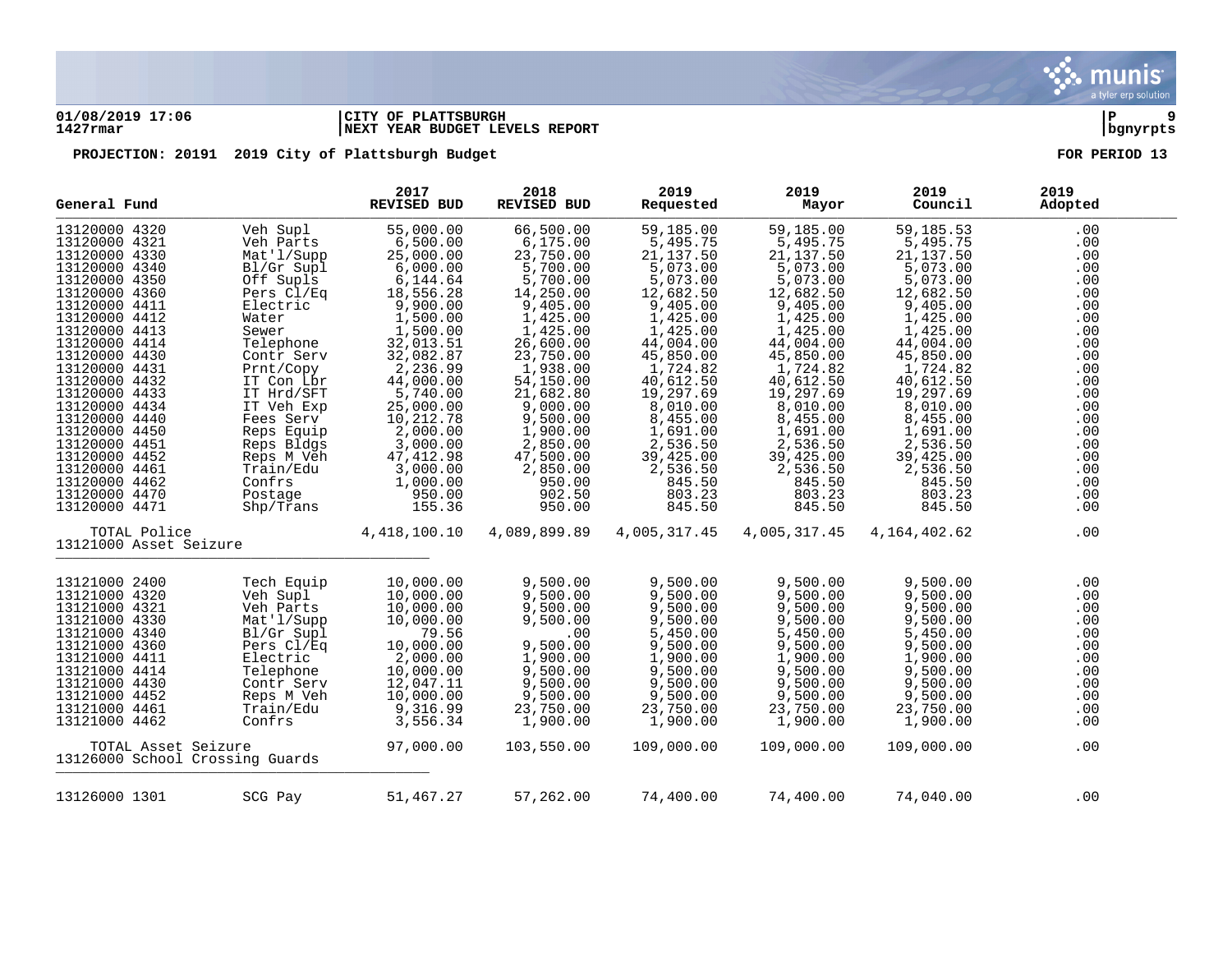### **01/08/2019 17:06 |CITY OF PLATTSBURGH |P 10 1427rmar |NEXT YEAR BUDGET LEVELS REPORT |bgnyrpts**

| General Fund                                                                                                                                                                                                                                                                                                                                                      |                                                                                                                                                                                                                                                                      | 2017<br><b>REVISED BUD</b>                                                                                                                                                                                                                                                 | 2018<br>REVISED BUD                                                                                                                                                                                                                                           | 2019<br>Requested                                                                                                                                                                                                                                              | 2019<br>Mayor                                                                                                                                                                                                                                                  | 2019<br>Council                                                                                                                                                                                                                                                | 2019<br>Adopted                                                                                                                                 |  |
|-------------------------------------------------------------------------------------------------------------------------------------------------------------------------------------------------------------------------------------------------------------------------------------------------------------------------------------------------------------------|----------------------------------------------------------------------------------------------------------------------------------------------------------------------------------------------------------------------------------------------------------------------|----------------------------------------------------------------------------------------------------------------------------------------------------------------------------------------------------------------------------------------------------------------------------|---------------------------------------------------------------------------------------------------------------------------------------------------------------------------------------------------------------------------------------------------------------|----------------------------------------------------------------------------------------------------------------------------------------------------------------------------------------------------------------------------------------------------------------|----------------------------------------------------------------------------------------------------------------------------------------------------------------------------------------------------------------------------------------------------------------|----------------------------------------------------------------------------------------------------------------------------------------------------------------------------------------------------------------------------------------------------------------|-------------------------------------------------------------------------------------------------------------------------------------------------|--|
| 13126000 4330<br>13126000 4360                                                                                                                                                                                                                                                                                                                                    | Mat'l/Supp<br>Pers Cl/Eq                                                                                                                                                                                                                                             | 250.00<br>250.00                                                                                                                                                                                                                                                           | 237.50<br>237.50                                                                                                                                                                                                                                              | 237.50<br>237.50                                                                                                                                                                                                                                               | 237.50<br>237.50                                                                                                                                                                                                                                               | 237.50<br>237.50                                                                                                                                                                                                                                               | .00<br>.00                                                                                                                                      |  |
|                                                                                                                                                                                                                                                                                                                                                                   | TOTAL School Crossing Guards<br>13310000 Traffic Control                                                                                                                                                                                                             | 51,967.27                                                                                                                                                                                                                                                                  | 57,737.00                                                                                                                                                                                                                                                     | 74,875.00                                                                                                                                                                                                                                                      | 74,875.00                                                                                                                                                                                                                                                      | 74,515.00                                                                                                                                                                                                                                                      | .00                                                                                                                                             |  |
| 13310000 4411                                                                                                                                                                                                                                                                                                                                                     | Traf Lqts                                                                                                                                                                                                                                                            | 11,500.00                                                                                                                                                                                                                                                                  | 10,925.00                                                                                                                                                                                                                                                     | 10,925.00                                                                                                                                                                                                                                                      | 10,925.00                                                                                                                                                                                                                                                      | 10,925.00                                                                                                                                                                                                                                                      | .00                                                                                                                                             |  |
| 13410000 Fire                                                                                                                                                                                                                                                                                                                                                     | TOTAL Traffic Control                                                                                                                                                                                                                                                | 11,500.00                                                                                                                                                                                                                                                                  | 10,925.00                                                                                                                                                                                                                                                     | 10,925.00                                                                                                                                                                                                                                                      | 10,925.00                                                                                                                                                                                                                                                      | 10,925.00                                                                                                                                                                                                                                                      | .00                                                                                                                                             |  |
| 13410000 1100<br>13410000 1200<br>13410000 1300<br>13410000 1400<br>13410000 1500<br>13410000 2200<br>13410000 2400<br>13410000 2500<br>13410000 4320<br>13410000 4321<br>13410000 4330<br>13410000 4340<br>13410000 4350<br>13410000 4360<br>13410000 4411<br>13410000 4412<br>13410000 4413<br>13410000 4414<br>13410000 4430<br>13410000 4431<br>13410000 4440 | Reg Pay<br>$0/T$ Pay<br>Temp Pay<br>NonPay Com<br>Sepr Pay<br>Off Equip<br>Tech Equip<br>Other Eq<br>Veh Supl<br>Veh Parts<br>Mat'l/Supp<br>Bl/Gr Supl<br>Off Supls<br>Pers Cl/Eq<br>Electric<br>Water<br>Sewer<br>Telephone<br>Contr Serv<br>Prnt/Copy<br>Fees Serv | 2,182,507.78<br>274,078.38<br>10,334.72<br>12,000.00<br>38,450.57<br>4,000.00<br>25,000.00<br>1,000.00<br>22,000.00<br>24,804.64<br>13,724.51<br>12,000.00<br>4,000.00<br>14,000.00<br>19,600.00<br>2,800.00<br>3,650.00<br>7,851.06<br>24,750.00<br>521.91<br>58, 213. 73 | 2,301,493.87<br>255,000.00<br>.00<br>10,000.00<br>92,000.00<br>3,325.00<br>26,600.00<br>.00<br>21,850.00<br>20,900.00<br>11,400.00<br>12,000.00<br>3,800.00<br>23,750.00<br>18,620.00<br>2,375.00<br>2,660.00<br>6,840.00<br>32,917.50<br>475.00<br>80,750.00 | 2,066,769.10<br>275,000.00<br>.00<br>10,000.00<br>85,000.00<br>3,000.00<br>26,000.00<br>.00<br>21,000.00<br>20,000.00<br>12,000.00<br>12,000.00<br>3,800.00<br>23,750.00<br>18,620.00<br>2,375.00<br>2,660.00<br>16,775.00<br>97,800.00<br>500.00<br>65,000.00 | 2,066,769.10<br>275,000.00<br>.00<br>10,000.00<br>85,000.00<br>3,000.00<br>26,000.00<br>.00<br>21,000.00<br>20,000.00<br>12,000.00<br>12,000.00<br>3,800.00<br>23,750.00<br>18,620.00<br>2,375.00<br>2,660.00<br>16,775.00<br>97,800.00<br>500.00<br>65,000.00 | 2,220,788.00<br>435,680.00<br>.00<br>10,000.00<br>95,560.00<br>3,000.00<br>26,000.00<br>.00<br>21,000.00<br>20,000.00<br>12,000.00<br>12,000.00<br>3,800.00<br>23,750.00<br>18,620.00<br>2,375.00<br>2,660.00<br>16,775.00<br>97,800.00<br>500.00<br>35,000.00 | .00<br>.00<br>.00<br>.00<br>.00<br>.00<br>.00<br>.00<br>.00<br>.00<br>.00<br>.00<br>.00<br>.00<br>.00<br>.00<br>.00<br>.00<br>.00<br>.00<br>.00 |  |
| 13410000 4450<br>13410000 4451<br>13410000 4452<br>13410000 4461<br>13410000 4470                                                                                                                                                                                                                                                                                 | Reps Equip<br>Reps Bldgs<br>Reps M Veh<br>Train/Edu<br>Postage                                                                                                                                                                                                       | 17,000.00<br>6,000.00<br>22,000.00<br>9,200.00<br>2,600.00                                                                                                                                                                                                                 | 16,150.00<br>4,750.00<br>23,750.00<br>10,450.00<br>1,900.00                                                                                                                                                                                                   | 15,000.00<br>4,500.00<br>23,750.00<br>10,450.00<br>1,000.00                                                                                                                                                                                                    | 15,000.00<br>4,500.00<br>23,750.00<br>10,450.00<br>1,000.00                                                                                                                                                                                                    | 15,000.00<br>4,500.00<br>23,750.00<br>10,450.00<br>1,000.00                                                                                                                                                                                                    | .00<br>.00<br>.00<br>.00<br>.00                                                                                                                 |  |
| TOTAL Fire                                                                                                                                                                                                                                                                                                                                                        | 13510000 Animal Control Officer                                                                                                                                                                                                                                      | 2,812,087.30                                                                                                                                                                                                                                                               | 2,983,756.37                                                                                                                                                                                                                                                  | 2,816,749.10                                                                                                                                                                                                                                                   | 2,816,749.10                                                                                                                                                                                                                                                   | 3,112,008.00                                                                                                                                                                                                                                                   | .00                                                                                                                                             |  |
| 13510000 4430                                                                                                                                                                                                                                                                                                                                                     | Contr Serv                                                                                                                                                                                                                                                           | 15,000.00                                                                                                                                                                                                                                                                  | 19,000.00                                                                                                                                                                                                                                                     | 19,000.00                                                                                                                                                                                                                                                      | 19,000.00                                                                                                                                                                                                                                                      | 15,000.00                                                                                                                                                                                                                                                      | .00                                                                                                                                             |  |

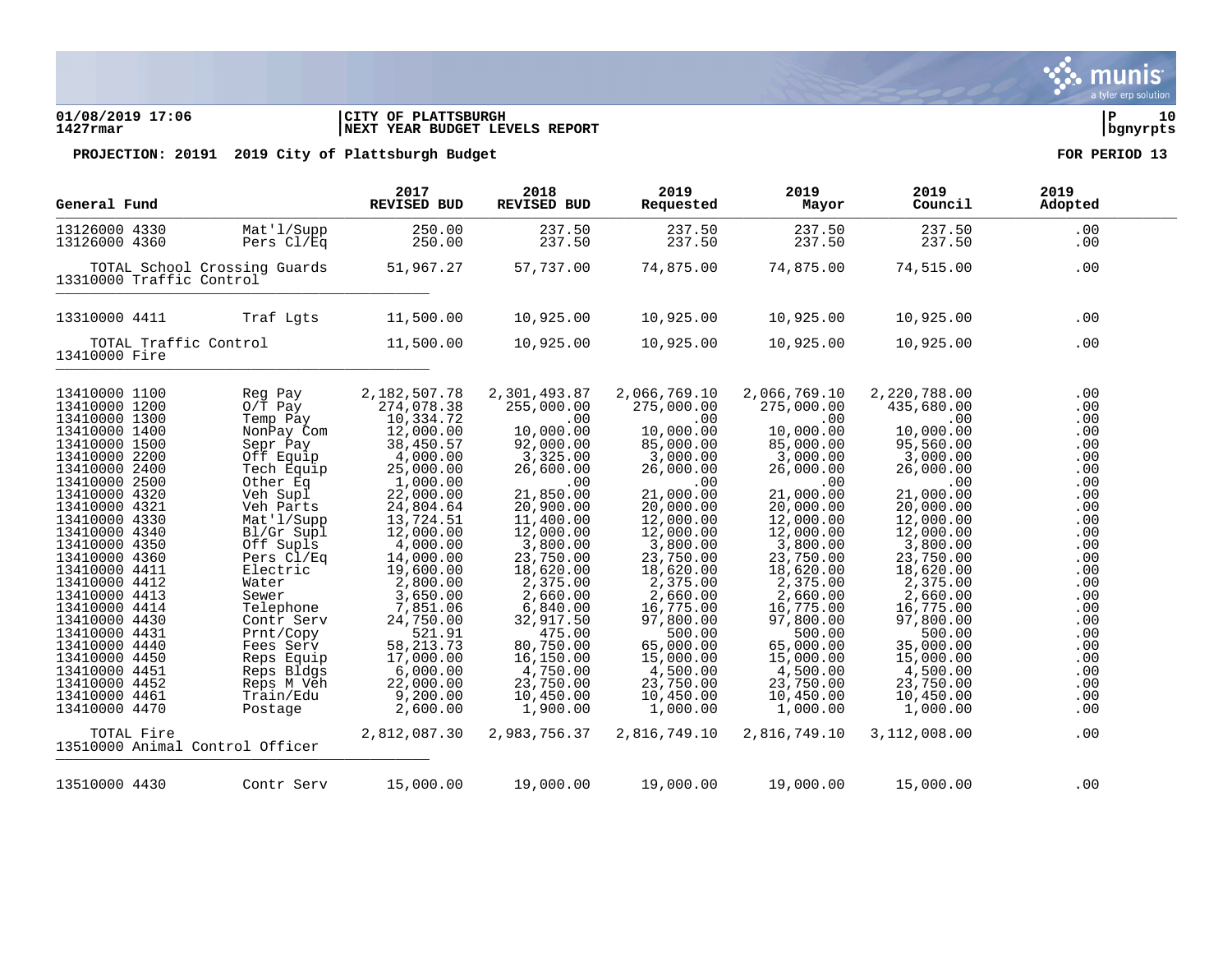### **01/08/2019 17:06 |CITY OF PLATTSBURGH |P 11 1427rmar |NEXT YEAR BUDGET LEVELS REPORT |bgnyrpts**

| General Fund                                                                                                                                                                                                                                                                                  |                                                                                                                                                                                                                           | 2017<br><b>REVISED BUD</b>                                                                                                                                                                | 2018<br><b>REVISED BUD</b>                                                                                                                                                            | 2019<br>Requested                                                                                                                                                                             | 2019<br>Mayor                                                                                                                                                                                 | 2019<br>Council                                                                                                                                                                               | 2019<br>Adopted                                                                                                     |
|-----------------------------------------------------------------------------------------------------------------------------------------------------------------------------------------------------------------------------------------------------------------------------------------------|---------------------------------------------------------------------------------------------------------------------------------------------------------------------------------------------------------------------------|-------------------------------------------------------------------------------------------------------------------------------------------------------------------------------------------|---------------------------------------------------------------------------------------------------------------------------------------------------------------------------------------|-----------------------------------------------------------------------------------------------------------------------------------------------------------------------------------------------|-----------------------------------------------------------------------------------------------------------------------------------------------------------------------------------------------|-----------------------------------------------------------------------------------------------------------------------------------------------------------------------------------------------|---------------------------------------------------------------------------------------------------------------------|
| 13510000 4440                                                                                                                                                                                                                                                                                 | Fees Serv                                                                                                                                                                                                                 | 25,000.00                                                                                                                                                                                 | 23,750.00                                                                                                                                                                             | 23,750.00                                                                                                                                                                                     | 23,750.00                                                                                                                                                                                     | 23,750.00                                                                                                                                                                                     | .00                                                                                                                 |
| TOTAL Animal Control Officer<br>13620000 Building Inspector                                                                                                                                                                                                                                   |                                                                                                                                                                                                                           | 40,000.00                                                                                                                                                                                 | 42,750.00                                                                                                                                                                             | 42,750.00                                                                                                                                                                                     | 42,750.00                                                                                                                                                                                     | 38,750.00                                                                                                                                                                                     | .00                                                                                                                 |
| 13620000 1100<br>13620000 1200<br>13620000 1400<br>13620000 1500<br>13620000 2200<br>13620000 4320<br>13620000 4321<br>13620000 4330<br>13620000 4350<br>13620000 4360<br>13620000 4414<br>13620000 4430<br>13620000 4431<br>13620000 4450<br>13620000 4452<br>13620000 4461<br>13620000 4470 | Reg Pay<br>$O/T$ Pay<br>NonPay Com<br>Sepr Pay<br>Off Equip<br>Veh Supl<br>Veh Parts<br>Mat'l/Supp<br>Off Supls<br>Pers Cl/Eq<br>Telephone<br>Contr Serv<br>Prnt/Copy<br>Reps Equip<br>Reps M Veh<br>Train/Edu<br>Postage | 261,300.00<br>5,814.76<br>5,000.00<br>.00<br>1,000.00<br>3,500.00<br>2,000.00<br>660.00<br>3,000.00<br>600.00<br>4,500.23<br>300.00<br>785.01<br>200.00<br>800.00<br>2,300.00<br>1,000.00 | 263,976.97<br>5,000.00<br>5,000.00<br>.00<br>950.00<br>2,850.00<br>1,425.00<br>627.00<br>1,900.00<br>380.00<br>4,275.00<br>285.00<br>570.00<br>190.00<br>760.00<br>1,425.00<br>760.00 | 261,200.00<br>7,500.00<br>5,000.00<br>18,230.00<br>950.00<br>2,850.00<br>1,500.00<br>650.00<br>1,900.00<br>380.00<br>8,231.00<br>300.00<br>600.00<br>200.00<br>800.00<br>1,500.00<br>1,000.00 | 261,200.00<br>7,500.00<br>5,000.00<br>18,230.00<br>950.00<br>2,850.00<br>1,500.00<br>650.00<br>1,900.00<br>380.00<br>8,231.00<br>300.00<br>600.00<br>200.00<br>800.00<br>1,500.00<br>1,000.00 | 264,855.00<br>7,613.00<br>5,000.00<br>18,504.00<br>950.00<br>2,850.00<br>1,500.00<br>650.00<br>1,900.00<br>380.00<br>8,231.00<br>300.00<br>600.00<br>200.00<br>800.00<br>1,500.00<br>1,000.00 | .00<br>.00<br>.00<br>.00<br>.00<br>.00<br>.00<br>.00<br>.00<br>.00<br>.00<br>.00<br>.00<br>.00<br>.00<br>.00<br>.00 |
| TOTAL Building Inspector<br>13989000 Bingo Inspector                                                                                                                                                                                                                                          |                                                                                                                                                                                                                           | 292,760.00                                                                                                                                                                                | 290, 373.97                                                                                                                                                                           | 312,791.00                                                                                                                                                                                    | 312,791.00                                                                                                                                                                                    | 316,833.00                                                                                                                                                                                    | .00                                                                                                                 |
| 13989000 1100                                                                                                                                                                                                                                                                                 | Reg Pay                                                                                                                                                                                                                   | 2,100.00                                                                                                                                                                                  | 2,100.00                                                                                                                                                                              | 2,100.00                                                                                                                                                                                      | 2,100.00                                                                                                                                                                                      | 2,100.00                                                                                                                                                                                      | .00                                                                                                                 |
| TOTAL Bingo Inspector<br>15010000 PW Street Administration                                                                                                                                                                                                                                    |                                                                                                                                                                                                                           | 2,100.00                                                                                                                                                                                  | 2,100.00                                                                                                                                                                              | 2,100.00                                                                                                                                                                                      | 2,100.00                                                                                                                                                                                      | 2,100.00                                                                                                                                                                                      | .00                                                                                                                 |
| 15010000 1100<br>15010000 1200<br>15010000 1500<br>15010000 4431<br>15010000 4470<br>TOTAL PW Street Administrati<br>15110000 PW Street Maintenance                                                                                                                                           | Reg Pay<br>$0/T$ Pay<br>Sepr Pay<br>Prnt/Copy<br>Postage                                                                                                                                                                  | 141,532.00<br>6,475.00<br>.00<br>1,802.12<br>1,556.71<br>151,365.83                                                                                                                       | 126,311.00<br>6,475.00<br>16,331.00<br>285.00<br>190.00<br>149,592.00                                                                                                                 | 136,158.00<br>6,500.00<br>.00<br>2,001.00<br>1,557.00<br>146,216.00                                                                                                                           | 136,158.00<br>6,500.00<br>.00<br>2,001.00<br>1,557.00<br>146,216.00                                                                                                                           | 138,490.00<br>6,598.00<br>.00<br>2,001.00<br>1,557.00<br>148,646.00                                                                                                                           | .00<br>.00<br>.00<br>.00<br>.00<br>.00                                                                              |
| 15110000 1100                                                                                                                                                                                                                                                                                 | Reg Pay                                                                                                                                                                                                                   | 274,044.00                                                                                                                                                                                | 299,440.00                                                                                                                                                                            | 293,559.00                                                                                                                                                                                    | 293,559.00                                                                                                                                                                                    | 293,965.00                                                                                                                                                                                    | .00                                                                                                                 |

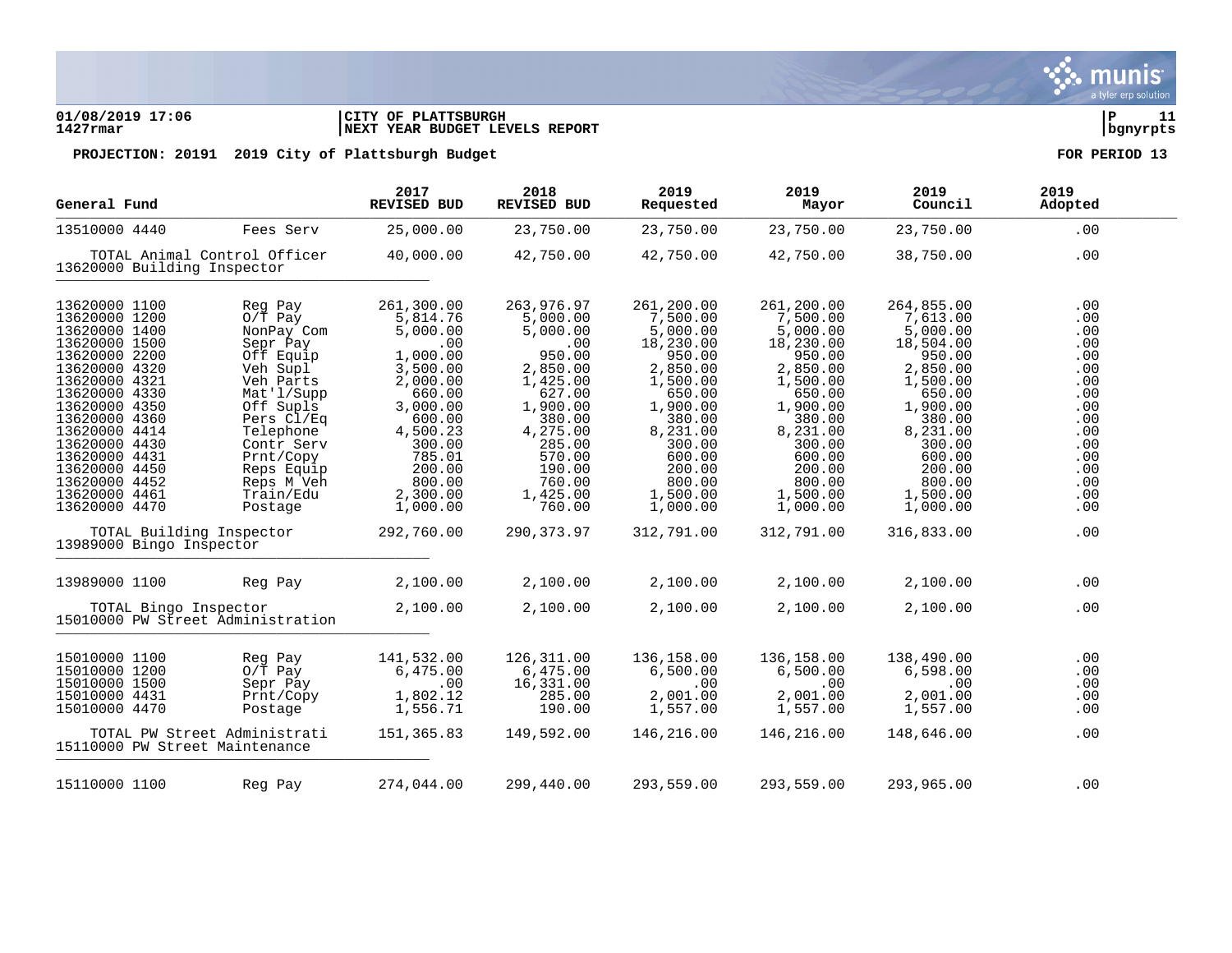

### **01/08/2019 17:06 |CITY OF PLATTSBURGH |P 12 1427rmar |NEXT YEAR BUDGET LEVELS REPORT |bgnyrpts**

| General Fund                                                                                                                                                                                                                                                                                                                                                                                           | 2017<br><b>REVISED BUD</b>                                                                                                      | 2018<br>REVISED BUD                                                                                                        | 2019<br>Requested                                                                                                                      | 2019<br>Mayor                                                                                                                          | 2019<br>Council                                                                                                                        | 2019<br>Adopted                                                                  |
|--------------------------------------------------------------------------------------------------------------------------------------------------------------------------------------------------------------------------------------------------------------------------------------------------------------------------------------------------------------------------------------------------------|---------------------------------------------------------------------------------------------------------------------------------|----------------------------------------------------------------------------------------------------------------------------|----------------------------------------------------------------------------------------------------------------------------------------|----------------------------------------------------------------------------------------------------------------------------------------|----------------------------------------------------------------------------------------------------------------------------------------|----------------------------------------------------------------------------------|
| 15110000 1200<br>$0/T$ Pay<br>15110000 1300<br>Temp Pay<br>15110000 1400<br>NonPay Com<br>15110000 1500<br>Sepr Pay<br>15110000 3000<br>Cap Outlay<br>15110000 4310<br>SC Mat/Sup<br>15110000 4321<br>Veh Parts<br>15110000 4330<br>Mat'l/Supp<br>15110000 4430<br>Contr Serv                                                                                                                          | 24,007.14<br>18,851.63<br>2,500.00<br>36, 167.99<br>75,000.00<br>54,796.00<br>43,295.00<br>15,000.00<br>114,378.00              | 12,558.00<br>10,999.00<br>.00<br>.00<br>.00<br>69,156.20<br>37,330.25<br>25,650.00<br>86,809.10                            | 10,000.00<br>11,000.00<br>.00<br>.00<br>.00<br>70,000.00<br>40,000.00<br>26,000.00<br>132,000.00                                       | 10,000.00<br>11,000.00<br>.00<br>.00<br>.00<br>70,000.00<br>40,000.00<br>26,000.00<br>132,000.00                                       | 10,150.00<br>11,165.00<br>.00<br>.00<br>.00<br>70,000.00<br>40,000.00<br>26,000.00<br>120,000.00                                       | .00<br>.00<br>.00<br>.00<br>.00<br>.00<br>.00<br>.00<br>.00                      |
| TOTAL PW Street Maintenance<br>15142000 PW Snow & Ice                                                                                                                                                                                                                                                                                                                                                  | 658,039.76                                                                                                                      | 541,942.55                                                                                                                 | 582,559.00                                                                                                                             | 582,559.00                                                                                                                             | 571,280.00                                                                                                                             | .00                                                                              |
| 15142000 1100<br>Reg Pay<br>15142000 1200<br>$0/T$ Pay<br>15142000 2400<br>Tech Equip<br>15142000 4310<br>SC Mat/Sup                                                                                                                                                                                                                                                                                   | 125,624.00<br>32,300.00<br>2,500.00<br>139,912.00                                                                               | 146,075.00<br>41,600.00<br>2,375.00<br>168,148.10                                                                          | 148,401.00<br>31,600.00<br>4,000.00<br>189,720.00                                                                                      | 148,401.00<br>31,600.00<br>4,000.00<br>189,720.00                                                                                      | 153,925.00<br>32,074.00<br>4,000.00<br>100,000.00                                                                                      | .00<br>.00<br>.00<br>.00                                                         |
| TOTAL PW Snow & Ice<br>15182000 Street Lighting                                                                                                                                                                                                                                                                                                                                                        | 300,336.00                                                                                                                      | 358,198.10                                                                                                                 | 373,721.00                                                                                                                             | 373,721.00                                                                                                                             | 289,999.00                                                                                                                             | .00                                                                              |
| St Lts/Ele<br>15182000 4415                                                                                                                                                                                                                                                                                                                                                                            | 220,000.00                                                                                                                      | 215,790.60                                                                                                                 | 227,148.00                                                                                                                             | 227,148.00                                                                                                                             | 227,148.00                                                                                                                             | .00                                                                              |
| TOTAL Street Lighting<br>16330000 Community Development                                                                                                                                                                                                                                                                                                                                                | 220,000.00                                                                                                                      | 215,790.60                                                                                                                 | 227,148.00                                                                                                                             | 227,148.00                                                                                                                             | 227,148.00                                                                                                                             | .00                                                                              |
| 16330000 1100<br>Reg Pay<br>16330000 1200<br>$0/T$ Pay<br>16330000 1300<br>Temp Pay<br>16330000 4330<br>Mat'l/Supp<br>16330000 4350<br>Off Supls<br>16330000 4414<br>Telephone<br>16330000 4430<br>Contr Serv<br>16330000 4431<br>Prnt/Copy<br>16330000 4440<br>Fees Serv<br>16330000 4462<br>Confrs<br>16330000 4470<br>Postage<br>TOTAL Community Development<br>16501000 System Administration (IT) | 111, 145.57<br>.00<br>.00<br>2,000.00<br>750.00<br>2,070.26<br>17,426.38<br>1,500.00<br>1,500.00<br>.00<br>250.00<br>136,642.21 | 278,792.74<br>.00<br>.00<br>950.00<br>475.00<br>1,425.00<br>11,400.00<br>475.00<br>1,900.00<br>.00<br>237.50<br>295,655.24 | 293,704.54<br>1,000.00<br>2,000.00<br>950.00<br>500.00<br>12,707.00<br>5,300.00<br>1,350.00<br>.00<br>1,900.00<br>237.50<br>319,649.04 | 293,704.54<br>1,000.00<br>2,000.00<br>950.00<br>500.00<br>12,707.00<br>5,300.00<br>1,350.00<br>.00<br>1,900.00<br>237.50<br>319,649.04 | 297,632.00<br>1,015.00<br>2,030.00<br>950.00<br>500.00<br>12,707.00<br>5,300.00<br>1,350.00<br>.00<br>1,900.00<br>237.50<br>323,621.50 | .00<br>.00<br>.00<br>.00<br>.00<br>.00<br>.00<br>.00<br>.00<br>.00<br>.00<br>.00 |
| 16501000 1100<br>Reg Pay                                                                                                                                                                                                                                                                                                                                                                               | 194,070.65                                                                                                                      | .00                                                                                                                        | .00                                                                                                                                    | .00                                                                                                                                    | .00                                                                                                                                    | .00                                                                              |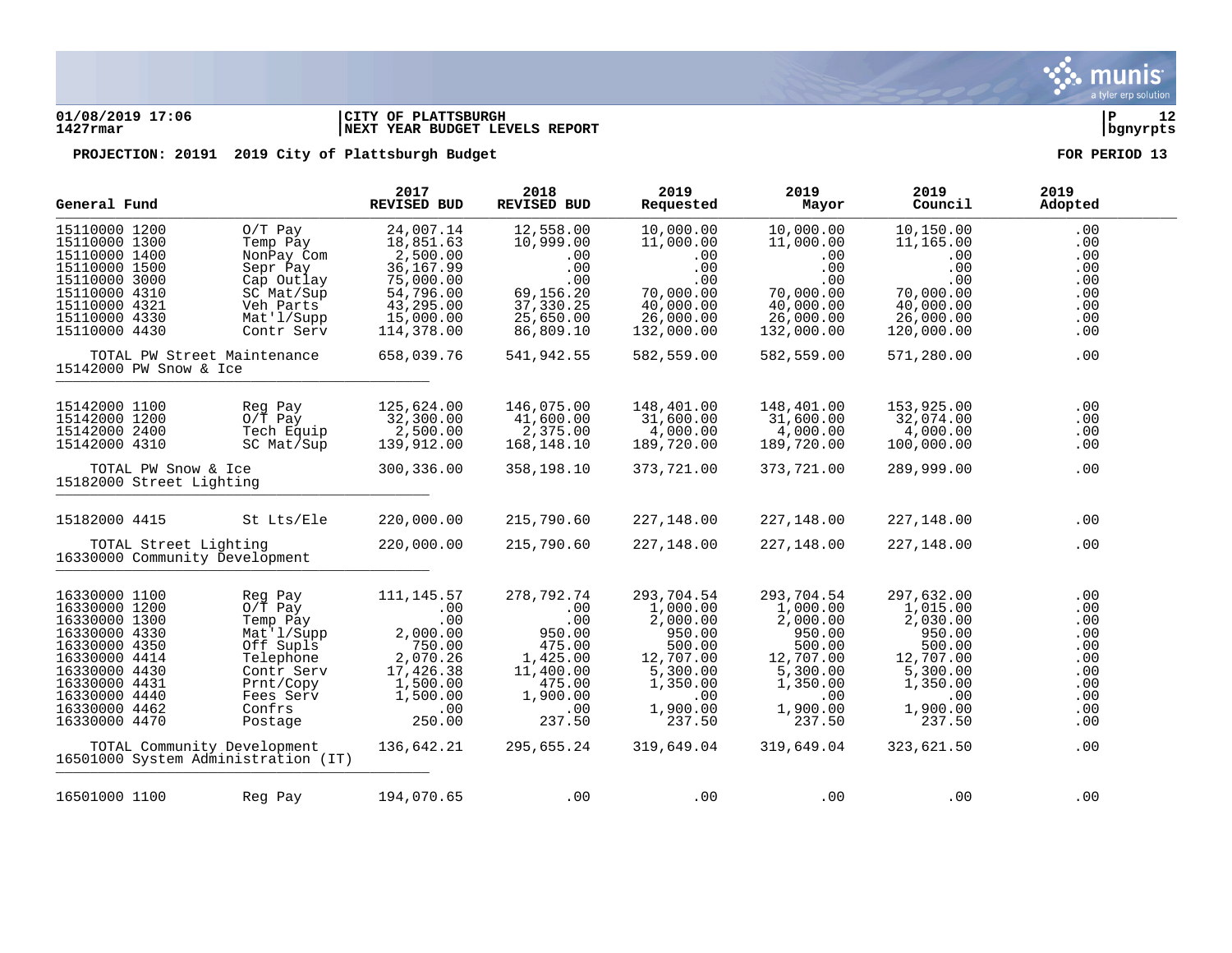

### **01/08/2019 17:06 |CITY OF PLATTSBURGH |P 13 1427rmar |NEXT YEAR BUDGET LEVELS REPORT |bgnyrpts**

|               | General Fund                                                      |            | 2018<br>REVISED BUD | 2019<br>Requested | 2019<br>Mayor | 2019<br>Council | 2019<br>Adopted |
|---------------|-------------------------------------------------------------------|------------|---------------------|-------------------|---------------|-----------------|-----------------|
| 16501000 2400 | Tech Equip                                                        | 54,048.00  | .00                 | .00               | .00           | .00             | .00             |
| 16501000 4330 | Mat'1/Supp                                                        | 7,000.00   | .00                 | .00               | .00           | .00             | .00             |
| 16501000 4350 | Off Supls                                                         | 1,000.00   | .00                 | .00               | .00           | .00             | .00             |
| 16501000 4414 | Telephone                                                         | 2,757.69   | .00                 | .00               | .00           | .00             | .00             |
| 16501000 4430 | Contr Serv                                                        | 45, 373.00 | .00                 | .00               | .00           | .00             | .00             |
| 16501000 4460 | Mile Exp                                                          | 500.00     | .00                 | .00               | .00           | .00             | .00             |
| 16501000 4461 | Train/Edu                                                         | 2,726.26   | .00                 | .00               | .00           | .00             | .00             |
| 16501000 4470 | Postage                                                           | 250.00     | .00                 | .00               | .00           | .00             | .00             |
|               | TOTAL System Administration<br>17020000 Recreation Administration | 307,725.60 | .00                 | .00               | .00           | .00             | .00             |
| 17020000 1100 | Reg Pay                                                           | 147,450.00 | .00                 | .00               | .00           | .00             | .00             |
| 17020000 1200 | $0/\bar{T}$ Pay                                                   | 6,735.26   | .00                 | .00               | .00           | .00             | .00             |
| 17020000 1300 | Temp Pay                                                          | 15,616.10  | .00                 | .00               | .00           | .00             | .00             |
| 17020000 1400 | NonPay Com                                                        | 2,500.00   | .00                 | .00               | .00           | .00             | .00             |
| 17020000 1500 | Sepr Pay                                                          | 2,551.72   | .00                 | .00               | .00           | .00             | .00             |
| 17020000 2400 | Tech Equip                                                        | 25,000.00  | .00                 | .00               | .00           | .00             | .00             |
| 17020000 4320 | Veh Supl                                                          | 10,500.00  | .00                 | .00               | .00           | .00             | .00             |
| 17020000 4340 | Bl/Gr Supl                                                        | 21,282.89  | .00                 | .00               | .00           | $.00 \,$        | .00             |
| 17020000 4350 | Off Supls                                                         | 500.00     | .00                 | .00               | .00           | .00             | .00             |
| 17020000 4360 | Pers Cl/Eq                                                        | 500.00     | .00                 | .00               | .00           | .00             | .00             |
| 17020000 4414 | Telephone                                                         | 2,500.00   | .00                 | .00               | .00           | .00             | .00             |
| 17020000 4430 | Contr Serv                                                        | 9,100.00   | .00                 | .00               | .00           | .00             | .00             |
| 17020000 4431 | Prnt/Copy                                                         | 2,200.00   | .00                 | .00               | .00           | $.00 \,$        | .00             |
| 17020000 4440 | Fees Serv                                                         | 1,550.00   | .00                 | .00               | .00           | $.00 \,$        | .00             |
| 17020000 4450 | Reps Equip                                                        | 1,850.00   | .00                 | .00               | .00           | .00             | .00             |
| 17020000 4460 | Mile Exp                                                          | 552.72     | .00                 | .00               | .00           | .00             | .00             |
|               | TOTAL Recreation Administrat<br>17140000 Penfield Park            | 250,388.69 | .00                 | .00               | .00           | .00             | .00             |
| 17140000 1200 | $0/T$ Pay                                                         | .00        | .00                 | 750.00            | 750.00        | 750.00          | .00             |
| 17140000 1300 | Temp Pay                                                          | .00        | .00                 | 22,600.00         | 22,600.00     | 22,600.00       | .00             |
| 17140000 4330 | Mat'l/Supp                                                        | .00        | 1,140.00            | 3,800.00          | 3,800.00      | 3,800.00        | .00             |
| 17140000 4340 | Bl/Gr Supl                                                        | 2,501.23   | 8,787.50            | 14,050.00         | 14,050.00     | 14,050.00       | .00             |
| 17140000 4411 | Electric                                                          | 5,592.17   | 5,225.00            | 16,900.00         | 16,900.00     | 16,900.00       | .00             |
| 17140000 4412 | Water                                                             | 6,765.12   | 5,225.00            | 9,120.00          | 9,120.00      | 9,120.00        | .00             |
| 17140000 4413 | Sewer                                                             | 4,478.28   | 3,325.00            | 6,550.00          | 6,550.00      | 6,550.00        | .00             |
| 17140000 4414 | Telephone                                                         | .00        | 593.75              | .00               | .00           | .00             | .00             |
| 17140000 4430 | Contr Serv                                                        | 500.00     | 3,166.67            | 14,475.00         | 14,475.00     | 14,475.00       | .00             |
| 17140000 4450 | Reps Equip                                                        | .00        | .00                 | 300.00            | 300.00        | 300.00          | .00             |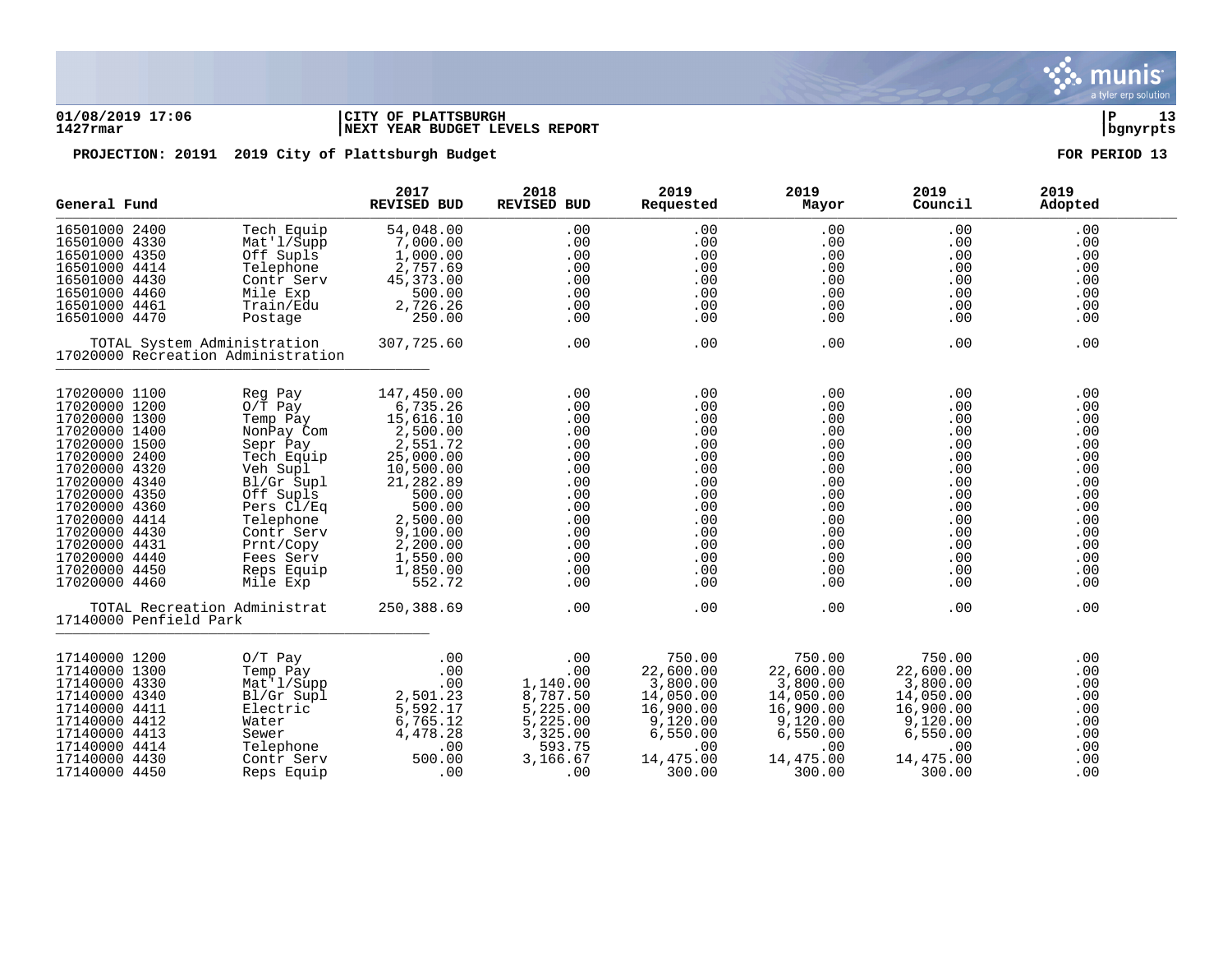### **01/08/2019 17:06 |CITY OF PLATTSBURGH |P 14 1427rmar |NEXT YEAR BUDGET LEVELS REPORT |bgnyrpts**

| General Fund                                                                                                        |                                                                                   | 2017<br>REVISED BUD                                                        | 2018<br>REVISED BUD                                                            | 2019<br>Requested                             | 2019<br>Mayor                                 | 2019<br>Council                                    | 2019<br>Adopted                               |
|---------------------------------------------------------------------------------------------------------------------|-----------------------------------------------------------------------------------|----------------------------------------------------------------------------|--------------------------------------------------------------------------------|-----------------------------------------------|-----------------------------------------------|----------------------------------------------------|-----------------------------------------------|
| 17140000 4451                                                                                                       | Reps Bldgs                                                                        | .00                                                                        | .00                                                                            | 1,000.00                                      | 1,000.00                                      | 1,000.00                                           | $.00 \,$                                      |
| TOTAL Penfield Park<br>17141000 South End Park                                                                      |                                                                                   | 19,836.80                                                                  | 27,462.92                                                                      | 89,545.00                                     | 89,545.00                                     | 89,545.00                                          | .00                                           |
| 17141000 4330<br>17141000 4340<br>17141000 4411<br>17141000 4412<br>17141000 4413<br>17141000 4414<br>17141000 4430 | Mat'l/Supp<br>Bl/Gr Supl<br>Electric<br>Water<br>Sewer<br>Telephone<br>Contr Serv | .00<br>3,300.00<br>$3,500.00$<br>$1,701.66$<br>1,743.60<br>.00<br>1,709.84 | 1,140.00<br>8,787.50<br>3,325.00<br>1,330.00<br>1,425.00<br>593.75<br>3,166.66 | .00<br>.00<br>.00<br>.00<br>.00<br>.00<br>.00 | .00<br>.00<br>.00<br>.00<br>.00<br>.00<br>.00 | .00<br>.00<br>.00<br>.00<br>.00<br>.00<br>$.00 \,$ | .00<br>.00<br>.00<br>.00<br>.00<br>.00<br>.00 |
| TOTAL South End Park<br>17142000 Blumette Park                                                                      |                                                                                   | 11,955.10                                                                  | 19,767.91                                                                      | .00                                           | .00                                           | .00                                                | .00                                           |
| 17142000 4330<br>17142000 4340<br>17142000 4411<br>17142000 4412<br>17142000 4413<br>17142000 4414<br>17142000 4430 | Mat'l/Supp<br>Bl/Gr Supl<br>Electric<br>Water<br>Sewer<br>Telephone<br>Contr Serv | .00<br>1,000.00<br>2,161.24<br>1,500.00<br>1,500.00<br>.00<br>.00          | 1,140.00<br>7,362.50<br>1,900.00<br>1,425.00<br>1,425.00<br>593.75<br>2,691.66 | .00<br>.00<br>.00<br>.00<br>.00<br>.00<br>.00 | .00<br>.00<br>.00<br>.00<br>.00<br>.00<br>.00 | .00<br>.00<br>.00<br>.00<br>.00<br>.00<br>$.00 \,$ | .00<br>.00<br>.00<br>.00<br>.00<br>.00<br>.00 |
| TOTAL Blumette Park<br>17143000 So. Platt St. Park                                                                  |                                                                                   | 6,161.24                                                                   | 16,537.91                                                                      | .00                                           | .00                                           | .00                                                | .00                                           |
| 17143000 4330<br>17143000 4340<br>17143000 4411<br>17143000 4412<br>17143000 4413<br>17143000 4414                  | Mat'l/Supp<br>Bl/Gr Supl<br>Electric<br>Water<br>Sewer<br>Telephone               | .00<br>2,400.00<br>2,100.00<br>1,500.00<br>750.00<br>.00                   | 1,140.00<br>7,837.50<br>2,090.00<br>1,140.00<br>1,140.00<br>593.75             | .00<br>.00<br>.00<br>.00<br>.00<br>.00        | .00<br>.00<br>.00<br>.00<br>.00<br>.00        | .00<br>.00<br>.00<br>.00<br>.00<br>.00             | .00<br>.00<br>.00<br>.00<br>.00<br>.00        |
| TOTAL So. Platt St. Park<br>17510000 City Historian                                                                 |                                                                                   | 6,750.00                                                                   | 13,941.25                                                                      | .00                                           | .00                                           | .00                                                | .00                                           |
| 17510000 4430                                                                                                       | Contr Serv                                                                        | 1,000.00                                                                   | .00                                                                            | .00                                           | .00                                           | .00                                                | .00                                           |
| TOTAL City Historian<br>17550000 Celebrations                                                                       |                                                                                   | 1,000.00                                                                   | .00                                                                            | .00                                           | .00                                           | .00                                                | .00                                           |
| 17550000 4430                                                                                                       | Contr Serv                                                                        | 63,048.20                                                                  | 7,538.49 55,000.00                                                             |                                               | 55,000.00                                     | 55,000.00                                          | .00                                           |

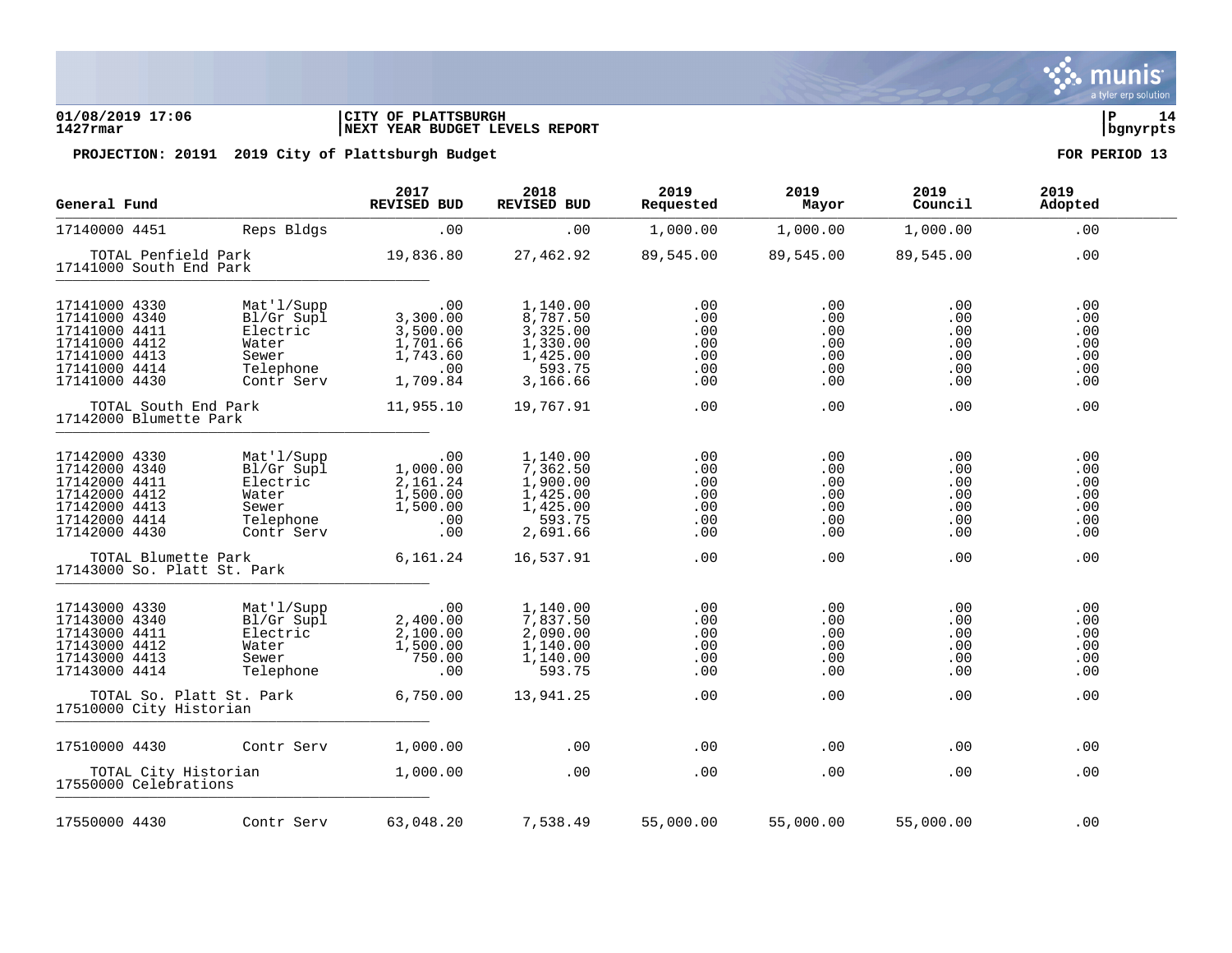### **01/08/2019 17:06 |CITY OF PLATTSBURGH |P 15 1427rmar |NEXT YEAR BUDGET LEVELS REPORT |bgnyrpts**

| General Fund                                                                                                                                                                                             |                                                                                                                                                              | 2017<br><b>REVISED BUD</b>                                                                                                                        | 2018<br><b>REVISED BUD</b>                                                                                                                   | 2019<br>Requested                                                                                                                            | 2019<br>Mayor                                                                                                                                | 2019<br>Council                                                                                                                              | 2019<br>Adopted                                                                  |
|----------------------------------------------------------------------------------------------------------------------------------------------------------------------------------------------------------|--------------------------------------------------------------------------------------------------------------------------------------------------------------|---------------------------------------------------------------------------------------------------------------------------------------------------|----------------------------------------------------------------------------------------------------------------------------------------------|----------------------------------------------------------------------------------------------------------------------------------------------|----------------------------------------------------------------------------------------------------------------------------------------------|----------------------------------------------------------------------------------------------------------------------------------------------|----------------------------------------------------------------------------------|
|                                                                                                                                                                                                          | TOTAL Celebrations<br>17551000 Celebrations-Batl of Platts                                                                                                   |                                                                                                                                                   | 7,538.49                                                                                                                                     | 55,000.00                                                                                                                                    | 55,000.00                                                                                                                                    | 55,000.00                                                                                                                                    | .00                                                                              |
| 17551000 4430                                                                                                                                                                                            | Contr Serv                                                                                                                                                   | 59,040.32                                                                                                                                         | 9,098.17                                                                                                                                     | 70,000.00                                                                                                                                    | 70,000.00                                                                                                                                    | 70,000.00                                                                                                                                    | .00                                                                              |
| 18010000 Zoning                                                                                                                                                                                          | TOTAL Celebrations-Batl of P                                                                                                                                 | 59,040.32                                                                                                                                         | 9,098.17                                                                                                                                     | 70,000.00                                                                                                                                    | 70,000.00                                                                                                                                    | 70,000.00                                                                                                                                    | .00                                                                              |
| 18010000 1200<br>18010000 4330<br>18010000 4350<br>18010000 4430<br>18010000 4461<br>18010000 4470                                                                                                       | $0/T$ Pay<br>Mat'l/Supp<br>Off Supls<br>Contr Serv<br>Train/Edu<br>Postage                                                                                   | 2,500.00<br>600.00<br>500.00<br>1,500.00<br>1,500.00<br>1,000.00                                                                                  | 2,200.00<br>475.00<br>475.00<br>1,330.00<br>950.00<br>760.00                                                                                 | 2,500.00<br>475.00<br>475.00<br>1,330.00<br>950.00<br>760.00                                                                                 | 2,500.00<br>475.00<br>475.00<br>1,330.00<br>950.00<br>760.00                                                                                 | 2,500.00<br>475.00<br>475.00<br>1,330.00<br>950.00<br>760.00                                                                                 | .00<br>.00<br>.00<br>.00<br>.00<br>.00                                           |
| TOTAL Zoning<br>18160000 Waste Collection                                                                                                                                                                |                                                                                                                                                              | 7,600.00                                                                                                                                          | 6,190.00                                                                                                                                     | 6,490.00                                                                                                                                     | 6,490.00                                                                                                                                     | 6,490.00                                                                                                                                     | .00                                                                              |
| 18160000 1100<br>18160000 1200<br>18160000 1400<br>18160000 2400<br>18160000 4320<br>18160000 4321<br>18160000 4330<br>18160000 4360<br>18160000 4430<br>18160000 4440<br>18160000 4450<br>18160000 4452 | Reg Pay<br>$0/T$ Pay<br>NonPay Com<br>Tech Equip<br>Veh Supl<br>Veh Parts<br>Mat'l/Supp<br>Pers Cl/Eq<br>Contr Serv<br>Fees Serv<br>Reps Equip<br>Reps M Veh | 249,970.59<br>4,073.36<br>2,500.00<br>4,000.00<br>37,000.00<br>17,608.00<br>3,500.00<br>1,400.00<br>41,220.00<br>176,497.00<br>200.00<br>3,255.00 | 227,779.00<br>2,962.00<br>.00<br>2,850.00<br>38,000.00<br>14,827.60<br>3,325.00<br>1,330.00<br>48,159.00<br>151,522.15<br>190.00<br>3,092.25 | 224,560.00<br>4,500.00<br>.00<br>2,850.00<br>38,000.00<br>20,000.00<br>3,325.00<br>1,330.00<br>20,650.00<br>152,000.00<br>190.00<br>3,092.00 | 224,560.00<br>4,500.00<br>.00<br>2,850.00<br>38,000.00<br>20,000.00<br>3,325.00<br>1,330.00<br>20,650.00<br>152,000.00<br>190.00<br>3,092.00 | 227,351.00<br>4,568.00<br>.00<br>2,850.00<br>38,000.00<br>20,000.00<br>3,325.00<br>1,330.00<br>20,650.00<br>152,000.00<br>190.00<br>3,092.00 | .00<br>.00<br>.00<br>.00<br>.00<br>.00<br>.00<br>.00<br>.00<br>.00<br>.00<br>.00 |
| TOTAL Waste Collection<br>18510000 Parks & Beautification                                                                                                                                                |                                                                                                                                                              | 541, 223.95                                                                                                                                       | 494,037.00                                                                                                                                   | 470,497.00                                                                                                                                   | 470,497.00                                                                                                                                   | 473,356.00                                                                                                                                   | .00                                                                              |
| 18510000 1100<br>18510000 1200<br>18510000 2400<br>18510000 4310<br>18510000 4320                                                                                                                        | Reg Pay<br>$0/T$ Pay<br>Tech Equip<br>SC Mat/Sup<br>Veh Supl                                                                                                 | 47,112.00<br>2,223.00<br>9,000.00<br>3,250.00<br>13,178.02                                                                                        | 124,481.80<br>2,223.00<br>8,550.00<br>3,087.50<br>8,550.00                                                                                   | 47,877.00<br>2,500.00<br>8,550.00<br>3,100.00<br>10,000.00                                                                                   | 47,877.00<br>2,500.00<br>8,550.00<br>3,100.00<br>10,000.00                                                                                   | 49,195.00<br>2,538.00<br>8,550.00<br>3,100.00<br>10,000.00                                                                                   | .00<br>.00<br>.00<br>.00<br>.00                                                  |

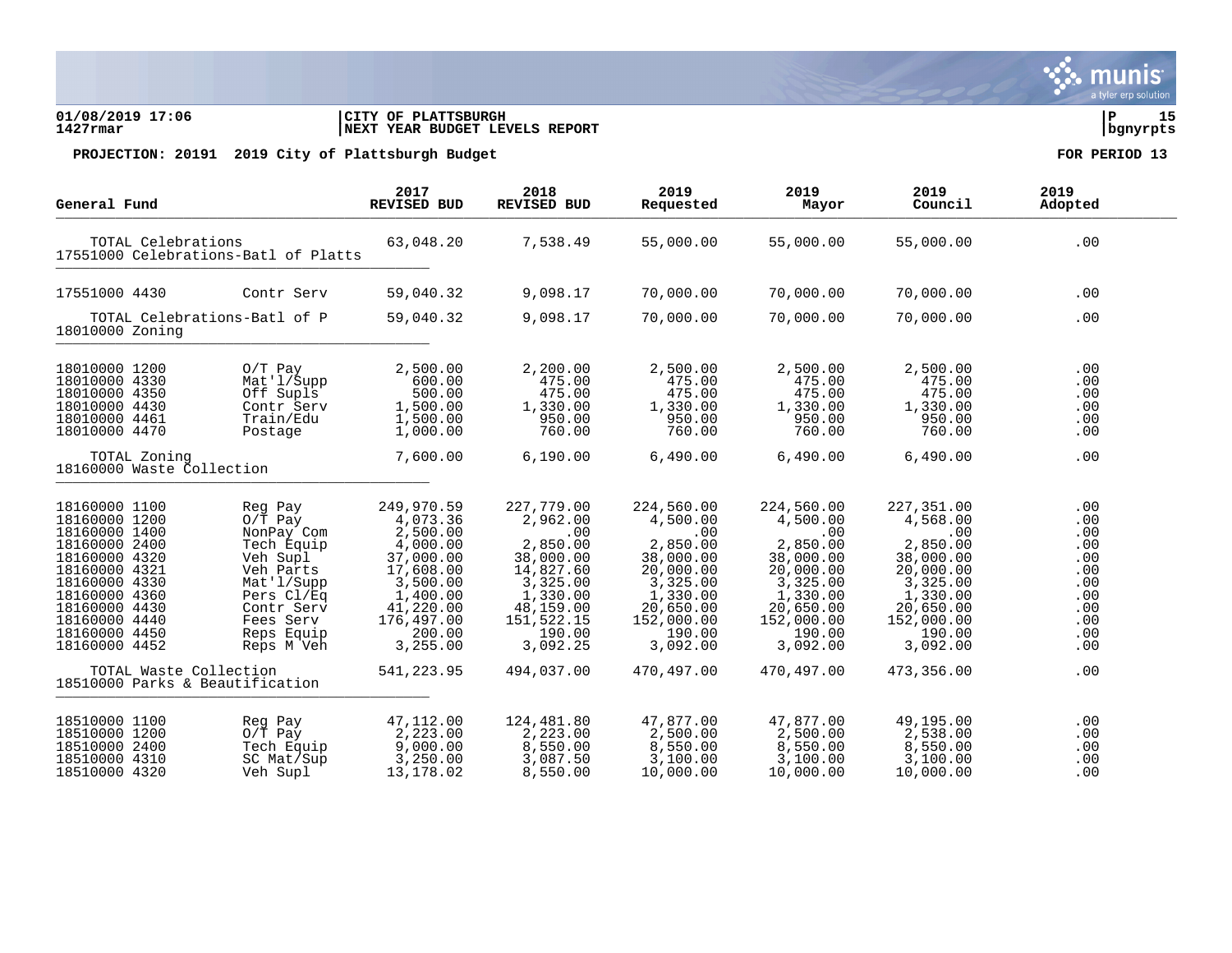

### **01/08/2019 17:06 |CITY OF PLATTSBURGH |P 16 1427rmar |NEXT YEAR BUDGET LEVELS REPORT |bgnyrpts**

|                                                                                                                                      | General Fund |                                                                                                            | 2017<br>REVISED BUD                                                                         | 2018<br>REVISED BUD                                                            | 2019<br>Requested                                                                 | 2019<br>Mayor                                                                     | 2019<br>Council                                                                   | 2019<br>Adopted                                      |  |
|--------------------------------------------------------------------------------------------------------------------------------------|--------------|------------------------------------------------------------------------------------------------------------|---------------------------------------------------------------------------------------------|--------------------------------------------------------------------------------|-----------------------------------------------------------------------------------|-----------------------------------------------------------------------------------|-----------------------------------------------------------------------------------|------------------------------------------------------|--|
| 18510000 4321<br>18510000 4330<br>18510000 4353<br>18510000 4354<br>18510000 4360<br>18510000 4430<br>18510000 4450<br>18510000 4452 |              | Veh Parts<br>Mat'l/Supp<br>Riverwalk<br>TreeHouseE<br>Pers Cl/Eq<br>Contr Serv<br>Reps Equip<br>Reps M Veh | 3,412.27<br>9,400.00<br>2,600.00<br>4,556.85<br>977.86<br>51,660.00<br>1,500.00<br>1,000.00 | 1,900.00<br>8,930.00<br>1,062.81<br>.00<br>185.25<br>.00<br>1,425.00<br>950.00 | 3,000.00<br>9,000.00<br>.00<br>.00<br>500.00<br>14,000.00<br>1,500.00<br>1,000.00 | 3,000.00<br>9,000.00<br>.00<br>.00<br>500.00<br>14,000.00<br>1,500.00<br>1,000.00 | 3,000.00<br>9,000.00<br>.00<br>.00<br>500.00<br>14,000.00<br>1,500.00<br>1,000.00 | .00<br>.00<br>.00<br>.00<br>.00<br>.00<br>.00<br>.00 |  |
| 19010000 State Retirement                                                                                                            |              | TOTAL Parks & Beautification                                                                               | 149,870.00                                                                                  | 161,345.36                                                                     | 101,027.00                                                                        | 101,027.00                                                                        | 102,383.00                                                                        | .00                                                  |  |
| 19010000 8000                                                                                                                        |              | Retire Ben                                                                                                 | 396,759.00                                                                                  | 313,594.16                                                                     | 330, 344.52                                                                       | 330, 344.52                                                                       | 333,801.00                                                                        | .00                                                  |  |
|                                                                                                                                      |              | TOTAL State Retirement<br>19015000 Police/Fire Retirement                                                  | 396,759.00                                                                                  | 313,594.16                                                                     | 330, 344.52                                                                       | 330, 344.52                                                                       | 333,801.00                                                                        | .00                                                  |  |
| 19015000 8000                                                                                                                        |              | P/F Retire                                                                                                 | 1,421,943.00                                                                                | 1,470,724.00                                                                   | 1,324,113.00                                                                      | 1,324,113.00                                                                      | 1,401,580.00                                                                      | .00                                                  |  |
| 19030000 Social Security                                                                                                             |              | TOTAL Police/Fire Retirement                                                                               | 1,421,943.00                                                                                | 1,470,724.00                                                                   | 1,324,113.00                                                                      | 1,324,113.00                                                                      | 1,401,580.00                                                                      | .00                                                  |  |
| 19030000 8000                                                                                                                        |              | SocSec Ben                                                                                                 | 711,337.00                                                                                  | 682,897.82                                                                     | 659,165.16                                                                        | 659,165.16                                                                        | 698,620.00                                                                        | .00                                                  |  |
|                                                                                                                                      |              | TOTAL Social Security<br>19040000 Workers Compensation                                                     | 711,337.00                                                                                  | 682,897.82                                                                     | 659,165.16                                                                        | 659, 165. 16                                                                      | 698,620.00                                                                        | .00                                                  |  |
| 19040000 8000                                                                                                                        |              | WC Ben                                                                                                     | 339,993.63                                                                                  | 351,066.11                                                                     | 376,487.00                                                                        | 376,487.00                                                                        | 376,487.00                                                                        | .00                                                  |  |
|                                                                                                                                      |              | TOTAL Workers Compensation<br>19050000 Unemployment Insurance                                              | 339,993.63                                                                                  | 351,066.11                                                                     | 376,487.00                                                                        | 376,487.00                                                                        | 376,487.00                                                                        | .00                                                  |  |
| 19050000 8000                                                                                                                        |              | Unemp Ben                                                                                                  | 18,500.00                                                                                   | 3,000.00                                                                       | 3,000.00                                                                          | 3,000.00                                                                          | 3,000.00                                                                          | .00                                                  |  |
| 19055000 Disability                                                                                                                  |              | TOTAL Unemployment Insurance                                                                               | 18,500.00                                                                                   | 3,000.00                                                                       | 3,000.00                                                                          | 3,000.00                                                                          | 3,000.00                                                                          | .00                                                  |  |
| 19055000 8000                                                                                                                        |              | Disab Ben                                                                                                  | 12,953.00                                                                                   | 11,500.00                                                                      | 11,500.00                                                                         | 11,500.00                                                                         | 11,500.00                                                                         | .00                                                  |  |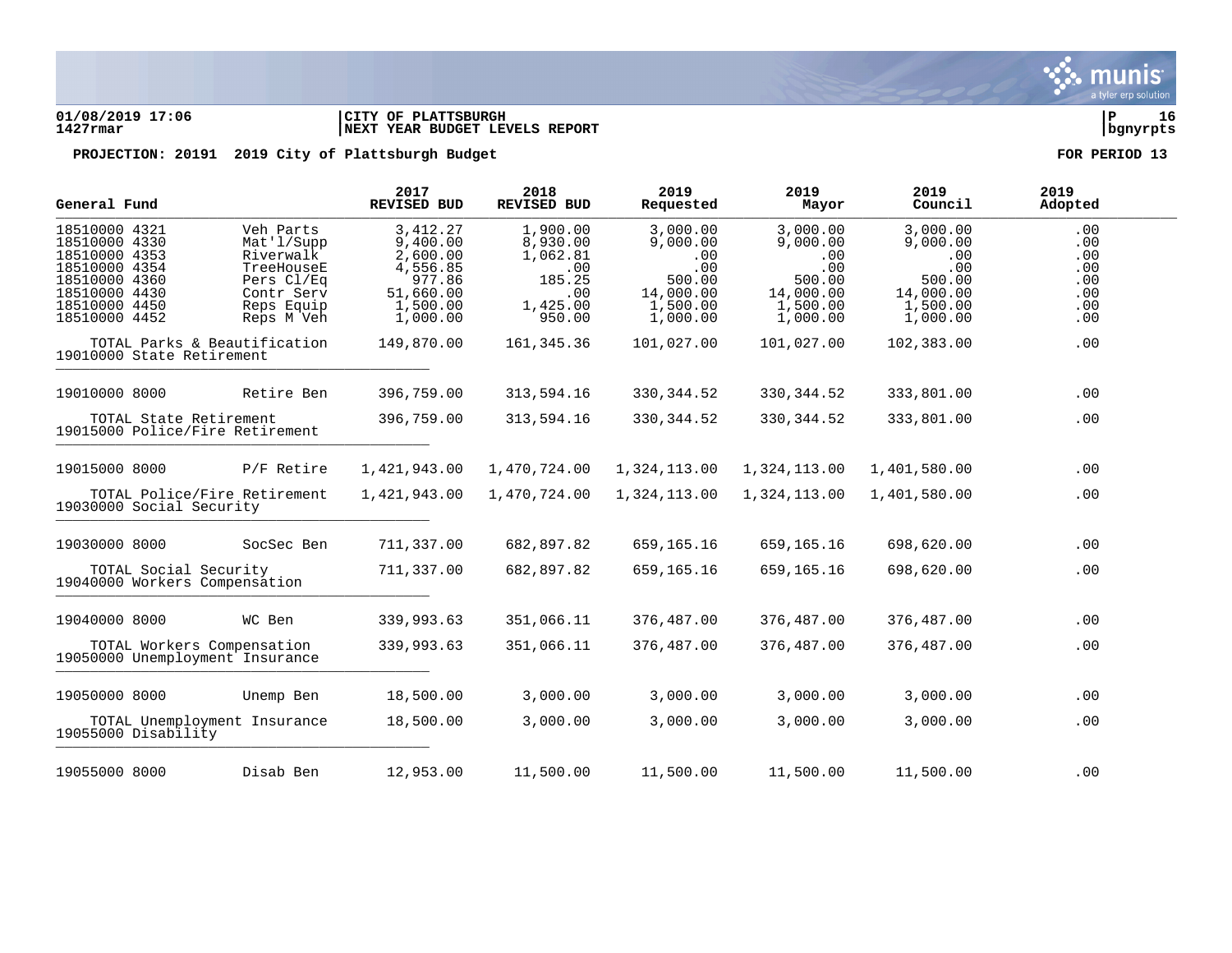### **01/08/2019 17:06 |CITY OF PLATTSBURGH |P 17 1427rmar |NEXT YEAR BUDGET LEVELS REPORT |bgnyrpts**

| General Fund  |                                                                 |                                       | 2017<br><b>REVISED BUD</b> | 2018<br><b>REVISED BUD</b> | 2019<br>Requested | 2019<br>Mayor | 2019<br>Council | 2019<br>Adopted |  |
|---------------|-----------------------------------------------------------------|---------------------------------------|----------------------------|----------------------------|-------------------|---------------|-----------------|-----------------|--|
|               | TOTAL Disability<br>19060000 Health Insurance                   |                                       | 12,953.00                  | 11,500.00                  | 11,500.00         | 11,500.00     | 11,500.00       | .00             |  |
| 19060000 8000 |                                                                 | Health Ins                            | 4, 263, 342. 73            | 4, 273, 028.06             | 4,469,587.00      | 4,469,587.00  | 4,469,587.00    | .00             |  |
|               | TOTAL Health Insurance<br>19065000 Vision Benefit               |                                       | 4, 263, 342. 73            | 4, 273, 028.06             | 4,469,587.00      | 4,469,587.00  | 4,469,587.00    | .00             |  |
| 19065000 8000 |                                                                 | Vision Ben                            | 600.00                     | 400.00                     | 400.00            | 400.00        | 400.00          | .00             |  |
|               | TOTAL Vision Benefit<br>19070000 Cafeteria Plan                 |                                       | 600.00                     | 400.00                     | 400.00            | 400.00        | 400.00          | .00             |  |
| 19070000 8000 |                                                                 | Cafet Ben                             | 4,600.00                   | 4,500.00                   | 4,500.00          | 4,500.00      | 4,500.00        | .00.            |  |
|               | TOTAL Cafeteria Plan<br>19075000 Cafeteria Contrib Police       |                                       | 4,600.00                   | 4,500.00                   | 4,500.00          | 4,500.00      | 4,500.00        | .00             |  |
| 19075000 8000 |                                                                 | Pol Cafet                             | 16,000.00                  | 17,500.00                  | 17,500.00         | 17,500.00     | 17,500.00       | .00             |  |
|               | TOTAL Cafeteria Contrib Poli<br>19085000 Supplemental Dbl Fire  |                                       | 16,000.00                  | 17,500.00                  | 17,500.00         | 17,500.00     | 17,500.00       | .00             |  |
| 19085000 8000 |                                                                 | Fire Suppl                            | 164,751.75                 | 156,812.00                 | 156,812.00        | 156,812.00    | 156,812.00      | .00             |  |
|               | TOTAL Supplemental Dbl Fire<br>19086000 Supplemental Dbl Police |                                       | 164,751.75                 | 156,812.00                 | 156,812.00        | 156,812.00    | 156,812.00      | .00             |  |
| 19086000 8000 |                                                                 | Pol Suppl                             | 33,185.06                  | .00                        | .00               | $.00 \,$      | .00.            | .00             |  |
|               | TOTAL Supplemental Dbl Polic                                    | 19089000 Employee Assistance Services | 33,185.06                  | .00                        | .00               | .00           | .00             | .00             |  |
| 19089000 8000 |                                                                 | EAS Ben                               | 3,500.00                   | 3,500.00                   | 3,500.00          | 3,500.00      | 3,500.00        | .00             |  |
|               | TOTAL Employee Assistance Se<br>19512000 Transfer Library       |                                       | 3,500.00                   | 3,500.00                   | 3,500.00          | 3,500.00      | 3,500.00        | .00             |  |
| 19512000 9000 |                                                                 | In-Fd Trsf                            | 751,458.00                 | 751,458.00                 | 751,458.00        | 751,458.00    | 751,458.00      | .00             |  |

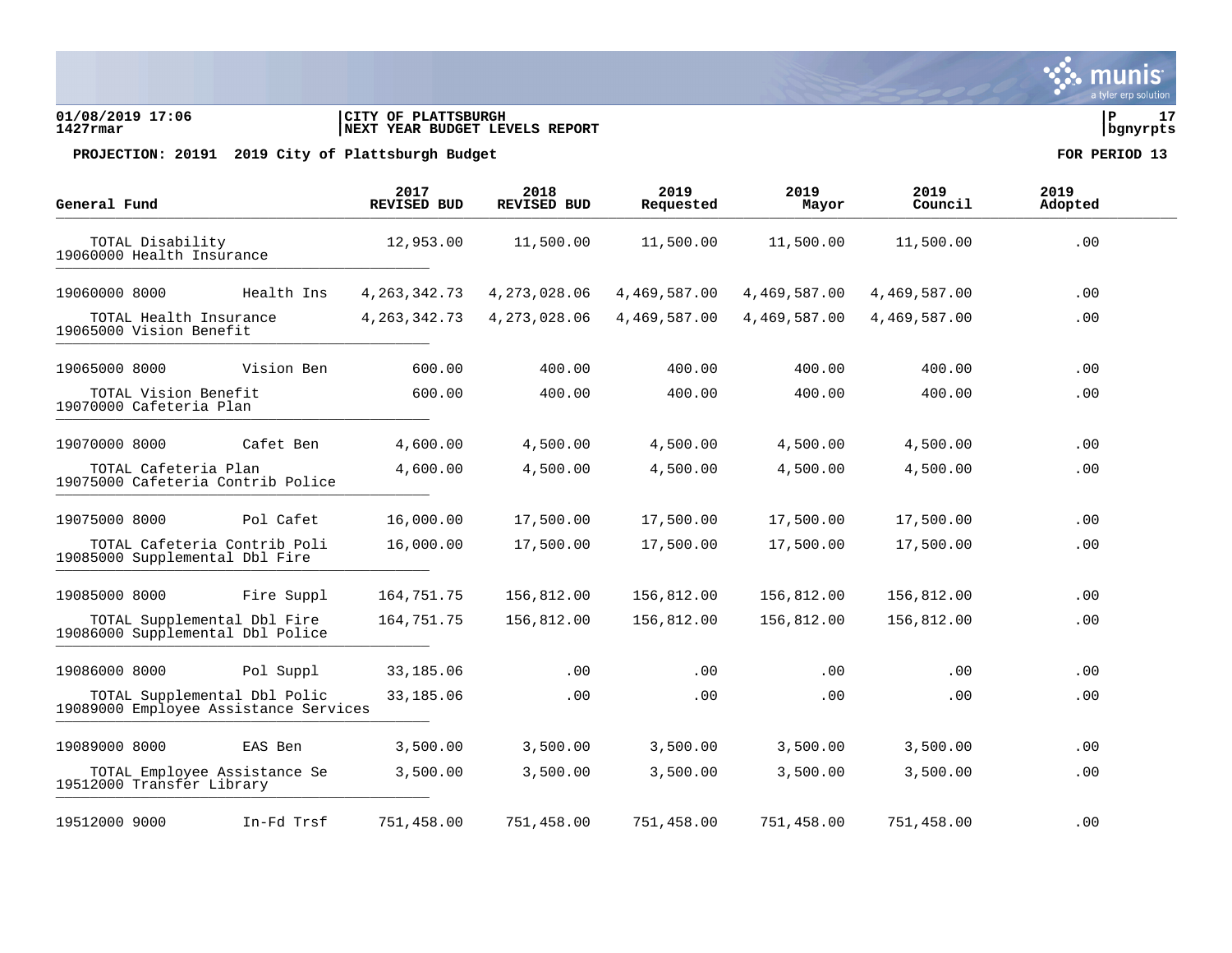### **01/08/2019 17:06 |CITY OF PLATTSBURGH |P 18 1427rmar |NEXT YEAR BUDGET LEVELS REPORT |bgnyrpts**

PROJECTION: 20191 2019 City of Plattsburgh Budget **FOR PERIOD** 13

| General Fund                                                    | 2017<br><b>REVISED BUD</b>   | 2018<br><b>REVISED BUD</b>     | 2019<br>Requested             | 2019<br>Mayor                 | 2019<br>Council                | 2019<br>Adopted |
|-----------------------------------------------------------------|------------------------------|--------------------------------|-------------------------------|-------------------------------|--------------------------------|-----------------|
| TOTAL Transfer Library<br>19515000 Transfer Recreation Complex  | 751,458.00                   | 751,458.00                     | 751,458.00                    | 751,458.00                    | 751,458.00                     | .00             |
| 19515000 9000<br>In-Fd Trsf                                     | 570, 317.16                  | 261,528.81                     | 575, 206.29                   | 575,206.29                    | 623,157.00                     | .00             |
| TOTAL Transfer Recreation Co<br>19516000 Transfer Water Fund    | 570, 317.16                  | 261,528.81                     | 575,206.29                    | 575,206.29                    | 623,157.00                     | .00             |
| 19516000 9000<br>In-Fd Trsf                                     | .00                          | 5,263.00                       | .00                           | .00                           | .00                            | .00             |
| TOTAL Transfer Water Fund<br>19517000 Transfer Sewer Fund       | .00                          | 5,263.00                       | .00                           | .00                           | .00                            | .00             |
| 19517000 9000<br>In-Fd Trsf                                     | .00                          | 6,698.00                       | .00                           | .00                           | .00                            | .00             |
| TOTAL Transfer Sewer Fund<br>19550000 Transfer Capital          | .00                          | 6,698.00                       | .00                           | .00                           | .00                            | .00             |
| 19550000 9000<br>In-Fd Trsf                                     | 17,940.40                    | .00                            | .00                           | .00                           | .00                            | .00             |
| TOTAL Transfer Capital<br>19560000 Gen In-Fd Trs to Cap Reserve | 17,940.40                    | .00                            | .00                           | .00                           | .00                            | .00             |
| In-Fd Trsf<br>19560000 9000                                     | 21,500.00                    | 21,500.00                      | 21,500.00                     | 21,500.00                     | 21,500.00                      | .00             |
| TOTAL Gen In-Fd Trs to Cap R<br>19570000 Transfer Debt Service  | 21,500.00                    | 21,500.00                      | 21,500.00                     | 21,500.00                     | 21,500.00                      | .00             |
| 19570000 9000<br>In-Fd Trsf                                     | 1,548,598.86                 | 2,013,979.89                   | 1,876,657.00                  | 1,876,657.00                  | 1,876,657.00                   | .00             |
| TOTAL Transfer Debt Service<br>TOTAL General Fund               | 1,548,598.86<br>1,229,604.85 | 2,013,979.89<br>$-801, 911.18$ | 1,876,657.00<br>$-729,934.47$ | 1,876,657.00<br>$-729,934.47$ | 1,876,657.00<br>$-501, 917.00$ | .00<br>.00      |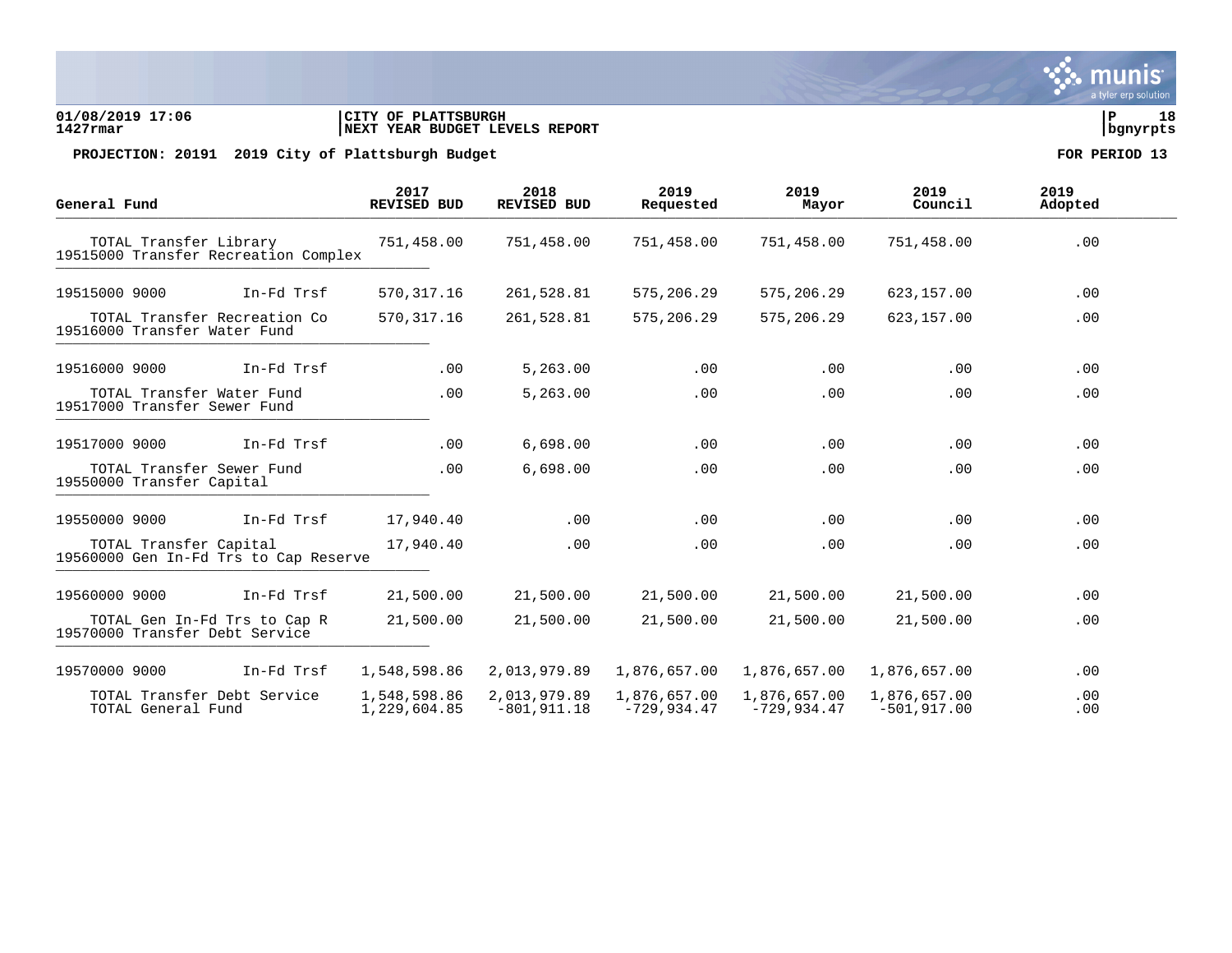a tyler erp solutior **01/08/2019 17:06 |CITY OF PLATTSBURGH |P 19 1427rmar |NEXT YEAR BUDGET LEVELS REPORT |bgnyrpts PROJECTION: 20191 2019 City of Plattsburgh Budget FOR PERIOD 13 2018 2019 2019 2019 2019 Recreation Complex REVISED BUD REVISED BUD** Net Leation Complex Revised body Revised body Requested Rayof Council Adopted Culture & Recreation \_\_\_\_\_\_\_\_\_\_\_\_\_\_\_\_\_\_\_\_\_\_\_\_\_\_\_\_\_\_\_\_\_\_\_\_\_\_\_\_\_\_\_\_ 2013 Conc Crete -15,000.00 -3,000.00 .00 .00 .00 .00 2026 Adm Beach -63,000.00 -63,000.00 -63,000.00 -63,000.00 -63,000.00 .00 2035 Crete Rent -28,000.00 -30,000.00 -31,000.00 -31,000.00 -27,000.00 .00 2036 Crete Socc -160,000.00 -160,000.00 -177,000.00 -177,000.00 -162,000.00 .00 2038 Marina -140,000.00 -184,000.00 -144,000.00 -144,000.00 -144,000.00 .00 2039 TrickTreat -6,000.00 -6,000.00 -6,500.00 -6,500.00 .00 .00 2044 FlagFootba -20,000.00 -30,000.00 .00 .00 .00 .00 2045 MemberFee -172,000.00 -172,000.00 -162,686.00 -162,686.00 -150,087.00 .00 2046 Gym Contra -38,000.00 -38,000.00 -41,026.00 -41,026.00 -46,026.00 .00 2047 Gym Ovl Rn -2,200.00 -2,200.00 .00 .00 .00 .00 2049 Tennis Fee -200.00 -200.00 .00 .00 .00 .00 2055 Wood Bat -1,400.00 -1,400.00 -7,500.00 -7,500.00 -7,500.00 .00 2060 PeeWeeProg -5,000.00 -18,000.00 .00 .00 .00 .00 2061 AdultBaske -26,000.00 -26,000.00 -3,402.00 -3,402.00 -5,902.00 .00 2063 Sailing -1,400.00 -1,400.00 .00 .00 .00 .00 2065 OutdoorSoc -12,000.00 -12,000.00 -15,250.00 -15,250.00 -15,250.00 .00 2067 Run Camp .00 .00 -23,620.00 -23,620.00 .00 .00 2068 Volleyball -6,000.00 -6,000.00 .00 .00 .00 .00 2069 Marathon -9,000.00 .00 -1,575.00 -1,575.00 .00 .00 TOTAL Culture & Recreation -705,200.00 -753,200.00 -676,559.00 -676,559.00 -620,765.00 .00 00002127 Sale of Prop/Comp Loss Misc 2700 MedicDReim -259.41 -260.00 -260.00 -260.00 -260.00 .00 2770 Misc Revs -50,000.00 .00 .00 .00 .00 .00 TOTAL Sale of Prop/Comp Loss -50,259.41 -260.00 -260.00 -260.00 -260.00 .00 Inter-Fund Revenues \_\_\_\_\_\_\_\_\_\_\_\_\_\_\_\_\_\_\_\_\_\_\_\_\_\_\_\_\_\_\_\_\_\_\_\_\_\_\_\_\_\_\_\_ 2810 General -570,317.16 -261,528.81 -575,206.29 -575,206.29 -623,157.00 .00 TOTAL Inter-Fund Revenues -570,317.16 -261,528.81 -575,206.29 -575,206.29 -623,157.00 .00 Audit \_\_\_\_\_\_\_\_\_\_\_\_\_\_\_\_\_\_\_\_\_\_\_\_\_\_\_\_\_\_\_\_\_\_\_\_\_\_\_\_\_\_\_\_ 4440 Fees Serv 1,571.00 1,605.00 1,637.00 1,637.00 1,637.00 .00 TOTAL Audit 1,571.00 1,605.00 1,637.00 1,637.00 1,637.00 .00 Unallocated Insurance \_\_\_\_\_\_\_\_\_\_\_\_\_\_\_\_\_\_\_\_\_\_\_\_\_\_\_\_\_\_\_\_\_\_\_\_\_\_\_\_\_\_\_\_ 4420 Insurance 39,749.23 34,980.00 35,409.00 35,409.00 35,409.00 .00

munis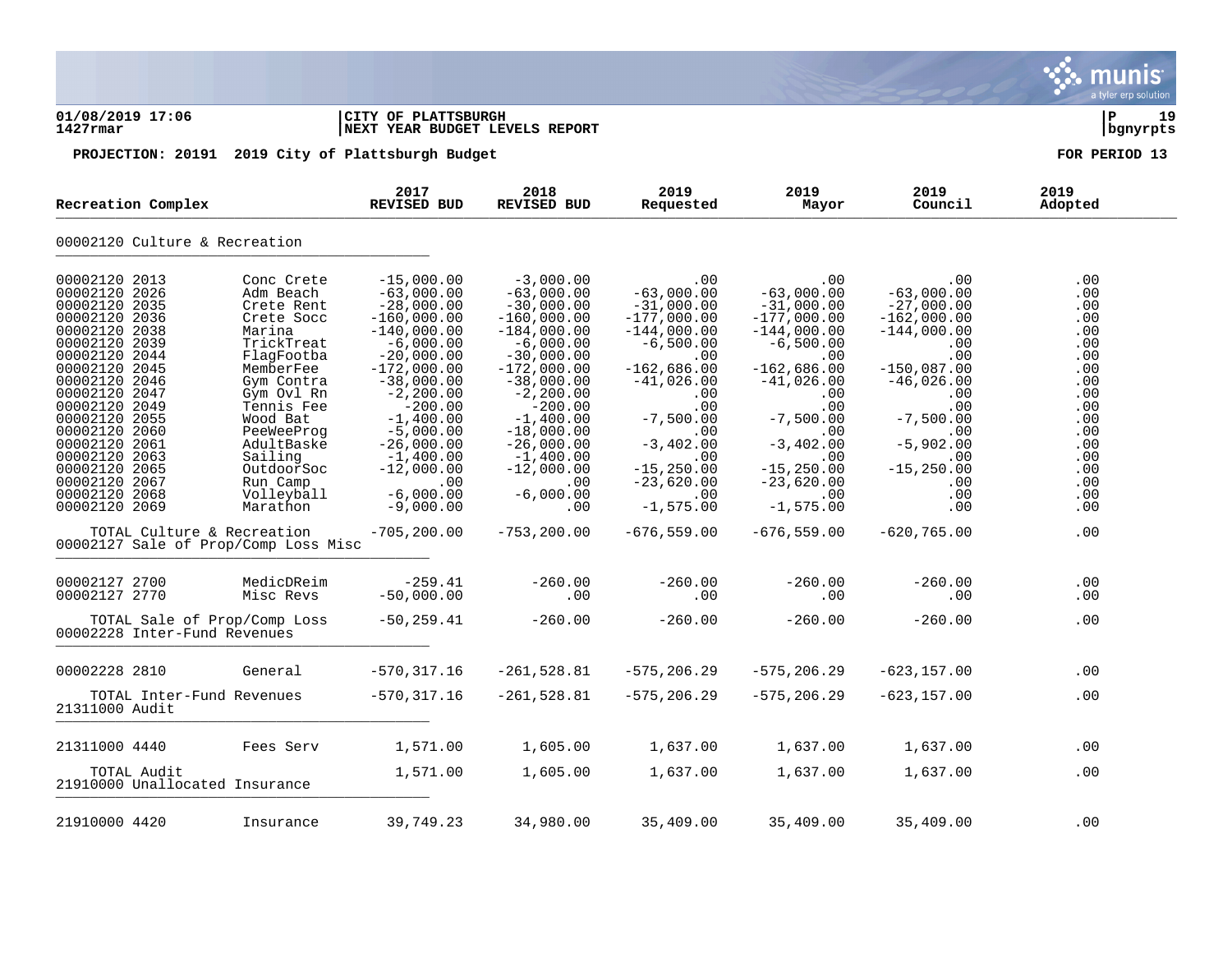### **01/08/2019 17:06 |CITY OF PLATTSBURGH |P 20 1427rmar |NEXT YEAR BUDGET LEVELS REPORT |bgnyrpts**

| Recreation Complex<br>TOTAL Unallocated Insurance<br>27210000 Rec Complex Adm                                                                                                           |                                                                                                                                                    | 2017<br><b>REVISED BUD</b>                                                                                                    | 2018<br><b>REVISED BUD</b>                                                                                   | 2019<br>Requested                                                                                                     | 2019<br>Mayor                                                                                                         | 2019<br>Council                                                                                                       | 2019<br>Adopted                                                           |
|-----------------------------------------------------------------------------------------------------------------------------------------------------------------------------------------|----------------------------------------------------------------------------------------------------------------------------------------------------|-------------------------------------------------------------------------------------------------------------------------------|--------------------------------------------------------------------------------------------------------------|-----------------------------------------------------------------------------------------------------------------------|-----------------------------------------------------------------------------------------------------------------------|-----------------------------------------------------------------------------------------------------------------------|---------------------------------------------------------------------------|
|                                                                                                                                                                                         |                                                                                                                                                    | 39,749.23                                                                                                                     | 34,980.00                                                                                                    | 35,409.00                                                                                                             | 35,409.00                                                                                                             | 35,409.00                                                                                                             | .00                                                                       |
| 27210000 1100<br>27210000 1200<br>27210000 1300<br>27210000 1500<br>27210000 4350<br>27210000 4360<br>27210000 4414<br>27210000 4430<br>27210000 4431<br>27210000 4440<br>27210000 4470 | Reg Pay<br>$0/\overline{T}$ Pay<br>Temp Pay<br>Sepr Pay<br>Off Supls<br>Pers Cl/Eq<br>Telephone<br>Contr Serv<br>Prnt/Copy<br>Fees Serv<br>Postage | 134,562.42<br>5,506.72<br>14,659.96<br>231.46<br>1,000.00<br>259.98<br>3,118.63<br>10,600.00<br>1,069.35<br>8,343.81<br>50.00 | 99,965.61<br>.00<br>.00<br>.00<br>1,000.00<br>.00<br>2,500.00<br>10,600.00<br>1,000.00<br>14,500.00<br>50.00 | 312,479.00<br>3,600.00<br>.00<br>.00<br>11,890.00<br>800.00<br>3,504.00<br>15,284.00<br>1,000.00<br>6,500.00<br>50.00 | 312,479.00<br>3,600.00<br>.00<br>.00<br>11,890.00<br>800.00<br>3,504.00<br>15,284.00<br>1,000.00<br>6,500.00<br>50.00 | 305,192.00<br>3,600.00<br>.00<br>.00<br>11,890.00<br>800.00<br>3,504.00<br>15,284.00<br>1,000.00<br>6,500.00<br>50.00 | .00<br>.00<br>.00<br>.00<br>.00<br>.00<br>.00<br>.00<br>.00<br>.00<br>.00 |
| TOTAL Rec Complex Adm<br>27215000 Rec Complex Beach                                                                                                                                     |                                                                                                                                                    | 179,402.33                                                                                                                    | 129,615.61                                                                                                   | 355,107.00                                                                                                            | 355,107.00                                                                                                            | 347,820.00                                                                                                            | .00                                                                       |
| 27215000 1200<br>27215000 1300<br>27215000 4330<br>27215000 4411<br>27215000 4412<br>27215000 4413<br>27215000 4430<br>27215000 4440<br>27215000 4450<br>27215000 4451                  | $O/T$ Pay<br>Temp Pay<br>Mat'l/Supp<br>Electric<br>Water<br>Sewer<br>Contr Serv<br>Fees Serv<br>Reps Equip<br>Reps Bldgs                           | 1,200.00<br>47,223.96<br>2,757.45<br>1,198.45<br>1,727.75<br>2,158.13<br>5,000.00<br>5,000.00<br>2,500.00<br>.00              | 250.00<br>62,000.00<br>3,000.00<br>750.00<br>1,300.00<br>1,300.00<br>3,000.00<br>3,500.00<br>1,500.00<br>.00 | 750.00<br>71,580.00<br>8,140.00<br>750.00<br>1,300.00<br>1,300.00<br>4,096.00<br>1,280.00<br>1,500.00<br>2,000.00     | 750.00<br>71,580.00<br>8,140.00<br>750.00<br>1,300.00<br>1,300.00<br>4,096.00<br>1,280.00<br>1,500.00<br>2,000.00     | 750.00<br>71,580.00<br>8,140.00<br>750.00<br>1,300.00<br>1,300.00<br>4,096.00<br>1,280.00<br>1,500.00<br>2,000.00     | .00<br>.00<br>.00<br>.00<br>.00<br>.00<br>.00<br>.00<br>.00<br>.00        |
| TOTAL Rec Complex Beach<br>27220000 Crete Center                                                                                                                                        |                                                                                                                                                    | 68,765.74                                                                                                                     | 76,600.00                                                                                                    | 92,696.00                                                                                                             | 92,696.00                                                                                                             | 92,696.00                                                                                                             | .00                                                                       |
| 27220000 1200<br>27220000 1300<br>27220000 4330<br>27220000 4340<br>27220000 4350<br>27220000 4411<br>27220000 4412<br>27220000 4413                                                    | $0/T$ Pay<br>Temp Pay<br>Mat'l/Supp<br>Bl/Gr Supl<br>Off Supls<br>Electric<br>Water<br>Sewer                                                       | 1,300.00<br>26, 372.10<br>9,000.00<br>.00<br>.00<br>58,000.00<br>1,600.00<br>1,681.38                                         | 500.00<br>13,312.00<br>7,000.00<br>.00<br>.00<br>60,000.00<br>1,600.00<br>1,600.00                           | 1,008.00<br>37,788.00<br>4,500.00<br>8,254.00<br>400.00<br>60,000.00<br>1,440.00<br>1,608.00                          | 1,008.00<br>37,788.00<br>4,500.00<br>8,254.00<br>400.00<br>60,000.00<br>1,440.00<br>1,608.00                          | 1,008.00<br>37,788.00<br>4,500.00<br>8,254.00<br>400.00<br>60,000.00<br>1,440.00<br>1,608.00                          | .00<br>.00<br>.00<br>.00<br>.00<br>.00<br>.00<br>.00                      |

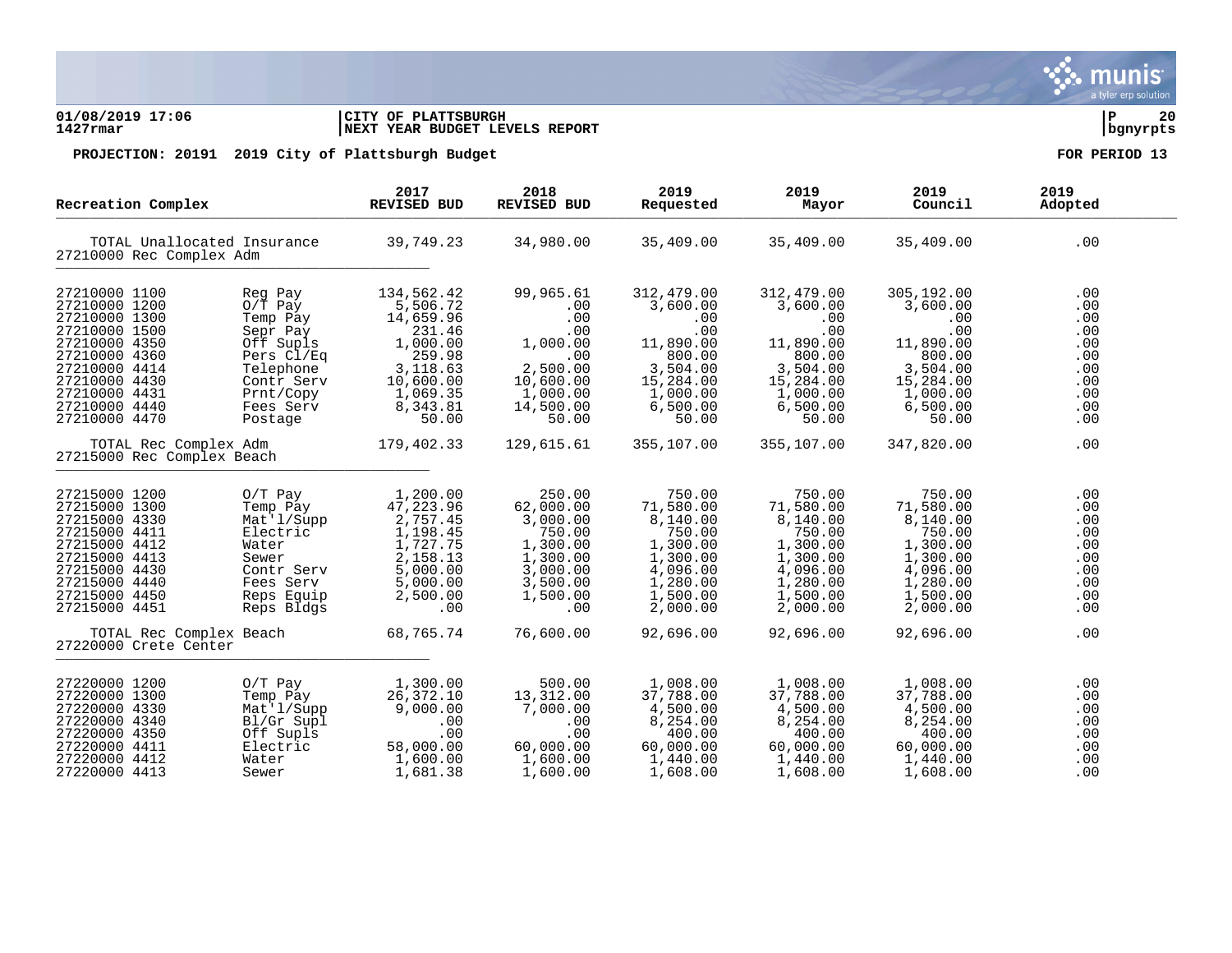### **01/08/2019 17:06 |CITY OF PLATTSBURGH |P 21 1427rmar |NEXT YEAR BUDGET LEVELS REPORT |bgnyrpts**

| Recreation Complex                                                                                                                                                                                                                                      |                                                                                                                                                                                     | 2017<br><b>REVISED BUD</b>                                                                                                                                             | 2018<br>REVISED BUD                                                                                                                                                    | 2019<br>Requested                                                                                                                                                         | 2019<br>Mayor                                                                                                                                                             | 2019<br>Council                                                                                                                                                           | 2019<br>Adopted                                                                                       |
|---------------------------------------------------------------------------------------------------------------------------------------------------------------------------------------------------------------------------------------------------------|-------------------------------------------------------------------------------------------------------------------------------------------------------------------------------------|------------------------------------------------------------------------------------------------------------------------------------------------------------------------|------------------------------------------------------------------------------------------------------------------------------------------------------------------------|---------------------------------------------------------------------------------------------------------------------------------------------------------------------------|---------------------------------------------------------------------------------------------------------------------------------------------------------------------------|---------------------------------------------------------------------------------------------------------------------------------------------------------------------------|-------------------------------------------------------------------------------------------------------|
| 27220000 4430<br>27220000 4450<br>27220000 4451                                                                                                                                                                                                         | Contr Serv<br>Reps Equip<br>Reps Bldgs                                                                                                                                              | 66,424.00<br>6,500.00<br>.00                                                                                                                                           | 51,000.00<br>5,000.00<br>.00                                                                                                                                           | 59,206.00<br>2,500.00<br>24,178.00                                                                                                                                        | 59,206.00<br>2,500.00<br>24,178.00                                                                                                                                        | 59,206.00<br>2,500.00<br>24,178.00                                                                                                                                        | $.00 \,$<br>.00<br>.00                                                                                |
| 27221000 Gym                                                                                                                                                                                                                                            | TOTAL Crete Center                                                                                                                                                                  | 170,877.48                                                                                                                                                             | 140,012.00                                                                                                                                                             | 200,882.00                                                                                                                                                                | 200,882.00                                                                                                                                                                | 200,882.00                                                                                                                                                                | .00                                                                                                   |
| 27221000 1100<br>27221000 1200<br>27221000 1300<br>27221000 1400<br>27221000 3000<br>27221000 4330<br>27221000 4340<br>27221000 4350<br>27221000 4411<br>27221000 4412<br>27221000 4413<br>27221000 4430<br>27221000 4450<br>27221000 4451<br>TOTAL Gym | Reg Pay<br>$0/\bar{T}$ Pay<br>Temp Pay<br>NonPay Com<br>Cap Outlay<br>Mat'l/Supp<br>Bl/Gr Supl<br>Off Supls<br>Electric<br>Water<br>Sewer<br>Contr Serv<br>Reps Equip<br>Reps Bldgs | 79,428.00<br>840.07<br>81,000.00<br>2,500.00<br>.00<br>4,500.00<br>14,234.01<br>.00<br>12,691.88<br>1,903.20<br>2,028.34<br>31,546.96<br>.00<br>9,556.16<br>240,228.62 | 80, 371.53<br>750.00<br>85,000.00<br>2,500.00<br>.00<br>7,500.00<br>10,000.00<br>.00<br>9,500.00<br>1,750.00<br>2,000.00<br>30,000.00<br>.00<br>7,500.00<br>236,871.53 | .00<br>1,008.00<br>85,020.00<br>.00<br>5,000.00<br>3,904.00<br>8,004.00<br>700.00<br>12,000.00<br>1,752.00<br>2,004.00<br>30,804.00<br>2,772.00<br>7,500.00<br>160,468.00 | .00<br>1,008.00<br>85,020.00<br>.00<br>5,000.00<br>3,904.00<br>8,004.00<br>700.00<br>12,000.00<br>1,752.00<br>2,004.00<br>30,804.00<br>2,772.00<br>7,500.00<br>160,468.00 | .00<br>1,008.00<br>85,020.00<br>.00<br>5,000.00<br>3,904.00<br>8,004.00<br>700.00<br>12,000.00<br>1,752.00<br>2,004.00<br>30,804.00<br>2,772.00<br>7,500.00<br>160,468.00 | .00<br>.00<br>.00<br>.00<br>.00<br>.00<br>.00<br>.00<br>.00<br>.00<br>.00<br>.00<br>.00<br>.00<br>.00 |
| 27225000 Rec Comp-Marina                                                                                                                                                                                                                                |                                                                                                                                                                                     |                                                                                                                                                                        |                                                                                                                                                                        |                                                                                                                                                                           |                                                                                                                                                                           |                                                                                                                                                                           |                                                                                                       |
| 27225000 1100<br>27225000 3000<br>27225000 4320<br>27225000 4330<br>27225000 4340<br>27225000 4411<br>27225000 4412<br>27225000 4413<br>27225000 4430<br>27225000 4450                                                                                  | Reg Pay<br>Cap Outlay<br>Veh Supl<br>T/S Mat/Su<br>Bl/Gr Supl<br>ElecGas<br>Water<br>Sewer<br>Contr Serv<br>Reps Equip                                                              | 11,614.96<br>50,000.00<br>500.00<br>1,733.21<br>$\frac{1}{7}$ , 730.37<br>2, 500.00<br>2,140.02<br>2,552.17<br>13,098.29<br>2,000.00                                   | 18,000.00<br>.00<br>500.00<br>15,000.00<br>1,500.00<br>2,500.00<br>1,750.00<br>1,750.00<br>10,000.00<br>2,000.00                                                       | 13,000.00<br>.00<br>.00<br>10,000.00<br>2,500.00<br>2,500.00<br>1,750.00<br>1,750.00<br>10,000.00<br>2,000.00                                                             | 13,000.00<br>.00<br>.00<br>10,000.00<br>2,500.00<br>2,500.00<br>1,750.00<br>1,750.00<br>10,000.00<br>2,000.00                                                             | 13,000.00<br>.00<br>$.00 \,$<br>10,000.00<br>2,500.00<br>2,500.00<br>1,750.00<br>1,750.00<br>10,000.00<br>2,000.00                                                        | .00<br>.00<br>.00<br>.00<br>.00<br>.00<br>.00<br>.00<br>.00<br>.00                                    |
| 29010000 State Retirement                                                                                                                                                                                                                               | TOTAL Rec Comp-Marina                                                                                                                                                               | 87,869.02                                                                                                                                                              | 53,000.00                                                                                                                                                              | 43,500.00                                                                                                                                                                 | 43,500.00                                                                                                                                                                 | 43,500.00                                                                                                                                                                 | .00                                                                                                   |
| 29010000 8000<br>29030000 Social Security                                                                                                                                                                                                               | Retire Ben<br>TOTAL State Retirement                                                                                                                                                | 63,121.00<br>63,121.00                                                                                                                                                 | 45,760.73<br>45,760.73                                                                                                                                                 | 48,205.00<br>48,205.00                                                                                                                                                    | 48,205.00<br>48,205.00                                                                                                                                                    | 48,205.00<br>48,205.00                                                                                                                                                    | .00<br>.00                                                                                            |
| 29030000 8000                                                                                                                                                                                                                                           | SocSec Ben                                                                                                                                                                          | 31,484.00                                                                                                                                                              | 27,742.66                                                                                                                                                              | 40,256.00                                                                                                                                                                 | 40,256.00                                                                                                                                                                 | 39,700.00                                                                                                                                                                 | .00                                                                                                   |

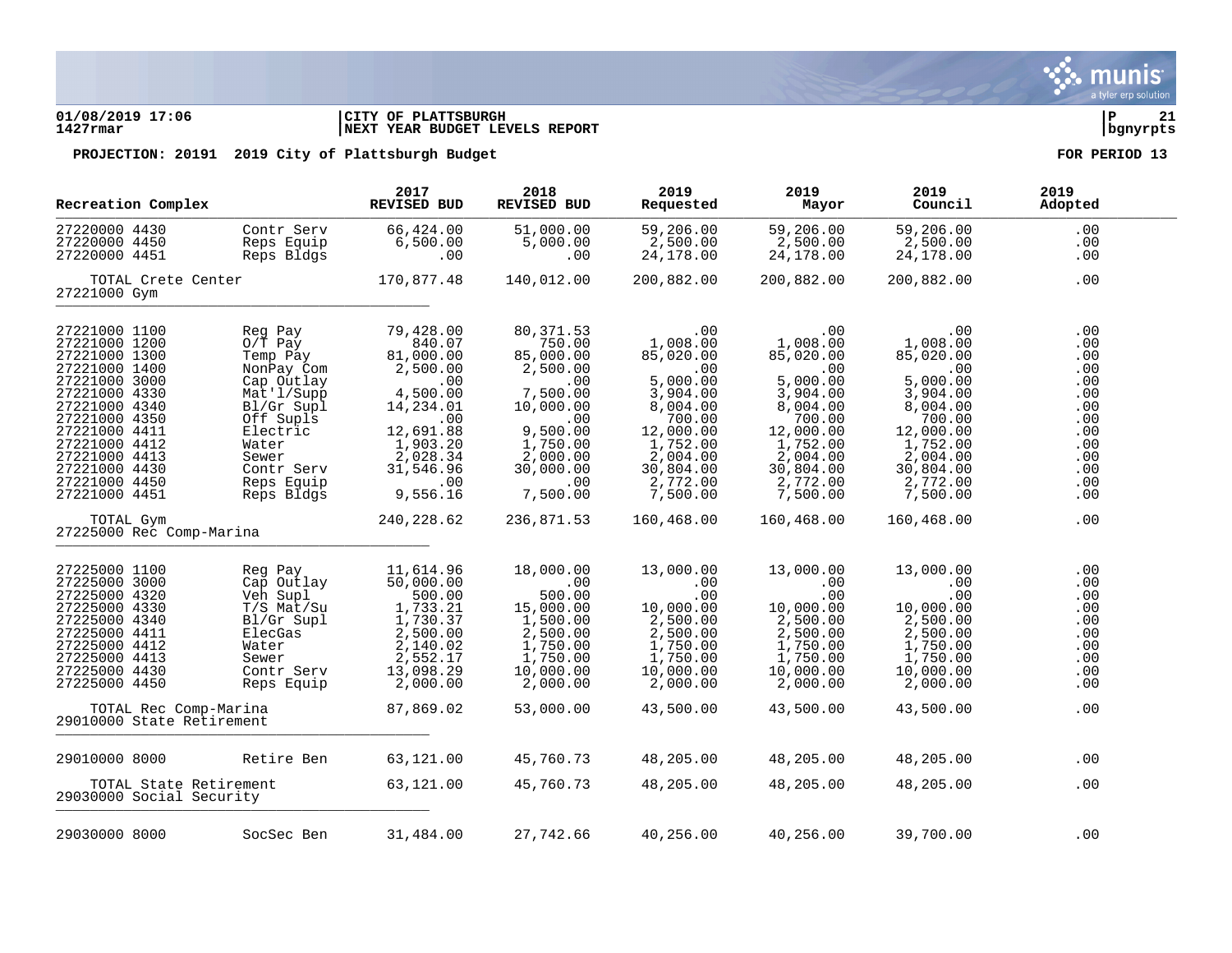### **01/08/2019 17:06 |CITY OF PLATTSBURGH |P 22 1427rmar |NEXT YEAR BUDGET LEVELS REPORT |bgnyrpts**

PROJECTION: 20191 2019 City of Plattsburgh Budget **FOR PERIOD** 13

| Recreation Complex                                             | 2017<br>REVISED BUD            | 2018<br><b>REVISED BUD</b> | 2019<br>Requested | 2019<br>Mayor     | 2019<br>Council   | 2019<br>Adopted |  |
|----------------------------------------------------------------|--------------------------------|----------------------------|-------------------|-------------------|-------------------|-----------------|--|
| TOTAL Social Security<br>29040000 Workers Compensation         | 31,484.00                      | 27,742.66                  | 40,256.00         | 40,256.00         | 39,700.00         | .00             |  |
| 29040000 8000<br>WC Ben                                        | 5,107.49                       | 5, 273. 75                 | 4,594.00          | 4,594.00          | 4,594.00          | .00             |  |
| TOTAL Workers Compensation<br>29050000 Unemployment Insurance  | 5,107.49                       | 5, 273. 75                 | 4,594.00          | 4,594.00          | 4,594.00          | .00             |  |
| 29050000 8000<br>Unemp Ben                                     | 6,594.51                       | 4,800.00                   | 4,800.00          | 4,800.00          | 4,800.00          | .00             |  |
| TOTAL Unemployment Insurance<br>29055000 Disability            | 6,594.51                       | 4,800.00                   | 4,800.00          | 4,800.00          | 4,800.00          | .00             |  |
| Disab Ben<br>29055000 8000                                     | 448.00                         | 300.00                     | 300.00            | 300.00            | 300.00            | .00             |  |
| TOTAL Disability<br>29060000 Health Insurance                  | 448.00                         | 300.00                     | 300.00            | 300.00            | 300.00            | .00             |  |
| 29060000 8000<br>Health Ins                                    | 76,709.00                      | 13,599.10                  | 14,225.00         | 14,225.00         | 14,225.00         | .00             |  |
| TOTAL Health Insurance<br>29070000 Cafeteria Plan              | 76,709.00                      | 13,599.10                  | 14,225.00         | 14,225.00         | 14,225.00         | .00             |  |
| 29070000 8000<br>Cafet Ben                                     | 50.00                          | 40.00                      | 40.00             | 40.00             | 40.00             | .00             |  |
| TOTAL Cafeteria Plan<br>29089000 Employee Assistance Services  | 50.00                          | 40.00                      | 40.00             | 40.00             | 40.00             | .00             |  |
| 29089000 8000<br>EAS Ben                                       | 750.00                         | 600.00                     | 600.00            | 600.00            | 600.00            | .00             |  |
| TOTAL Employee Assistance Se<br>29570000 Transfer Debt Service | 750.00                         | 600.00                     | 600.00            | 600.00            | 600.00            | .00             |  |
| 29570000 9000<br>In-Fd Trsf                                    | 210, 334. 15                   | 244, 188. 43               | 249,306.29        | 249,306.29        | 249,306.00        | .00             |  |
| TOTAL Transfer Debt Service<br>TOTAL Recreation Complex        | 210, 334. 15<br>$-142, 715.00$ | 244, 188. 43<br>.00        | 249,306.29<br>.00 | 249,306.29<br>.00 | 249,306.00<br>.00 | .00<br>.00      |  |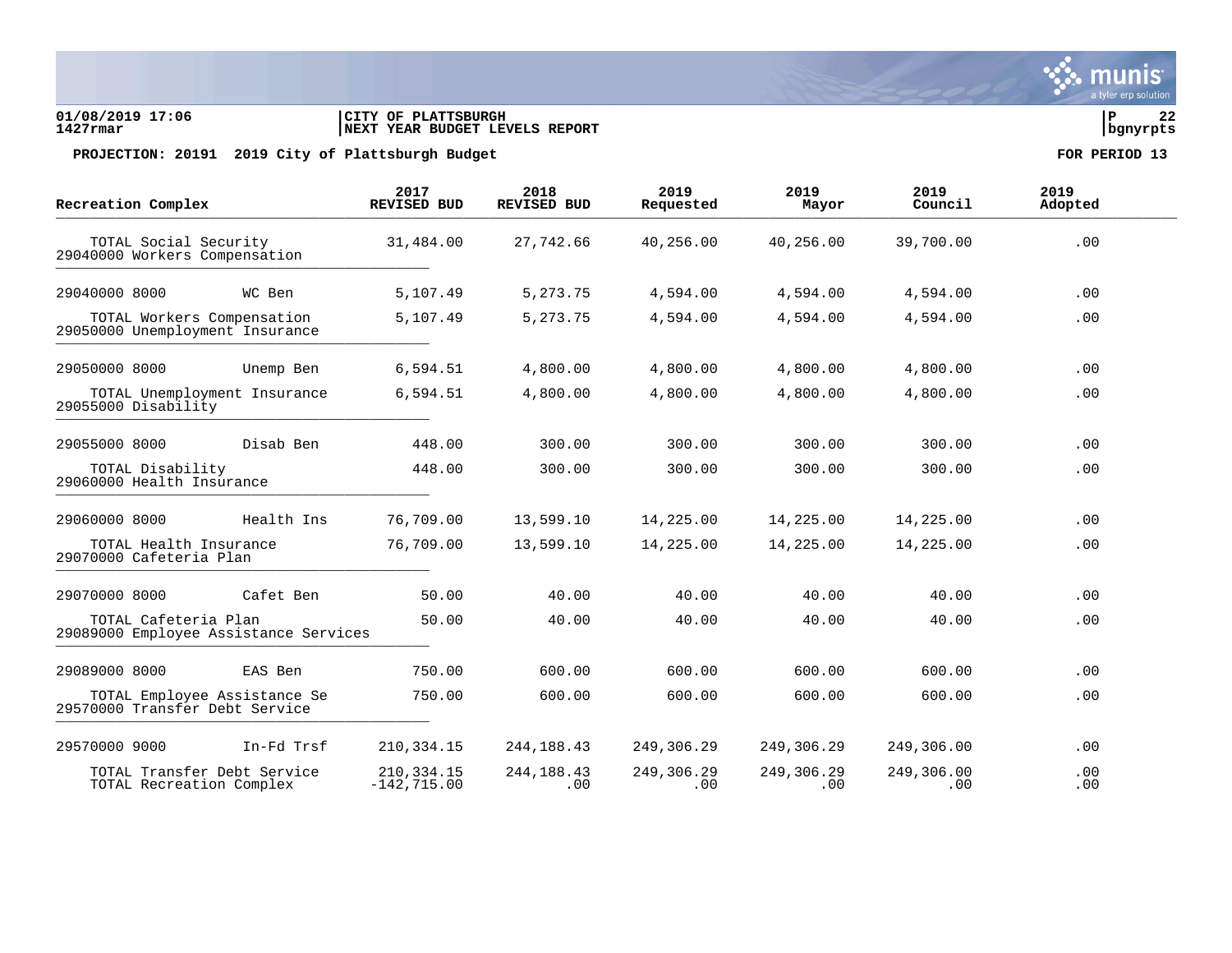### **01/08/2019 17:06 |CITY OF PLATTSBURGH |P 23 1427rmar |NEXT YEAR BUDGET LEVELS REPORT |bgnyrpts**

PROJECTION: 20191 2019 City of Plattsburgh Budget **FOR PERIOD** 13

| Parking Lot                                                                                                                                                                                              |                                                                |                                                                                                                                                | 2017<br><b>REVISED BUD</b>                                                                                                                         | 2018<br>REVISED BUD                                                                                                                            | 2019<br>Requested                                                                                                                          | 2019<br>Mayor                                                                                                                             | 2019<br>Council                                                                                                                                | 2019<br>Adopted                                                                         |
|----------------------------------------------------------------------------------------------------------------------------------------------------------------------------------------------------------|----------------------------------------------------------------|------------------------------------------------------------------------------------------------------------------------------------------------|----------------------------------------------------------------------------------------------------------------------------------------------------|------------------------------------------------------------------------------------------------------------------------------------------------|--------------------------------------------------------------------------------------------------------------------------------------------|-------------------------------------------------------------------------------------------------------------------------------------------|------------------------------------------------------------------------------------------------------------------------------------------------|-----------------------------------------------------------------------------------------|
|                                                                                                                                                                                                          | 00003110 Real Property Tax Items                               |                                                                                                                                                |                                                                                                                                                    |                                                                                                                                                |                                                                                                                                            |                                                                                                                                           |                                                                                                                                                |                                                                                         |
| 00003110 1085<br>00003110 1086                                                                                                                                                                           |                                                                | $Sp$ P $k$ 1&2<br>$Sp$ P $k$ $3&4$                                                                                                             | $-71,510.00$<br>$-13,500.00$                                                                                                                       | $-71,509.96$<br>$-13, 499.98$                                                                                                                  | $-71,509.96$<br>$-13, 499.98$                                                                                                              | $-71,509.96$<br>$-13, 499.98$                                                                                                             | $-71,509.96$<br>$-13, 499.98$                                                                                                                  | .00<br>.00                                                                              |
|                                                                                                                                                                                                          | TOTAL Real Property Tax Item<br>00003124 Use of Money/Property |                                                                                                                                                | $-85,010.00$                                                                                                                                       | $-85,009.94$                                                                                                                                   | $-85,009.94$                                                                                                                               | $-85,009.94$                                                                                                                              | $-85,009.94$                                                                                                                                   | .00                                                                                     |
| 00003124 2401<br>00003124 2410                                                                                                                                                                           |                                                                | Int Temp<br>Rent Prop                                                                                                                          | $-300.00$<br>$-15, 105.00$                                                                                                                         | $-500.00$<br>$-15,000.00$                                                                                                                      | $-500.00$<br>$-15,000.00$                                                                                                                  | $-500.00$<br>$-15,000.00$                                                                                                                 | $-500.00$<br>$-15,000.00$                                                                                                                      | .00<br>.00                                                                              |
|                                                                                                                                                                                                          | TOTAL Use of Money/Property                                    | 00003127 Sale of Prop/Comp Loss Misc                                                                                                           | $-15,405.00$                                                                                                                                       | $-15,500.00$                                                                                                                                   | $-15,500.00$                                                                                                                               | $-15,500.00$                                                                                                                              | $-15,500.00$                                                                                                                                   | .00                                                                                     |
| 00003127 2700                                                                                                                                                                                            |                                                                | MedicDReim                                                                                                                                     | .00                                                                                                                                                | $-20.00$                                                                                                                                       | $-20.00$                                                                                                                                   | $-20.00$                                                                                                                                  | $-20.00$                                                                                                                                       | .00                                                                                     |
|                                                                                                                                                                                                          | TOTAL Sale of Prop/Comp Loss<br>00003330 State Aid             |                                                                                                                                                | .00                                                                                                                                                | $-20.00$                                                                                                                                       | $-20.00$                                                                                                                                   | $-20.00$                                                                                                                                  | $-20.00$                                                                                                                                       | .00                                                                                     |
| 00003330 3393                                                                                                                                                                                            |                                                                | <b>ESD</b>                                                                                                                                     | $-20,000.00$                                                                                                                                       | .00                                                                                                                                            | .00                                                                                                                                        | .00                                                                                                                                       | .00                                                                                                                                            | .00                                                                                     |
|                                                                                                                                                                                                          | TOTAL State Aid<br>35650000 Parking Lot                        |                                                                                                                                                | $-20,000.00$                                                                                                                                       | .00                                                                                                                                            | .00                                                                                                                                        | .00                                                                                                                                       | .00                                                                                                                                            | .00                                                                                     |
| 35650000 1100<br>35650000 1200<br>35650000 1300<br>35650000 4320<br>35650000 4321<br>35650000 4330<br>35650000 4411<br>35650000 4412<br>35650000 4413<br>35650000 4420<br>35650000 4429<br>35650000 4430 | TOTAL Parking Lot<br>39010000 State Retirement                 | Reg Pay<br>$0/T$ Pay<br>Temp Pay<br>Veh Supl<br>Veh Parts<br>Mat'l/Supp<br>Electric<br>Water<br>Sewer<br>Insurance<br>Contr Svcs<br>Contr Serv | 32,167.20<br>3,299.80<br>1,500.00<br>4,000.00<br>2,000.00<br>350.16<br>440.02<br>200.00<br>219.10<br>376.00<br>3,500.00<br>83,621.98<br>131,674.26 | 32,640.00<br>1,000.00<br>1,000.00<br>3,000.00<br>2,000.00<br>.00<br>400.00<br>200.00<br>200.00<br>376.00<br>2,000.00<br>20,596.20<br>63,412.20 | 33, 238.40<br>1,000.00<br>.00<br>3,000.00<br>2,000.00<br>.00<br>400.00<br>200.00<br>200.00<br>360.00<br>3,200.00<br>37,298.54<br>80,896.94 | 33,238.40<br>1,000.00<br>.00<br>3,000.00<br>2,000.00<br>.00<br>400.00<br>200.00<br>200.00<br>360.00<br>3,200.00<br>37,298.54<br>80,896.94 | 33,724.50<br>1,000.00<br>$.00 \,$<br>3,000.00<br>2,000.00<br>.00<br>400.00<br>200.00<br>200.00<br>360.00<br>3,200.00<br>36,698.76<br>80,783.26 | .00<br>.00<br>.00<br>.00<br>.00<br>.00<br>.00<br>.00<br>.00<br>.00<br>.00<br>.00<br>.00 |
| 39010000 8000                                                                                                                                                                                            |                                                                | Retire Ben                                                                                                                                     | 3,865.00                                                                                                                                           | 3,699.00                                                                                                                                       | 3,896.58                                                                                                                                   | 3,896.58                                                                                                                                  | 3,896.58                                                                                                                                       | .00                                                                                     |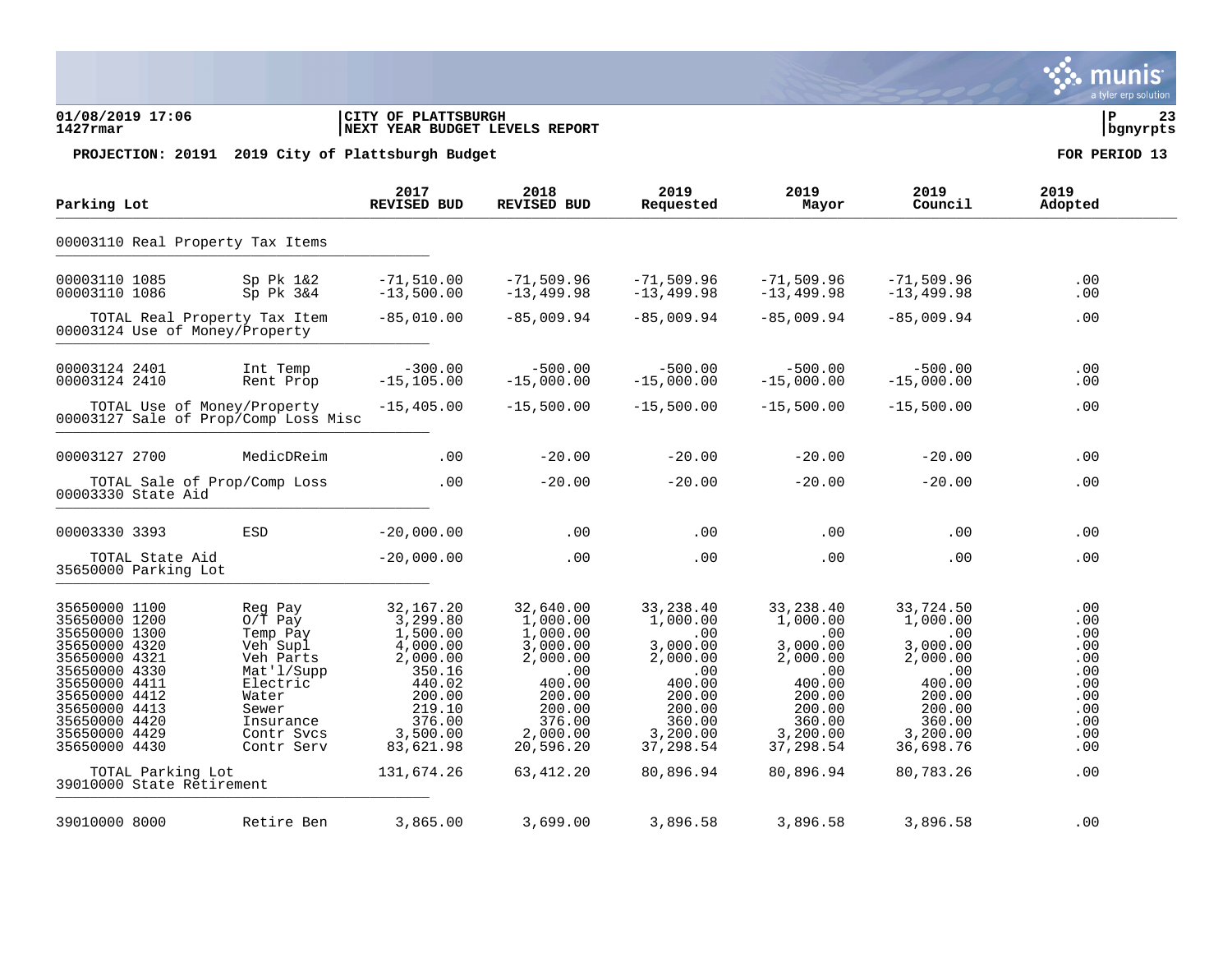

## **01/08/2019 17:06 |CITY OF PLATTSBURGH |P 24 1427rmar |NEXT YEAR BUDGET LEVELS REPORT |bgnyrpts**

PROJECTION: 20191 2019 City of Plattsburgh Budget **FOR PERIOD** 13

| Parking Lot                                                           |            | 2017<br><b>REVISED BUD</b> | 2018<br><b>REVISED BUD</b> | 2019<br>Requested | 2019<br>Mayor   | 2019<br>Council | 2019<br>Adopted |
|-----------------------------------------------------------------------|------------|----------------------------|----------------------------|-------------------|-----------------|-----------------|-----------------|
| TOTAL State Retirement<br>39030000 Social Security                    |            | 3,865.00                   | 3,699.00                   | 3,896.58          | 3,896.58        | 3,896.58        | .00             |
| 39030000 8000<br>SocSec Ben                                           |            | 2,652.00                   | 2,649.96                   | 2,542.74          | 2,542.74        | 2,656.42        | .00             |
| TOTAL Social Security<br>39040000 Workers Compensation                |            | 2,652.00                   | 2,649.96                   | 2,542.74          | 2,542.74        | 2,656.42        | .00             |
| 39040000 8000                                                         | WC Ben     | 1,088.00                   | 1,125.73                   | 1,126.00          | 1,126.00        | 1,126.00        | .00             |
| TOTAL Workers Compensation<br>39060000 Health Insurance Benefits      |            | 1,088.00                   | 1,125.73                   | 1,126.00          | 1,126.00        | 1,126.00        | .00             |
| 39060000 8000                                                         | Health Ins | 9,046.48                   | 9,890.25                   | 10,345.00         | 10,345.00       | 10,345.00       | .00             |
| TOTAL Health Insurance Benef<br>39089000 Employee Assistance Services |            | 9,046.48                   | 9,890.25                   | 10,345.00         | 10,345.00       | 10,345.00       | .00             |
| 39089000 8000                                                         | EAS Ben    | 50.00                      | 30.00                      | 30.00             | 30.00           | 30.00           | .00             |
| TOTAL Employee Assistance Se<br>39570000 Transfer Debt Service        |            | 50.00                      | 30.00                      | 30.00             | 30.00           | 30.00           | .00             |
| 39570000 9000                                                         | In-Fd Trsf | 132,205.26                 | 19,722.80                  | 1,692.68          | 1,692.68        | 1,692.68        | .00             |
| TOTAL Transfer Debt Service<br>TOTAL Parking Lot                      |            | 132,205.26<br>160,166.00   | 19,722.80<br>.00           | 1,692.68<br>.00   | 1,692.68<br>.00 | 1,692.68<br>.00 | .00<br>.00      |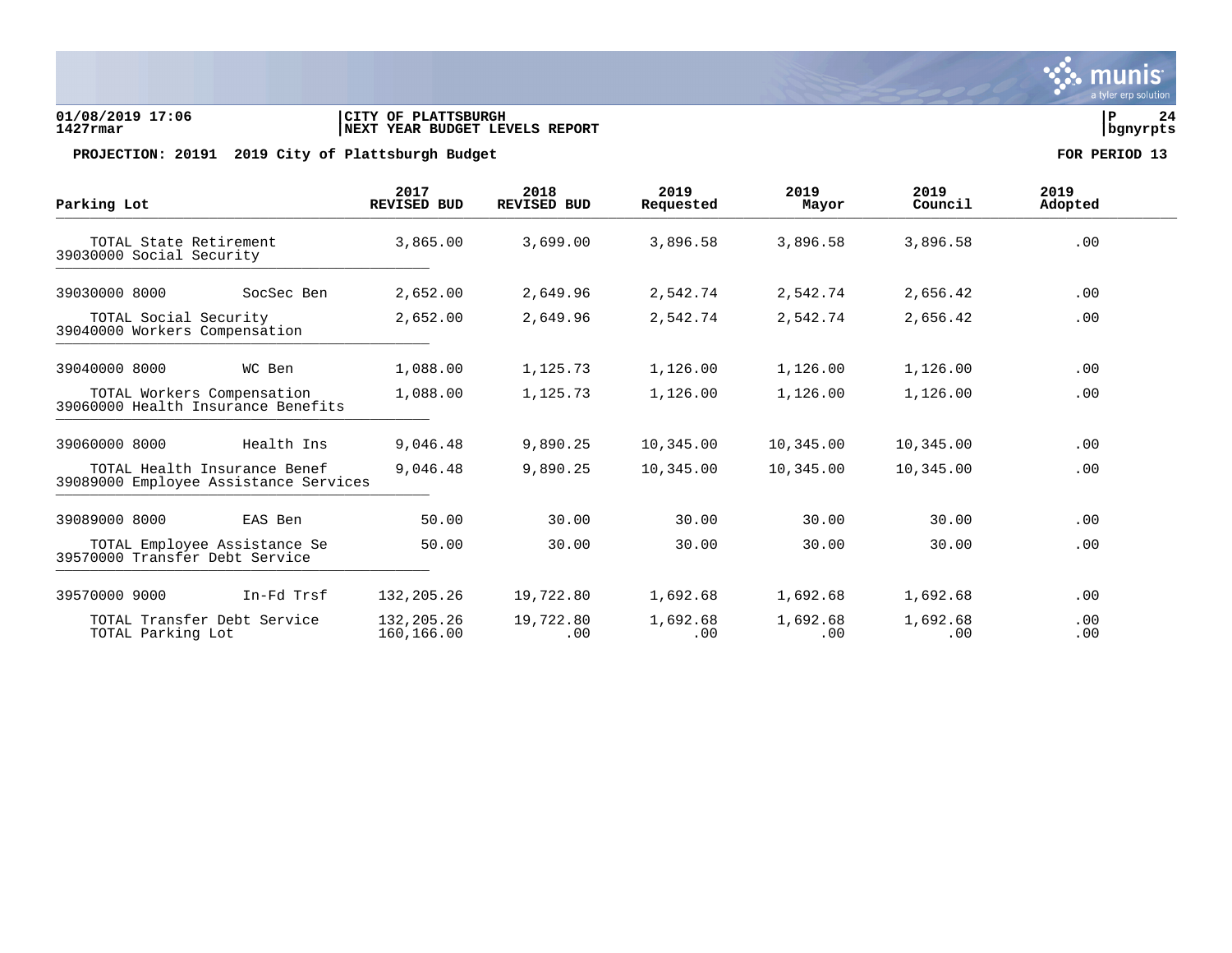| 01/08/2019 17:06<br>$1427$ $rmar$                                                                                   |                                |                                                                                               | CITY OF PLATTSBURGH<br>NEXT YEAR BUDGET LEVELS REPORT                                                                 |                                                                                                                     |                                                                                                                     |                                                                                                                     |                                                                                                                     | ΙP<br>25<br>  bgnyrpts                             |
|---------------------------------------------------------------------------------------------------------------------|--------------------------------|-----------------------------------------------------------------------------------------------|-----------------------------------------------------------------------------------------------------------------------|---------------------------------------------------------------------------------------------------------------------|---------------------------------------------------------------------------------------------------------------------|---------------------------------------------------------------------------------------------------------------------|---------------------------------------------------------------------------------------------------------------------|----------------------------------------------------|
|                                                                                                                     |                                |                                                                                               | PROJECTION: 20191 2019 City of Plattsburgh Budget                                                                     |                                                                                                                     |                                                                                                                     |                                                                                                                     |                                                                                                                     | FOR PERIOD 13                                      |
| Water                                                                                                               |                                |                                                                                               | 2017<br><b>REVISED BUD</b>                                                                                            | 2018<br><b>REVISED BUD</b>                                                                                          | 2019<br>Requested                                                                                                   | 2019<br>Mayor                                                                                                       | 2019<br>Council                                                                                                     | 2019<br>Adopted                                    |
|                                                                                                                     |                                | 00004121 Home & Community Service                                                             |                                                                                                                       |                                                                                                                     |                                                                                                                     |                                                                                                                     |                                                                                                                     |                                                    |
| 00004121 2140<br>00004121 2141<br>00004121 2144<br>00004121 2145<br>00004121 2146<br>00004121 2147<br>00004121 2148 |                                | Water Publ<br>Water Indr<br>Water Serv<br>IIC WtrTnk<br>IIC MeadDa<br>IIC WstbDa<br>Water Pen | $-2, 250, 000.00$<br>$-241.000.00$<br>$-30,000.00$<br>$-185, 200.00$<br>$-140,990.00$<br>$-85,689.00$<br>$-33,000.00$ | $-2,828,000.00$<br>$-317,000.00$<br>$-30,000.00$<br>$-180,000.00$<br>$-137,000.00$<br>$-101,000.00$<br>$-30,000.00$ | $-2,464,266.00$<br>$-247.000.00$<br>$-30,000.00$<br>$-180,000.00$<br>$-137,000.00$<br>$-101,000.00$<br>$-40,000.00$ | $-2,464,266.00$<br>$-247.000.00$<br>$-30,000.00$<br>$-180,000.00$<br>$-137,000.00$<br>$-101,000.00$<br>$-40,000.00$ | $-2,480,893.00$<br>$-247,000.00$<br>$-30,000.00$<br>$-180,000.00$<br>$-137,000.00$<br>$-101,000.00$<br>$-40,000.00$ | .00<br>$.00 \,$<br>.00<br>.00<br>.00<br>.00<br>.00 |
|                                                                                                                     | 00004124 Use of Money/Property | TOTAL Home & Community Servi                                                                  |                                                                                                                       | $-2,965,879.00 -3,623,000.00 -3,199,266.00 -3,199,266.00$                                                           |                                                                                                                     |                                                                                                                     | $-3, 215, 893.00$                                                                                                   | .00                                                |
| 00004124 2401<br>00004124 2404                                                                                      |                                | Int Temp<br>SpRs Int                                                                          | $-1,800.00$<br>$-500.00$                                                                                              | $-2,400.00$<br>$-450.00$                                                                                            | $-2,400.00$<br>$-450.00$                                                                                            | $-2,400.00$<br>$-450.00$                                                                                            | $-2,400.00$<br>$-450.00$                                                                                            | .00<br>.00                                         |
|                                                                                                                     | TOTAL Use of Money/Property    | 00004127 Sale of Prop/Comp Loss Misc                                                          | $-2,300.00$                                                                                                           | $-2,850.00$                                                                                                         | $-2,850.00$                                                                                                         | $-2,850.00$                                                                                                         | $-2,850.00$                                                                                                         | .00                                                |
| 00004127 2650<br>00004127 2700                                                                                      |                                | Sale Scrap<br>MedicDReim                                                                      | $-1,800.00$<br>$-1,500.00$                                                                                            | $-1,800.00$<br>$-1,500.00$                                                                                          | $-1,800.00$<br>$-1,500.00$                                                                                          | $-1,800.00$<br>$-1,500.00$                                                                                          | $-1,800.00$<br>$-1,500.00$                                                                                          | .00<br>.00                                         |
|                                                                                                                     |                                | TOTAL Sale of Prop/Comp Loss<br>00004223 Intergovernmental Charges                            | $-3,300.00$                                                                                                           | $-3,300.00$                                                                                                         | $-3,300.00$                                                                                                         | $-3,300.00$                                                                                                         | $-3,300.00$                                                                                                         | .00                                                |
| 00004223 2371<br>00004223 2372<br>00004223 2375<br>00004223 2376<br>00004223 2377                                   |                                | Twn of Plb<br>SUNY<br>IIC WtrTnk<br>IIC MeadDa<br>IIC WstbDa                                  | $-4,000.00$<br>$-245,000.00$<br>$-32,000.00$<br>$-23,700.00$<br>$-15, 286.00$                                         | $-5,000.00$<br>$-424,750.00$<br>$-31,000.00$<br>$-26,500.00$<br>$-20,000.00$                                        | $-5,000.00$<br>$-240,000.00$<br>$-31,000.00$<br>$-26,500.00$<br>$-20,000.00$                                        | $-5,000.00$<br>$-240,000.00$<br>$-31,000.00$<br>$-26,500.00$<br>$-20,000.00$                                        | $-5,000.00$<br>$-240,000.00$<br>$-31,000.00$<br>$-26,500.00$<br>$-20,000.00$                                        | $.00 \,$<br>.00<br>.00<br>.00<br>.00               |
|                                                                                                                     | 00004228 Inter-Fund Revenues   | TOTAL Intergovernmental Char                                                                  | $-319,986.00$                                                                                                         | $-507, 250.00$                                                                                                      | $-322,500.00$                                                                                                       | $-322,500.00$                                                                                                       | $-322,500.00$                                                                                                       | .00                                                |
| 00004228 2803<br>00004228 2805<br>00004228 2807<br>00004228 2808                                                    |                                | In-Fd Watr<br>IIC WtrTnk<br>IIC MeadDa<br>IIC WstbDa                                          | $-73,000.00$<br>$-6,400.00$<br>$-4,900.00$<br>$-3,025.00$                                                             | $-101,000.00$<br>$-5,500.00$<br>$-4,200.00$<br>$-3,025.00$                                                          | $-67,000.00$<br>$-5,500.00$<br>$-4,200.00$<br>$-3,025.00$                                                           | $-67,000.00$<br>$-5,500.00$<br>$-4,200.00$<br>$-3,025.00$                                                           | $-67,000.00$<br>$-5,500.00$<br>$-4,200.00$<br>$-3,025.00$                                                           | $.00 \,$<br>.00<br>.00<br>.00                      |

S. munis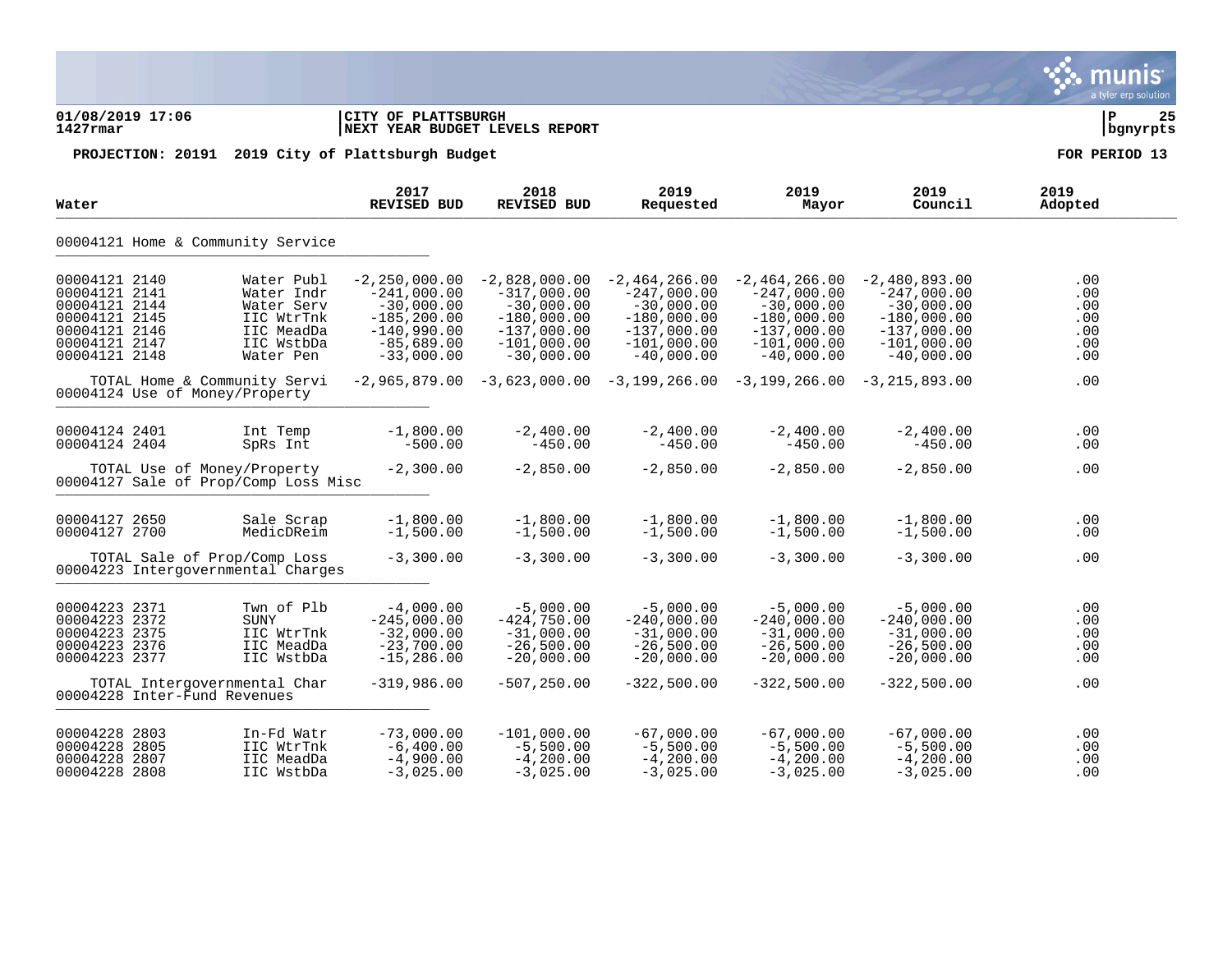### **01/08/2019 17:06 |CITY OF PLATTSBURGH |P 26 1427rmar |NEXT YEAR BUDGET LEVELS REPORT |bgnyrpts**

| Water                                                                                                                                                                                                                                                                                                                      |                                                                                                                                                                                     | 2017<br>REVISED BUD                                                                                                                                                                         | 2018<br>REVISED BUD                                                                                                                                                                   | 2019<br>Requested                                                                                                                                                                     | 2019<br>Mayor                                                                                                                                                                         | 2019<br>Council                                                                                                                                                                          | 2019<br>Adopted                                                                                              |
|----------------------------------------------------------------------------------------------------------------------------------------------------------------------------------------------------------------------------------------------------------------------------------------------------------------------------|-------------------------------------------------------------------------------------------------------------------------------------------------------------------------------------|---------------------------------------------------------------------------------------------------------------------------------------------------------------------------------------------|---------------------------------------------------------------------------------------------------------------------------------------------------------------------------------------|---------------------------------------------------------------------------------------------------------------------------------------------------------------------------------------|---------------------------------------------------------------------------------------------------------------------------------------------------------------------------------------|------------------------------------------------------------------------------------------------------------------------------------------------------------------------------------------|--------------------------------------------------------------------------------------------------------------|
| TOTAL Inter-Fund Revenues<br>41311000 Audit                                                                                                                                                                                                                                                                                |                                                                                                                                                                                     | $-87, 325.00$                                                                                                                                                                               | $-113, 725.00$                                                                                                                                                                        | $-79,725.00$                                                                                                                                                                          | $-79,725.00$                                                                                                                                                                          | $-79,725.00$                                                                                                                                                                             | .00                                                                                                          |
| 41311000 4440                                                                                                                                                                                                                                                                                                              | Fees Serv                                                                                                                                                                           | 4,320.00                                                                                                                                                                                    | 4,410.00                                                                                                                                                                              | 4,498.00                                                                                                                                                                              | 4,498.00                                                                                                                                                                              | 4,498.00                                                                                                                                                                                 | .00                                                                                                          |
| TOTAL Audit<br>41910000 Unallocated Insurance                                                                                                                                                                                                                                                                              |                                                                                                                                                                                     | 4,320.00                                                                                                                                                                                    | 4,410.00                                                                                                                                                                              | 4,498.00                                                                                                                                                                              | 4,498.00                                                                                                                                                                              | 4,498.00                                                                                                                                                                                 | .00                                                                                                          |
| 41910000 4420                                                                                                                                                                                                                                                                                                              | Insurance                                                                                                                                                                           | 19,259.00                                                                                                                                                                                   | 17,887.00                                                                                                                                                                             | 18,451.00                                                                                                                                                                             | 18,451.00                                                                                                                                                                             | 18,451.00                                                                                                                                                                                | .00                                                                                                          |
| TOTAL Unallocated Insurance<br>41950000 Taxes on Municipal Land                                                                                                                                                                                                                                                            |                                                                                                                                                                                     | 19,259.00                                                                                                                                                                                   | 17,887.00                                                                                                                                                                             | 18,451.00                                                                                                                                                                             | 18,451.00                                                                                                                                                                             | 18,451.00                                                                                                                                                                                | .00                                                                                                          |
| 41950000 4430                                                                                                                                                                                                                                                                                                              | Contr Serv                                                                                                                                                                          | 320,828.68                                                                                                                                                                                  | 322,882.00                                                                                                                                                                            | 329,340.00                                                                                                                                                                            | 329,340.00                                                                                                                                                                            | 329,340.00                                                                                                                                                                               | .00                                                                                                          |
| TOTAL Taxes on Municipal Lan<br>48310000 Water Administration                                                                                                                                                                                                                                                              |                                                                                                                                                                                     | 320,828.68                                                                                                                                                                                  | 322,882.00                                                                                                                                                                            | 329,340.00                                                                                                                                                                            | 329,340.00                                                                                                                                                                            | 329,340.00                                                                                                                                                                               | .00                                                                                                          |
| 48310000 1100<br>48310000 1200<br>48310000 1500<br>48310000 2400<br>48310000 4350<br>48310000 4411<br>48310000 4412<br>48310000 4413<br>48310000 4414<br>48310000 4430<br>48310000 4431<br>48310000 4450<br>48310000 4461<br>48310000 4470<br>48310000 4471<br>TOTAL Water Administration<br>48310135 Billing & Accounting | Reg Pay<br>$0/T$ Pay<br>Sepr Pay<br>Tech Equip<br>Off Supls<br>ElecGas<br>Water<br>Sewer<br>Telephone<br>Contr Serv<br>Prnt/Copy<br>Reps Equip<br>Train/Edu<br>Postage<br>Shp/Trans | 147,528.00<br>6,272.00<br>35,570.00<br>4,500.00<br>1,500.00<br>90,000.00<br>1,378.35<br>800.00<br>5,164.49<br>3,900.00<br>1,000.00<br>1,000.00<br>7,000.00<br>200.00<br>60.00<br>305,872.84 | 203,035.00<br>6,272.00<br>.00<br>4,500.00<br>1,500.00<br>80,000.00<br>1,250.00<br>800.00<br>4,000.00<br>3,900.00<br>1,000.00<br>1,000.00<br>7,000.00<br>200.00<br>60.00<br>314,517.00 | 217,593.00<br>6,500.00<br>.00<br>4,500.00<br>1,500.00<br>80,000.00<br>2,500.00<br>800.00<br>8,946.19<br>4,000.00<br>1,000.00<br>1,000.00<br>7,000.00<br>200.00<br>60.00<br>335,599.19 | 217,593.00<br>6,500.00<br>.00<br>4,500.00<br>1,500.00<br>80,000.00<br>2,500.00<br>800.00<br>8,946.19<br>4,000.00<br>1,000.00<br>1,000.00<br>7,000.00<br>200.00<br>60.00<br>335,599.19 | 220, 215.00<br>6,500.00<br>.00<br>4,500.00<br>1,500.00<br>80,000.00<br>2,500.00<br>800.00<br>8,946.19<br>4,000.00<br>1,000.00<br>1,000.00<br>7,000.00<br>200.00<br>60.00<br>338, 221. 19 | .00<br>.00<br>.00<br>.00<br>.00<br>.00<br>.00<br>.00<br>.00<br>.00<br>.00<br>.00<br>.00<br>.00<br>.00<br>.00 |
| 48310135 4430                                                                                                                                                                                                                                                                                                              | Contr Serv                                                                                                                                                                          | 120,000.00                                                                                                                                                                                  | 124,000.00                                                                                                                                                                            | 124,000.00                                                                                                                                                                            | 124,000.00                                                                                                                                                                            | 124,000.00                                                                                                                                                                               | .00                                                                                                          |

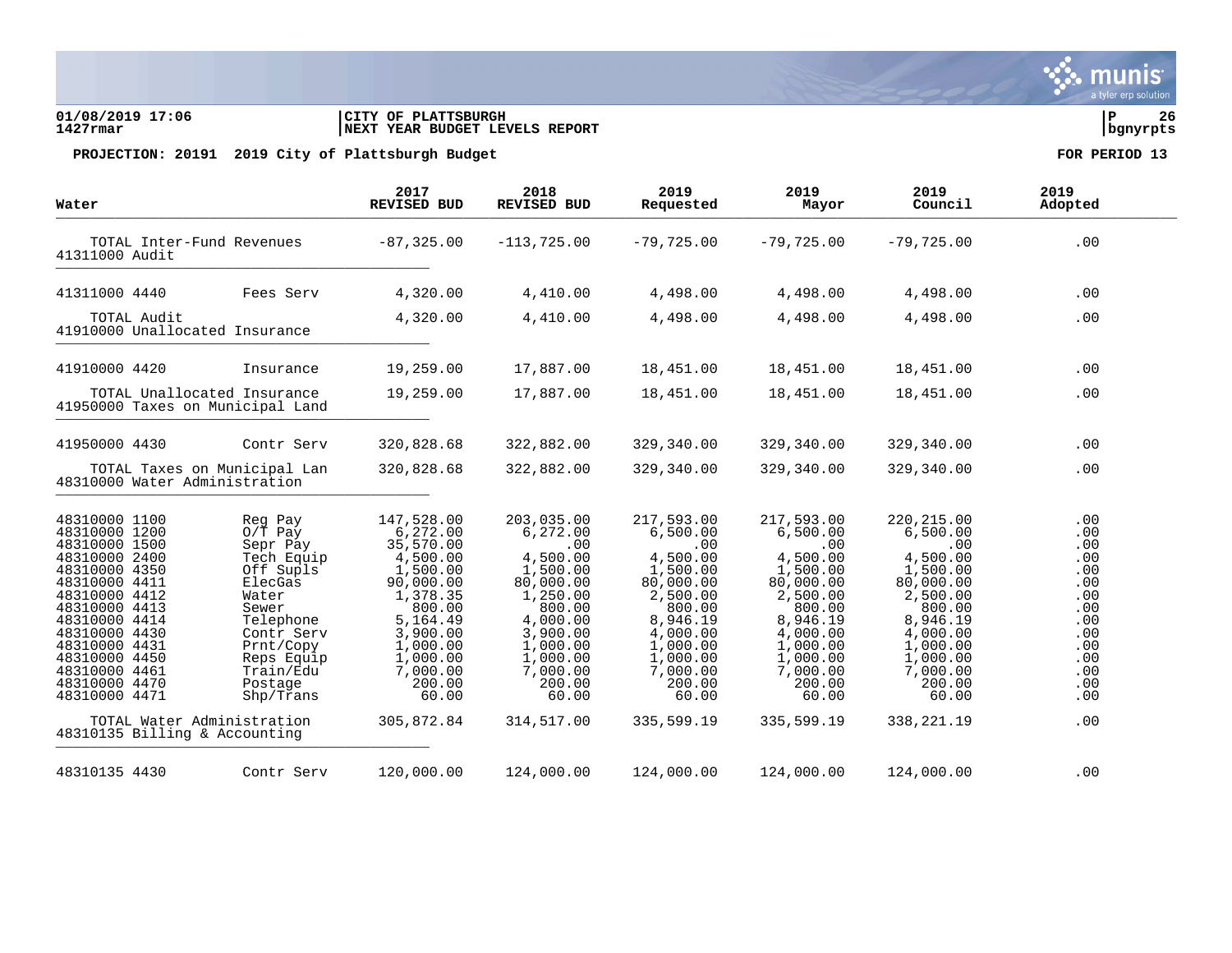# munis a tyler erp solution

### **01/08/2019 17:06 |CITY OF PLATTSBURGH |P 27 1427rmar |NEXT YEAR BUDGET LEVELS REPORT |bgnyrpts**

|                                                                                                                                                                                  | 2017<br>REVISED BUD                                                                                                                                          | 2018<br>REVISED BUD                                                                                                                             | 2019<br>Requested                                                                                                                               | 2019<br>Mayor                                                                                                                                             | 2019<br>Council                                                                                                                                 | 2019<br>Adopted                                                                              |
|----------------------------------------------------------------------------------------------------------------------------------------------------------------------------------|--------------------------------------------------------------------------------------------------------------------------------------------------------------|-------------------------------------------------------------------------------------------------------------------------------------------------|-------------------------------------------------------------------------------------------------------------------------------------------------|-----------------------------------------------------------------------------------------------------------------------------------------------------------|-------------------------------------------------------------------------------------------------------------------------------------------------|----------------------------------------------------------------------------------------------|
| TOTAL Billing & Accounting<br>48320000 Source Supply Power Pump                                                                                                                  | 120,000.00                                                                                                                                                   | 124,000.00                                                                                                                                      | 124,000.00                                                                                                                                      | 124,000.00                                                                                                                                                | 124,000.00                                                                                                                                      | .00                                                                                          |
| Reg Pay<br>$0/\overline{T}$ Pay<br>NonPay Com<br>Chemicals<br>Merc Resle<br>Reps Equip<br>Reps Bldgs<br>Reps M Veh                                                               | 55,099.49<br>3,189.27<br>1,333.00<br>8,000.00<br>1,639.00<br>316.79<br>1,093.00<br>546.00                                                                    | 48,288.00<br>.00<br>1,333.00<br>5,000.00<br>1,639.00<br>200.00<br>.00<br>500.00                                                                 | 48,619.00<br>.00<br>1,333.00<br>5,000.00<br>1,639.00<br>200.00<br>.00<br>500.00                                                                 | 48,619.00<br>.00<br>1,333.00<br>5,000.00<br>1,639.00<br>200.00<br>.00<br>500.00                                                                           | 49,236.00<br>.00<br>1,333.00<br>5,000.00<br>1,639.00<br>200.00<br>.00<br>500.00                                                                 | .00<br>.00<br>.00<br>.00<br>.00<br>.00<br>.00<br>.00                                         |
| TOTAL Source Supply Power Pu                                                                                                                                                     | 71,216.55                                                                                                                                                    | 56,960.00                                                                                                                                       | 57,291.00                                                                                                                                       | 57,291.00                                                                                                                                                 | 57,908.00                                                                                                                                       | .00                                                                                          |
| Contr Serv                                                                                                                                                                       | 4,500.00                                                                                                                                                     | 1,500.00                                                                                                                                        | 1,500.00                                                                                                                                        | 1,500.00                                                                                                                                                  | 1,500.00                                                                                                                                        | .00                                                                                          |
| TOTAL Source Sup Pwr Pmp Mai                                                                                                                                                     | 4,500.00                                                                                                                                                     | 1,500.00                                                                                                                                        | 1,500.00                                                                                                                                        | 1,500.00                                                                                                                                                  | 1,500.00                                                                                                                                        | .00                                                                                          |
| Contr Serv                                                                                                                                                                       | 1,591.00                                                                                                                                                     | 1,500.00                                                                                                                                        | 1,500.00                                                                                                                                        | 1,500.00                                                                                                                                                  | 1,500.00                                                                                                                                        | .00                                                                                          |
| TOTAL Source Sup Pwr Pmp Mai<br>48330000 Purification                                                                                                                            | 1,591.00                                                                                                                                                     | 1,500.00                                                                                                                                        | 1,500.00                                                                                                                                        | 1,500.00                                                                                                                                                  | 1,500.00                                                                                                                                        | .00                                                                                          |
| Reg Pay<br>$0/\overline{T}$ Pay<br>Temp Pay<br>NonPay Com<br>Sepr Pay<br>Tech Equip<br>Cap Outlay<br>Veh Supl<br>Veh Parts<br>Mat'l/Supp<br>Chemicals<br>Bl/Gr Supl<br>Off Supls | 246,367.00<br>18,072.31<br>5,000.00<br>1,333.00<br>1,200.00<br>2,000.00<br>50,000.00<br>2,884.00<br>1,639.00<br>1,301.88<br>65,000.00<br>16,000.00<br>546.00 | 294,982.00<br>14,000.00<br>.00<br>1,333.00<br>.00<br>11,991.00<br>25,000.00<br>2,500.00<br>700.00<br>800.00<br>65,000.00<br>10,000.00<br>500.00 | 263,534.00<br>14,000.00<br>.00<br>1,333.00<br>.00<br>11,991.00<br>25,000.00<br>2,500.00<br>700.00<br>800.00<br>65,000.00<br>10,000.00<br>500.00 | 263,534.00<br>14,000.00<br>.00<br>1,333.00<br>.00<br>11,991.00<br>25,000.00<br>2,500.00<br>700.00<br>800.00<br>65,000.00<br>10,000.00<br>500.00<br>800.00 | 268,852.00<br>14,000.00<br>.00<br>1,333.00<br>.00<br>11,991.00<br>25,000.00<br>2,500.00<br>700.00<br>800.00<br>65,000.00<br>10,000.00<br>500.00 | .00<br>.00<br>.00<br>.00<br>.00<br>.00<br>.00<br>$.00 \,$<br>.00<br>.00<br>.00<br>.00<br>.00 |
|                                                                                                                                                                                  | Pers Cl/Eq                                                                                                                                                   | 48320320 Source Sup Pwr Pmp Maint Res<br>48320340 Source Sup Pwr Pmp Maint Lines                                                                |                                                                                                                                                 |                                                                                                                                                           |                                                                                                                                                 |                                                                                              |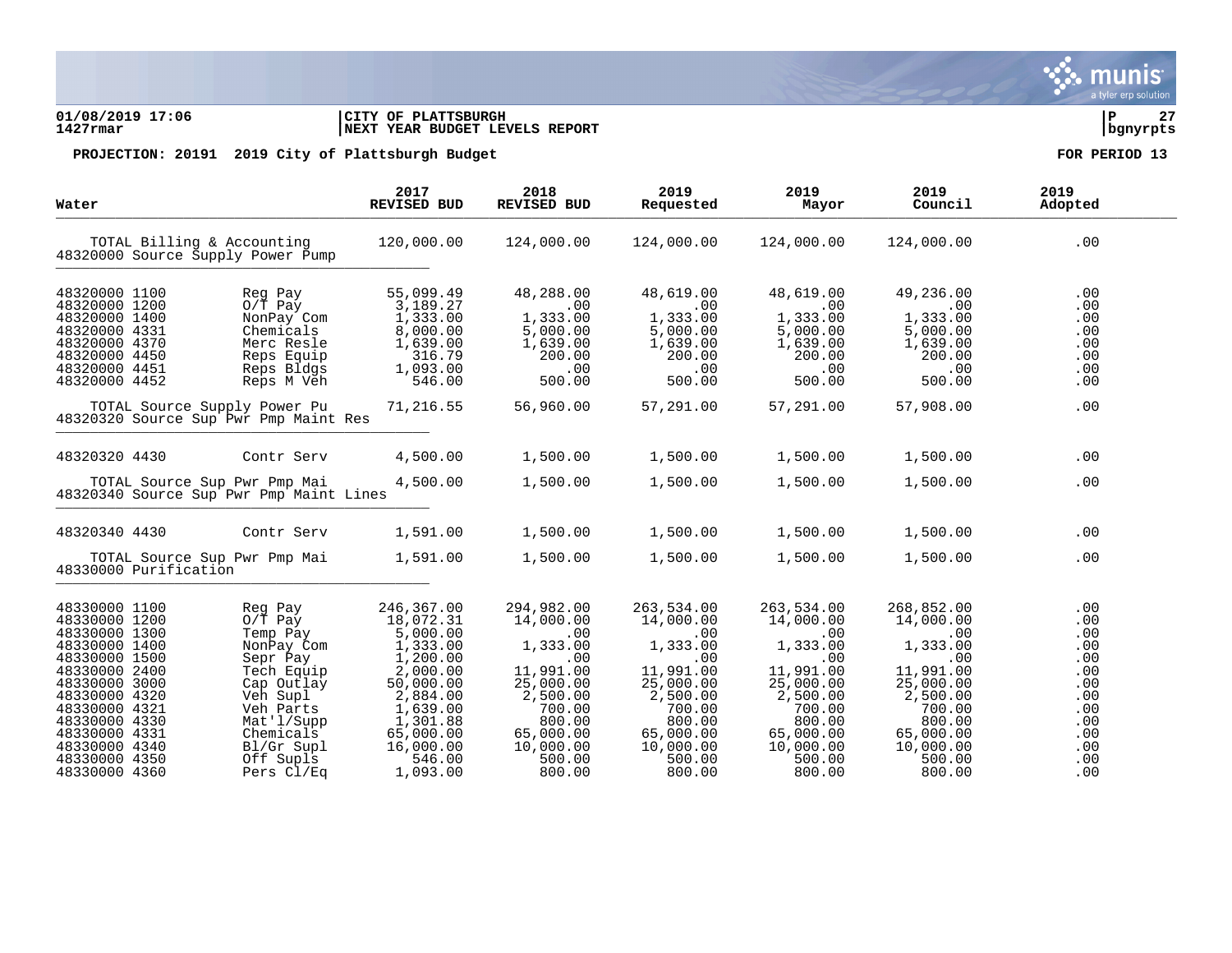

### **01/08/2019 17:06 |CITY OF PLATTSBURGH |P 28 1427rmar |NEXT YEAR BUDGET LEVELS REPORT |bgnyrpts**

| Water                                                                                                                                                                                                                                                                                         |                           |                                                                                                                                                                                                                                                                                 | 2017<br><b>REVISED BUD</b>                                                                                                                                                                                                      | 2018<br>REVISED BUD                                                                                                                                                                                                             | 2019<br>Requested                                                                                                                                                                                                               | 2019<br>Mayor                                                                                                                                                                                                                   | 2019<br>Council                                                                                                                                                                                                                 | 2019<br>Adopted                                                                                                            |
|-----------------------------------------------------------------------------------------------------------------------------------------------------------------------------------------------------------------------------------------------------------------------------------------------|---------------------------|---------------------------------------------------------------------------------------------------------------------------------------------------------------------------------------------------------------------------------------------------------------------------------|---------------------------------------------------------------------------------------------------------------------------------------------------------------------------------------------------------------------------------|---------------------------------------------------------------------------------------------------------------------------------------------------------------------------------------------------------------------------------|---------------------------------------------------------------------------------------------------------------------------------------------------------------------------------------------------------------------------------|---------------------------------------------------------------------------------------------------------------------------------------------------------------------------------------------------------------------------------|---------------------------------------------------------------------------------------------------------------------------------------------------------------------------------------------------------------------------------|----------------------------------------------------------------------------------------------------------------------------|
| 48330000 4411<br>48330000 4413<br>48330000 4414<br>48330000 4430<br>48330000 4452<br>48330000 4470                                                                                                                                                                                            |                           | Electric<br>Sewer<br>Telephone<br>Contr Serv<br>Reps M Veh<br>Postage                                                                                                                                                                                                           | 17,000.00<br>1,000.00<br>500.00<br>20, 357.41<br>300.00<br>200.00                                                                                                                                                               | 17,000.00<br>1,000.00<br>.00<br>13,500.00<br>.00<br>200.00                                                                                                                                                                      | 17,000.00<br>1,000.00<br>843.00<br>15,000.00<br>.00<br>200.00                                                                                                                                                                   | 17,000.00<br>1,000.00<br>843.00<br>15,000.00<br>.00<br>200.00                                                                                                                                                                   | 17,000.00<br>1,000.00<br>843.00<br>15,000.00<br>.00<br>200.00                                                                                                                                                                   | .00<br>.00<br>.00<br>.00<br>.00<br>.00                                                                                     |
|                                                                                                                                                                                                                                                                                               | TOTAL Purification        | 48330153 Purification Laboratory                                                                                                                                                                                                                                                | 451,793.60                                                                                                                                                                                                                      | 459,306.00                                                                                                                                                                                                                      | 430,201.00                                                                                                                                                                                                                      | 430,201.00                                                                                                                                                                                                                      | 435,519.00                                                                                                                                                                                                                      | .00                                                                                                                        |
| 48330153 4330<br>48330153 4331                                                                                                                                                                                                                                                                |                           | Mat'l/Supp<br>Chemicals                                                                                                                                                                                                                                                         | 600.00<br>1,000.00                                                                                                                                                                                                              | 400.00<br>1,000.00                                                                                                                                                                                                              | 400.00<br>1,500.00                                                                                                                                                                                                              | 400.00<br>1,500.00                                                                                                                                                                                                              | 400.00<br>1,500.00                                                                                                                                                                                                              | .00<br>.00                                                                                                                 |
|                                                                                                                                                                                                                                                                                               |                           | TOTAL Purification Laborator<br>48330311 Purification Meter Expense                                                                                                                                                                                                             | 1,600.00                                                                                                                                                                                                                        | 1,400.00                                                                                                                                                                                                                        | 1,900.00                                                                                                                                                                                                                        | 1,900.00                                                                                                                                                                                                                        | 1,900.00                                                                                                                                                                                                                        | .00                                                                                                                        |
| 48330311 4350<br>48330311 4430<br>48330311 4450                                                                                                                                                                                                                                               |                           | Off Supls<br>Contr Serv<br>Reps Equip                                                                                                                                                                                                                                           | 1,033.85<br>2,000.00<br>1,000.00                                                                                                                                                                                                | 800.00<br>.00<br>$.00 \,$                                                                                                                                                                                                       | 800.00<br>.00<br>.00                                                                                                                                                                                                            | 800.00<br>.00<br>$.00 \,$                                                                                                                                                                                                       | 800.00<br>.00<br>.00                                                                                                                                                                                                            | .00<br>.00<br>.00                                                                                                          |
|                                                                                                                                                                                                                                                                                               |                           | TOTAL Purification Meter Exp<br>48340000 Transmission/Distribution                                                                                                                                                                                                              | 4,033.85                                                                                                                                                                                                                        | 800.00                                                                                                                                                                                                                          | 800.00                                                                                                                                                                                                                          | 800.00                                                                                                                                                                                                                          | 800.00                                                                                                                                                                                                                          | .00                                                                                                                        |
| 48340000 1100<br>48340000 1200<br>48340000 1300<br>48340000 1500<br>48340000 2400<br>48340000 4310<br>48340000 4320<br>48340000 4321<br>48340000 4330<br>48340000 4340<br>48340000 4360<br>48340000 4411<br>48340000 4430<br>48340000 4440<br>48340000 4450<br>48340000 4452<br>48340000 4471 |                           | Reg Pay<br>$O/T$ Pay<br>Temp Pay<br>Sepr Pay<br>Tech Equip<br>SC Mat/Sup<br>Veh Supl<br>Veh Parts<br>Mat'l/Supp<br>Bl/Gr Supl<br>Pers Cl/Eq<br>Electric<br>Contr Serv<br>Fees Serv<br>Reps Equip<br>Reps M Veh<br>$\mathrm{Shp}/\mathrm{Trans}$<br>TOTAL Transmission/Distribut | 595,065.14<br>50,623.00<br>34,999.00<br>22,558.00<br>5,500.00<br>3,468.67<br>80,000.00<br>42,000.00<br>51,940.00<br>40,500.00<br>5,489.14<br>1,743.00<br>2,800.00<br>3,100.00<br>3,000.00<br>5,500.00<br>1,000.00<br>949,285.95 | 538,246.25<br>50,623.00<br>30,999.00<br>37,350.00<br>5,500.00<br>2,000.00<br>68,000.00<br>31,000.00<br>62,929.00<br>40,500.00<br>5,000.00<br>1,743.00<br>2,800.00<br>3,100.00<br>3,000.00<br>5,500.00<br>1,000.00<br>889,290.25 | 540,000.00<br>45,000.00<br>31,000.00<br>37,350.00<br>5,500.00<br>2,000.00<br>75,000.00<br>31,000.00<br>65,000.00<br>40,500.00<br>5,000.00<br>1,750.00<br>3,500.00<br>3,500.00<br>3,000.00<br>5,500.00<br>1,000.00<br>895,600.00 | 540,000.00<br>45,000.00<br>31,000.00<br>37,350.00<br>5,500.00<br>2,000.00<br>75,000.00<br>31,000.00<br>65,000.00<br>40,500.00<br>5,000.00<br>1,750.00<br>3,500.00<br>3,500.00<br>3,000.00<br>5,500.00<br>1,000.00<br>895,600.00 | 546,888.00<br>45,000.00<br>31,000.00<br>37,350.00<br>5,500.00<br>2,000.00<br>75,000.00<br>31,000.00<br>65,000.00<br>40,500.00<br>5,000.00<br>1,750.00<br>3,500.00<br>3,500.00<br>3,000.00<br>5,500.00<br>1,000.00<br>902,488.00 | .00<br>.00<br>.00<br>.00<br>.00<br>.00<br>.00<br>.00<br>.00<br>.00<br>.00<br>.00<br>.00<br>.00<br>.00<br>.00<br>.00<br>.00 |
|                                                                                                                                                                                                                                                                                               | 49010000 State Retirement |                                                                                                                                                                                                                                                                                 |                                                                                                                                                                                                                                 |                                                                                                                                                                                                                                 |                                                                                                                                                                                                                                 |                                                                                                                                                                                                                                 |                                                                                                                                                                                                                                 |                                                                                                                            |
| 49010000 8000                                                                                                                                                                                                                                                                                 |                           | Retire Ben                                                                                                                                                                                                                                                                      | 166,176.00                                                                                                                                                                                                                      | 165,422.69                                                                                                                                                                                                                      | 174,258.60                                                                                                                                                                                                                      | 174,258.60                                                                                                                                                                                                                      | 174,258.60                                                                                                                                                                                                                      | .00                                                                                                                        |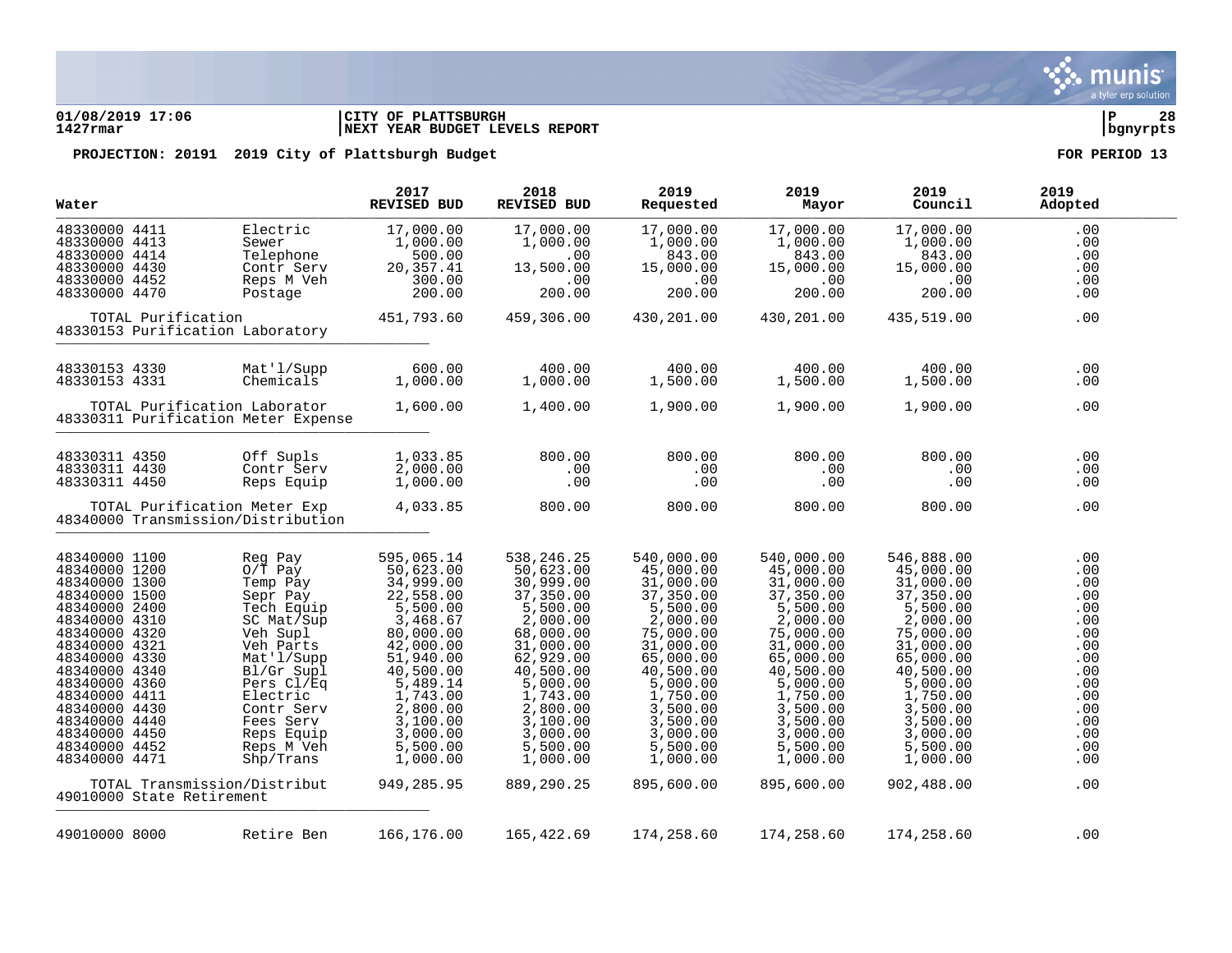### **01/08/2019 17:06 |CITY OF PLATTSBURGH |P 29 1427rmar |NEXT YEAR BUDGET LEVELS REPORT |bgnyrpts**

PROJECTION: 20191 2019 City of Plattsburgh Budget **FOR PERIOD** 13

| Water                                                           | 2017<br><b>REVISED BUD</b> | 2018<br><b>REVISED BUD</b> | 2019<br>Requested | 2019<br>Mayor | 2019<br>Council | 2019<br>Adopted |
|-----------------------------------------------------------------|----------------------------|----------------------------|-------------------|---------------|-----------------|-----------------|
| TOTAL State Retirement<br>49030000 Social Security              | 166,176.00                 | 165,422.69                 | 174,258.60        | 174,258.60    | 174,258.60      | .00             |
| SocSec Ben<br>49030000 8000                                     | 96,504.00                  | 98,141.64                  | 92,279.00         | 92,279.00     | 93,461.00       | .00             |
| TOTAL Social Security<br>49040000 Workers Compensation          | 96,504.00                  | 98,141.64                  | 92,279.00         | 92,279.00     | 93,461.00       | .00             |
| 49040000 8000<br>WC Ben                                         | 82,572.55                  | 85,261.57                  | 76,342.00         | 76,342.00     | 76,342.00       | .00             |
| TOTAL Workers Compensation<br>49050000 Unemployment Insurance   | 82,572.55                  | 85, 261.57                 | 76,342.00         | 76,342.00     | 76,342.00       | .00             |
| 49050000 8000<br>Unemp Ben                                      | 1,800.00                   | .00                        | .00               | $.00 \,$      | .00             | .00             |
| TOTAL Unemployment Insurance<br>49055000 Disability Ins         | 1,800.00                   | $.00 \,$                   | .00               | .00           | .00             | .00             |
| Disab Ben<br>49055000 8000                                      | 1,211.00                   | 1,035.00                   | 1,035.00          | 1,035.00      | 1,035.00        | .00             |
| TOTAL Disability Ins<br>49060000 Health Insurance               | 1,211.00                   | 1,035.00                   | 1,035.00          | 1,035.00      | 1,035.00        | .00             |
| Health Ins<br>49060000 8000                                     | 426,739.98                 | 414,575.04                 | 433,646.00        | 433,646.00    | 433,646.00      | .00             |
| TOTAL Health Insurance<br>49089000 Employee Assistance Services | 426,739.98                 | 414,575.04                 | 433,646.00        | 433,646.00    | 433,646.00      | .00             |
| 49089000 8000<br>EAS Ben                                        | 600.00                     | 600.00                     | 600.00            | 600.00        | 600.00          | .00             |
| TOTAL Employee Assistance Se<br>49510000 General Fund           | 600.00                     | 600.00                     | 600.00            | 600.00        | 600.00          | .00             |
| In-Fd Trsf<br>49510000 9000                                     | 211,337.00                 | 232,020.00                 | 232,020.00        | 232,020.00    | 232,020.00      | .00             |
| TOTAL General Fund<br>49570000 Debt Service Fund                | 211,337.00                 | 232,020.00                 | 232,020.00        | 232,020.00    | 232,020.00      | .00             |
| 49570000 9000<br>In-Fd Trsf                                     | 312,327.09                 | 411,395.05                 | 396,780.21        | 396,780.21    | 396,780.21      | .00             |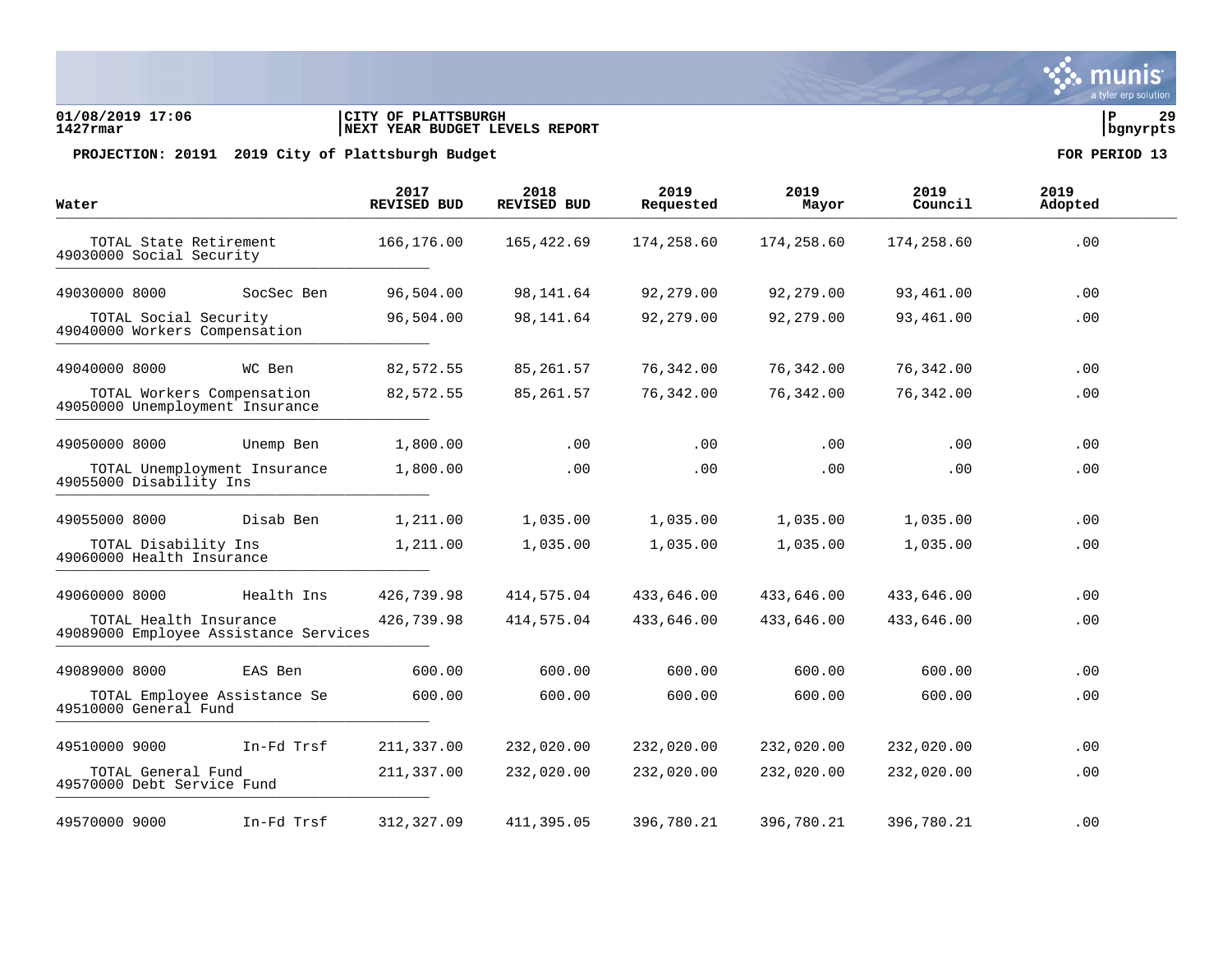|                                                   |                                                            |                     |                   |               |                 | a tyler erp solution |
|---------------------------------------------------|------------------------------------------------------------|---------------------|-------------------|---------------|-----------------|----------------------|
| 01/08/2019 17:06<br>$1427$ rmar                   | OF PLATTSBURGH<br>  CITY<br>NEXT YEAR BUDGET LEVELS REPORT |                     |                   |               |                 | 30<br>  bgnyrpts     |
| PROJECTION: 20191 2019 City of Plattsburgh Budget |                                                            |                     |                   |               |                 | FOR PERIOD 13        |
| Water                                             | 2017<br>REVISED BUD                                        | 2018<br>REVISED BUD | 2019<br>Requested | 2019<br>Mayor | 2019<br>Council | 2019<br>Adopted      |

| ……                      | שטע שטעוניי | שטע שטעוניי   | <b>Wednebrea</b> | <b>ELG Y ULL</b> | -------    | AUUPLEU |  |
|-------------------------|-------------|---------------|------------------|------------------|------------|---------|--|
| TOTAL Debt Service Fund | 312,327.09  | 411,395.05    | 396,780.21       | 396,780.21       | 396,780.21 | .00     |  |
| TOTAL Water             | 174,779.09  | $-647,221.76$ | .00              | . 00             | .00        | .00     |  |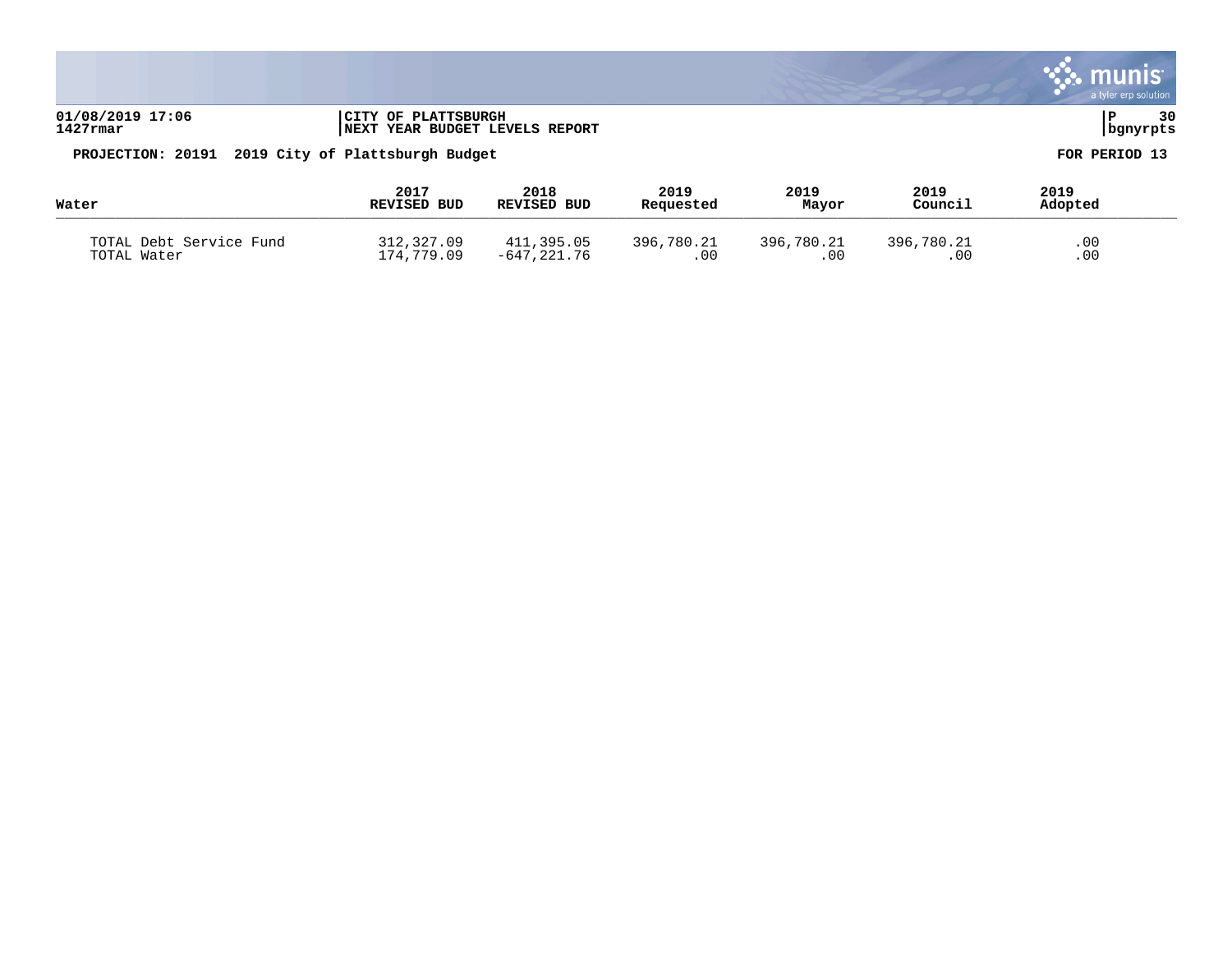### **01/08/2019 17:06 |CITY OF PLATTSBURGH |P 31 1427rmar |NEXT YEAR BUDGET LEVELS REPORT |bgnyrpts**

| Sewer                                                                             |                                                                                                   | 2017<br><b>REVISED BUD</b>                                                                          | 2018<br><b>REVISED BUD</b>                                                                           | 2019<br>Requested                                                                 | 2019<br>Mayor                                                                                                        | 2019<br>Council                                                                                       | 2019<br>Adopted                        |
|-----------------------------------------------------------------------------------|---------------------------------------------------------------------------------------------------|-----------------------------------------------------------------------------------------------------|------------------------------------------------------------------------------------------------------|-----------------------------------------------------------------------------------|----------------------------------------------------------------------------------------------------------------------|-------------------------------------------------------------------------------------------------------|----------------------------------------|
|                                                                                   | 00005121 Intergovernmental Charges                                                                |                                                                                                     |                                                                                                      |                                                                                   |                                                                                                                      |                                                                                                       |                                        |
| 00005121 2120<br>00005121 2121<br>00005121 2122<br>00005121 2123<br>00005121 2128 | Sewer Publ<br>Sewer Indr<br>Sewer Serv<br>Sludge Dew<br>Sewer Pen<br>TOTAL Intergovernmental Char | $-3,117,000.00$<br>$-718,000.00$<br>$-1,000.00$<br>$-750,000.00$<br>$-42,000.00$<br>$-4,628,000.00$ | $-3,692,750.00$<br>$-562,000.00$<br>$-1, 200.00$<br>$-740,000.00$<br>$-37,000.00$<br>$-5,032,950.00$ | $-3,302,459.00$<br>$-775,000.00$<br>$-1, 200.00$<br>$-800,000.00$<br>$-53,000.00$ | $-3,302,459.00$<br>$-775,000.00$<br>$-1, 200.00$<br>$-800,000.00$<br>$-53,000.00$<br>$-4,931,659.00$ $-4,931,659.00$ | $-3,302,459.00$<br>$-775,000.00$<br>$-1, 200.00$<br>$-823, 131.00$<br>$-53,000.00$<br>$-4,954,790.00$ | .00<br>.00<br>.00<br>.00<br>.00<br>.00 |
|                                                                                   | 00005124 Use of Money/Property                                                                    |                                                                                                     |                                                                                                      |                                                                                   |                                                                                                                      |                                                                                                       |                                        |
| 00005124 2401<br>00005124 2404                                                    | Int Temp<br>SpRs Int                                                                              | $-10,740.00$<br>$-9,380.00$                                                                         | $-11,600.00$<br>$-8,500.00$                                                                          | $-11,600.00$<br>$-8,500.00$                                                       | $-11,600.00$<br>$-8,500.00$                                                                                          | $-11,600.00$<br>$-8,500.00$                                                                           | .00<br>.00                             |
|                                                                                   | TOTAL Use of Money/Property<br>00005127 Sale of Prop/Comp Loss Misc                               | $-20,120.00$                                                                                        | $-20,100.00$                                                                                         | $-20,100.00$                                                                      | $-20,100.00$                                                                                                         | $-20,100.00$                                                                                          | .00                                    |
| 00005127 2650<br>00005127 2700                                                    | Sale Scrap<br>MedicDReim                                                                          | $-500.00$<br>$-2,500.00$                                                                            | $-500.00$<br>$-2, 200.00$                                                                            | $-500.00$<br>$-2, 200.00$                                                         | $-500.00$<br>$-2, 200.00$                                                                                            | $-500.00$<br>$-2, 200.00$                                                                             | .00<br>.00                             |
|                                                                                   | TOTAL Sale of Prop/Comp Loss<br>00005223 Intergovernmental Charges                                | $-3,000.00$                                                                                         | $-2,700.00$                                                                                          | $-2,700.00$                                                                       | $-2,700.00$                                                                                                          | $-2,700.00$                                                                                           | .00                                    |
| 00005223 2371<br>00005223 2372<br>00005223 2374                                   | Twn of Plb<br>SUNY<br>St Park                                                                     | $-800,000.00$<br>$-100,000.00$<br>$-4, 200.00$                                                      | $-655,000.00$<br>$-80,000.00$<br>$-4, 200.00$                                                        | $-700,000.00$<br>$-70,000.00$<br>$-6,500.00$                                      | $-700,000.00$<br>$-70,000.00$<br>$-6,500.00$                                                                         | $-700,000.00$<br>$-70,000.00$<br>$-6,500.00$                                                          | .00<br>.00<br>.00                      |
|                                                                                   | TOTAL Intergovernmental Char<br>00005228 Inter-Fund Revenues                                      | $-904, 200.00$                                                                                      | $-739, 200.00$                                                                                       | $-776,500.00$                                                                     | $-776,500.00$                                                                                                        | $-776,500.00$                                                                                         | .00                                    |
| 00005228 2804                                                                     | In-Fd Sewr                                                                                        | $-30,000.00$                                                                                        | $-64,000.00$                                                                                         | $-30,000.00$                                                                      | $-30,000.00$                                                                                                         | $-30,000.00$                                                                                          | .00                                    |
| 51311000 Audit                                                                    | TOTAL Inter-Fund Revenues                                                                         | $-30,000.00$                                                                                        | $-64,000.00$                                                                                         | $-30,000.00$                                                                      | $-30,000.00$                                                                                                         | $-30,000.00$                                                                                          | .00                                    |
| 51311000 4440                                                                     | Fees Serv                                                                                         | 5,105.00                                                                                            | 5,210.00                                                                                             | 5,314.00                                                                          | 5,314.00                                                                                                             | 5,314.00                                                                                              | .00                                    |
|                                                                                   | TOTAL Audit<br>51910000 San Sewer Unall Insurance                                                 | 5,105.00                                                                                            | 5,210.00                                                                                             | 5,314.00                                                                          | 5,314.00                                                                                                             | 5,314.00                                                                                              | .00                                    |
| 51910000 4420                                                                     | Insurance                                                                                         | 17,112.00                                                                                           | 15,894.00                                                                                            | 16,394.00                                                                         | 16,394.00                                                                                                            | 16,394.00                                                                                             | .00                                    |

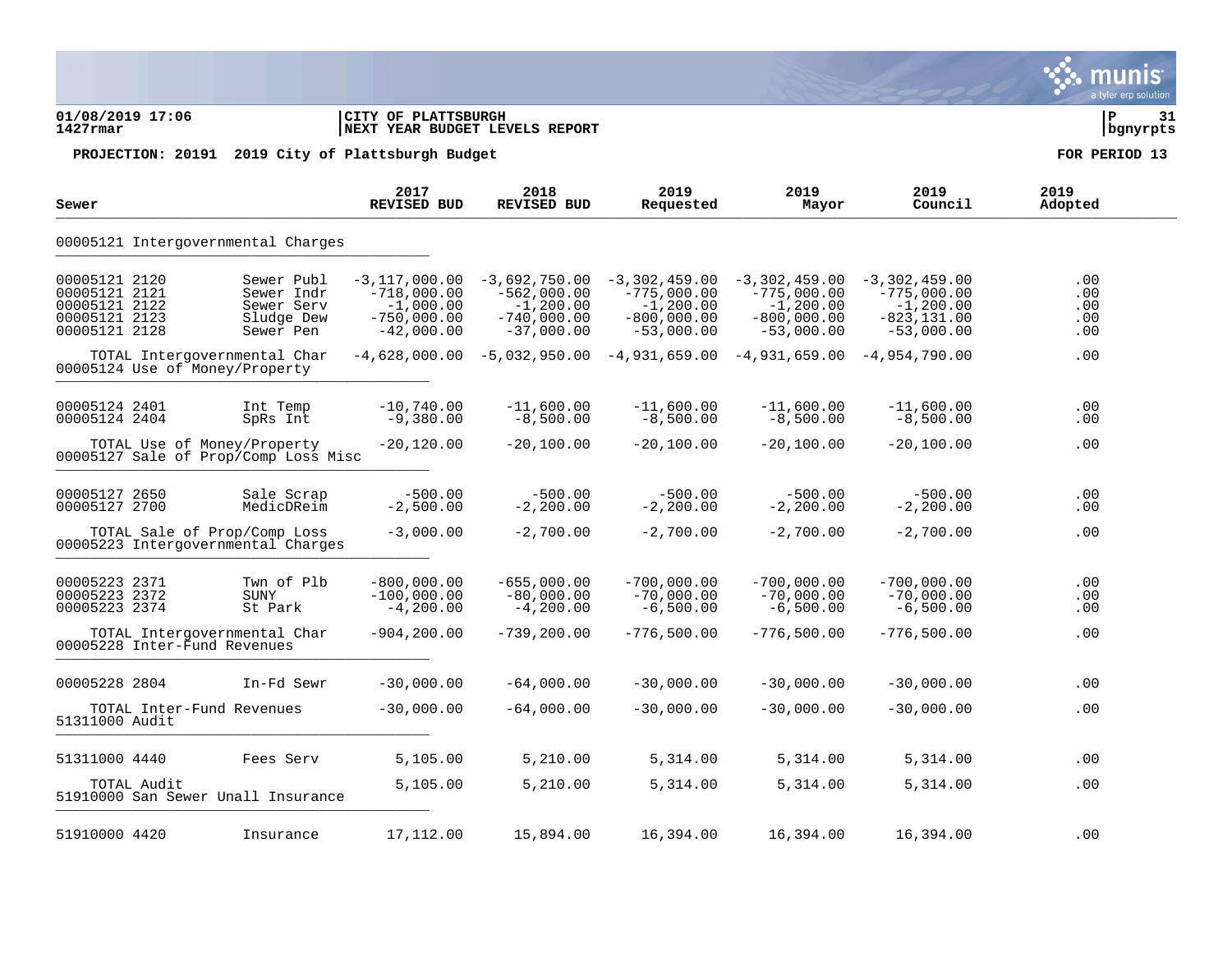### **01/08/2019 17:06 |CITY OF PLATTSBURGH |P 32 1427rmar |NEXT YEAR BUDGET LEVELS REPORT |bgnyrpts**

| Sewer                                                                                                                                                                                                                                      |                                |                                                                                                                                                                                                          | 2017<br>REVISED BUD                                                                                                                                                          | 2018<br><b>REVISED BUD</b>                                                                                                                                                | 2019<br>Requested                                                                                                                                                              | 2019<br>Mayor                                                                                                                                                                  | 2019<br>Council                                                                                                                                                                | 2019<br>Adopted                                                                                       |  |
|--------------------------------------------------------------------------------------------------------------------------------------------------------------------------------------------------------------------------------------------|--------------------------------|----------------------------------------------------------------------------------------------------------------------------------------------------------------------------------------------------------|------------------------------------------------------------------------------------------------------------------------------------------------------------------------------|---------------------------------------------------------------------------------------------------------------------------------------------------------------------------|--------------------------------------------------------------------------------------------------------------------------------------------------------------------------------|--------------------------------------------------------------------------------------------------------------------------------------------------------------------------------|--------------------------------------------------------------------------------------------------------------------------------------------------------------------------------|-------------------------------------------------------------------------------------------------------|--|
|                                                                                                                                                                                                                                            | 51910130 Unallocated Insurance | TOTAL San Sewer Unall Insura                                                                                                                                                                             | 17,112.00                                                                                                                                                                    | 15,894.00                                                                                                                                                                 | 16,394.00                                                                                                                                                                      | 16,394.00                                                                                                                                                                      | 16,394.00                                                                                                                                                                      | .00                                                                                                   |  |
| 51910130 4420                                                                                                                                                                                                                              |                                | Insurance                                                                                                                                                                                                | 39,025.00                                                                                                                                                                    | 36,246.00                                                                                                                                                                 | 37,388.00                                                                                                                                                                      | 37,388.00                                                                                                                                                                      | 37,388.00                                                                                                                                                                      | .00                                                                                                   |  |
|                                                                                                                                                                                                                                            | TOTAL Unallocated Insurance    | 51950000 WPCP Taxes on Municipal Land                                                                                                                                                                    | 39,025.00                                                                                                                                                                    | 36,246.00                                                                                                                                                                 | 37,388.00                                                                                                                                                                      | 37,388.00                                                                                                                                                                      | 37,388.00                                                                                                                                                                      | .00                                                                                                   |  |
| 51950000 4430                                                                                                                                                                                                                              |                                | Contr Serv                                                                                                                                                                                               | 91,000.00                                                                                                                                                                    | 92,370.00                                                                                                                                                                 | 94,217.00                                                                                                                                                                      | 94,217.00                                                                                                                                                                      | 94,217.00                                                                                                                                                                      | .00                                                                                                   |  |
|                                                                                                                                                                                                                                            | 58110000 Sewer Administration  | TOTAL WPCP Taxes on Municipa                                                                                                                                                                             | 91,000.00                                                                                                                                                                    | 92,370.00                                                                                                                                                                 | 94,217.00                                                                                                                                                                      | 94, 217.00                                                                                                                                                                     | 94, 217.00                                                                                                                                                                     | .00                                                                                                   |  |
| 58110000 1100<br>58110000 1200<br>58110000 1500<br>58110000 4350<br>58110000 4411<br>58110000 4412<br>58110000 4413<br>58110000 4414<br>58110000 4430<br>58110000 4431<br>58110000 4450<br>58110000 4461<br>58110000 4470<br>58110000 4471 | TOTAL Sewer Administration     | Reg Pay<br>$0/T$ Pay<br>Sepr Pay<br>Off Supls<br>ElecGas<br>Water<br>Sewer<br>Telephone<br>Contr Serv<br>Prnt/Copy<br>Reps Equip<br>Train/Edu<br>Postage<br>Shp/Trans<br>58110135 Sewer Adm Billing/Acct | 133,528.00<br>10,273.00<br>35,570.00<br>1,250.00<br>90,000.00<br>1,300.00<br>1,357.17<br>6,134.00<br>3,400.00<br>.00<br>800.00<br>7,355.00<br>200.00<br>500.00<br>291,667.17 | 214,857.00<br>10,273.00<br>29,707.00<br>1,250.00<br>80,000.00<br>1,300.00<br>800.00<br>6,134.00<br>3,400.00<br>.00<br>800.00<br>7,355.00<br>200.00<br>50.00<br>356,126.00 | 227,000.00<br>10,273.00<br>29,707.00<br>1,250.00<br>30,000.00<br>1,300.00<br>2,500.00<br>9,679.00<br>4,500.00<br>500.00<br>800.00<br>7,400.00<br>200.00<br>50.00<br>325,159.00 | 227,000.00<br>10,273.00<br>29,707.00<br>1,250.00<br>30,000.00<br>1,300.00<br>2,500.00<br>9,679.00<br>4,500.00<br>500.00<br>800.00<br>7,400.00<br>200.00<br>50.00<br>325,159.00 | 229,652.00<br>10,273.00<br>29,707.00<br>1,250.00<br>30,000.00<br>1,300.00<br>2,500.00<br>9,679.00<br>4,500.00<br>500.00<br>800.00<br>7,400.00<br>200.00<br>50.00<br>327,811.00 | .00<br>.00<br>.00<br>.00<br>.00<br>.00<br>.00<br>.00<br>.00<br>.00<br>.00<br>.00<br>.00<br>.00<br>.00 |  |
| 58110135 4430                                                                                                                                                                                                                              |                                | Contr Serv                                                                                                                                                                                               | 120,000.00                                                                                                                                                                   | 124,000.00                                                                                                                                                                | 124,000.00                                                                                                                                                                     | 124,000.00                                                                                                                                                                     | 124,000.00                                                                                                                                                                     | .00                                                                                                   |  |
|                                                                                                                                                                                                                                            | 58120000 Sanitary Sewer        | TOTAL Sewer Adm Billing/Acct                                                                                                                                                                             | 120,000.00                                                                                                                                                                   | 124,000.00                                                                                                                                                                | 124,000.00                                                                                                                                                                     | 124,000.00                                                                                                                                                                     | 124,000.00                                                                                                                                                                     | .00                                                                                                   |  |
| 58120000 1100<br>58120000 1200                                                                                                                                                                                                             |                                | Reg Pay<br>$O/T$ Pay                                                                                                                                                                                     | 575,473.00<br>69,451.00                                                                                                                                                      | 565, 252. 73<br>69,451.00                                                                                                                                                 | 545,492.00<br>70,000.00                                                                                                                                                        | 545,492.00<br>70,000.00                                                                                                                                                        | 552,760.00<br>70,000.00                                                                                                                                                        | .00<br>.00                                                                                            |  |

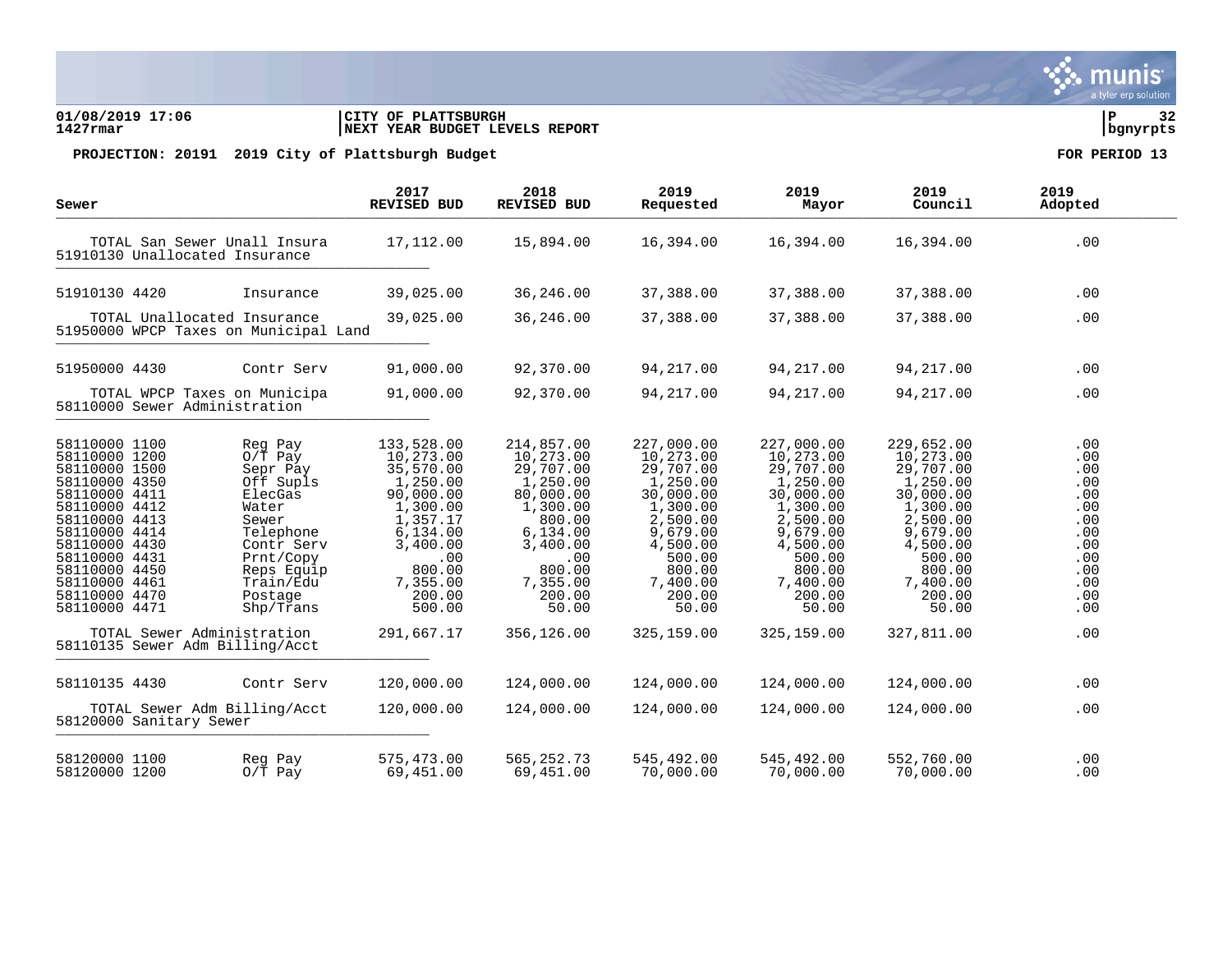

### **01/08/2019 17:06 |CITY OF PLATTSBURGH |P 33 1427rmar |NEXT YEAR BUDGET LEVELS REPORT |bgnyrpts**

| Sewer                                                                                                                                                                                                                                                                                                                      |                                                                                                                                                                                                                                       | 2017<br><b>REVISED BUD</b>                                                                                                                                                                                             | 2018<br><b>REVISED BUD</b>                                                                                                                                                                                    | 2019<br>Requested                                                                                                                                                                                              | 2019<br>Mayor                                                                                                                                                                                                  | 2019<br>Council                                                                                                                                                                                                | 2019<br>Adopted                                                                                                     |
|----------------------------------------------------------------------------------------------------------------------------------------------------------------------------------------------------------------------------------------------------------------------------------------------------------------------------|---------------------------------------------------------------------------------------------------------------------------------------------------------------------------------------------------------------------------------------|------------------------------------------------------------------------------------------------------------------------------------------------------------------------------------------------------------------------|---------------------------------------------------------------------------------------------------------------------------------------------------------------------------------------------------------------|----------------------------------------------------------------------------------------------------------------------------------------------------------------------------------------------------------------|----------------------------------------------------------------------------------------------------------------------------------------------------------------------------------------------------------------|----------------------------------------------------------------------------------------------------------------------------------------------------------------------------------------------------------------|---------------------------------------------------------------------------------------------------------------------|
| 58120000 1300<br>58120000 1500<br>58120000 2400<br>58120000 3000<br>58120000 4310<br>58120000 4320<br>58120000 4321<br>58120000 4330<br>58120000 4340<br>58120000 4360<br>58120000 4411<br>58120000 4430<br>58120000 4440<br>58120000 4450<br>58120000 4452<br>58120000 4471                                               | Temp Pay<br>Sepr Pay<br>Tech Equip<br>Cap Outlay<br>SC Mat/Sup<br>Veh Supl<br>Veh Parts<br>Mat'l/Supp<br>Bl/Gr Supl<br>Pers Cl/Eq<br>Electric<br>Contr Serv<br>Fees Serv<br>Reps Equip<br>Reps M Veh<br>$\mathrm{Shp}/\mathrm{Trans}$ | 50,998.00<br>22,558.00<br>3,000.00<br>5,000.00<br>25,000.00<br>79,500.00<br>36,951.00<br>31,330.90<br>12,390.00<br>5,396.99<br>1,350.00<br>7,250.00<br>4,520.21<br>3,685.00<br>6,600.00<br>1,000.00                    | 40,998.00<br>74,700.00<br>3,000.00<br>5,000.00<br>25,000.00<br>82,500.00<br>31,951.00<br>56,943.00<br>11,390.00<br>5,250.00<br>1,350.00<br>7,250.00<br>3,000.00<br>3,685.00<br>6,600.00<br>1,000.00           | 41,000.00<br>74,700.00<br>10,000.00<br>8,000.00<br>25,000.00<br>82,500.00<br>32,000.00<br>57,000.00<br>11,500.00<br>5,250.00<br>1,350.00<br>7,250.00<br>3,000.00<br>3,700.00<br>6,600.00<br>1,000.00           | 41,000.00<br>74,700.00<br>10,000.00<br>8,000.00<br>25,000.00<br>82,500.00<br>32,000.00<br>57,000.00<br>11,500.00<br>5,250.00<br>1,350.00<br>7,250.00<br>3,000.00<br>3,700.00<br>6,600.00<br>1,000.00           | 41,000.00<br>74,700.00<br>10,000.00<br>8,000.00<br>25,000.00<br>82,500.00<br>32,000.00<br>57,000.00<br>11,500.00<br>5,250.00<br>1,350.00<br>7,250.00<br>3,000.00<br>3,700.00<br>6,600.00<br>1,000.00           | .00<br>.00<br>.00<br>.00<br>.00<br>.00<br>.00<br>.00<br>.00<br>.00<br>.00<br>.00<br>.00<br>.00<br>.00<br>.00        |
| TOTAL Sanitary Sewer<br>58130000 WPCP Flow                                                                                                                                                                                                                                                                                 |                                                                                                                                                                                                                                       | 941,454.10                                                                                                                                                                                                             | 994,320.73                                                                                                                                                                                                    | 985,342.00                                                                                                                                                                                                     | 985,342.00                                                                                                                                                                                                     | 992,610.00                                                                                                                                                                                                     | .00                                                                                                                 |
| 58130000 1100<br>58130000 1200<br>58130000 1300<br>58130000 1400<br>58130000 2100<br>58130000 2300<br>58130000 2400<br>58130000 4320<br>58130000 4350<br>58130000 4360<br>58130000 4411<br>58130000 4412<br>58130000 4430<br>58130000 4452<br>58130000 4461<br>58130000 4471<br>TOTAL WPCP Flow<br>58130115 WPCP Flow Shop | Reg Pay<br>$O/T$ Pay<br>Temp Pay<br>NonPay Com<br>Furni<br>Motor Veh<br>Tech Equip<br>Veh Supl<br>Off Supls<br>Pers Cl/Eq<br>Electric<br>Water<br>Contr Serv<br>Reps M Veh<br>Train/Edu<br>Shp/Trans                                  | 690,055.63<br>67,876.41<br>14,051.00<br>6,850.00<br>924.00<br>2,000.00<br>14,146.86<br>11,442.33<br>5,000.00<br>10,000.00<br>97,695.39<br>71,918.68<br>24,395.60<br>11,500.00<br>14,000.00<br>3,165.55<br>1,045,021.45 | 546,803.39<br>41,144.00<br>5,000.00<br>5,000.00<br>1,000.00<br>.00<br>20,989.00<br>8,000.00<br>4,000.00<br>9,000.00<br>101,400.00<br>69,000.00<br>33,300.00<br>8,000.00<br>5,000.00<br>2,380.00<br>860,016.39 | 535,093.00<br>40,533.00<br>18,000.00<br>5,000.00<br>1,000.00<br>.00<br>26,339.00<br>8,000.00<br>4,000.00<br>9,000.00<br>103,350.00<br>69,000.00<br>33,300.00<br>8,000.00<br>5,000.00<br>2,380.00<br>867,995.00 | 535,093.00<br>40,533.00<br>18,000.00<br>5,000.00<br>1,000.00<br>.00<br>26,339.00<br>8,000.00<br>4,000.00<br>9,000.00<br>103,350.00<br>69,000.00<br>33,300.00<br>8,000.00<br>5,000.00<br>2,380.00<br>867,995.00 | 546,460.00<br>40,533.00<br>18,000.00<br>5,000.00<br>1,000.00<br>.00<br>26,339.00<br>8,000.00<br>4,000.00<br>9,000.00<br>103,350.00<br>69,000.00<br>33,300.00<br>8,000.00<br>5,000.00<br>2,380.00<br>879,362.00 | .00<br>.00<br>.00<br>.00<br>.00<br>.00<br>.00<br>.00<br>.00<br>.00<br>.00<br>.00<br>.00<br>.00<br>.00<br>.00<br>.00 |
| 58130115 4331<br>58130115 4333                                                                                                                                                                                                                                                                                             | Chemicals<br>Lube Spcl                                                                                                                                                                                                                | 2,000.00<br>1,700.00                                                                                                                                                                                                   | 2,000.00<br>1,360.00                                                                                                                                                                                          | 2,000.00<br>1,360.00                                                                                                                                                                                           | 2,000.00<br>1,360.00                                                                                                                                                                                           | 2,000.00<br>1,360.00                                                                                                                                                                                           | .00<br>.00                                                                                                          |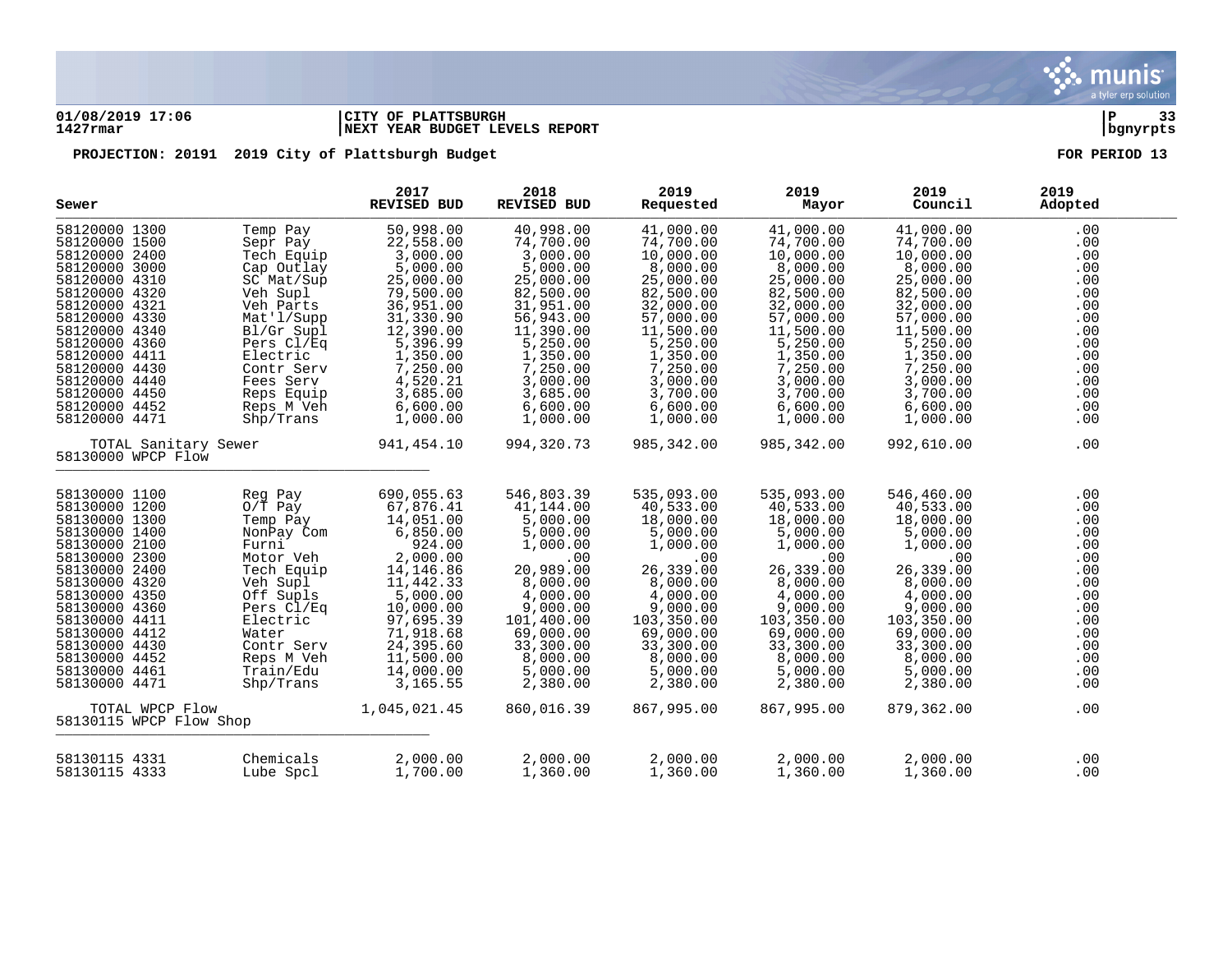### **01/08/2019 17:06 |CITY OF PLATTSBURGH |P 34 1427rmar |NEXT YEAR BUDGET LEVELS REPORT |bgnyrpts**

| Sewer                                           |                                                                        | 2017<br><b>REVISED BUD</b>          | 2018<br>REVISED BUD                | 2019<br>Requested                  | 2019<br>Mayor                      | 2019<br>Council                    | 2019<br>Adopted   |
|-------------------------------------------------|------------------------------------------------------------------------|-------------------------------------|------------------------------------|------------------------------------|------------------------------------|------------------------------------|-------------------|
| 58130115 4334<br>58130115 4430<br>58130115 4450 | Pt/Spl Mec<br>Contr Serv<br>Reps Equip                                 | 27,000.00<br>106,809.65<br>1,000.00 | 38,000.00<br>95,880.00<br>1,500.00 | 38,000.00<br>95,880.00<br>1,500.00 | 38,000.00<br>95,880.00<br>1,500.00 | 38,000.00<br>95,880.00<br>1,500.00 | .00<br>.00<br>.00 |
|                                                 | TOTAL WPCP Flow Shop<br>58130121 WPCP Flow Pump Stations               | 138,509.65                          | 138,740.00                         | 138,740.00                         | 138,740.00                         | 138,740.00                         | .00               |
| 58130121 2400<br>58130121 4334<br>58130121 4411 | Tech Equip<br>Pt/Spl Mec<br>Electric                                   | 11,597.40<br>16,200.00<br>7,500.00  | .00<br>7,200.00<br>6,500.00        | .00<br>7,200.00<br>6,500.00        | .00<br>7,200.00<br>6,500.00        | .00<br>7,200.00<br>6,500.00        | .00<br>.00<br>.00 |
|                                                 | TOTAL WPCP Flow Pump Station<br>58130122 WPCP Flow Cumberland Pump Sta | 35, 297.40                          | 13,700.00                          | 13,700.00                          | 13,700.00                          | 13,700.00                          | .00               |
| 58130122 4334<br>58130122 4411<br>58130122 4414 | Pt/Spl Mec<br>Electric<br>Telephone                                    | 20,700.00<br>17,325.82<br>2,250.00  | 9,000.00<br>17,000.00<br>2,025.00  | 9,000.00<br>17,000.00<br>2,025.00  | 9,000.00<br>17,000.00<br>2,025.00  | 9,000.00<br>17,000.00<br>2,025.00  | .00<br>.00<br>.00 |
|                                                 | TOTAL WPCP Flow Cumberland P<br>58130123 WPCP Flow Adirondack Pump Sta | 40,275.82                           | 28,025.00                          | 28,025.00                          | 28,025.00                          | 28,025.00                          | .00               |
| 58130123 4334<br>58130123 4411<br>58130123 4414 | Pt/Spl Mec<br>Electric<br>Telephone                                    | 3,060.00<br>4,000.00<br>2,250.00    | 3,600.00<br>3,000.00<br>2,025.00   | 3,600.00<br>3,000.00<br>2,025.97   | 3,600.00<br>3,000.00<br>2,025.97   | 3,600.00<br>3,000.00<br>2,025.97   | .00<br>.00<br>.00 |
|                                                 | TOTAL WPCP Flow Adirondack P<br>58130131 WPCP Flow Pretreatment        | 9,310.00                            | 8,625.00                           | 8,625.97                           | 8,625.97                           | 8,625.97                           | .00               |
| 58130131 4334<br>58130131 4450                  | Pt/Spl Mec<br>Reps Equip                                               | 4,000.00<br>400.00                  | 6,400.00<br>400.00                 | 8,000.00<br>400.00                 | 8,000.00<br>400.00                 | 8,000.00<br>400.00                 | .00<br>.00        |
|                                                 | TOTAL WPCP Flow Pretreatment<br>58130132 WPCP Flow Raw Waste Pumping   | 4,400.00                            | 6,800.00                           | 8,400.00                           | 8,400.00                           | 8,400.00                           | .00               |
| 58130132 4334<br>58130132 4450                  | Pt/Spl Mec<br>Reps Equip                                               | 7,000.00<br>6,500.00                | 7,000.00<br>1,000.00               | 7,000.00<br>1,000.00               | 7,000.00<br>1,000.00               | 7,000.00<br>1,000.00               | .00<br>.00        |
|                                                 | TOTAL WPCP Flow Raw Waste Pu<br>58130133 WPCP Flow Primary Clarifons   | 13,500.00                           | 8,000.00                           | 8,000.00                           | 8,000.00                           | 8,000.00                           | .00               |
| 58130133 4331                                   | Chemicals                                                              | 1,400.00                            | 700.00                             | 700.00                             | 700.00                             | 700.00                             | .00               |

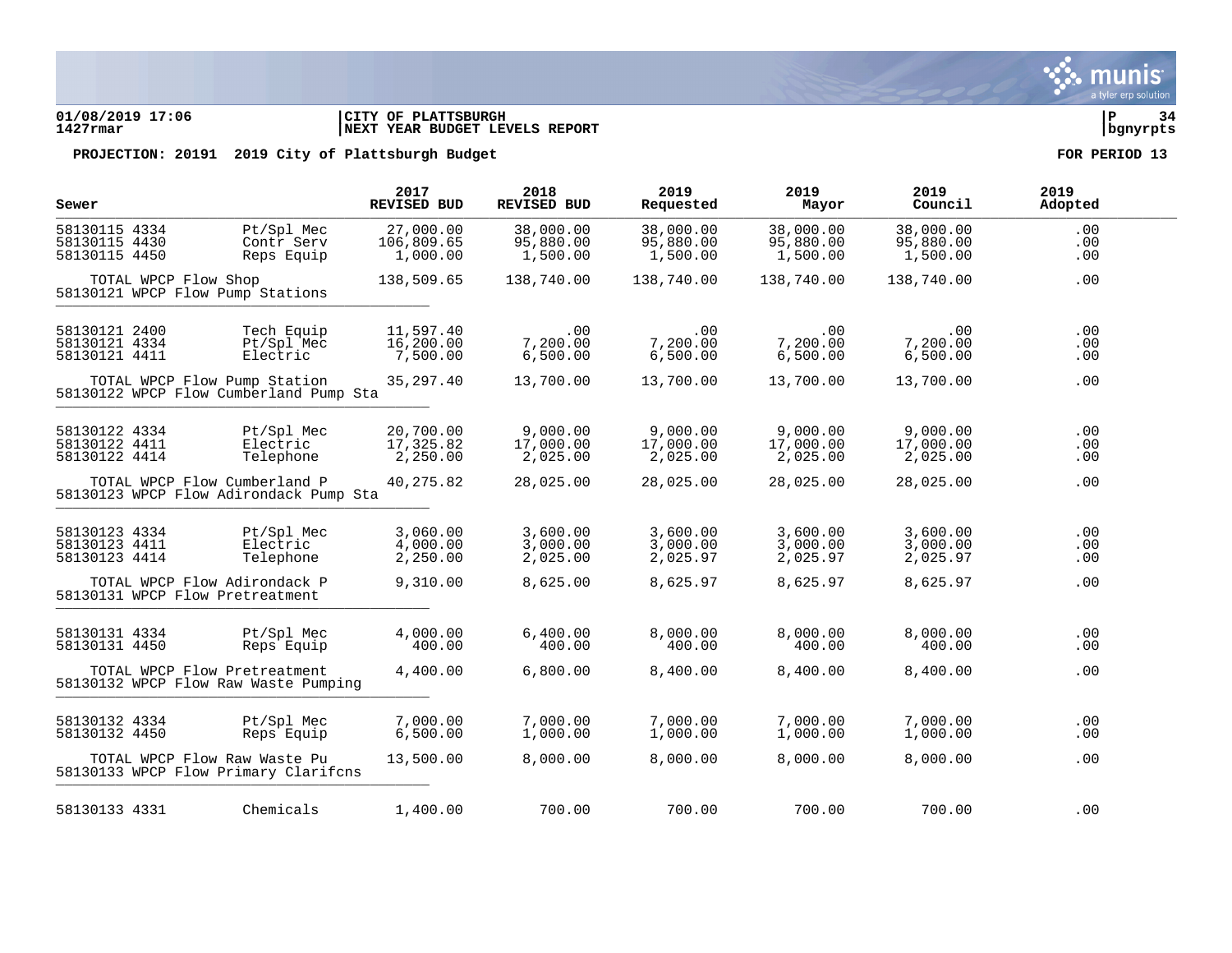### **01/08/2019 17:06 |CITY OF PLATTSBURGH |P 35 1427rmar |NEXT YEAR BUDGET LEVELS REPORT |bgnyrpts**

| Sewer                                                            |                             |                                                                       | 2017<br><b>REVISED BUD</b>                  | 2018<br><b>REVISED BUD</b>                | 2019<br>Requested                        | 2019<br>Mayor                            | 2019<br>Council                          | 2019<br>Adopted          |
|------------------------------------------------------------------|-----------------------------|-----------------------------------------------------------------------|---------------------------------------------|-------------------------------------------|------------------------------------------|------------------------------------------|------------------------------------------|--------------------------|
| 58130133 4334<br>58130133 4450                                   |                             | Pt/Spl Mec<br>Reps Equip                                              | 5,950.00<br>350.00                          | 5,600.00<br>350.00                        | 4,200.00<br>350.00                       | 4,200.00<br>350.00                       | 4,200.00<br>350.00                       | .00<br>.00               |
|                                                                  | 58130135 WPCP Flow Aeration | TOTAL WPCP Flow Primary Clar                                          | 7,700.00                                    | 6,650.00                                  | 5,250.00                                 | 5,250.00                                 | 5,250.00                                 | .00                      |
| 58130135 4334<br>58130135 4450                                   |                             | Pt/Spl Mec<br>Reps Equip                                              | 2,400.00<br>3,200.00                        | 2,000.00<br>400.00                        | 2,000.00<br>400.00                       | 2,000.00<br>400.00                       | 2,000.00<br>400.00                       | .00<br>.00               |
|                                                                  | TOTAL WPCP Flow Aeration    | 58130136 WPCP Flow Secondary Clarifon                                 | 5,600.00                                    | 2,400.00                                  | 2,400.00                                 | 2,400.00                                 | 2,400.00                                 | .00                      |
| 58130136 4334<br>58130136 4450                                   |                             | Pt/Spl Mec<br>Reps Equip                                              | 1,800.00<br>300.00                          | 1,500.00<br>300.00                        | 1,500.00<br>300.00                       | 1,500.00<br>300.00                       | 1,500.00<br>300.00                       | .00<br>.00               |
|                                                                  |                             | TOTAL WPCP Flow Secondary Cl<br>58130153 WPCP Flow Laboratory         | 2,100.00                                    | 1,800.00                                  | 1,800.00                                 | 1,800.00                                 | 1,800.00                                 | .00                      |
| 58130153 4331<br>58130153 4334<br>58130153 4450                  |                             | Chemicals<br>Pt/Spl Mec<br>Reps Equip                                 | 2,280.00<br>4,632.08<br>3,040.00            | 2,200.00<br>2,280.00<br>760.00            | 2,280.00<br>4,560.00<br>3,040.00         | 2,280.00<br>4,560.00<br>3,040.00         | 2,280.00<br>4,560.00<br>3,040.00         | .00<br>.00<br>.00        |
|                                                                  |                             | TOTAL WPCP Flow Laboratory<br>58130331 WPCP Flow Water Testing        | 9,952.08                                    | 5,240.00                                  | 9,880.00                                 | 9,880.00                                 | 9,880.00                                 | .00                      |
| 58130331 4331<br>58130331 4334                                   |                             | Chemicals<br>Pt/Spl Mec                                               | 3,000.00<br>1,700.00                        | 3,000.00<br>500.00                        | 3,000.00<br>1,500.00                     | 3,000.00<br>1,500.00                     | 3,000.00<br>1,500.00                     | .00<br>.00               |
|                                                                  |                             | TOTAL WPCP Flow Water Testin<br>58130333 WPCP Flow Process Monitoring | 4,700.00                                    | 3,500.00                                  | 4,500.00                                 | 4,500.00                                 | 4,500.00                                 | .00                      |
| 58130333 2400<br>58130333 4334<br>58130333 4430<br>58130333 4450 |                             | Tech Equip<br>Pt/Spl Mec<br>Contr Serv<br>Reps Equip                  | 714.00<br>2,720.00<br>38,280.00<br>1,700.00 | 680.00<br>2,720.00<br>46,920.00<br>340.00 | .00<br>1,700.00<br>43,520.00<br>1,190.00 | .00<br>1,700.00<br>43,520.00<br>1,190.00 | .00<br>1,700.00<br>43,520.00<br>1,190.00 | .00<br>.00<br>.00<br>.00 |
|                                                                  | 58131000 WPCP BOD           | TOTAL WPCP Flow Process Moni                                          | 43, 414.00                                  | 50,660.00                                 | 46,410.00                                | 46,410.00                                | 46,410.00                                | .00                      |
| 58131000 1100                                                    |                             | Reg Pay                                                               | 139,664.00                                  | 203, 221.00                               | 193,174.00                               | 193,174.00                               | 193,274.00                               | .00                      |

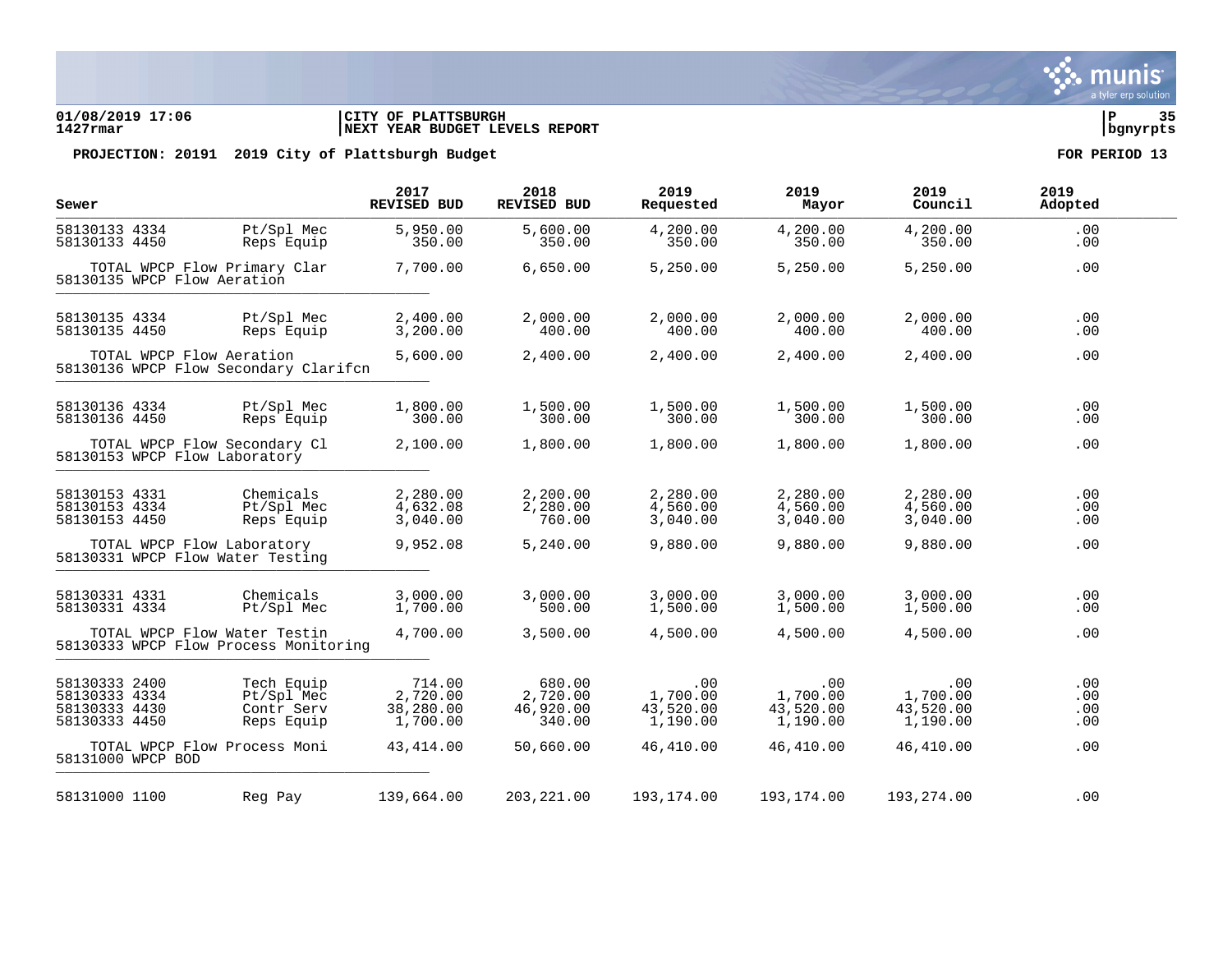

### **01/08/2019 17:06 |CITY OF PLATTSBURGH |P 36 1427rmar |NEXT YEAR BUDGET LEVELS REPORT |bgnyrpts**

| Sewer                                                                             |                     |                                                                         | 2017<br><b>REVISED BUD</b>                                  | 2018<br><b>REVISED BUD</b>                             | 2019<br>Requested                                      | 2019<br>Mayor                                               | 2019<br>Council                                        | 2019<br>Adopted                 |
|-----------------------------------------------------------------------------------|---------------------|-------------------------------------------------------------------------|-------------------------------------------------------------|--------------------------------------------------------|--------------------------------------------------------|-------------------------------------------------------------|--------------------------------------------------------|---------------------------------|
| 58131000 1200<br>58131000 1300<br>58131000 3000<br>58131000 4411<br>58131000 4471 |                     | $0/T$ Pay<br>Temp Pay<br>Cap Outlay<br>Electric<br>Shp/Trans            | 5,247.00<br>4,684.00<br>24,700.00<br>127,755.48<br>1,650.00 | 13,715.00<br>2,500.00<br>.00<br>132,600.00<br>2,310.00 | 13,511.00<br>6,000.00<br>.00<br>133,150.00<br>2,310.00 | 13,511.00<br>6,000.00<br>$.00 \,$<br>133,150.00<br>2,310.00 | 13,511.00<br>6,000.00<br>.00<br>133,150.00<br>2,310.00 | .00<br>.00<br>.00<br>.00<br>.00 |
| 58131115 WPCP BOD Shop                                                            | TOTAL WPCP BOD      |                                                                         | 303,700.48                                                  | 354,346.00                                             | 348,145.00                                             | 348,145.00                                                  | 348,245.00                                             | .00                             |
| 58131115 4333<br>58131115 4430                                                    |                     | Lube Spcl<br>Contr Serv                                                 | 1,650.00<br>34,644.91                                       | 1,320.00<br>31,960.00                                  | 1,320.00<br>31,960.00                                  | 1,320.00<br>31,960.00                                       | 1,320.00<br>31,960.00                                  | .00<br>.00                      |
|                                                                                   | TOTAL WPCP BOD Shop | 58131135 WPCP BOD Aeration                                              | 36, 294.91                                                  | 33,280.00                                              | 33,280.00                                              | 33,280.00                                                   | 33,280.00                                              | .00                             |
| 58131135 4331<br>58131135 4334<br>58131135 4450                                   |                     | Chemicals<br>Pt/Spl Mec<br>Reps Equip                                   | 19,100.00<br>3,600.00<br>4,800.00                           | 18,100.00<br>3,000.00<br>600.00                        | 18,100.00<br>3,000.00<br>600.00                        | 18,100.00<br>3,000.00<br>600.00                             | 18,100.00<br>3,000.00<br>600.00                        | .00<br>.00<br>.00               |
|                                                                                   |                     | TOTAL WPCP BOD Aeration<br>58131136 WPCP BOD Secondary Clarificn        | 27,500.00                                                   | 21,700.00                                              | 21,700.00                                              | 21,700.00                                                   | 21,700.00                                              | .00                             |
| 58131136 4334<br>58131136 4450                                                    |                     | Pt/Spl Mec<br>Reps Equip                                                | 1,200.00<br>200.00                                          | 1,000.00<br>200.00                                     | 1,000.00<br>200.00                                     | 1,000.00<br>200.00                                          | 1,000.00<br>200.00                                     | .00<br>.00                      |
|                                                                                   |                     | TOTAL WPCP BOD Secondary Cla<br>58131137 WPCP BOD Second Sludge Pumping | 1,400.00                                                    | 1,200.00                                               | 1,200.00                                               | 1,200.00                                                    | 1,200.00                                               | .00                             |
| 58131137 2400<br>58131137 4334<br>58131137 4450                                   |                     | Tech Equip<br>Pt/Spl Mec<br>Reps Equip                                  | 8,550.00<br>18,193.41<br>450.00                             | $.00 \,$<br>6,750.00<br>450.00                         | .00<br>6,750.00<br>450.00                              | $.00 \,$<br>6,750.00<br>450.00                              | .00<br>6,750.00<br>450.00                              | .00<br>.00<br>.00               |
|                                                                                   |                     | TOTAL WPCP BOD Second Sludge<br>58131138 WPCP BOD Odor Control          | 27, 193. 41                                                 | 7,200.00                                               | 7,200.00                                               | 7,200.00                                                    | 7,200.00                                               | .00                             |
| 58131138 4331<br>58131138 4334<br>58131138 4450                                   |                     | Chemicals<br>Pt/Spl Mec<br>Reps Equip                                   | 15,884.00<br>3,040.00<br>380.00                             | 15,960.00<br>3,420.00<br>190.00                        | 15,200.00<br>3,420.00<br>190.00                        | 15,200.00<br>3,420.00<br>190.00                             | 15,200.00<br>3,420.00<br>190.00                        | .00<br>.00<br>.00               |
|                                                                                   |                     | TOTAL WPCP BOD Odor Control<br>58131139 WPCP BOD Chlorination           | 19,304.00                                                   | 19,570.00                                              | 18,810.00                                              | 18,810.00                                                   | 18,810.00                                              | .00                             |
| 58131139 4331                                                                     |                     | Chemicals                                                               | 110,780.00                                                  | 121,500.00                                             | 112,500.00                                             | 112,500.00                                                  | 112,500.00                                             | .00                             |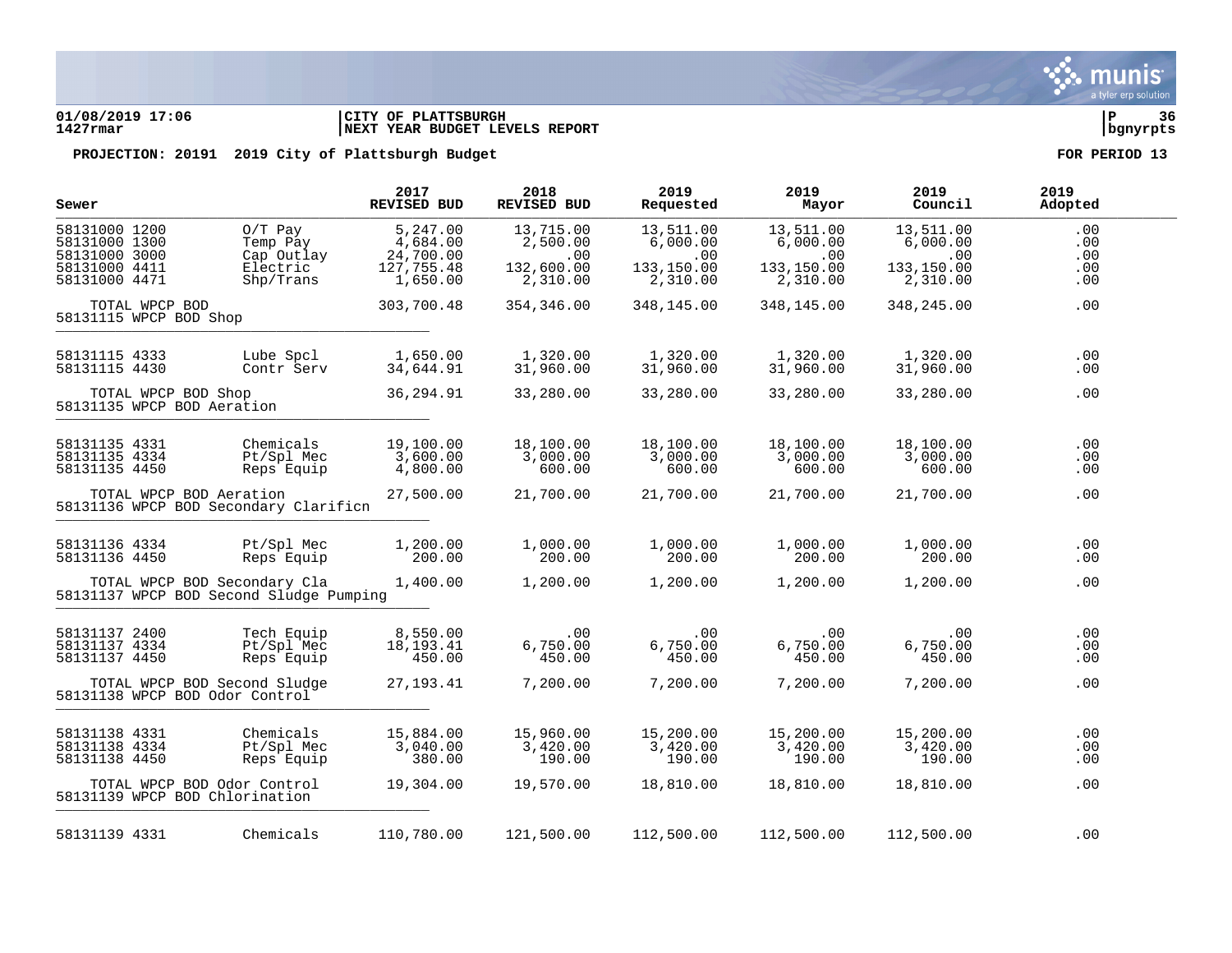### **01/08/2019 17:06 |CITY OF PLATTSBURGH |P 37 1427rmar |NEXT YEAR BUDGET LEVELS REPORT |bgnyrpts**

PROJECTION: 20191 2019 City of Plattsburgh Budget **FOR PERIOD** 13

| Sewer            |                                                                    | 2017<br>REVISED BUD | 2018<br>REVISED BUD | 2019<br>Requested | 2019<br>Mayor | 2019<br>Council | 2019<br>Adopted |
|------------------|--------------------------------------------------------------------|---------------------|---------------------|-------------------|---------------|-----------------|-----------------|
| 58131139 4334    | Pt/Spl Mec                                                         | 13,500.00           | 4,500.00            | 4,500.00          | 4,500.00      | 4,500.00        | .00             |
| 58131139 4450    | Reps Equip                                                         | 1,350.00            | 630.00              | 630.00            | 630.00        | 630.00          | .00             |
|                  | TOTAL WPCP BOD Chlorination<br>58131151 WPCP BOD Dewatering Sludge | 125,630.00          | 126,630.00          | 117,630.00        | 117,630.00    | 117,630.00      | .00             |
| 58131151 4331    | Chemicals                                                          | 9,899.00            | 10,345.00           | 7,980.00          | 7,980.00      | 7,980.00        | .00             |
| 58131151 4334    | Pt/Spl Mec                                                         | 16,858.59           | 13,680.00           | 11,400.00         | 11,400.00     | 11,400.00       | .00             |
| 58131151 4430    | Contr Serv                                                         | 198, 353. 43        | 171,000.00          | 171,000.00        | 171,000.00    | 171,000.00      | .00             |
| 58131151 4450    | Reps Equip                                                         | 380.00              | 380.00              | 380.00            | 380.00        | 380.00          | .00             |
|                  | TOTAL WPCP BOD Dewatering Sl<br>58131152 WPCP BOD Sludge Lagoons   | 225,491.02          | 195,405.00          | 190,760.00        | 190,760.00    | 190,760.00      | .00             |
| 58131152 4334    | Pt/Spl Mec                                                         | 266.00              | 190.00              | 266.00            | 266.00        | 266.00          | .00             |
| 58131152 4430    | Contr Serv                                                         | 1,140.00            | 570.00              | 950.00            | 950.00        | 950.00          | .00             |
| 58131152 4450    | Reps Equip                                                         | 418.00              | 190.00              | 380.00            | 380.00        | 380.00          | .00             |
|                  | TOTAL WPCP BOD Sludge Lagoon<br>58131153 WPCP BOD Laboratory       | 1,824.00            | 950.00              | 1,596.00          | 1,596.00      | 1,596.00        | .00             |
| 58131153 4331    | Chemicals                                                          | 2,820.00            | 2,820.00            | 2,820.00          | 2,820.00      | 2,820.00        | .00             |
| 58131153 4334    | Pt/Spl Mec                                                         | 5,729.18            | 2,820.00            | 5,640.00          | 5,640.00      | 5,640.00        | .00             |
| 58131153 4450    | Reps Equip                                                         | 3,760.00            | 940.00              | 3,760.00          | 3,760.00      | 3,760.00        | .00             |
|                  | TOTAL WPCP BOD Laboratory<br>58131333 WPCP BOD Process Monitoring  | 12,309.18           | 6,580.00            | 12,220.00         | 12,220.00     | 12,220.00       | .00             |
| 58131333 2400    | Tech Equip                                                         | 693.00              | 660.00              | 660.00            | 660.00        | 660.00          | .00             |
| 58131333 4334    | Pt/Spl Mec                                                         | 2,640.00            | 2,640.00            | 1,650.00          | 1,650.00      | 1,650.00        | .00             |
| 58131333 4430    | Contr Serv                                                         | 36,860.00           | 49,500.00           | 43,520.00         | 43,520.00     | 43,520.00       | .00             |
| 58131333 4450    | Reps Equip                                                         | 1,650.00            | 330.00              | 1,155.00          | 1,155.00      | 1,155.00        | .00             |
| 58132000 WPCP SS | TOTAL WPCP BOD Process Monit                                       | 41,843.00           | 53,130.00           | 46,985.00         | 46,985.00     | 46,985.00       | .00             |
| 58132000 1100    | Reg Pay                                                            | 100,664.00          | 203, 221.00         | 193,174.00        | 193,174.00    | 193,274.00      | .00             |
| 58132000 1200    | $0/T$ Pay                                                          | 17,247.00           | 13,715.00           | 13,511.00         | 13,511.00     | 13,511.00       | .00             |
| 58132000 1300    | Temp Pay                                                           | 4,684.00            | 2,500.00            | 6,000.00          | 6,000.00      | 6,000.00        | .00             |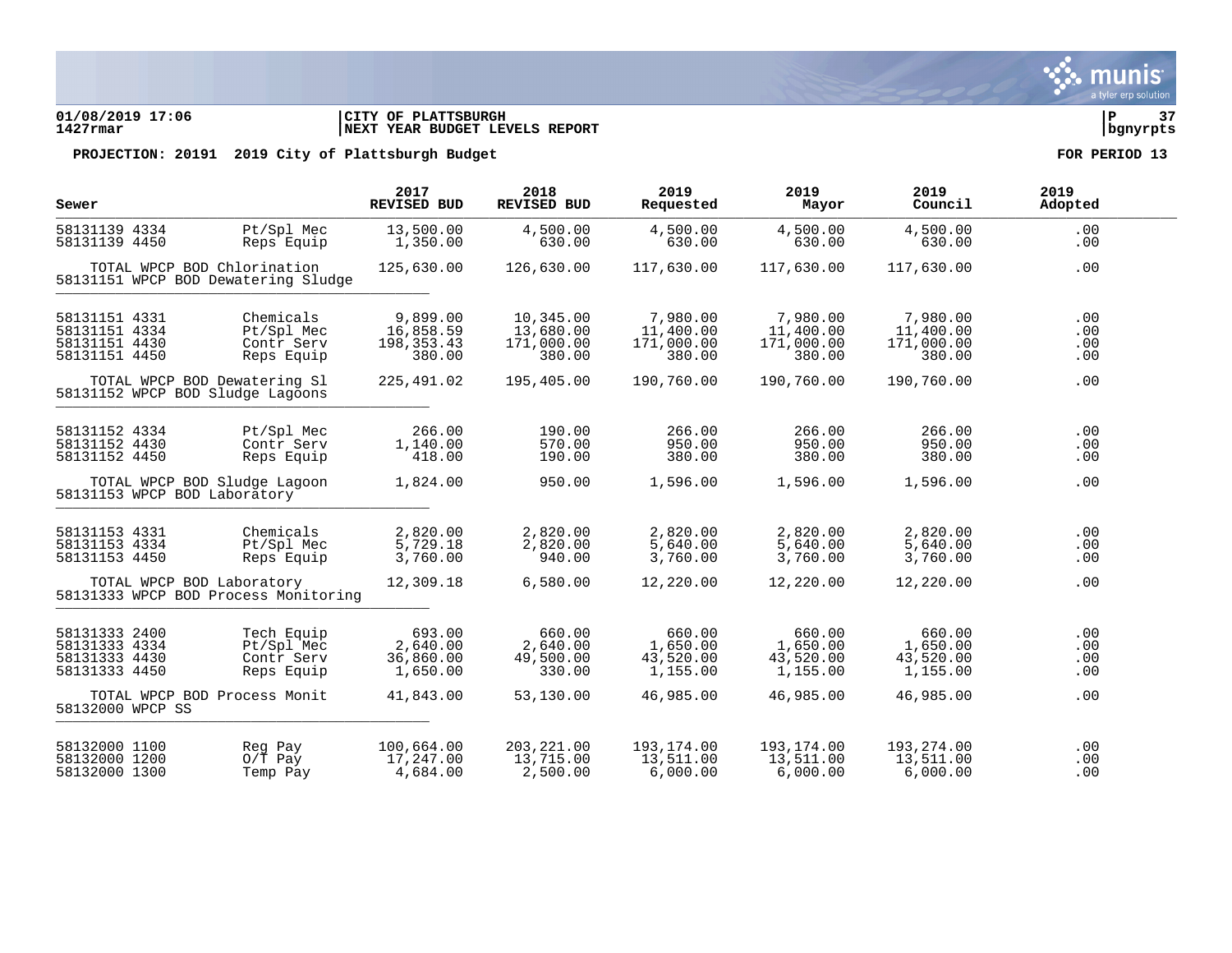### **01/08/2019 17:06 |CITY OF PLATTSBURGH |P 38 1427rmar |NEXT YEAR BUDGET LEVELS REPORT |bgnyrpts**

| Sewer                                           |               |                                                                       | 2017<br><b>REVISED BUD</b>         | 2018<br>REVISED BUD          | 2019<br>Requested            | 2019<br>Mayor                | 2019<br>Council              | 2019<br>Adopted   |  |
|-------------------------------------------------|---------------|-----------------------------------------------------------------------|------------------------------------|------------------------------|------------------------------|------------------------------|------------------------------|-------------------|--|
| 58132000 3000<br>58132000 4411<br>58132000 4471 |               | Cap Outlay<br>Electric<br>Shp/Trans                                   | 40,300.00<br>25,050.07<br>1,650.00 | .00<br>26,000.00<br>2,310.00 | .00<br>26,500.00<br>2,310.00 | .00<br>26,500.00<br>2,310.00 | .00<br>26,500.00<br>2,310.00 | .00<br>.00<br>.00 |  |
|                                                 | TOTAL WPCP SS | 58132115 WPCP Suspended Solids Shop                                   | 189,595.07                         | 247,746.00                   | 241,495.00                   | 241,495.00                   | 241,595.00                   | .00               |  |
| 58132115 4333<br>58132115 4430                  |               | Lube Spcl<br>Contr Serv                                               | 1,650.00<br>19,680.00              | 1,320.00<br>31,960.00        | 1,320.00<br>31,960.00        | 1,320.00<br>31,960.00        | 1,320.00<br>31,960.00        | .00<br>.00        |  |
|                                                 |               | TOTAL WPCP Suspended Solids<br>58132121 WPCP Sus Solids Pump Stations | 21,330.00                          | 33,280.00                    | 33,280.00                    | 33,280.00                    | 33,280.00                    | .00               |  |
| 58132121 2400<br>58132121 4334                  |               | Tech Equip<br>Pt/Spl Mec                                              | 1,288.60<br>1,800.00               | .00<br>800.00                | .00<br>800.00                | .00<br>800.00                | .00<br>800.00                | .00<br>.00        |  |
|                                                 |               | TOTAL WPCP Sus Solids Pump S<br>58132122 WPCP SS Cumberland Pump Sta  | 3,088.60                           | 800.00                       | 800.00                       | 800.00                       | 800.00                       | .00               |  |
| 58132122 4334<br>58132122 4414                  |               | Pt/Spl Mec<br>Telephone                                               | 2,300.00<br>250.00                 | 1,000.00<br>225.00           | 1,000.00<br>225.00           | 1,000.00<br>225.00           | 1,000.00<br>225.00           | .00<br>.00        |  |
|                                                 |               | TOTAL WPCP SS Cumberland Pum<br>58132123 WPCP SS Adirondack Pump Sta  | 2,550.00                           | 1,225.00                     | 1,225.00                     | 1,225.00                     | 1,225.00                     | .00               |  |
| 58132123 4334<br>58132123 4414                  |               | Pt/Spl Mec<br>Telephone                                               | 340.00<br>250.00                   | 400.00<br>225.00             | 400.00<br>225.00             | 400.00<br>225.00             | 400.00<br>225.00             | .00<br>.00        |  |
|                                                 |               | TOTAL WPCP SS Adirondack Pum<br>58132131 WPCP SS Pretreatment         | 590.00                             | 625.00                       | 625.00                       | 625.00                       | 625.00                       | .00               |  |
| 58132131 4334<br>58132131 4450                  |               | Pt/Spl Mec<br>Reps Equip                                              | 1,000.00<br>100.00                 | 1,600.00<br>100.00           | 1,600.00<br>100.00           | 1,600.00<br>100.00           | 1,600.00<br>100.00           | .00<br>.00        |  |
|                                                 |               | TOTAL WPCP SS Pretreatment<br>58132133 WPCP SS Primary Clarification  | 1,100.00                           | 1,700.00                     | 1,700.00                     | 1,700.00                     | 1,700.00                     | .00               |  |
| 58132133 4331                                   |               | Chemicals                                                             | 600.00                             | 300.00                       | 300.00                       | 300.00                       | 300.00                       | .00               |  |

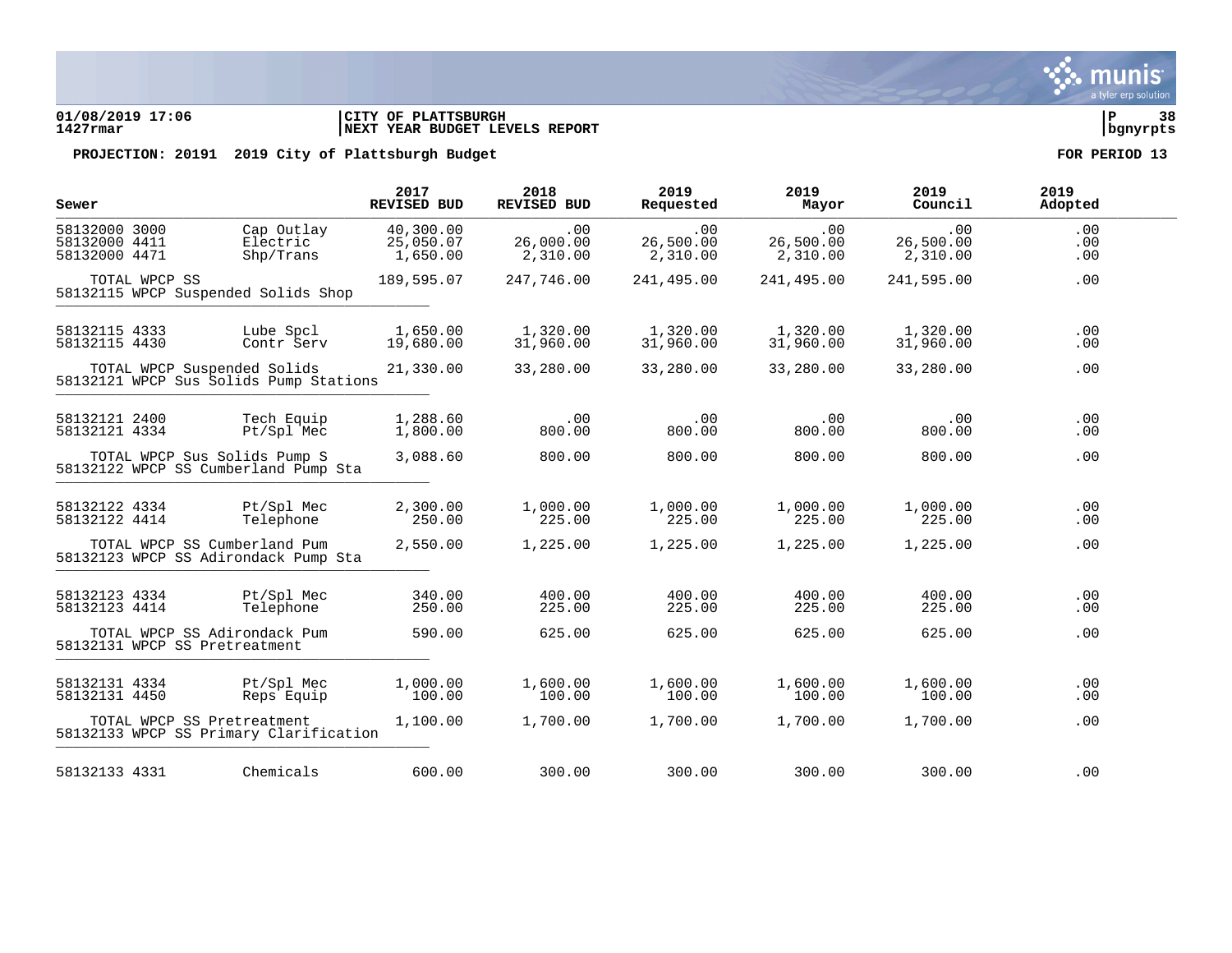### **01/08/2019 17:06 |CITY OF PLATTSBURGH |P 39 1427rmar |NEXT YEAR BUDGET LEVELS REPORT |bgnyrpts**

| Sewer                                                            |                                                              |                                                                     | 2017<br><b>REVISED BUD</b>                     | 2018<br><b>REVISED BUD</b>                     | 2019<br>Requested                              | 2019<br>Mayor                                  | 2019<br>Council                                | 2019<br>Adopted          |  |
|------------------------------------------------------------------|--------------------------------------------------------------|---------------------------------------------------------------------|------------------------------------------------|------------------------------------------------|------------------------------------------------|------------------------------------------------|------------------------------------------------|--------------------------|--|
| 58132133 4334<br>58132133 4450                                   |                                                              | Pt/Spl Mec<br>Reps Equip                                            | 2,550.00<br>150.00                             | 2,400.00<br>150.00                             | 1,800.00<br>150.00                             | 1,800.00<br>150.00                             | 1,800.00<br>150.00                             | .00<br>.00               |  |
|                                                                  |                                                              | TOTAL WPCP SS Primary Clarif<br>58132137 WPCP SS Second Sludge Pump | 3,300.00                                       | 2,850.00                                       | 2,250.00                                       | 2,250.00                                       | 2,250.00                                       | .00                      |  |
| 58132137 2400<br>58132137 4334<br>58132137 4450                  |                                                              | Tech Equip<br>Pt/Spl Mec<br>Reps Equip                              | 950.00<br>2,021.50<br>50.00                    | .00<br>750.00<br>50.00                         | .00<br>750.00<br>50.00                         | .00<br>750.00<br>50.00                         | .00<br>750.00<br>50.00                         | .00<br>.00<br>.00        |  |
|                                                                  | TOTAL WPCP SS Second Sludge<br>58132138 WPCP SS Odor Control |                                                                     | 3,021.50                                       | 800.00                                         | 800.00                                         | 800.00                                         | 800.00                                         | .00                      |  |
| 58132138 4331<br>58132138 4334<br>58132138 4450                  |                                                              | Chemicals<br>Pt/Spl Mec<br>Reps Equip                               | 15,916.00<br>4,960.00<br>620.00                | 26,040.00<br>5,580.00<br>310.00                | 24,800.00<br>5,580.00<br>310.00                | 24,800.00<br>5,580.00<br>310.00                | 24,800.00<br>5,580.00<br>310.00                | .00<br>.00<br>.00        |  |
|                                                                  | TOTAL WPCP SS Odor Control<br>58132139 WPCP SS Chlorination  |                                                                     | 21,496.00                                      | 31,930.00                                      | 30,690.00                                      | 30,690.00                                      | 30,690.00                                      | .00                      |  |
| 58132139 4331<br>58132139 4334<br>58132139 4450                  |                                                              | Chemicals<br>Pt/Spl Mec<br>Reps Equip                               | 12,220.00<br>1,500.00<br>150.00                | 13,500.00<br>500.00<br>70.00                   | 12,500.00<br>500.00<br>70.00                   | 12,500.00<br>500.00<br>70.00                   | 12,500.00<br>500.00<br>70.00                   | .00<br>.00<br>.00        |  |
|                                                                  | TOTAL WPCP SS Chlorination                                   | 58132151 WPCP SS Dewatering Sludge                                  | 13,870.00                                      | 14,070.00                                      | 13,070.00                                      | 13,070.00                                      | 13,070.00                                      | .00                      |  |
| 58132151 4331<br>58132151 4334<br>58132151 4430<br>58132151 4450 |                                                              | Chemicals<br>Pt/Spl Mec<br>Contr Serv<br>Reps Equip                 | 16,151.00<br>27,506.12<br>323,629.30<br>620.00 | 16,880.00<br>22,320.00<br>279,000.00<br>620.00 | 13,020.00<br>18,600.00<br>279,000.00<br>620.00 | 13,020.00<br>18,600.00<br>279,000.00<br>620.00 | 13,020.00<br>18,600.00<br>279,000.00<br>620.00 | .00<br>.00<br>.00<br>.00 |  |
|                                                                  | 58132152 WPCP SS Sludge Lagoons                              | TOTAL WPCP SS Dewatering Slu                                        | 367,906.42                                     | 318,820.00                                     | 311,240.00                                     | 311,240.00                                     | 311,240.00                                     | .00                      |  |
| 58132152 4334<br>58132152 4430<br>58132152 4450                  |                                                              | Pt/Spl Mec<br>Contr Serv<br>Reps Equip                              | 434.00<br>1,860.00<br>682.00                   | 310.00<br>930.00<br>310.00                     | 434.00<br>1,550.00<br>620.00                   | 434.00<br>1,550.00<br>620.00                   | 434.00<br>1,550.00<br>620.00                   | .00<br>.00<br>.00        |  |
|                                                                  | 58132153 WPCP SS Laboratory                                  | TOTAL WPCP SS Sludge Lagoons                                        | 2,976.00                                       | 1,550.00                                       | 2,604.00                                       | 2,604.00                                       | 2,604.00                                       | .00                      |  |
| 58132153 4331                                                    |                                                              | Chemicals                                                           | 900.00                                         | 900.00                                         | 900.00                                         | 900.00                                         | 900.00                                         | .00                      |  |

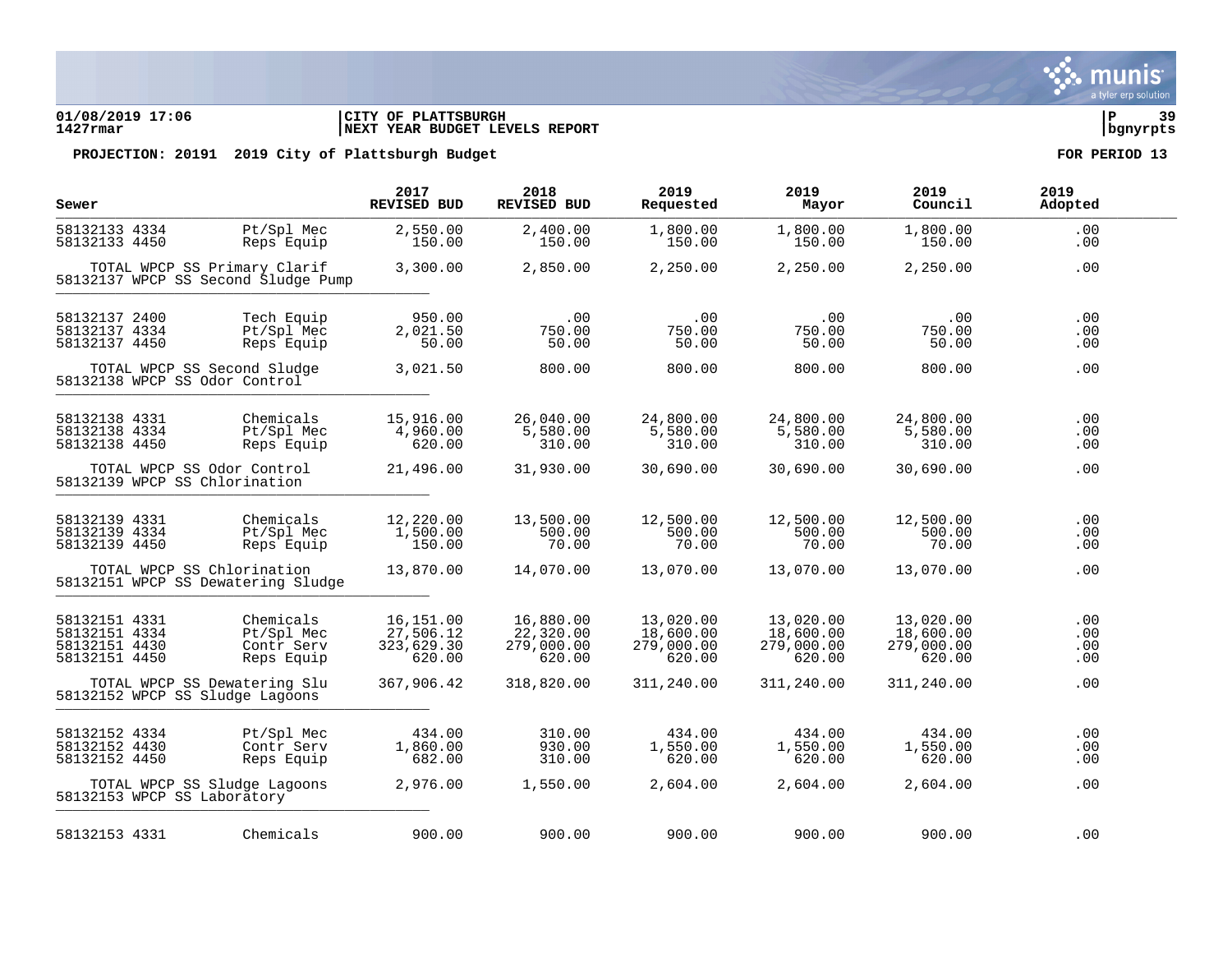### **01/08/2019 17:06 |CITY OF PLATTSBURGH |P 40 1427rmar |NEXT YEAR BUDGET LEVELS REPORT |bgnyrpts**

| Sewer                                                            |                   |                                                                        | 2017<br><b>REVISED BUD</b>                  | 2018<br><b>REVISED BUD</b>                | 2019<br>Requested                           | 2019<br>Mayor                               | 2019<br>Council                             | 2019<br>Adopted          |
|------------------------------------------------------------------|-------------------|------------------------------------------------------------------------|---------------------------------------------|-------------------------------------------|---------------------------------------------|---------------------------------------------|---------------------------------------------|--------------------------|
| 58132153 4334<br>58132153 4450                                   |                   | Pt/Spl Mec<br>Reps Equip                                               | 1,828.48<br>1,200.00                        | 900.00<br>300.00                          | 1,800.00<br>1,200.00                        | 1,800.00<br>1,200.00                        | 1,800.00<br>1,200.00                        | .00<br>.00               |
|                                                                  |                   | TOTAL WPCP SS Laboratory<br>58132333 WPCP SS Process Monitoring        | 3,928.48                                    | 2,100.00                                  | 3,900.00                                    | 3,900.00                                    | 3,900.00                                    | .00                      |
| 58132333 2400<br>58132333 4334<br>58132333 4430<br>58132333 4450 |                   | Tech Equip<br>Pt/Spl Mec<br>Contr Serv<br>Reps Equip                   | 693.00<br>2,640.00<br>36,860.00<br>1,650.00 | 660.00<br>2,640.00<br>49,500.00<br>330.00 | 660.00<br>1,650.00<br>42,240.00<br>1,155.00 | 660.00<br>1,650.00<br>42,240.00<br>1,155.00 | 660.00<br>1,650.00<br>42,240.00<br>1,155.00 | .00<br>.00<br>.00<br>.00 |
| 58141000 Compost BOD                                             |                   | TOTAL WPCP SS Process Monito                                           | 41,843.00                                   | 53,130.00                                 | 45,705.00                                   | 45,705.00                                   | 45,705.00                                   | .00                      |
| 58141000 4412<br>58141000 4430                                   |                   | Water<br>Contr Serv                                                    | 11,400.00<br>3,800.00                       | 9,120.00<br>1,520.00                      | 9,120.00<br>1,520.00                        | 9,120.00<br>1,520.00                        | 9,120.00<br>1,520.00                        | .00<br>.00               |
| 58142000 Compost SS                                              | TOTAL Compost BOD |                                                                        | 15,200.00                                   | 10,640.00                                 | 10,640.00                                   | 10,640.00                                   | 10,640.00                                   | .00                      |
| 58142000 4412<br>58142000 4430                                   |                   | Water<br>Contr Serv                                                    | 18,600.00<br>6, 200.00                      | 14,880.00<br>2,480.00                     | 14,880.00<br>2,480.00                       | 14,880.00<br>2,480.00                       | 14,880.00<br>2,480.00                       | .00<br>.00               |
|                                                                  | TOTAL Compost SS  | 59010120 Sanitary Sewer Retirement                                     | 24,800.00                                   | 17,360.00                                 | 17,360.00                                   | 17,360.00                                   | 17,360.00                                   | .00                      |
| 59010120 8000                                                    |                   | Retire Ben                                                             | 125,931.38                                  | 115,652.83                                | 121,830.32                                  | 121,830.32                                  | 121,830.32                                  | .00                      |
|                                                                  |                   | TOTAL Sanitary Sewer Retirem<br>59010130 WPCP State Retirement         | 125,931.38                                  | 115,652.83                                | 121,830.32                                  | 121,830.32                                  | 121,830.32                                  | .00                      |
| 59010130 8000                                                    |                   | Retire Ben                                                             | 140,411.00                                  | 134,702.31                                | 141,897.32                                  | 141,897.32                                  | 141,897.32                                  | .00                      |
|                                                                  |                   | TOTAL WPCP State Retirement<br>59030120 Sanitary Sewer Social Security | 140,411.00                                  | 134,702.31                                | 141,897.32                                  | 141,897.32                                  | 141,897.32                                  | .00                      |
| 59030120 8000                                                    |                   | SocSec Ben                                                             | 75,034.00                                   | 78,532.71                                 | 76,360.00                                   | 76,360.00                                   | 77,119.00                                   | .00                      |
|                                                                  |                   | TOTAL Sanitary Sewer Social<br>59030130 WPCP Social Security           | 75,034.00                                   | 78,532.71                                 | 76,360.00                                   | 76,360.00                                   | 77,119.00                                   | .00                      |
| 59030130 8000                                                    |                   | SocSec Ben                                                             | 81,459.00                                   | 83,565.12                                 | 78,336.00                                   | 78,336.00                                   | 79,221.00                                   | .00                      |

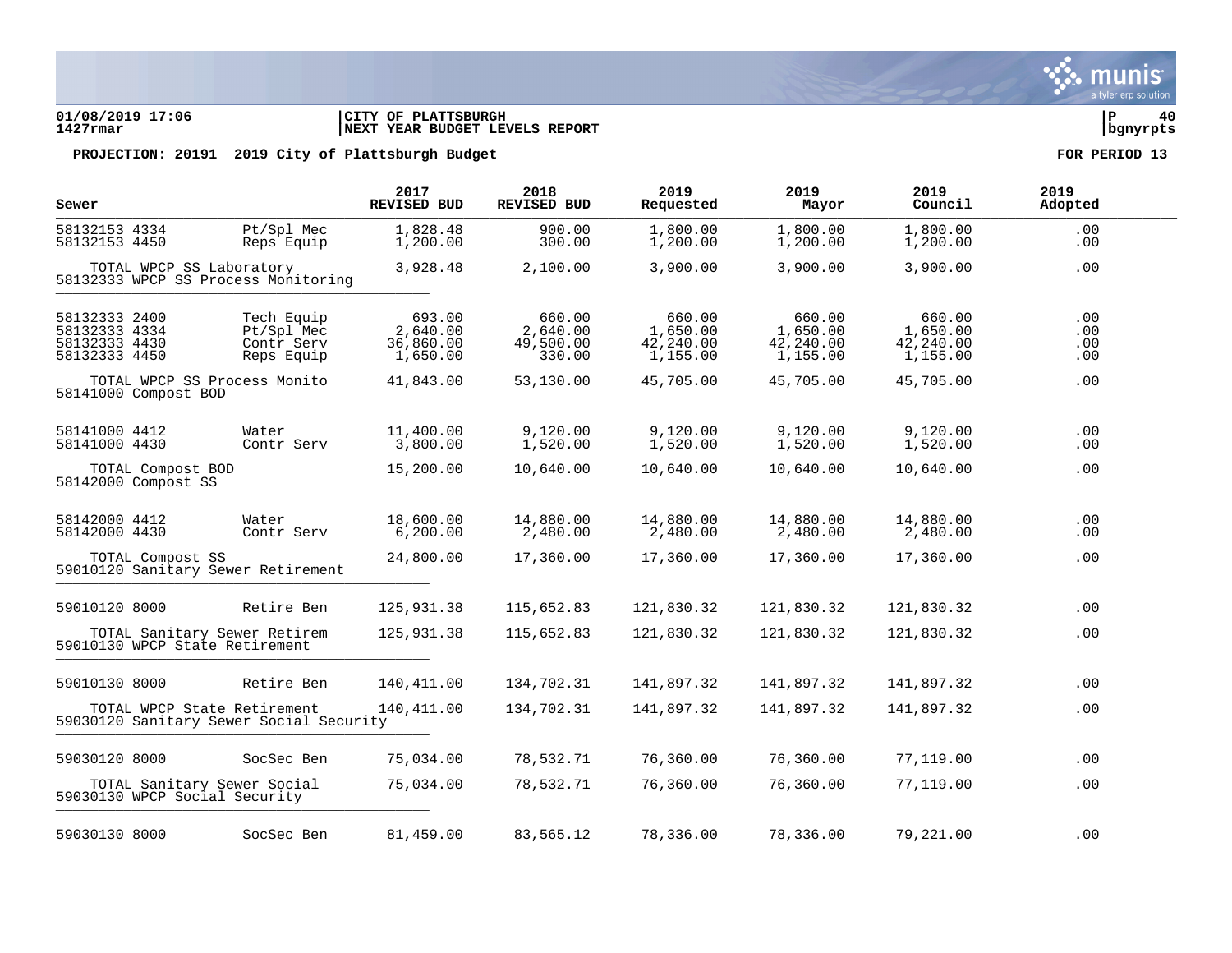### **01/08/2019 17:06 |CITY OF PLATTSBURGH |P 41 1427rmar |NEXT YEAR BUDGET LEVELS REPORT |bgnyrpts**

| Sewer                                                   |                                                                        | 2017<br><b>REVISED BUD</b> | 2018<br>REVISED BUD | 2019<br>Requested | 2019<br>Mayor | 2019<br>Council | 2019<br>Adopted |
|---------------------------------------------------------|------------------------------------------------------------------------|----------------------------|---------------------|-------------------|---------------|-----------------|-----------------|
|                                                         | TOTAL WPCP Social Security<br>59040120 Sanitary Sewer Work Comp        | 81,459.00                  | 83,565.12           | 78,336.00         | 78,336.00     | 79,221.00       | .00             |
| 59040120 8000                                           | WC Ben                                                                 | 36,766.30                  | 37,979.91           | 33,695.00         | 33,695.00     | 33,695.00       | .00             |
| 59040130 WPCP Work Comp                                 | TOTAL Sanitary Sewer Work Co                                           | 36,766.30                  | 37,979.91           | 33,695.00         | 33,695.00     | 33,695.00       | .00             |
| 59040130 8000                                           | WC Ben                                                                 | 48,732.00                  | 50,421.91           | 44,721.00         | 44,721.00     | 44,721.00       | .00             |
| TOTAL WPCP Work Comp<br>59050120 Unemployment Insurance |                                                                        | 48,732.00                  | 50,421.91           | 44,721.00         | 44,721.00     | 44,721.00       | .00             |
| 59050120 8000                                           | Unemp Ben                                                              | 1,550.00                   | .00                 | .00               | $.00 \,$      | .00             | .00             |
|                                                         | TOTAL Unemployment Insurance<br>59055120 Sanitary Sewer Disability Ins | 1,550.00                   | .00                 | .00               | $.00 \,$      | .00             | .00             |
| 59055120 8000                                           | Disab Ben                                                              | 1,211.00                   | 1,035.00            | 1,035.00          | 1,035.00      | 1,035.00        | .00             |
| 59055130 WPCP Dbl Ins                                   | TOTAL Sanitary Sewer Disabil                                           | 1,211.00                   | 1,035.00            | 1,035.00          | 1,035.00      | 1,035.00        | .00             |
| 59055130 8000                                           | Disab Ben                                                              | 920.00                     | 775.00              | 775.00            | 775.00        | 775.00          | .00             |
| TOTAL WPCP Dbl Ins                                      | 59060120 Sanitary Sewer Health Ins                                     | 920.00                     | 775.00              | 775.00            | 775.00        | 775.00          | .00             |
| 59060120 8000                                           | Health Ins                                                             | 327,674.00                 | 273,360.44          | 285,935.00        | 285,935.00    | 285,935.00      | .00             |
| 59060130 WPCP Health Ins                                | TOTAL Sanitary Sewer Health                                            | 327,674.00                 | 273,360.44          | 285,935.00        | 285,935.00    | 285,935.00      | .00             |
| 59060130 8000                                           | Health Ins                                                             | 418, 176. 22               | 370,505.06          | 387,548.00        | 387,548.00    | 387,548.00      | .00             |
| TOTAL WPCP Health Ins<br>59070120 Cafeteria Plan        |                                                                        | 418, 176. 22               | 370,505.06          | 387,548.00        | 387,548.00    | 387,548.00      | .00             |
| 59070120 8000                                           | Cafet Ben                                                              | 100.00                     | 100.00              | 100.00            | 100.00        | 100.00          | .00             |

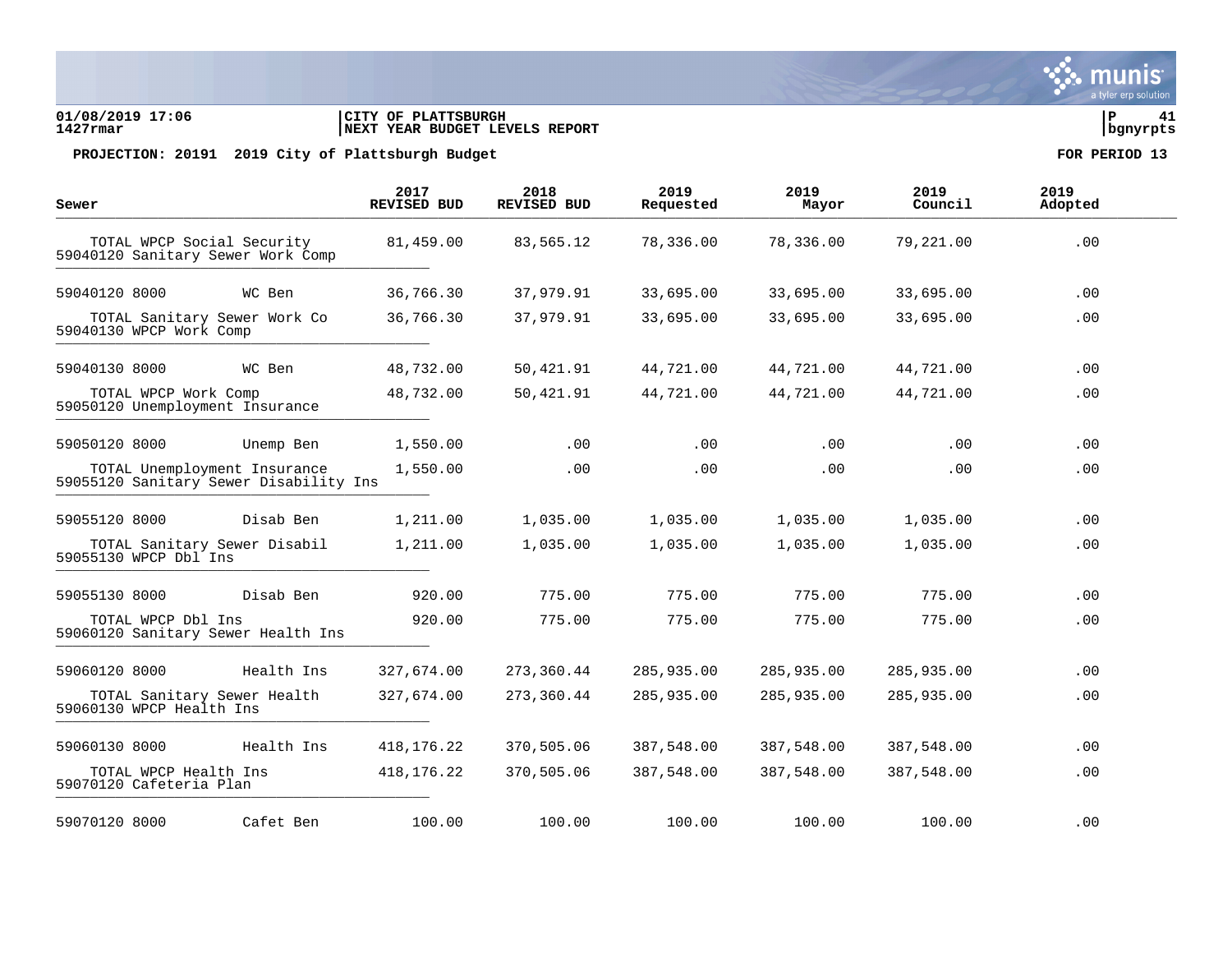### **01/08/2019 17:06 |CITY OF PLATTSBURGH |P 42 1427rmar |NEXT YEAR BUDGET LEVELS REPORT |bgnyrpts**

PROJECTION: 20191 2019 City of Plattsburgh Budget **FOR PERIOD** 13

| Sewer                                                                  |            | 2017<br><b>REVISED BUD</b> | 2018<br><b>REVISED BUD</b> | 2019<br>Requested     | 2019<br>Mayor    | 2019<br>Council  | 2019<br>Adopted |  |
|------------------------------------------------------------------------|------------|----------------------------|----------------------------|-----------------------|------------------|------------------|-----------------|--|
| TOTAL Cafeteria Plan<br>59070130 WPCP Cafeteria Plan                   |            | 100.00                     | 100.00                     | 100.00                | 100.00           | 100.00           | .00             |  |
| 59070130 8000                                                          | Cafet Ben  | 155.36                     | 100.00                     | 100.00                | 100.00           | 100.00           | $.00 \,$        |  |
| TOTAL WPCP Cafeteria Plan<br>59089120 SS Employee Assistance Svcs      |            | 155.36                     | 100.00                     | 100.00                | 100.00           | 100.00           | .00             |  |
| 59089120 8000                                                          | EAS Ben    | 400.00                     | 400.00                     | 400.00                | 400.00           | 400.00           | .00             |  |
| TOTAL SS Employee Assistance<br>59089130 WPCP Employee Assistance Svcs |            | 400.00                     | 400.00                     | 400.00                | 400.00           | 400.00           | .00             |  |
| 59089130 8000                                                          | EAS Ben    | 400.00                     | 400.00                     | 400.00                | 400.00           | 400.00           | $.00 \,$        |  |
| TOTAL WPCP Employee Assistan<br>59510000 Sewer Adm Trsf General Fund   |            | 400.00                     | 400.00                     | 400.00                | 400.00           | 400.00           | .00             |  |
| 59510000 9000                                                          | In-Fd Trsf | 294,905.00                 | 319,752.00                 | 319,752.00            | 319,752.00       | 319,752.00       | .00             |  |
| TOTAL Sewer Adm Trsf General<br>59550000 Sewer Adm Transfer to Capital |            | 294,905.00                 | 319,752.00                 | 319,752.00            | 319,752.00       | 319,752.00       | .00             |  |
| 59550000 9000                                                          | In-Fd Trsf | 401,334.00                 | .00                        | .00                   | .00              | .00              | .00             |  |
| TOTAL Sewer Adm Transfer to<br>59560000 Transfer Capital Reserve       |            | 401,334.00                 | .00                        | .00                   | .00              | .00              | .00             |  |
| 59560000 9000                                                          | S Trs CapR | 4,600,000.00               | .00                        | .00                   | .00              | .00              | .00             |  |
| TOTAL Transfer Capital Reser<br>59570110 Debt Service Fund             |            | 4,600,000.00               | .00                        | .00                   | .00              | .00              | .00             |  |
| 59570110 9000                                                          | In-Fd Trsf | 20,899.30                  | 20,061.49                  | 19,624.39             | 19,624.39        | 19,624.39        | .00             |  |
| TOTAL Debt Service Fund<br>TOTAL Sewer                                 |            | 20,899.30<br>5,394,967.30  | 20,061.49<br>$-54,666.10$  | 19,624.39<br>$.00 \,$ | 19,624.39<br>.00 | 19,624.39<br>.00 | .00<br>.00      |  |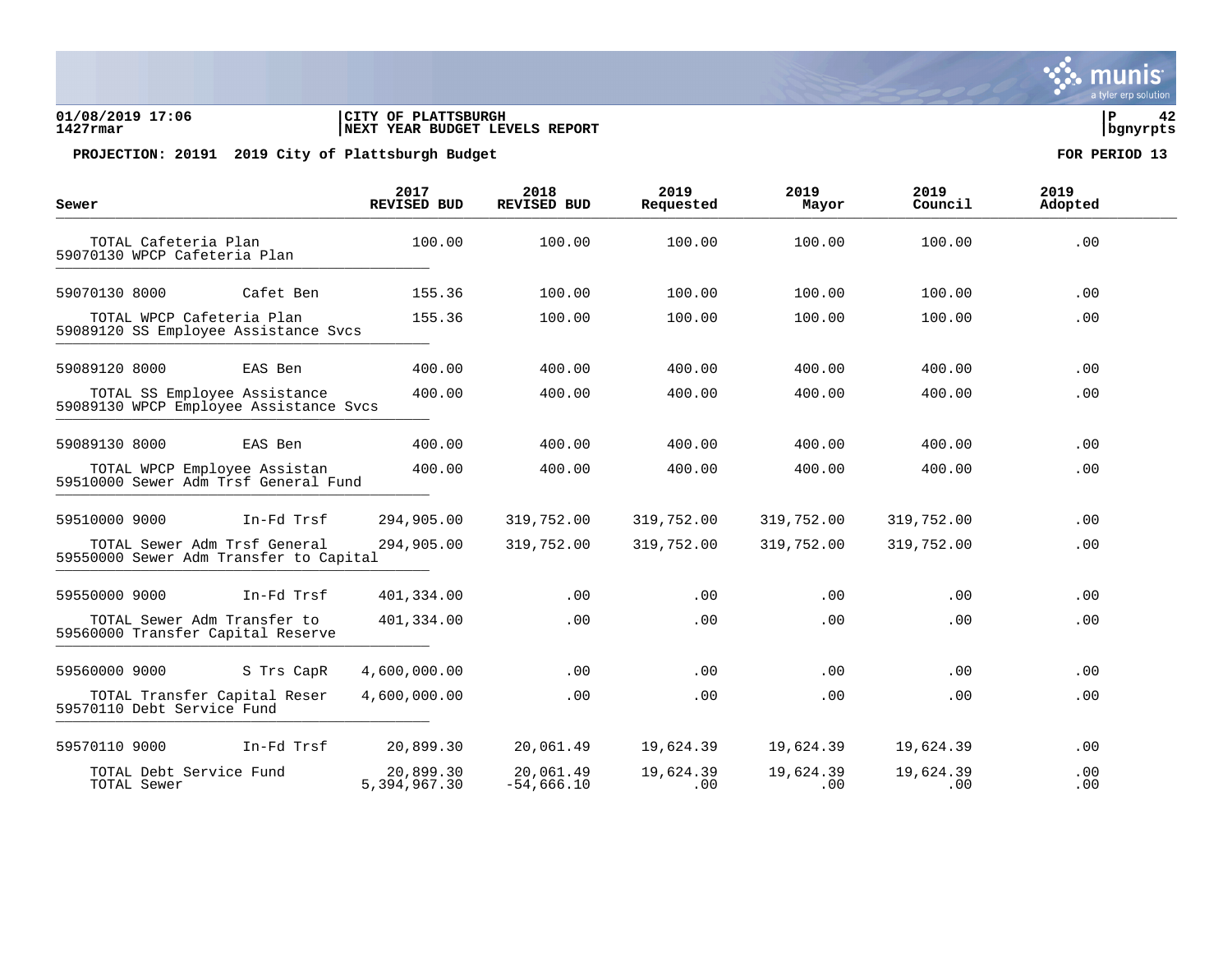### **01/08/2019 17:06 |CITY OF PLATTSBURGH |P 43 1427rmar |NEXT YEAR BUDGET LEVELS REPORT |bgnyrpts**

PROJECTION: 20191 2019 City of Plattsburgh Budget **FOR PERIOD** 13

| Library                                                                              |                                                               | 2017<br><b>REVISED BUD</b>                                             | 2018<br><b>REVISED BUD</b>                                             | 2019<br>Requested                                                      | 2019<br>Mayor                                                          | 2019<br>Council                                                        | 2019<br>Adopted                 |
|--------------------------------------------------------------------------------------|---------------------------------------------------------------|------------------------------------------------------------------------|------------------------------------------------------------------------|------------------------------------------------------------------------|------------------------------------------------------------------------|------------------------------------------------------------------------|---------------------------------|
| 00006124 Use of Money/Property                                                       |                                                               |                                                                        |                                                                        |                                                                        |                                                                        |                                                                        |                                 |
| 00006124 2401<br>00006124 2404<br>00006124 2410                                      | Int Temp<br>SpRs Int<br>Rent Prop                             | $-500.00$<br>$-150.00$<br>.00                                          | $-500.00$<br>$-150.00$<br>.00                                          | $-500.00$<br>.00<br>$-3,600.00$                                        | $-500.00$<br>.00<br>$-3,600.00$                                        | $-500.00$<br>.00<br>$-3,600.00$                                        | .00<br>.00<br>.00               |
| TOTAL Use of Money/Property<br>00006126 Fines & Forfeited Bail                       |                                                               | $-650.00$                                                              | $-650.00$                                                              | $-4,100.00$                                                            | $-4,100.00$                                                            | $-4,100.00$                                                            | .00                             |
| 00006126 2613                                                                        | Over Chgs                                                     | $-12,000.00$                                                           | $-11,000.00$                                                           | $-10,000.00$                                                           | $-10,000.00$                                                           | $-10,000.00$                                                           | .00                             |
| TOTAL Fines & Forfeited Bail<br>00006127 Sale of Prop/Comp Loss Misc                 |                                                               | $-12,000.00$                                                           | $-11,000.00$                                                           | $-10,000.00$                                                           | $-10,000,00$                                                           | $-10,000.00$                                                           | .00                             |
| 00006127 2655<br>00006127<br>2690<br>00006127 2700<br>00006127 2705<br>00006127 2755 | Minor Sls<br>Prop Rmbt<br>MedicDReim<br>G/Dontns<br>Trst Fund | $-6,000.00$<br>$-2,000.00$<br>$-1,500.00$<br>$-600.00$<br>$-16,000.00$ | $-6,000.00$<br>$-2,000.00$<br>$-1,500.00$<br>$-500.00$<br>$-16,000.00$ | $-6,000.00$<br>$-2,000.00$<br>$-1,500.00$<br>$-500.00$<br>$-16,000.00$ | $-6,000.00$<br>$-2,000.00$<br>$-1,500.00$<br>$-500.00$<br>$-16,000.00$ | $-6,000.00$<br>$-2,000.00$<br>$-1,500.00$<br>$-500.00$<br>$-16,000.00$ | .00<br>.00<br>.00<br>.00<br>.00 |
| TOTAL Sale of Prop/Comp Loss<br>00006227 Local Grants                                |                                                               | $-26,100.00$                                                           | $-26,000.00$                                                           | $-26,000.00$                                                           | $-26,000.00$                                                           | $-26,000.00$                                                           | .00                             |
| 00006227 2760<br>00006227 2770                                                       | CEF Lib Gr<br>Local Grnt                                      | $-200.00$<br>$-6, 250.00$                                              | $-200.00$<br>$-10,000.00$                                              | $-200.00$<br>$-3,000.00$                                               | $-200.00$<br>$-3,000.00$                                               | $-200.00$<br>$-3,000.00$                                               | .00<br>.00                      |
| TOTAL Local Grants<br>00006228 Inter-Fund Revenues                                   |                                                               | $-6,450.00$                                                            | $-10, 200.00$                                                          | $-3,200.00$                                                            | $-3,200.00$                                                            | $-3,200.00$                                                            | .00                             |
| 00006228 2810<br>00006228 2882                                                       | General<br>CapReserve                                         | $-751, 458.00$<br>$-34, 176.00$                                        | $-751, 458.00$<br>.00                                                  | $-751, 458.00$<br>.00                                                  | $-751, 458.00$<br>.00                                                  | $-751, 458.00$<br>$.00 \,$                                             | .00<br>.00                      |
| TOTAL Inter-Fund Revenues<br>00006330 State Aid                                      |                                                               | $-785,634.00$                                                          | $-751, 458.00$                                                         | $-751, 458.00$                                                         | $-751, 458.00$                                                         | $-751, 458.00$                                                         | .00                             |
| 00006330 3840<br>00006330 3841                                                       | LLSA Libr<br>CLDA Libr                                        | $-7,988.00$<br>$-90,000.00$                                            | $-7,988.00$<br>$-90,000.00$                                            | $-7,988.00$<br>$-99,272.00$                                            | $-7,988.00$<br>$-99,272.00$                                            | $-7,988.00$<br>$-99, 272.00$                                           | .00<br>.00                      |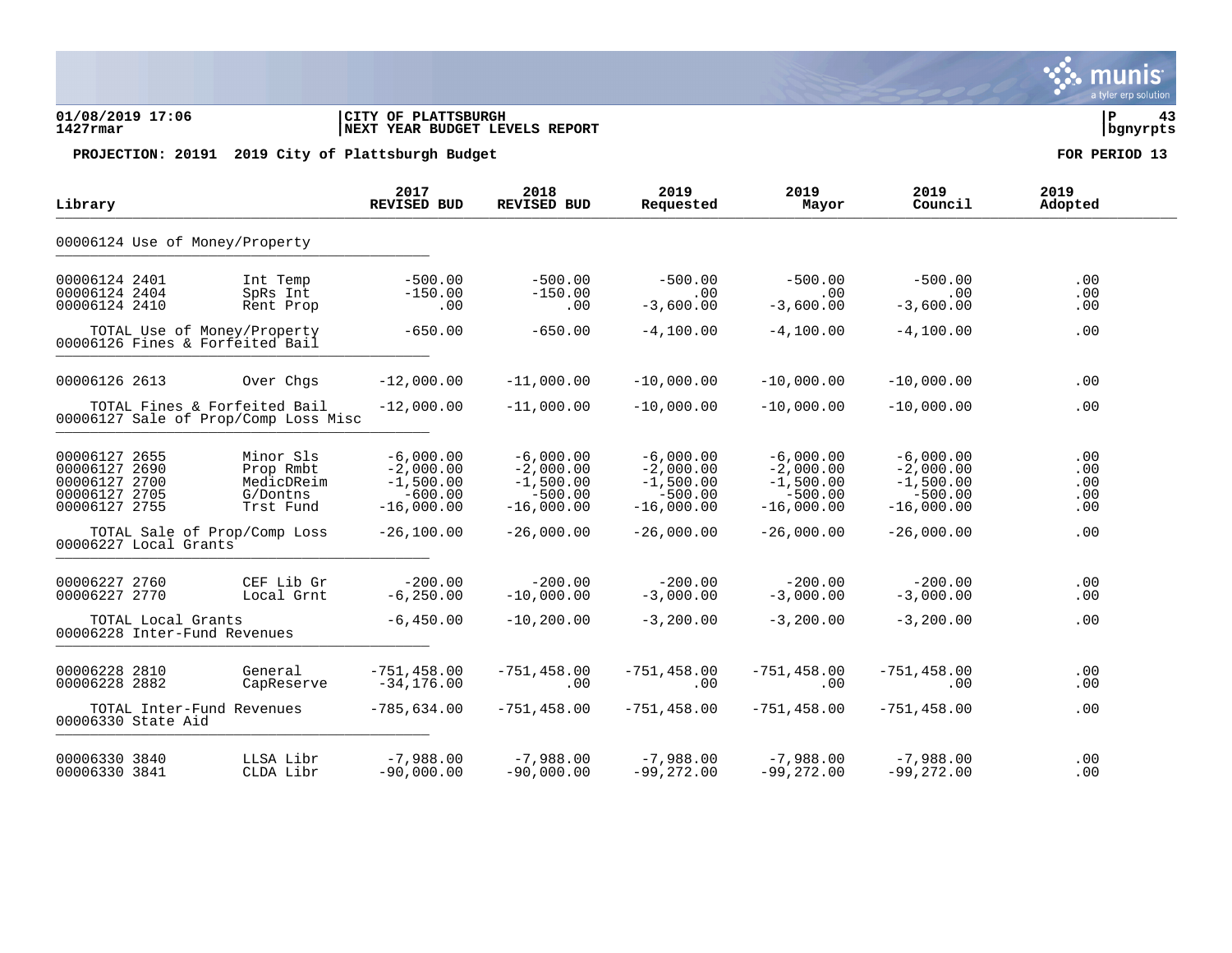### **01/08/2019 17:06 |CITY OF PLATTSBURGH |P 44 1427rmar |NEXT YEAR BUDGET LEVELS REPORT |bgnyrpts**

| Library                                                                                                                                                                                                                                                                                                                                          |                                                                                                                                                                                                                                                      | 2017<br>REVISED BUD                                                                                                                                                                                                                                 | 2018<br>REVISED BUD                                                                                                                                                                                                                          | 2019<br>Requested                                                                                                                                                                                                             | 2019<br>Mayor                                                                                                                                                                                                                 | 2019<br>Council                                                                                                                                                                                                                    | 2019<br>Adopted                                                                                                                          |
|--------------------------------------------------------------------------------------------------------------------------------------------------------------------------------------------------------------------------------------------------------------------------------------------------------------------------------------------------|------------------------------------------------------------------------------------------------------------------------------------------------------------------------------------------------------------------------------------------------------|-----------------------------------------------------------------------------------------------------------------------------------------------------------------------------------------------------------------------------------------------------|----------------------------------------------------------------------------------------------------------------------------------------------------------------------------------------------------------------------------------------------|-------------------------------------------------------------------------------------------------------------------------------------------------------------------------------------------------------------------------------|-------------------------------------------------------------------------------------------------------------------------------------------------------------------------------------------------------------------------------|------------------------------------------------------------------------------------------------------------------------------------------------------------------------------------------------------------------------------------|------------------------------------------------------------------------------------------------------------------------------------------|
| 00006330 3842                                                                                                                                                                                                                                                                                                                                    | St Aid HA                                                                                                                                                                                                                                            | $-37,208.00$                                                                                                                                                                                                                                        | .00                                                                                                                                                                                                                                          | .00                                                                                                                                                                                                                           | .00                                                                                                                                                                                                                           | .00                                                                                                                                                                                                                                | .00                                                                                                                                      |
| TOTAL State Aid<br>00006440 Federal Aid                                                                                                                                                                                                                                                                                                          |                                                                                                                                                                                                                                                      | $-135, 196.00$                                                                                                                                                                                                                                      | -97,988.00                                                                                                                                                                                                                                   | $-107, 260.00$                                                                                                                                                                                                                | $-107,260.00$                                                                                                                                                                                                                 | $-107, 260.00$                                                                                                                                                                                                                     | .00                                                                                                                                      |
| 00006440 4090                                                                                                                                                                                                                                                                                                                                    | USAC-Erate                                                                                                                                                                                                                                           | $-4,621.00$                                                                                                                                                                                                                                         | $-5,877.00$                                                                                                                                                                                                                                  | $-4,311.00$                                                                                                                                                                                                                   | $-4,311.00$                                                                                                                                                                                                                   | $-4,311.00$                                                                                                                                                                                                                        | .00                                                                                                                                      |
| TOTAL Federal Aid<br>61311000 Audit                                                                                                                                                                                                                                                                                                              |                                                                                                                                                                                                                                                      | $-4,621.00$                                                                                                                                                                                                                                         | $-5,877.00$                                                                                                                                                                                                                                  | $-4, 311.00$                                                                                                                                                                                                                  | $-4,311.00$                                                                                                                                                                                                                   | $-4,311.00$                                                                                                                                                                                                                        | .00                                                                                                                                      |
| 61311000 4440                                                                                                                                                                                                                                                                                                                                    | Fees Serv                                                                                                                                                                                                                                            | 785.00                                                                                                                                                                                                                                              | 800.00                                                                                                                                                                                                                                       | 800.00                                                                                                                                                                                                                        | 800.00                                                                                                                                                                                                                        | 800.00                                                                                                                                                                                                                             | .00                                                                                                                                      |
| TOTAL Audit<br>61910000 Unallocated Insurance                                                                                                                                                                                                                                                                                                    |                                                                                                                                                                                                                                                      | 785.00                                                                                                                                                                                                                                              | 800.00                                                                                                                                                                                                                                       | 800.00                                                                                                                                                                                                                        | 800.00                                                                                                                                                                                                                        | 800.00                                                                                                                                                                                                                             | .00                                                                                                                                      |
| 61910000 4420                                                                                                                                                                                                                                                                                                                                    | Insurance                                                                                                                                                                                                                                            | 3,245.00                                                                                                                                                                                                                                            | 3,014.00                                                                                                                                                                                                                                     | 3,110.00                                                                                                                                                                                                                      | 3,110.00                                                                                                                                                                                                                      | 3,110.00                                                                                                                                                                                                                           | .00                                                                                                                                      |
| 67410000 Library                                                                                                                                                                                                                                                                                                                                 | TOTAL Unallocated Insurance                                                                                                                                                                                                                          | 3, 245.00                                                                                                                                                                                                                                           | 3,014.00                                                                                                                                                                                                                                     | 3,110.00                                                                                                                                                                                                                      | 3,110.00                                                                                                                                                                                                                      | 3,110.00                                                                                                                                                                                                                           | .00                                                                                                                                      |
| 67410000 1100<br>67410000 1200<br>67410000 1300<br>67410000 1400<br>67410000 1500<br>67410000 2500<br>67410000 3000<br>67410000 4330<br>67410000 4340<br>67410000 4350<br>67410000 4411<br>67410000 4412<br>67410000 4413<br>67410000 4414<br>67410000 4430<br>67410000 4431<br>67410000 4450<br>67410000 4451<br>67410000 4462<br>67410000 4470 | Reg Pay<br>$0/T$ Pay<br>Temp Pay<br>NonPay Com<br>Sepr Pay<br>Other Eq<br>Cap Outlay<br>Mat'l/Supp<br>Bl/Gr Supl<br>Off Supls<br>Electric<br>Water<br>Sewer<br>Telephone<br>Contr Serv<br>Prnt/Copy<br>Reps Equip<br>Reps Bldgs<br>Confrs<br>Postage | 455,177.11<br>7,500.00<br>9,344.52<br>3,000.00<br>4,259.68<br>10,000.00<br>74,485.00<br>70,100.00<br>15,000.00<br>5,000.00<br>11,000.00<br>1,463.40<br>1,550.00<br>5,919.56<br>39,415.00<br>4,300.00<br>500.00<br>10,930.00<br>3,628.00<br>2,000.00 | 465,202.00<br>7,500.00<br>.00<br>1,500.00<br>5,000.00<br>8,000.00<br>24,138.00<br>65,000.00<br>15,000.00<br>4,000.00<br>11,500.00<br>1,450.00<br>1,550.00<br>6,300.00<br>45,000.00<br>4,300.00<br>500.00<br>6,000.00<br>3,000.00<br>1,500.00 | 484,506.03<br>5,500.00<br>.00<br>.00<br>.00<br>7,000.00<br>.00<br>53,202.00<br>15,000.00<br>3,500.00<br>12,000.00<br>1,450.00<br>1,550.00<br>13,596.70<br>45,000.00<br>4,300.00<br>500.00<br>6,000.00<br>2,500.00<br>1,500.00 | 484,506.03<br>5,500.00<br>.00<br>.00<br>.00<br>7,000.00<br>.00<br>53,202.00<br>15,000.00<br>3,500.00<br>12,000.00<br>1,450.00<br>1,550.00<br>13,596.70<br>45,000.00<br>4,300.00<br>500.00<br>6,000.00<br>2,500.00<br>1,500.00 | 484,506.03<br>5,500.00<br>$.00 \,$<br>.00<br>.00<br>7,000.00<br>.00<br>53,202.00<br>15,000.00<br>3,500.00<br>12,000.00<br>1,450.00<br>1,550.00<br>13,596.70<br>45,000.00<br>4,300.00<br>500.00<br>6,000.00<br>2,500.00<br>1,500.00 | .00<br>.00<br>.00<br>.00<br>.00<br>.00<br>.00<br>.00<br>.00<br>.00<br>.00<br>.00<br>.00<br>.00<br>.00<br>.00<br>.00<br>.00<br>.00<br>.00 |

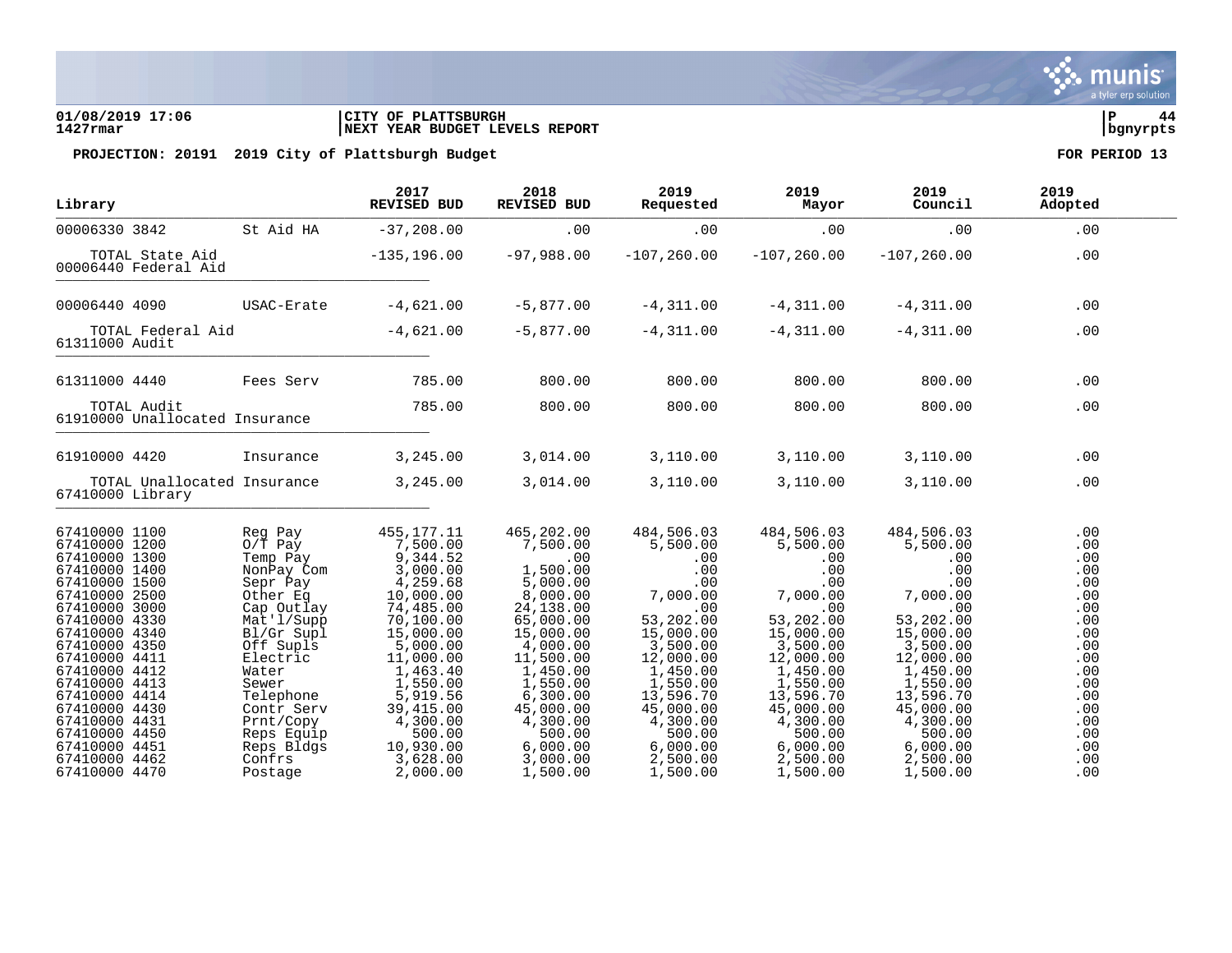### **01/08/2019 17:06 |CITY OF PLATTSBURGH |P 45 1427rmar |NEXT YEAR BUDGET LEVELS REPORT |bgnyrpts**

| Library                                                               |            | 2017<br><b>REVISED BUD</b> | 2018<br><b>REVISED BUD</b> | 2019<br>Requested | 2019<br>Mayor | 2019<br>Council | 2019<br>Adopted |  |
|-----------------------------------------------------------------------|------------|----------------------------|----------------------------|-------------------|---------------|-----------------|-----------------|--|
| TOTAL Library<br>69010000 State Retirement                            |            | 734,572.27                 | 676,440.00                 | 657, 104. 73      | 657,104.73    | 657,104.73      | .00             |  |
| 69010000 8000                                                         | Retire Ben | 66,985.00                  | 64,108.00                  | 67,532.27         | 67,532.27     | 67,532.27       | .00             |  |
| TOTAL State Retirement<br>69030000 Social Security                    |            | 66,985.00                  | 64,108.00                  | 67,532.27         | 67,532.27     | 67,532.27       | .00             |  |
| 69030000 8000                                                         | SocSecBen  | 37,388.00                  | 36,658.95                  | 37,754.00         | 37,754.00     | 37,754.00       | .00             |  |
| TOTAL Social Security<br>69040000 Workers Compensation                |            | 37,388.00                  | 36,658.95                  | 37,754.00         | 37,754.00     | 37,754.00       | .00             |  |
| 69040000 8000                                                         | WC Ben     | 2,950.97                   | 3,022.29                   | 2,821.00          | 2,821.00      | 2,821.00        | .00             |  |
| TOTAL Workers Compensation<br>69050000 Unemployment Insurance         |            | 2,950.97                   | 3,022.29                   | 2,821.00          | 2,821.00      | 2,821.00        | .00             |  |
| 69050000 8000                                                         | Unemp Ben  | 400.00                     | .00                        | .00               | .00           | .00             | .00             |  |
| TOTAL Unemployment Insurance<br>69055000 Disability                   |            | 400.00                     | .00                        | .00               | .00           | .00             | .00             |  |
| 69055000 8000                                                         | Disab Ben  | 944.00                     | 820.00                     | 820.00            | 820.00        | 820.00          | .00             |  |
| TOTAL Disability<br>69060000 Health Insurance                         |            | 944.00                     | 820.00                     | 820.00            | 820.00        | 820.00          | .00             |  |
| 69060000 8000                                                         | Health Ins | 126,918.10                 | 123,628.16                 | 129,315.00        | 129,315.00    | 129,315.00      | .00             |  |
| TOTAL Health Insurance<br>69070000 Library Cafeteria Plan             |            | 126,918.10                 | 123,628.16                 | 129,315.00        | 129,315.00    | 129,315.00      | .00             |  |
| 69070000 8000                                                         | Cafet Ben  | 270.66                     | 328.00                     | 328.00            | 328.00        | 328.00          | .00             |  |
| TOTAL Library Cafeteria Plan<br>69089000 Employee Assistance Services |            | 270.66                     | 328.00                     | 328.00            | 328.00        | 328.00          | .00             |  |
| 69089000 8000                                                         | EAS Ben    | 500.00                     | 344.00                     | 344.00            | 344.00        | 344.00          | .00             |  |

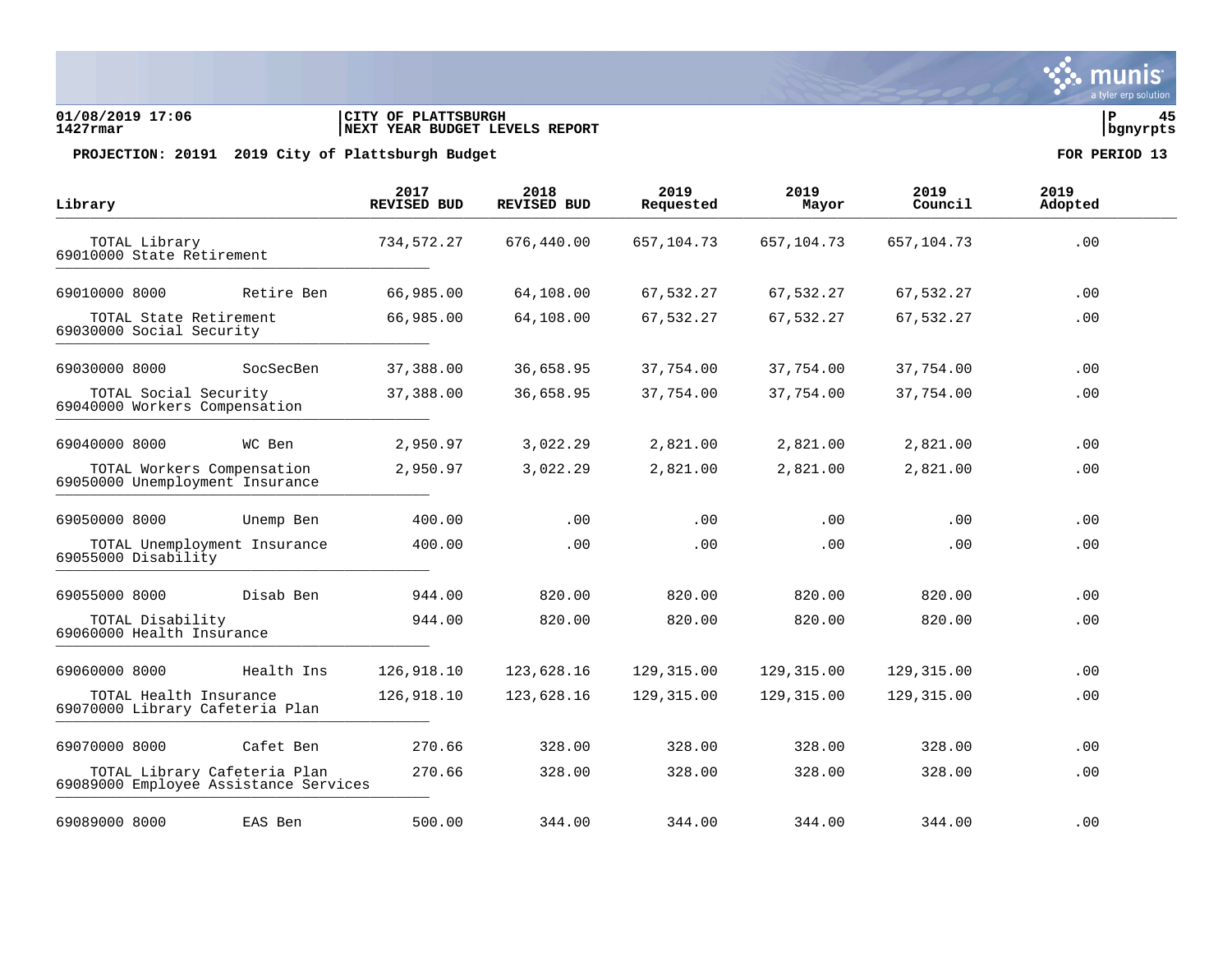

# **01/08/2019 17:06 |CITY OF PLATTSBURGH |P 46 1427rmar |NEXT YEAR BUDGET LEVELS REPORT |bgnyrpts**

| Library<br>TOTAL Employee Assistance Se<br>69560000 Transfer Capital Reserve |                             | 2017<br><b>REVISED BUD</b> | 2018<br><b>REVISED BUD</b> | 2019<br>Requested | 2019<br>Mayor   | 2019<br>Council | 2019<br>Adopted |  |
|------------------------------------------------------------------------------|-----------------------------|----------------------------|----------------------------|-------------------|-----------------|-----------------|-----------------|--|
|                                                                              |                             | 500.00                     | 344.00                     | 344.00            | 344.00          | 344.00          | .00             |  |
| 69560000 9000                                                                | Trs CapRes                  | 34,176.00                  | 11,647.60                  | .00               | .00             | .00             | .00             |  |
| TOTAL Transfer Capital Reser<br>69570000 Transfer Debt Service               |                             | 34,176.00                  | 11,647.60                  | .00               | .00             | .00             | .00             |  |
| 69570000 9000                                                                | In-Fd Trsf                  | 6,600.00                   | 6,500.00                   | 6,400.00          | 6,400.00        | 6,400.00        | .00             |  |
| TOTAL Library                                                                | TOTAL Transfer Debt Service | 6,600.00<br>45,084.00      | 6,500.00<br>24,138.00      | 6,400.00<br>.00   | 6,400.00<br>.00 | 6,400.00<br>.00 | .00<br>.00      |  |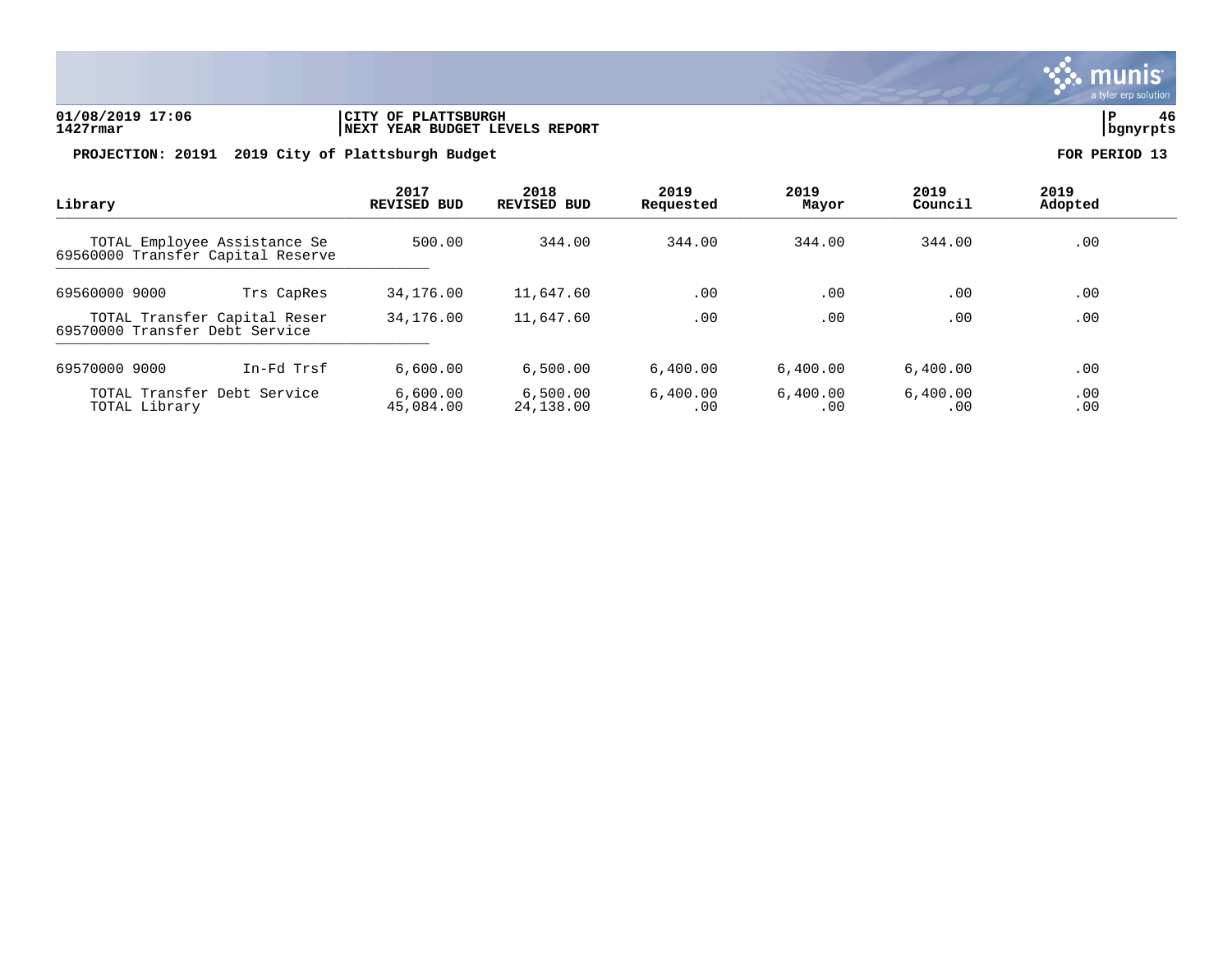### **01/08/2019 17:06 |CITY OF PLATTSBURGH |P 47 1427rmar |NEXT YEAR BUDGET LEVELS REPORT |bgnyrpts**

PROJECTION: 20191 2019 City of Plattsburgh Budget **FOR PERIOD** 13

| Debt Service                                                |            | 2017               | 2018               | 2019                                                            | 2019            | 2019            | 2019    |
|-------------------------------------------------------------|------------|--------------------|--------------------|-----------------------------------------------------------------|-----------------|-----------------|---------|
|                                                             |            | <b>REVISED BUD</b> | <b>REVISED BUD</b> | Requested                                                       | Mayor           | Council         | Adopted |
| 00007124 Use of Money/Property                              |            |                    |                    |                                                                 |                 |                 |         |
| 00007124 2421                                               | Int12      | .00                | $-2,228.71$        | .00                                                             | .00             | .00             | .00     |
| TOTAL Use of Money/Property<br>00007228 Inter-Fund Revenues |            | .00                | $-2,228.71$        | .00                                                             | .00             | .00             | .00     |
| 00007228 2810                                               | General    | $-1,548,598.86$    | $-2,013,979.89$    | $-1,876,657.00$                                                 | $-1,876,657.00$ | $-1.876.657.00$ | .00     |
| 00007228 2812                                               | Rec Comp   | $-209,666.15$      | $-244, 188.43$     | $-249, 306.29$                                                  | -249,306.29     | -249,306.29     | .00     |
| 00007228 2813                                               | Park Lot   | $-19, 203.82$      | $-19,722.80$       | $-1,692.68$                                                     | $-1,692.68$     | $-1,692.68$     | .00     |
| 00007228 2816                                               | Water      | $-312, 327.09$     | $-411.395.05$      | $-396.780.21$                                                   | $-396.780.21$   | $-396.780.21$   | .00     |
| 00007228 2817                                               | Sewer      | $-20,899.30$       | $-20,061.49$       | -19,624.39                                                      | -19,624.39      | -19,624.39      | .00     |
| 00007228 2818                                               | Library    | $-6,600.00$        | $-6,500.00$        | $-6,400.00$                                                     | $-6,400.00$     | $-6,400.00$     | .00     |
| 00007228 2882                                               | Reserve    | $-226, 875.53$     | $-161.078.79$      | $-159, 326.71$                                                  | $-159.326.71$   | $-159.326.71$   | .00     |
| TOTAL Inter-Fund Revenues<br>79710000 Debt Service          |            |                    |                    | $-2,344,170.75$ $-2,876,926.45$ $-2,709,787.28$ $-2,709,787.28$ |                 | $-2.709.787.28$ | .00     |
| 79710000 6000                                               | Prin Debt  | 1,714,286.00       | 2,179,821.00       | 2,090,425.00                                                    | 2,090,425.00    | 2,090,425.00    | .00     |
| 79710000 6500                                               | Prin Res   | 130,000.00         | 135,000.00         | 135,000.00                                                      | 135,000.00      | 135,000.00      | .00     |
| 79710000 7000                                               | Int Debt   | 403,009.22         | 536,026.66         | 460,035.57                                                      | 460,035.57      | 460,035.57      | .00     |
| 79710000 7500                                               | Int Debt R | 96,875.53          | 26,078.79          | 24,326.71                                                       | 24,326.71       | 24,326.71       | .00     |
| TOTAL Debt Service                                          |            | 2,344,170.75       | 2,876,926.45       | 2,709,787.28                                                    | 2,709,787.28    | 2,709,787.28    | .00     |
| TOTAL Debt Service                                          |            | .00                | $-2, 228.71$       | .00                                                             | .00             | .00             | .00     |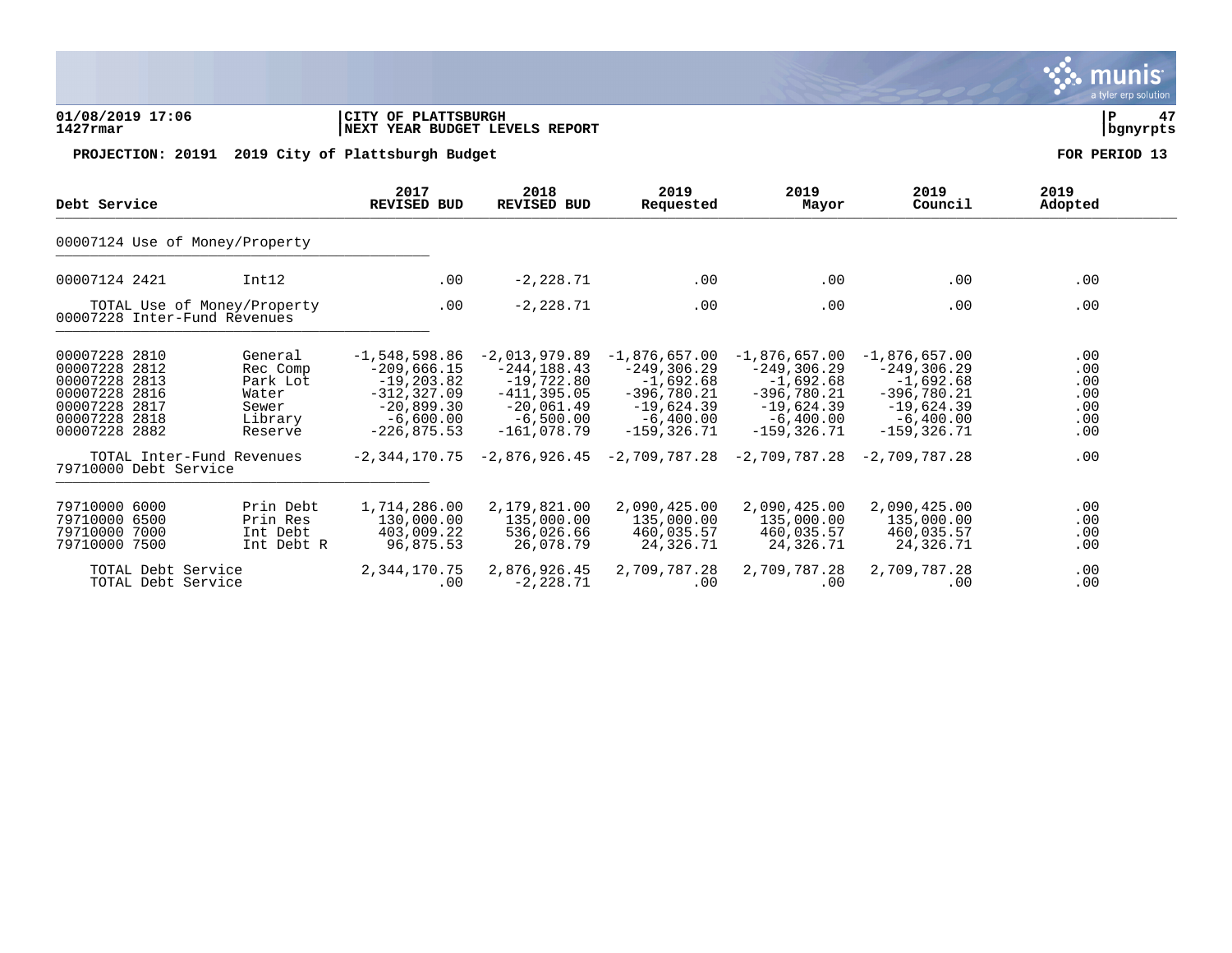### **01/08/2019 17:06 |CITY OF PLATTSBURGH |P 48 1427rmar |NEXT YEAR BUDGET LEVELS REPORT |bgnyrpts**

PROJECTION: 20191 2019 City of Plattsburgh Budget **FOR PERIOD** 13

|               | Municipal Lighting Department |                                                                     | 2017<br><b>REVISED BUD</b> | 2018<br><b>REVISED BUD</b> | 2019<br>Requested                                                           | 2019<br>Mayor | 2019<br>Council | 2019<br>Adopted |
|---------------|-------------------------------|---------------------------------------------------------------------|----------------------------|----------------------------|-----------------------------------------------------------------------------|---------------|-----------------|-----------------|
|               | M4030000 Taxes - Electric     |                                                                     |                            |                            |                                                                             |               |                 |                 |
| M4030000 4430 |                               | Prop Tax                                                            | 65,000.00                  | 65,000.00                  | 86,000.00                                                                   | 86,000.00     | 86,000.00       | .00             |
|               | TOTAL Taxes - Electric        | M4040000 Uncollectible Revenues Electri                             | 65,000.00                  | 65,000.00                  | 86,000.00                                                                   | 86,000.00     | 86,000.00       | .00             |
| M4040000 4430 |                               | Uncol Rev                                                           | 65,000.00                  | 65,000.00                  | 65,000.00                                                                   | 65,000.00     | 65,000.00       | .00             |
|               | M4420000 Interest Revenues    | TOTAL Uncollectible Revenues                                        | 65,000.00                  | 65,000.00                  | 65,000.00                                                                   | 65,000.00     | 65,000.00       | .00             |
| M4420000 2401 |                               | BkInterest                                                          | $-8,000.00$                | $-7,400.00$                | $-7,000.00$                                                                 | $-7,000.00$   | $-7,000.00$     | .00             |
|               | TOTAL Interest Revenues       | M4510000 Interest on Long Term Debt                                 | $-8,000.00$                | $-7,400.00$                | $-7,000.00$                                                                 | $-7,000.00$   | $-7,000.00$     | .00             |
| M4510000 7000 |                               | Debt Int                                                            | 327,575.00                 | 296,388.00                 | 263,805.00                                                                  | 263,805.00    | 263,805.00      | .00             |
|               |                               | TOTAL Interest on Long Term<br>M4520000 Misc Interest Refunds       | 327,575.00                 | 296,388.00                 | 263,805.00                                                                  | 263,805.00    | 263,805.00      | .00             |
| M4520000 2401 |                               | DepositInt                                                          | 500.00                     | 500.00                     | 1,000.00                                                                    | 1,000.00      | 1,000.00        | .00             |
|               |                               | TOTAL Misc Interest Refunds<br>M6010000 MLD Residential Sales       | 500.00                     | 500.00                     | 1,000.00                                                                    | 1,000.00      | 1,000.00        | .00             |
| M6010000 2150 |                               | Residentia                                                          | $-7,450,400.00$            |                            | $-8,024,400.00 -8,700,000.00 -8,700,000.00$                                 |               | $-8,700,000.00$ | .00             |
|               |                               | TOTAL MLD Residential Sales<br>M6020000 MLD Small Commercial Sales  | $-7,450,400.00$            |                            | $-8,024,400.00 -8,700,000.00 -8,700,000.00$                                 |               | $-8,700,000.00$ | .00             |
| M6020000 2150 |                               | Small Comm                                                          | $-800, 251.00$             | $-861, 850.00$             | $-950,000.00$                                                               | $-950,000.00$ | $-950,000.00$   | .00             |
|               |                               | TOTAL MLD Small Commercial S<br>M6024000 MLD Large Commercial Sales | $-800, 251.00$             | $-861, 850.00$             | $-950,000.00$                                                               | $-950,000.00$ | $-950,000.00$   | .00             |
| M6024000 2150 |                               | Lrg Comm                                                            |                            |                            | $-4,510,000.00 - 4,860,000.00 - 5,600,000.00 - 5,600,000.00 - 5,600,000.00$ |               |                 | .00             |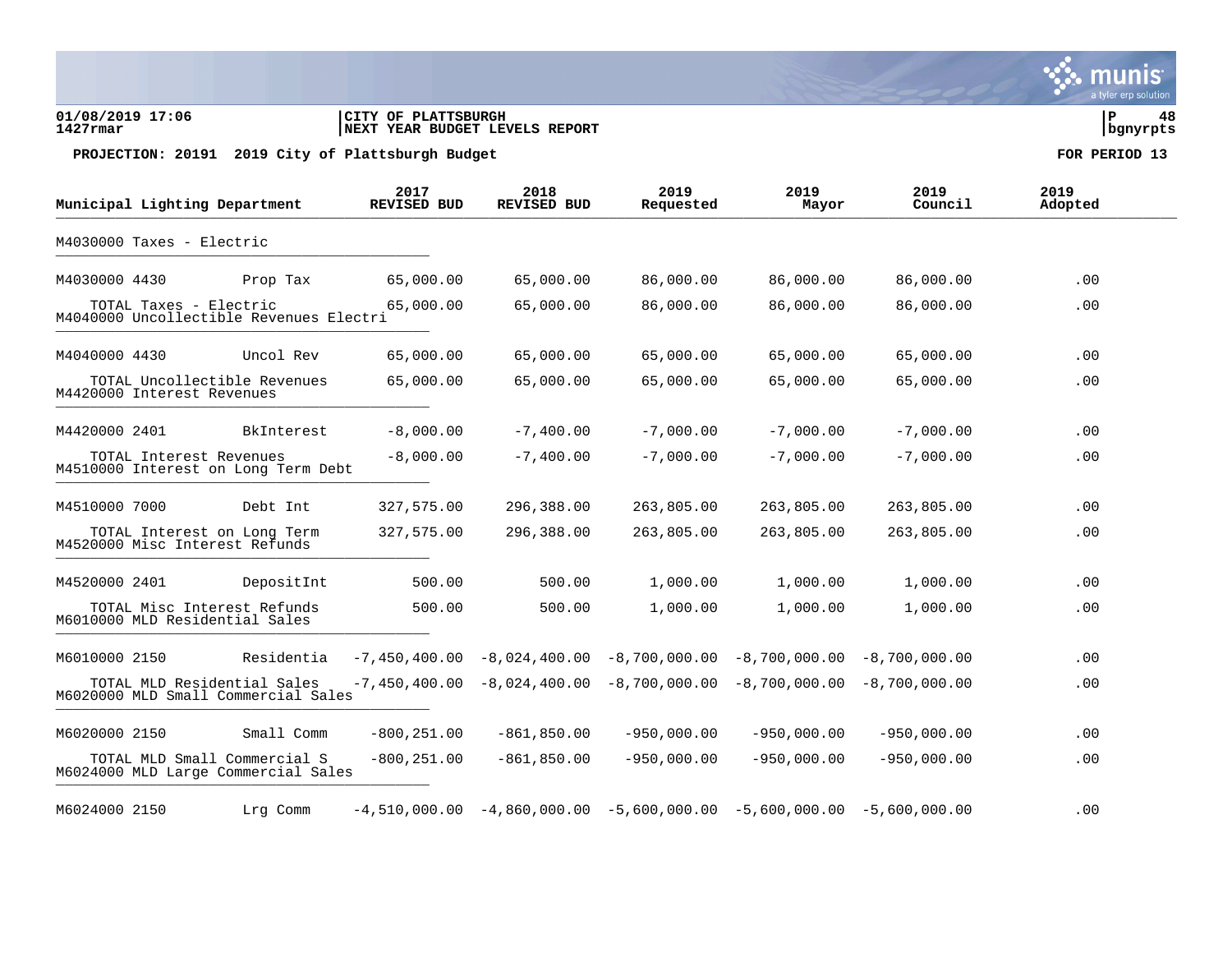### **01/08/2019 17:06 |CITY OF PLATTSBURGH |P 49 1427rmar |NEXT YEAR BUDGET LEVELS REPORT |bgnyrpts**

PROJECTION: 20191 2019 City of Plattsburgh Budget **FOR PERIOD** 13

|                                                 | Municipal Lighting Department  |                                                                         | 2017<br><b>REVISED BUD</b>         | 2018<br><b>REVISED BUD</b>                 | 2019<br>Requested                          | 2019<br>Mayor                                                                   | 2019<br>Council                            | 2019<br>Adopted   |
|-------------------------------------------------|--------------------------------|-------------------------------------------------------------------------|------------------------------------|--------------------------------------------|--------------------------------------------|---------------------------------------------------------------------------------|--------------------------------------------|-------------------|
|                                                 | M6030000 MLD Industrial Sales  | TOTAL MLD Large Commercial S                                            |                                    |                                            |                                            | $-4,510,000.00 - 4,860,000.00 - 5,600,000.00 - 5,600,000.00 - 5,600,000.00$     |                                            | .00               |
| M6030000 2150                                   |                                | Industrial                                                              |                                    |                                            |                                            | $-4,900,000.00$ $-5,492,000.00$ $-6,900,000.00$ $-6,900,000.00$ $-6,900,000.00$ |                                            | .00               |
|                                                 | TOTAL MLD Industrial Sales     | M6040000 MLD Public Street Lighting                                     |                                    | $-4,900,000.00 -5,492,000.00$              |                                            | $-6,900,000.00 - 6,900,000.00$                                                  | $-6,900,000,00$                            | .00               |
| M6040000 2150                                   |                                | Street Lt                                                               | $-213,848.00$                      | $-213,848.00$                              | $-213,848.00$                              | $-213,848.00$                                                                   | $-213,848.00$                              | .00               |
|                                                 | M6041000 MLD Traffic Lighting  | TOTAL MLD Public Street Ligh                                            | $-213,848.00$                      | $-213,848.00$                              | $-213,848.00$                              | $-213,848.00$                                                                   | $-213,848.00$                              | .00               |
| M6041000 2150                                   |                                | Traffic Lt                                                              | $-11,000.00$                       | $-11,000.00$                               | $-11,000.00$                               | $-11,000.00$                                                                    | $-11,000.00$                               | .00               |
|                                                 | TOTAL MLD Traffic Lighting     | M6060000 MLD Other Sales to Oper Muni                                   | $-11,000.00$                       | $-11,000.00$                               | $-11,000.00$                               | $-11,000.00$                                                                    | $-11,000.00$                               | .00               |
| M6060000 2150                                   |                                | City Misc                                                               | $-2,300.00$                        | $-2,300.00$                                | $-2,300.00$                                | $-2,300.00$                                                                     | $-2,300.00$                                | .00               |
|                                                 | M6100000 MLD Security Lighting | TOTAL MLD Other Sales to Ope                                            | $-2,300.00$                        | $-2,300.00$                                | $-2,300.00$                                | $-2,300,00$                                                                     | $-2,300.00$                                | .00               |
| M6100000 2150                                   |                                | Sec Lt                                                                  | $-45,000.00$                       | $-48,500.00$                               | $-48,500.00$                               | $-48,500.00$                                                                    | $-48,500.00$                               | .00               |
|                                                 | TOTAL MLD Security Lighting    | M6210000 Rent from Electric Property                                    | $-45,000.00$                       | $-48,500.00$                               | $-48,500.00$                               | $-48,500.00$                                                                    | $-48,500.00$                               | .00               |
| M6210000 2101                                   |                                | Rent                                                                    | $-42,000.00$                       | $-40,000.00$                               | $-7, 176.00$                               | $-7, 176.00$                                                                    | $-7, 176.00$                               | .00               |
|                                                 |                                | TOTAL Rent from Electric Pro<br>M6220000 Miscellaneous Electric Revenue | $-42,000.00$                       | $-40,000.00$                               | $-7, 176.00$                               | $-7, 176.00$                                                                    | $-7, 176.00$                               | .00               |
| M6220000 2101<br>M6220000 2150<br>M6220000 2700 |                                | Misc Rev<br>Reconnects<br>Medic Reim                                    | $-74,701,00$<br>$-8,000.00$<br>.00 | $-60,000.00$<br>$-8,000.00$<br>$-5,000.00$ | $-55,000.00$<br>$-4,000.00$<br>$-6,000.00$ | $-55,000.00$<br>$-4,000.00$<br>$-6,000.00$                                      | $-55,000.00$<br>$-4,000.00$<br>$-6,000.00$ | .00<br>.00<br>.00 |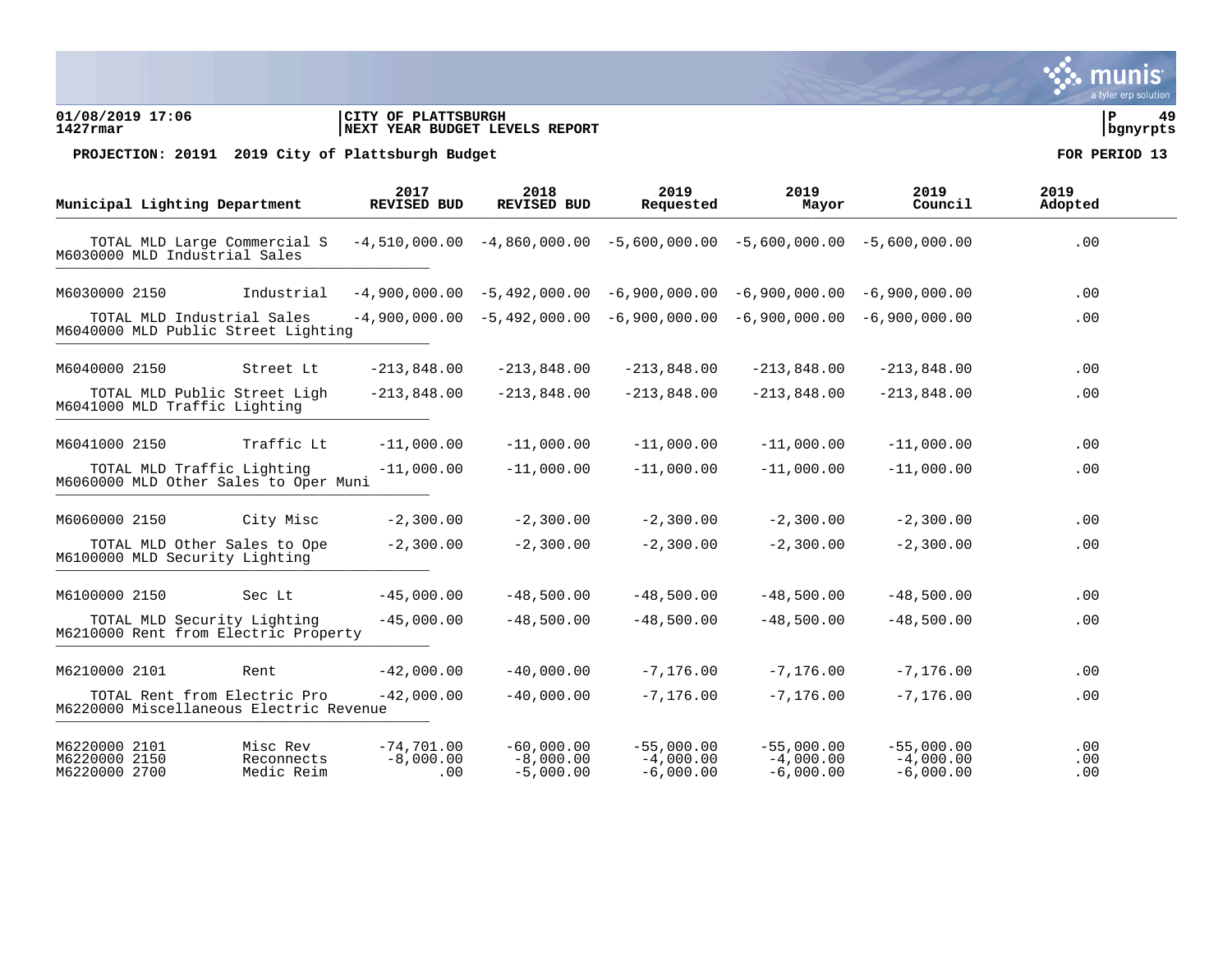

### **01/08/2019 17:06 |CITY OF PLATTSBURGH |P 50 1427rmar |NEXT YEAR BUDGET LEVELS REPORT |bgnyrpts**

|               | Municipal Lighting Department                                                       |                                                                       | 2017<br><b>REVISED BUD</b> | 2018<br><b>REVISED BUD</b>                                           | 2019<br>Requested | 2019<br>Mayor | 2019<br>Council | 2019<br>Adopted |
|---------------|-------------------------------------------------------------------------------------|-----------------------------------------------------------------------|----------------------------|----------------------------------------------------------------------|-------------------|---------------|-----------------|-----------------|
|               |                                                                                     | TOTAL Miscellaneous Electric<br>M7170000 Depreciation of Power Plant  | $-82,701.00$               | $-73,000.00$                                                         | $-65,000.00$      | $-65,000.00$  | $-65,000.00$    | .00             |
| M7170000 4500 |                                                                                     | Depr Plant                                                            | 1,632.00                   | 1,632.00                                                             | 1,632.00          | 1,632.00      | 1,632.00        | .00             |
|               | M7210000 Electricity Purchased                                                      | TOTAL Depreciation of Power                                           | 1,632.00                   | 1,632.00                                                             | 1,632.00          | 1,632.00      | 1,632.00        | .00             |
| M7210000 4411 |                                                                                     | Elec Purch                                                            |                            | 8,844,007.00 10,400,000.00 13,400,309.00 13,400,309.00 13,400,309.00 |                   |               |                 | .00             |
|               |                                                                                     | TOTAL Electricity Purchased<br>M7220000 Purchased Electricity Expense |                            | 8,844,007.00 10,400,000.00 13,400,309.00 13,400,309.00 13,400,309.00 |                   |               |                 | .00             |
| M7220000 4411 |                                                                                     | Elec TCC's                                                            | 332,456.00                 | $.00 \,$                                                             | .00               | .00           | .00.            | .00             |
|               | TOTAL Purchased Electricity<br>332,456.00<br>M7311000 Transmission Super & Engineer |                                                                       |                            |                                                                      | .00               | .00           | .00             | .00             |
| M7311000 4430 |                                                                                     | Trans Sycs                                                            | 28,000.00                  | 28,000.00                                                            | 28,000.00         | 28,000.00     | 28,000.00       | .00             |
|               | M7312200 Trans Subs Supplies                                                        | TOTAL Transmission Super & E                                          | 28,000.00                  | 28,000.00                                                            | 28,000.00         | 28,000.00     | 28,000.00       | .00             |
| M7312200 4334 |                                                                                     | Subs Suppl                                                            | 50,000.00                  | 89,000.00                                                            | 89,000.00         | 89,000.00     | 89,000.00       | .00             |
|               | TOTAL Trans Subs Supplies                                                           | M7314200 Operation of OH Trans Lines                                  | 50,000.00                  | 89,000.00                                                            | 89,000.00         | 89,000.00     | 89,000.00       | .00             |
| M7314200 4334 |                                                                                     | Op OH Supp                                                            | 1,000.00                   | 1,000.00                                                             | 1,000.00          | 1,000.00      | 1,000.00        | .00             |
|               |                                                                                     | TOTAL Operation of OH Trans<br>M7330000 Depreciation - Trans Property | 1,000.00                   | 1,000.00                                                             | 1,000.00          | 1,000.00      | 1,000.00        | .00             |
| M7330000 4500 |                                                                                     | Depr Tran                                                             | 377,000.00                 | 386,000.00                                                           | 388,000.00        | 388,000.00    | 388,000.00      | .00             |
|               | M7340000 Transmission Rents                                                         | TOTAL Depreciation - Trans P                                          | 377,000.00                 | 386,000.00                                                           | 388,000.00        | 388,000.00    | 388,000.00      | .00.            |
| M7340000 4430 |                                                                                     | Trans Rent                                                            | 1,650.00                   | 1,650.00                                                             | 1,650.00          | 1,650.00      | 1,650.00        | .00             |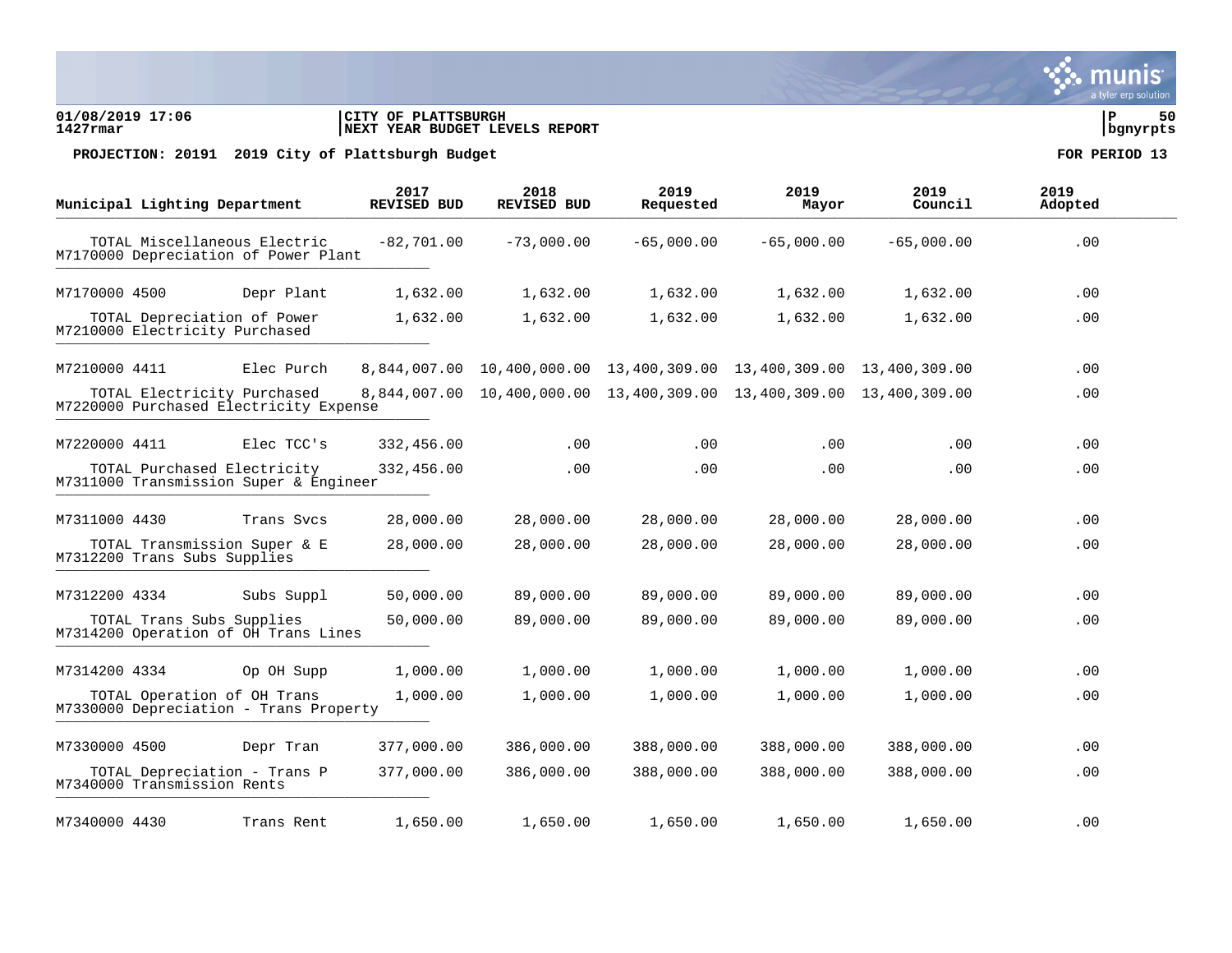### **01/08/2019 17:06 |CITY OF PLATTSBURGH |P 51 1427rmar |NEXT YEAR BUDGET LEVELS REPORT |bgnyrpts**

|               | Municipal Lighting Department                               |                                                                         | 2017<br><b>REVISED BUD</b> | 2018<br><b>REVISED BUD</b> | 2019<br>Requested | 2019<br>Mayor | 2019<br>Council | 2019<br>Adopted |
|---------------|-------------------------------------------------------------|-------------------------------------------------------------------------|----------------------------|----------------------------|-------------------|---------------|-----------------|-----------------|
|               | TOTAL Transmission Rents<br>M7361000 Repairs to Trans P/T/F |                                                                         | 1,650.00                   | 1,650.00                   | 1,650.00          | 1,650.00      | 1,650.00        | .00             |
| M7361000 4334 |                                                             | TrPTFSupp                                                               | 500.00                     | 1,000.00                   | 3,000.00          | 3,000.00      | 3,000.00        | .00             |
|               | M7362000 Repairs Distrib P/T/F                              | TOTAL Repairs to Trans P/T/F                                            | 500.00                     | 1,000.00                   | 3,000.00          | 3,000.00      | 3,000.00        | .00             |
| M7362000 4334 |                                                             | DisPTFSupp                                                              | 30,000.00                  | 2,000.00                   | 2,000.00          | 2,000.00      | 2,000.00        | .00             |
|               | TOTAL Repairs Distrib P/T/F                                 | M7380000 Depreciation Pls Twrs Fxtrs                                    | 30,000.00                  | 2,000.00                   | 2,000.00          | 2,000.00      | 2,000.00        | .00             |
| M7380000 4500 |                                                             | Depr PTF                                                                | 331,400.00                 | 347,000.00                 | 356,000.00        | 356,000.00    | 356,000.00      | .00             |
|               | TOTAL Depreciation Pls Twrs                                 | M7411000 Distribution Superv & Engineer                                 | 331,400.00                 | 347,000.00                 | 356,000.00        | 356,000.00    | 356,000.00      | .00             |
| M7411000 4430 |                                                             | DistSESvcs                                                              | 18,000.00                  | 18,000.00                  | 18,000.00         | 18,000.00     | 18,000.00       | .00             |
|               | TOTAL Distribution Superv &                                 | M7412200 Distribution Sub Sup & Exp                                     | 18,000.00                  | 18,000.00                  | 18,000.00         | 18,000.00     | 18,000.00       | .00             |
| M7412200 4334 |                                                             | DistSubSup                                                              | 62,075.00                  | 135,336.00                 | 75,000.00         | 75,000.00     | 75,000.00       | .00             |
|               |                                                             | TOTAL Distribution Sub Sup &<br>M7414200 Operation of Ovhd Distri Lines | 62,075.00                  | 135,336.00                 | 75,000.00         | 75,000.00     | 75,000.00       | .00             |
| M7414200 4334 |                                                             | DistOHSupp                                                              | 55,000.00                  | 96,000.00                  | 75,000.00         | 75,000.00     | 75,000.00       | .00             |
|               |                                                             | TOTAL Operation of Ovhd Dist<br>M7414300 Operation URD Dist Lines       | 55,000.00                  | 96,000.00                  | 75,000.00         | 75,000.00     | 75,000.00       | .00             |
| M7414300 4334 |                                                             | DistUGSupp                                                              | 15,000.00                  | 2,000.00                   | 3,200.00          | 3,200.00      | 3,200.00        | .00             |
|               |                                                             | TOTAL Operation URD Dist Lin<br>M7414400 Remove and Reset Transformers  | 15,000.00                  | 2,000.00                   | 3,200.00          | 3,200.00      | 3,200.00        | .00             |
| M7414400 4334 |                                                             | TransforSu                                                              | 10,000.00                  | 9,000.00                   | 12,000.00         | 12,000.00     | 12,000.00       | .00             |

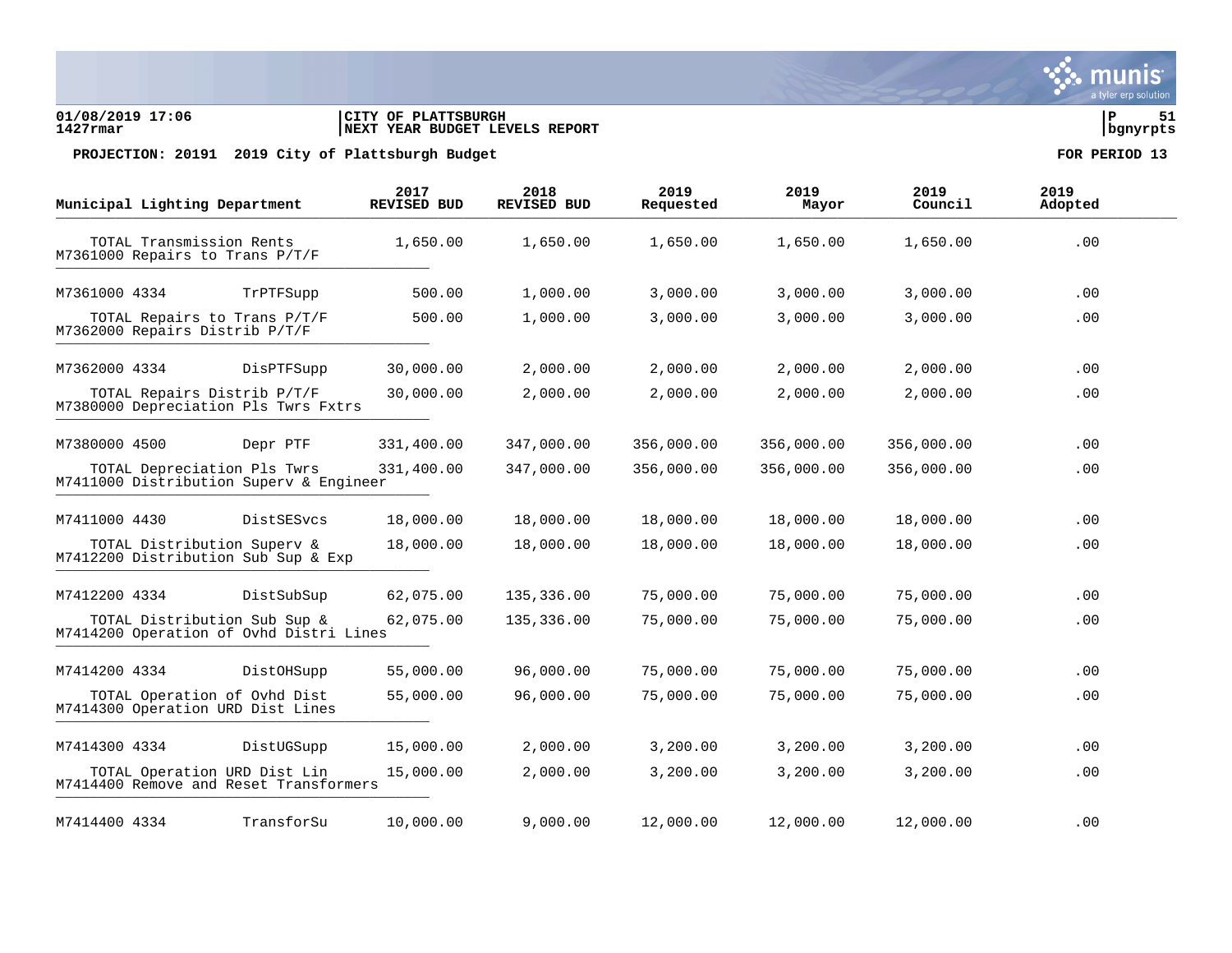### **01/08/2019 17:06 |CITY OF PLATTSBURGH |P 52 1427rmar |NEXT YEAR BUDGET LEVELS REPORT |bgnyrpts**

PROJECTION: 20191 2019 City of Plattsburgh Budget **FOR PERIOD** 13

|               | Municipal Lighting Department |                                                                         | 2017<br><b>REVISED BUD</b> | 2018<br><b>REVISED BUD</b> | 2019<br>Requested | 2019<br>Mayor | 2019<br>Council | 2019<br>Adopted |
|---------------|-------------------------------|-------------------------------------------------------------------------|----------------------------|----------------------------|-------------------|---------------|-----------------|-----------------|
|               |                               | TOTAL Remove and Reset Trans<br>M7415200 Remove and Reset Meters        | 10,000.00                  | 9,000.00                   | 12,000.00         | 12,000.00     | 12,000.00       | .00             |
| M7415200 4334 |                               | Mtr Suppl                                                               | 10,000.00                  | 6,500.00                   | 12,000.00         | 12,000.00     | 12,000.00       | .00             |
|               |                               | TOTAL Remove and Reset Meter<br>M7416000 Services on Consumers Premises | 10,000.00                  | 6,500.00                   | 12,000.00         | 12,000.00     | 12,000.00       | .00             |
| M7416000 4334 |                               | Parts/Supp                                                              | 3,000.00                   | 3,500.00                   | 3,000.00          | 3,000.00      | 3,000.00        | .00             |
|               |                               | TOTAL Services on Consumers<br>M7427100 Repairs Overhead Service        | 3,000.00                   | 3,500.00                   | 3,000.00          | 3,000.00      | 3,000.00        | .00             |
| M7427100 4334 |                               | OHSvcSupp                                                               | .00                        | .00                        | 500.00            | 500.00        | 500.00          | $.00 \,$        |
|               |                               | TOTAL Repairs Overhead Servi<br>M7427200 Repairs to Underground Service | .00                        | .00                        | 500.00            | 500.00        | 500.00          | .00             |
| M7427200 4334 |                               | UGSvcSupp                                                               | .00                        | $.00 \,$                   | 500.00            | 500.00        | 500.00          | .00             |
|               |                               | TOTAL Repairs to Underground<br>M7430000 Depreciation Distr Property    | .00                        | .00                        | 500.00            | 500.00        | 500.00          | $.00 \,$        |
| M7430000 4500 |                               | Depr Distr                                                              | 1,191,800.00               | 1,182,000.00               | 1,199,600.00      | 1,199,600.00  | 1,199,600.00    | .00             |
|               |                               | TOTAL Depreciation Distr Pro<br>M7512100 Operation of Ovhd Str Lqt      | 1,191,800.00               | 1,182,000.00               | 1,199,600.00      | 1,199,600.00  | 1,199,600.00    | .00             |
| M7512100 4334 |                               | OHStLtSup                                                               | 16,500.00                  | 12,000.00                  | 15,000.00         | 15,000.00     | 15,000.00       | .00             |
|               |                               | TOTAL Operation of Ovhd Str<br>M7512200 Operation of URD Street Ligt    | 16,500.00                  | 12,000.00                  | 15,000.00         | 15,000.00     | 15,000.00       | .00             |
| M7512200 4334 |                               | UGStLtSupp                                                              | 3,500.00                   | 8,000.00                   | 2,000.00          | 2,000.00      | 2,000.00        | .00             |
|               |                               | TOTAL Operation of URD Stree<br>M7530000 Dep Street Lighting & Signals  | 3,500.00                   | 8,000.00                   | 2,000.00          | 2,000.00      | 2,000.00        | .00             |
| M7530000 4500 |                               | DeprStLite                                                              | 115,500.00                 | 122,000.00                 | 118,000.00        | 118,000.00    | 118,000.00      | .00             |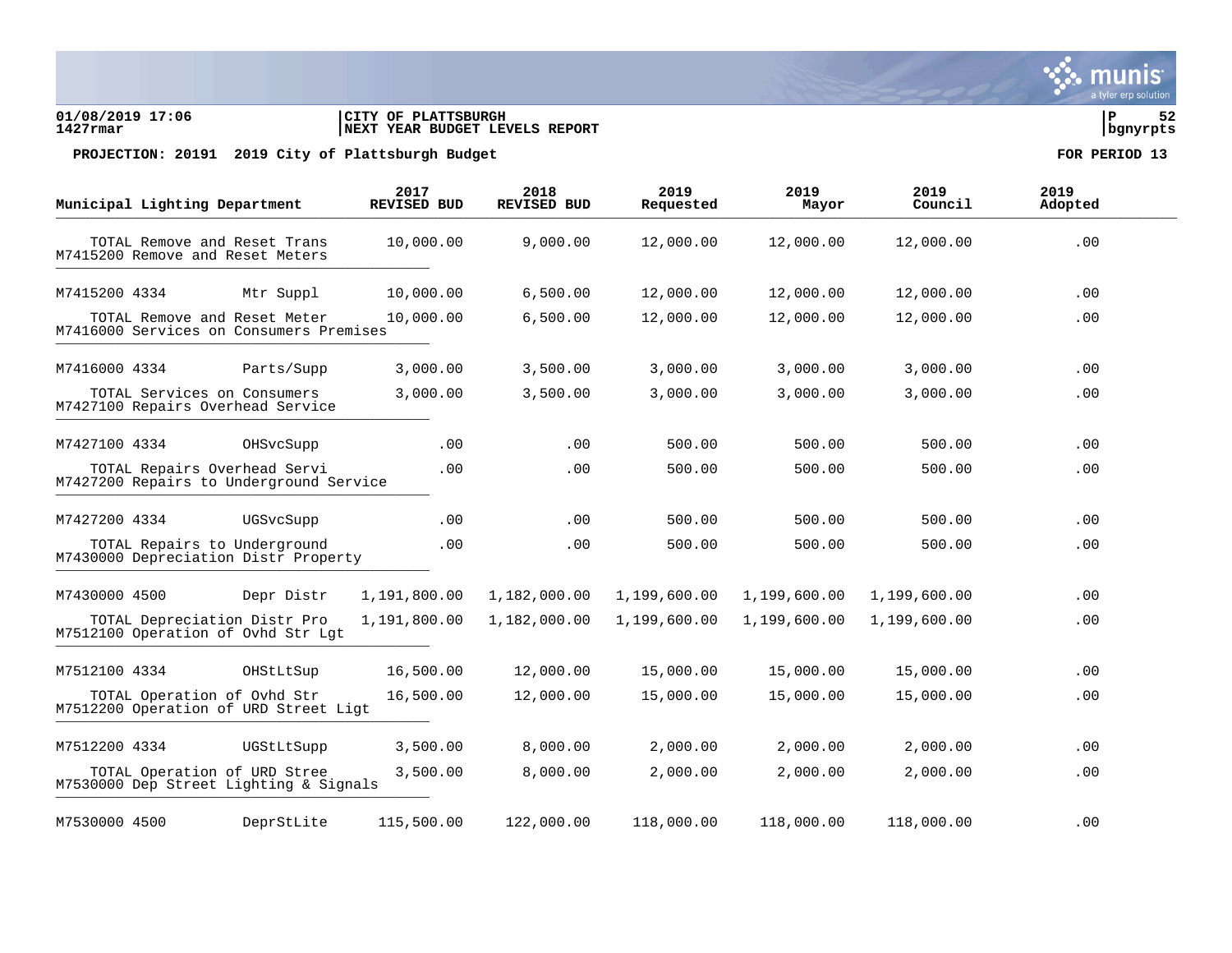### **01/08/2019 17:06 |CITY OF PLATTSBURGH |P 53 1427rmar |NEXT YEAR BUDGET LEVELS REPORT |bgnyrpts**

PROJECTION: 20191 2019 City of Plattsburgh Budget **FOR PERIOD** 13

|                                                     | Municipal Lighting Department                            |                                        | 2017<br>REVISED BUD | 2018<br>REVISED BUD | 2019<br>Requested | 2019<br>Mayor | 2019<br>Council | 2019<br>Adopted |
|-----------------------------------------------------|----------------------------------------------------------|----------------------------------------|---------------------|---------------------|-------------------|---------------|-----------------|-----------------|
|                                                     | TOTAL Dep Street Lighting &<br>M7612200 Meter Reading    |                                        | 115,500.00          | 122,000.00          | 118,000.00        | 118,000.00    | 118,000.00      | .00             |
| M7612200 4430                                       |                                                          | Mtr Rd CS                              | 10,000.00           | 9,000.00            | 9,000.00          | 9,000.00      | 9,000.00        | .00             |
|                                                     | TOTAL Meter Reading                                      | M7613000 Consumers Billing and Account | 10,000.00           | 9,000.00            | 9,000.00          | 9,000.00      | 9,000.00        | .00             |
| M7613000 4430                                       |                                                          | ConsAcCS                               | 248,212.00          | 248, 212.00         | 303,000.00        | 303,000.00    | 303,000.00      | .00             |
|                                                     | TOTAL Consumers Billing and<br>M7720000 Misc Jobbing     |                                        | 248,212.00          | 248, 212.00         | 303,000.00        | 303,000.00    | 303,000.00      | .00             |
| M7720000 4505                                       |                                                          | Misc Job                               | 500.00              | 500.00              | 1,000.00          | 1,000.00      | 1,000.00        | .00             |
| TOTAL Misc Jobbing<br>M7811000 Executive Department |                                                          |                                        | 500.00              | 500.00              | 1,000.00          | 1,000.00      | 1,000.00        | .00             |
| M7811000 4430                                       |                                                          | ExecContSv                             | 62,000.00           | 68,000.00           | 68,000.00         | 68,000.00     | 68,000.00       | .00             |
|                                                     | TOTAL Executive Department                               | M7812000 Treasury & Accounting Dept    | 62,000.00           | 68,000.00           | 68,000.00         | 68,000.00     | 68,000.00       | .00             |
| M7812000 4430                                       |                                                          | AcctgContS                             | 172,000.00          | 185,000.00          | 248,000.00        | 248,000.00    | 248,000.00      | .00             |
|                                                     | TOTAL Treasury & Accounting<br>M7813000 Legal Department |                                        | 172,000.00          | 185,000.00          | 248,000.00        | 248,000.00    | 248,000.00      | .00             |
| M7813000 4430                                       |                                                          | Legal Cont                             | 30,000.00           | 30,000.00           | 50,000.00         | 50,000.00     | 50,000.00       | .00             |
|                                                     | TOTAL Legal Department                                   | M7814000 Other General Office Salary   | 30,000.00           | 30,000.00           | 50,000.00         | 50,000.00     | 50,000.00       | .00             |
| M7814000 4430                                       |                                                          | OthGenConS                             | 62,400.00           | 120,000.00          | 103,000.00        | 103,000.00    | 103,000.00      | .00             |
|                                                     | TOTAL Other General Office S                             | M7815000 Other General Office Expense  | 62,400.00           | 120,000.00          | 103,000.00        | 103,000.00    | 103,000.00      | .00             |
| M7815000 4430                                       |                                                          | GenContSvc                             | 18,000.00           | 18,000.00           | 1,500.00          | 1,500.00      | 1,500.00        | .00             |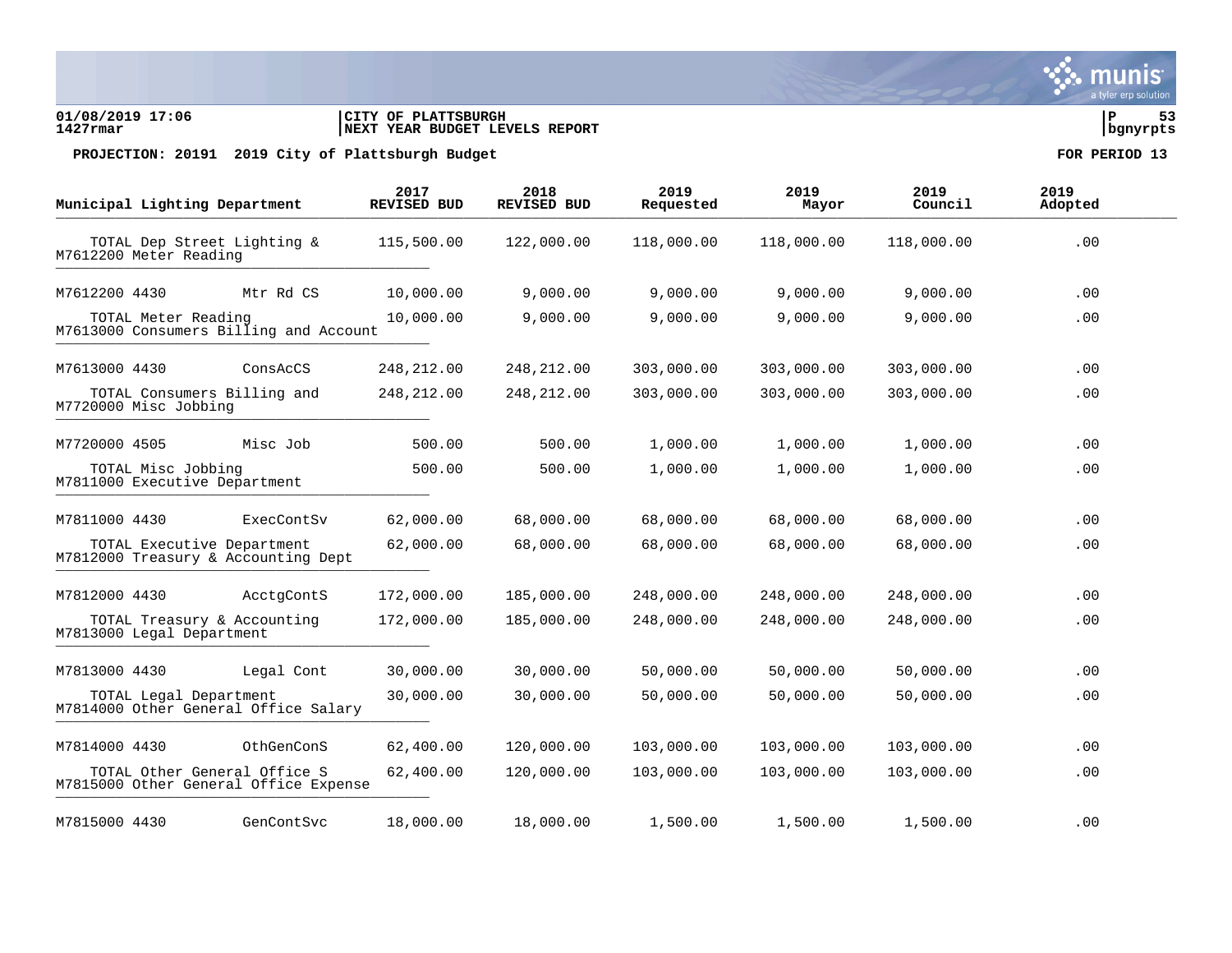### **01/08/2019 17:06 |CITY OF PLATTSBURGH |P 54 1427rmar |NEXT YEAR BUDGET LEVELS REPORT |bgnyrpts**

PROJECTION: 20191 2019 City of Plattsburgh Budget **FOR PERIOD** 13

|               | Municipal Lighting Department                                           | 2017<br><b>REVISED BUD</b> | 2018<br><b>REVISED BUD</b> | 2019<br>Requested | 2019<br>Mayor | 2019<br>Council | 2019<br>Adopted |
|---------------|-------------------------------------------------------------------------|----------------------------|----------------------------|-------------------|---------------|-----------------|-----------------|
|               | TOTAL Other General Office E<br>M7830000 PCL Insurance                  | 18,000.00                  | 18,000.00                  | 1,500.00          | 1,500.00      | 1,500.00        | .00             |
| M7830000 4420 | PCL Insura                                                              | 96,640.00                  | 89,759.00                  | 92,586.00         | 92,586.00     | 92,586.00       | .00             |
|               | TOTAL PCL Insurance<br>M7840000 Regulatory Commission Exp               | 96,640.00                  | 89,759.00                  | 92,586.00         | 92,586.00     | 92,586.00       | .00             |
| M7840000 4430 | PSCReqExp                                                               | 200,000.00                 | 125,000.00                 | 75,000.00         | 75,000.00     | 75,000.00       | .00             |
|               | TOTAL Regulatory Commission<br>M7851000 Other General Expenses          | 200,000.00                 | 125,000.00                 | 75,000.00         | 75,000.00     | 75,000.00       | .00             |
| M7851000 4430 | EmpContSvc                                                              | 750.00                     | 800.00                     | 800.00            | 800.00        | 800.00          | $.00 \,$        |
|               | TOTAL Other General Expenses<br>M7852100 Safety Training Services       | 750.00                     | 800.00                     | 800.00            | 800.00        | 800.00          | .00             |
| M7852100 4461 | Empl Safet                                                              | 100,000.00                 | 100,000.00                 | 100,000.00        | 100,000.00    | 100,000.00      | .00             |
|               | TOTAL Safety Training Servic<br>M7852200 Association Dues               | 100,000.00                 | 100,000.00                 | 100,000.00        | 100,000.00    | 100,000.00      | .00             |
| M7852200 4511 | APPA MEUA                                                               | 80,000.00                  | 85,700.00                  | 85,700.00         | 85,700.00     | 85,700.00       | .00             |
|               | TOTAL Association Dues<br>M7870000 Repairs General Expense              | 80,000.00                  | 85,700.00                  | 85,700.00         | 85,700.00     | 85,700.00       | .00             |
| M7870000 4334 | GenPropSup                                                              | 100,000.00                 | 70,000.00                  | 30,000.00         | 30,000.00     | 30,000.00       | .00             |
|               | TOTAL Repairs General Expens<br>M7880000 Depreciation General Property  | 100,000.00                 | 70,000.00                  | 30,000.00         | 30,000.00     | 30,000.00       | .00             |
| M7880000 4500 | Depr GenPr                                                              | 171,200.00                 | 172,000.00                 | 172,000.00        | 172,000.00    | 172,000.00      | .00             |
|               | TOTAL Depreciation General P<br>M7920000 Duplicate Misc Charge P/R Bene | 171,200.00                 | 172,000.00                 | 172,000.00        | 172,000.00    | 172,000.00      | .00             |
| M7920000 4513 | MiscExTrsf                                                              | $-331,840.00$              | $-331,840.00$              | $-346,933.00$     | $-346,933.00$ | $-346,933.00$   | .00             |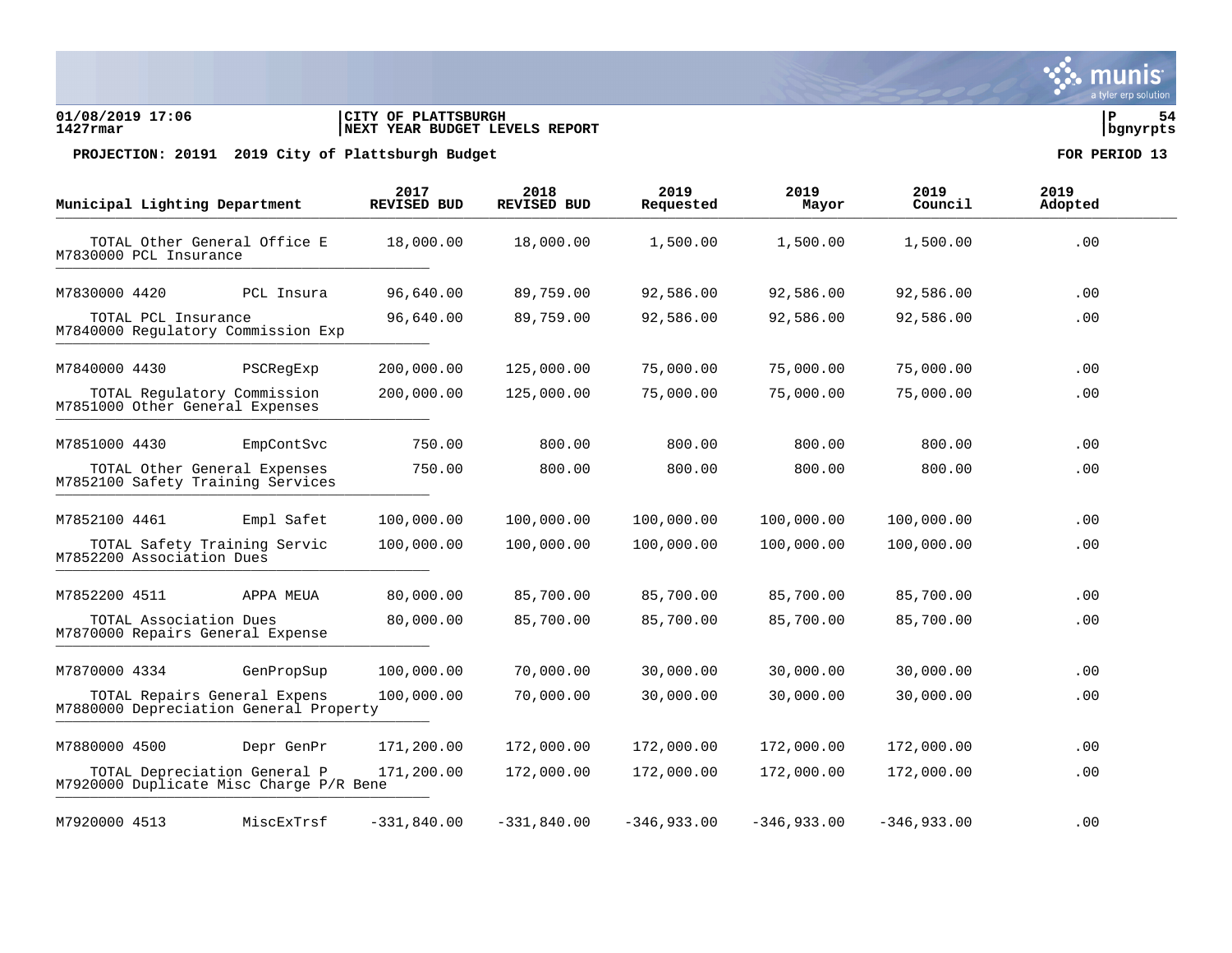### **01/08/2019 17:06 |CITY OF PLATTSBURGH |P 55 1427rmar |NEXT YEAR BUDGET LEVELS REPORT |bgnyrpts**

|                                                                                   | Municipal Lighting Department                          |                                                                        | 2017<br>REVISED BUD                                                   | 2018<br><b>REVISED BUD</b>                                               | 2019<br>Requested                                                        | 2019<br>Mayor                                                            | 2019<br>Council                                                        | 2019<br>Adopted                      |
|-----------------------------------------------------------------------------------|--------------------------------------------------------|------------------------------------------------------------------------|-----------------------------------------------------------------------|--------------------------------------------------------------------------|--------------------------------------------------------------------------|--------------------------------------------------------------------------|------------------------------------------------------------------------|--------------------------------------|
|                                                                                   |                                                        | TOTAL Duplicate Misc Charge<br>M7930000 Duplicate Miscellaneous Charge | $-331,840.00$                                                         | $-331,840.00$                                                            | $-346,933.00$                                                            | $-346,933.00$                                                            | $-346,933.00$                                                          | .00                                  |
| M7930000 4513                                                                     |                                                        | Dpl Msc Ch                                                             | $-33,400.00$                                                          | $-39,500.00$                                                             | $-45,000.00$                                                             | $-45,000.00$                                                             | $-45,000.00$                                                           | .00                                  |
|                                                                                   | M8011100 MLD Payroll                                   | TOTAL Duplicate Miscellaneou                                           | $-33,400.00$                                                          | $-39,500.00$                                                             | $-45,000.00$                                                             | $-45,000.00$                                                             | $-45,000.00$                                                           | .00                                  |
| M8011100 1100<br>M8011100 1200<br>M8011100 1400<br>M8011100 1500<br>M8011100 1999 |                                                        | Req P/R<br>$O/T$ $P/R$<br>NonP/RComp<br>Sep P/R<br>Contra $P/R$        | 2,327,768.00<br>185,600.00<br>19,000.00<br>63,000.00<br>$-340,000.00$ | 2, 144, 443, 00<br>150,600.00<br>18,500.00<br>30,000.00<br>$-340,000.00$ | 2, 252, 711.00<br>150,600.00<br>12,900.00<br>23,000.00<br>$-355, 464.00$ | 2, 252, 711.00<br>150,600.00<br>12,900.00<br>23,000.00<br>$-355, 464.00$ | 2,329,261.00<br>156,300.00<br>12,900.00<br>23,000.00<br>$-355, 464.00$ | $.00 \,$<br>.00<br>.00<br>.00<br>.00 |
|                                                                                   | TOTAL MLD Payroll                                      | M8011110 PILOT & City Street Lighting                                  | 2, 255, 368.00                                                        | 2,003,543.00                                                             | 2,083,747.00                                                             | 2,083,747.00                                                             | 2,165,997.00                                                           | .00                                  |
| M8011110 9000                                                                     |                                                        | Pil/Lts                                                                | 641,286.00                                                            | 652,997.00                                                               | 652,997.00                                                               | 652,997.00                                                               | 652,997.00                                                             | .00                                  |
|                                                                                   | M8011130 Debt Retire Bond Prin                         | TOTAL PILOT & City Street Li                                           | 641,286.00                                                            | 652,997.00                                                               | 652,997.00                                                               | 652,997.00                                                               | 652,997.00                                                             | .00                                  |
| M8011130 6000                                                                     |                                                        | Debt Prin                                                              | 885,104.00                                                            | 907,258.00                                                               | 904,575.00                                                               | 904,575.00                                                               | 904,575.00                                                             | .00                                  |
|                                                                                   | M9010000 State Retirement                              | TOTAL Debt Retire Bond Prin                                            | 885,104.00                                                            | 907,258.00                                                               | 904,575.00                                                               | 904,575.00                                                               | 904,575.00                                                             | .00                                  |
| M9010000 8000                                                                     |                                                        | Retirement                                                             | 311,910.00                                                            | 311,910.00                                                               | 328,570.40                                                               | 328,570.40                                                               | 328,570.40                                                             | .00                                  |
|                                                                                   | TOTAL State Retirement<br>M9030000 Social Security     |                                                                        | 311,910.00                                                            | 311,910.00                                                               | 328,570.40                                                               | 328,570.40                                                               | 328,570.40                                                             | .00                                  |
| M9030000 8000                                                                     |                                                        | Soc Sec                                                                | 198,545.00                                                            | 198,545.00                                                               | 185,700.00                                                               | 185,700.00                                                               | 195,892.00                                                             | .00                                  |
|                                                                                   | TOTAL Social Security<br>M9040000 Workers Compensation |                                                                        | 198,545.00                                                            | 198,545.00                                                               | 185,700.00                                                               | 185,700.00                                                               | 195,892.00                                                             | .00                                  |
| M9040000 8000                                                                     |                                                        | Work Comp                                                              | 50,111.00                                                             | 51,849.00                                                                | 52,786.00                                                                | 52,786.00                                                                | 52,786.00                                                              | .00                                  |